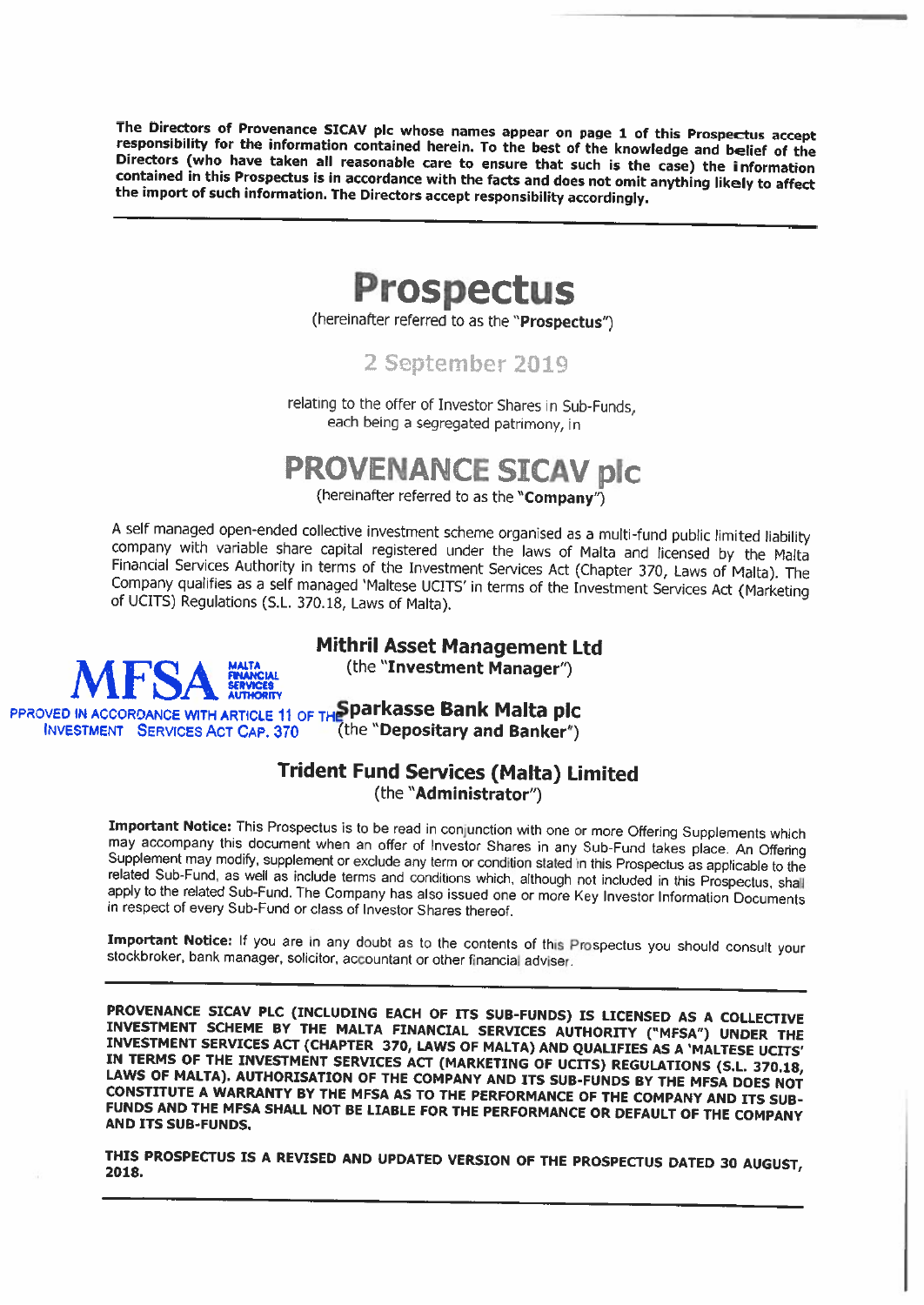## **DIRECTORY**

<span id="page-1-0"></span>

| <b>Directors of the Company</b>                              | Mr Soe Moe Thein Win<br>Mr Karl Tonna<br>Dr Paul Magro                                                                                                             |
|--------------------------------------------------------------|--------------------------------------------------------------------------------------------------------------------------------------------------------------------|
| <b>Investment Committee</b>                                  | Mr Soe Moe Thein Win<br>Mr John Greenwood<br>Mr Vincent Micallef                                                                                                   |
| <b>Chief Risk Monitoring Officer</b>                         | Dr Paul Magro                                                                                                                                                      |
| <b>Registered Office</b>                                     | Second Floor, Orange Point Building,<br>Dun Karm Street, Birkirkara By-Pass,<br>Birkirkara, BKR 9037,<br>Malta                                                     |
| <b>Investment Manager</b>                                    | <b>Mithril Asset Management Ltd</b><br>3rd Floor Ebene House,<br>33 Cybercity,<br>Ebene,<br><b>Mauritius</b>                                                       |
| <b>Depositary and Banker</b>                                 | Sparkasse Bank Malta plc<br>101, Townsquare,<br>Ix-Xatt Ta' Qui-Si-Sana,<br>Sliema SLM 3112,<br>Malta                                                              |
|                                                              |                                                                                                                                                                    |
| <b>Administrator, Registrar and</b><br><b>Transfer Agent</b> | <b>Trident Fund Services (Malta) Limited</b><br>Second Floor, Orange Point Building,<br>Dun Karm Street, Birkirkara By-Pass,<br>Birkirkara BKR 9037,<br>Malta      |
| <b>Company Secretary</b>                                     | <b>Trident Corporate Services (Malta) Limited</b><br>Second Floor, Orange Point Building,<br>Dun Karm Street, Birkirkara By-Pass,<br>Birkirkara BKR 9037,<br>Malta |
| <b>Legal Advisors</b>                                        | <b>GANADO Advocates</b><br>171, Old Bakery Street,<br>Valletta VLT 1455,<br>Malta                                                                                  |
| <b>Auditors</b>                                              | <b>Deloitte Audit Limited</b><br>Deloitte Place, Mriehel Bypass,<br>Mriehel BKR3000,<br>Malta                                                                      |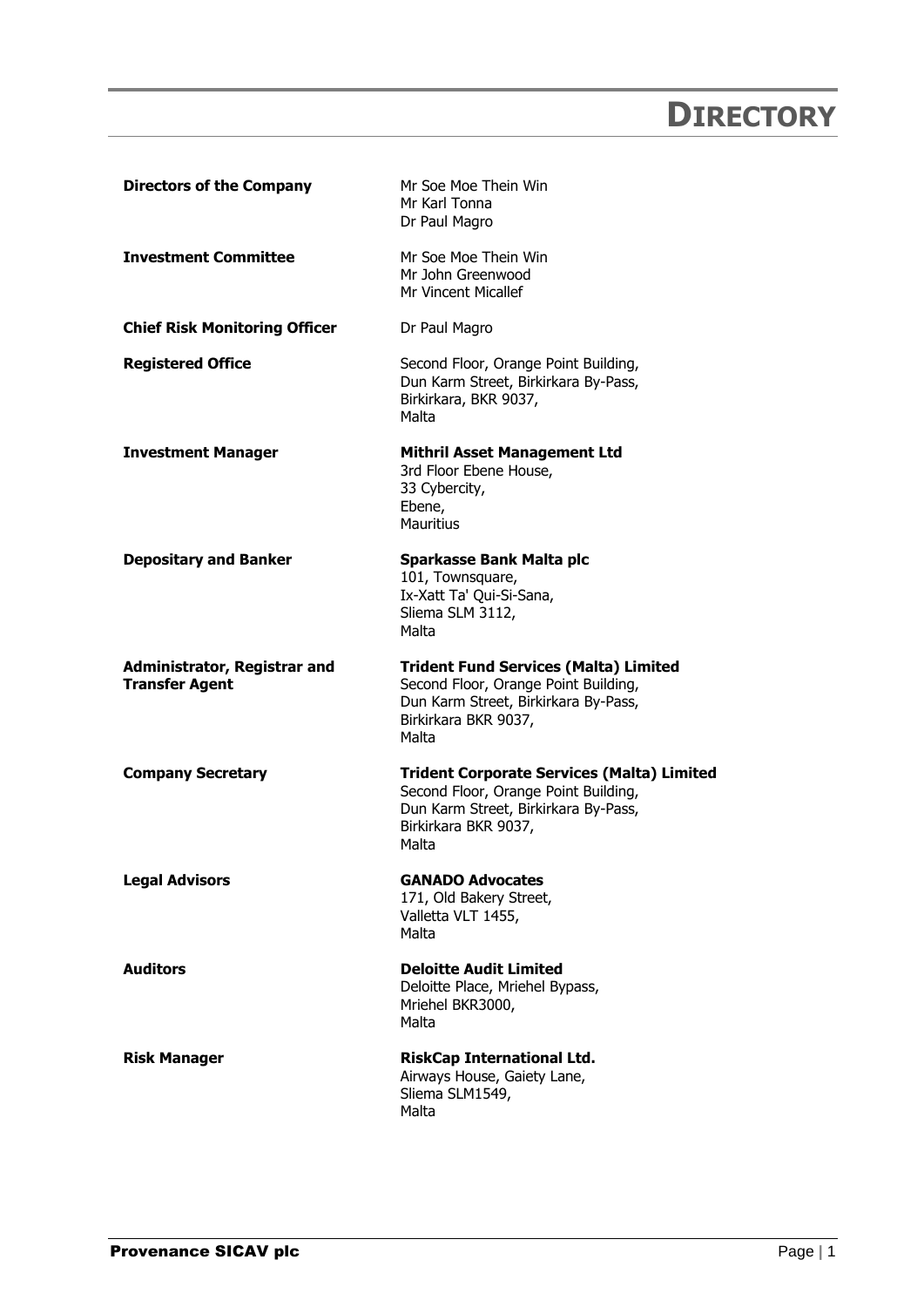## **CONTENTS**

<span id="page-2-0"></span>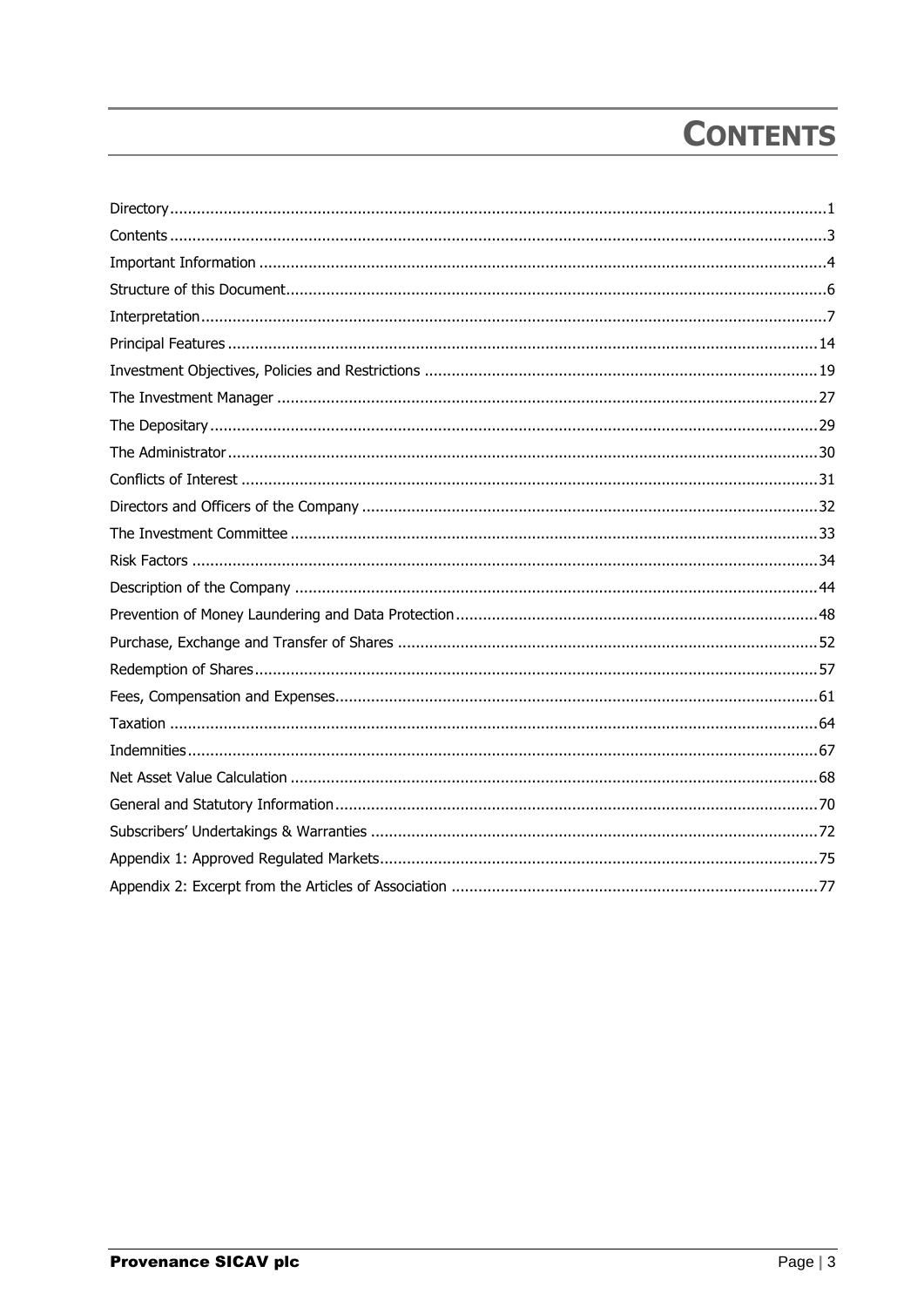## **IMPORTANT INFORMATION**

## <span id="page-3-0"></span>**Sole Basis of Offer**

The Investor Shares are offered solely on the basis of the information and representations contained in this Prospectus and the Offering Supplement relating to a particular Sub-Fund which should accompany it. A Key Investor Information Document ("**KIID**") will be provided free of charge to any prospective investor, however, prospective investors are cautioned that the Prospectus and any Offering Supplement should also be read in their entirety before making an application to acquire Investor Shares. Investors or prospective investors should rely on the latest published version of the Prospectus and any Offering Supplement, a copy of which may be obtained free of charge upon request from the Administrator or from the Investment Manager.

If you are in any doubt about the contents of this Prospectus and the relevant Offering Supplement, you should consult an independent investment advisor.

No persons have been authorised by the Company, its Directors or the Investment Manager to make any representations or issue any advertisement or to give any information in connection with the offering or sale of Investor Shares other than those contained in this Prospectus, the Offering Supplements and any KIID. Consequently if any further information is given or representations are made, they may not be relied upon as having been authorised by the Company, its Directors or the Investment Manager. Any purchase or subscription made by any person on the basis of information or representations not contained in or inconsistent with the information or representations contained in the Prospectus, the Offering Supplements and any KIID shall be solely at the risk of the investor.

Neither the delivery of this Prospectus, any Offering Supplement and any KIID nor the offer, issue or sale of Investor Shares shall constitute a representation that the information given in this Prospectus, any Offering Supplement and any KIID is correct as of any time subsequent to the date hereof. The Prospectus, any Offering Supplement and any KIID may be amended from time to time.

## **Licensing Status and MFSA Disclaimer**

The Company is organised under the laws of Malta as a multi-fund public limited liability company with variable share capital (SICAV) pursuant to the Companies Act. The Company may issue several Classes of Investor Shares which may, alone or jointly with other Classes of Investor Shares, constitute Sub-Funds. The Company and its Sub-Funds are authorised in terms of the ISA as an open-ended collective investment schemes qualifying as a self-managed Maltese UCITS, and are licensed and regulated by the MFSA.

The authorisation of the Company and its Sub-Funds by the MFSA does not constitute a warranty by the MFSA as to the performance of the Company and its Sub-Funds and the MFSA shall not be liable for the performance or default of the Company and its Sub-Funds.

## **No Application to List Shares on any Stock Exchange**

No application has been made for a listing on any stock exchange for any of the Investor Shares of the Company or for the grant of permission for any Investor Shares in the Company to be traded on any other exchange. If such event occurs for Shares of a Sub-Fund, the relevant information will be provided in the Offering Supplement for such Sub-Fund.

## **Information Available to Investors**

A copy of the Prospectus, including any Offering Supplements, and any KIID can be obtained from the Administrator or the Investment Manager.

The Company and its Sub-Funds are constituted under the Companies Act, consequently the rules relating to the Company and its Sub-Funds as well as the rights of holders of Shares are set out in detail in the Memorandum and Articles. The Company's latest Memorandum and Articles and the other documents listed on page 71 are available for inspection by prospective investors during ordinary office hours at the registered office of the Company.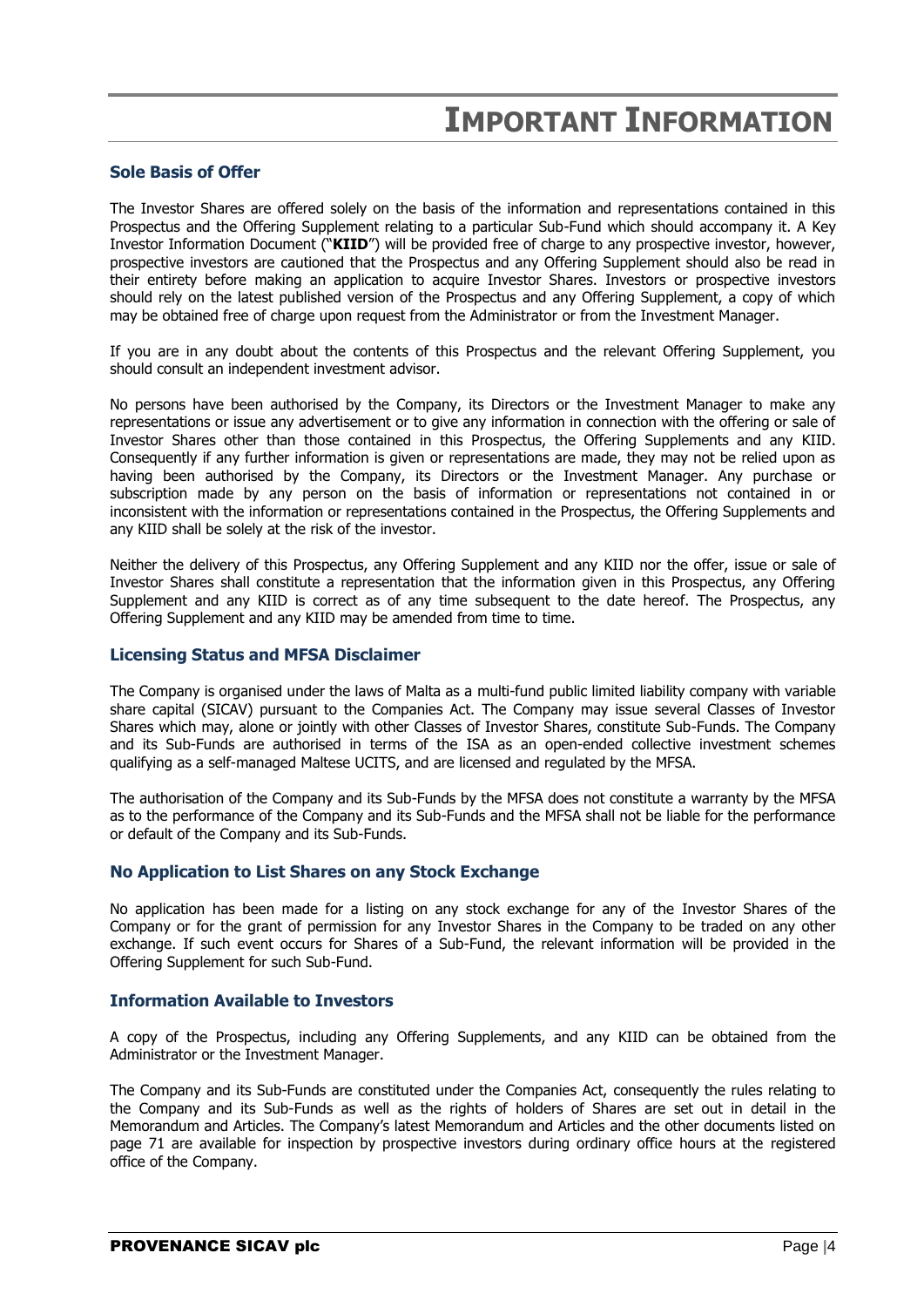Please refer to the Directory on page 1 for relevant office addresses.

A copy of this Prospectus, together with any Offering Supplements thereto have been lodged with the Registrar of Companies in accordance with the ISA and the Companies Act and are therefore also available for inspection at the Registry of Companies, Malta, together with the Memorandum and Articles.

## **Distribution outside Malta**

The offer of Investor Shares in the Company is deemed to be an offer of securities to the public in terms of the Companies Act, however, the distribution of this Prospectus, the Offering Supplements, any KIID and the offering of Investor Shares may be restricted in other jurisdictions. In this regard, the attention of prospective investors is brought to the part entitled "**Restricted Offer**" below. In terms of the Memorandum and Articles, the Directors may impose such restrictions as they think necessary for the purpose of ensuring that no Shares are acquired or held by any person in breach of the law or requirements of any country or governmental authority.

## **Restricted Offer**

This Prospectus, any Offering Supplement in respect of a Sub-Fund and any KIID do not constitute, and may not be used for the purposes of, an offer or solicitation to anyone in any jurisdiction in which such offer or solicitation is not authorised, or to any person to whom it is unlawful to make such offer or solicitation. The distribution of this Prospectus, any Offering Supplement, any KIID and the offering of Investor Shares in certain jurisdictions is restricted. Persons to whose attention this Prospectus may come are required to inform themselves about, and to observe, such restrictions.

Prospective investors should inform themselves as to: (a) the legal requirements within their own jurisdictions for the purchase, holding or disposal of Investor Shares; (b) any foreign exchange restrictions which may affect them; and (c) the income and other tax consequences which may apply in their own jurisdictions relevant to the purchase, holding or disposal of Investor Shares. The Directors may from time to time declare categories of persons who do not qualify under applicable laws to purchase Investor Shares.

This Prospectus, any Offering Supplement and any KIID may be translated into other languages and any such translation shall contain the same information and shall make the same statements as are included in the English version of the relative source documents. To the extent that there is any inconsistency between the English versions and the versions translated into any other language, then the English versions shall prevail except to the extent required by the laws of any jurisdiction where the Investor Shares are being offered.

## **Investment Risk**

Investment in any Sub-Fund carries risks normally attributable to investment in collective investment schemes of this type. Investors and potential investors in the Company and its Sub-Funds are invited to obtain individual professional advice where appropriate so as to be fully aware of how they may be affected financially by such risks. Investors should also inform themselves of, and consider carefully, the tax implications of investing in the Company and its Sub-Funds, of any laws, rules or regulations or conditions which could affect (by virtue, for instance, of the investor's domicile, residence or nationality) the investment return on these funds, and the right to acquire, own or dispose of an investment in the Company. There can be no assurance that the Company's or its Sub-Fund's investment objectives will be achieved and investment results may vary substantially over time. Prospective investors should be aware that the value of investments, as reflected in the NAV per Share, can go down as well as up and the attention of investors is drawn to the Section entitled "**Risk Factors**". Prospective investors should carefully consider whether an investment in Investor Shares is suitable for them in the light of their circumstances and financial resources.

## **Right to Refuse Any Subscription Application**

The Company may reject a Subscription Application for any reason and is not obliged to disclose the reason, or reasons, for so rejecting such Subscription Application.

## **Applicable Law**

This Prospectus, the Offering Supplements, any KIID and any statements made therein are based on and subject to Maltese law.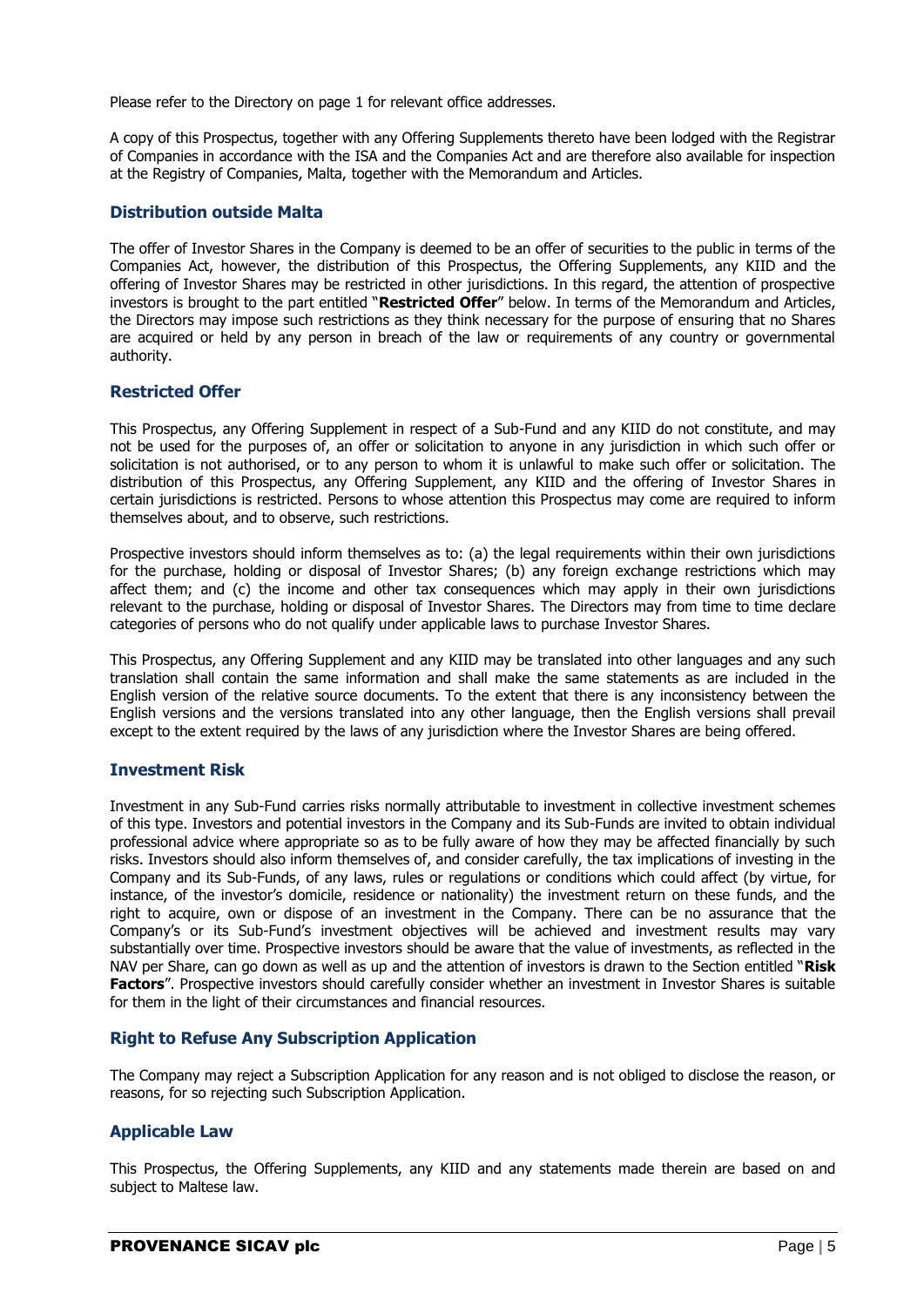## **STRUCTURE OF THIS DOCUMENT**

<span id="page-5-0"></span>Due to the structure of the Company and the fact that several Classes of Investor Shares in the Sub-Funds may be offered, the Company has issued this Prospectus which includes general information in connection with the Company and several Offering Supplements, one for each Sub-Fund. The Company has issued and will issue one or more KIIDs in relation to each Sub-Fund.

The Prospectus covers all the matters which are generally relevant and/or common to the Sub-Funds. The Offering Supplements contain specific information directly related to a Sub-Fund and the Classes of Investor Shares constituting that Sub-Fund. Each Offering Supplement forms an integral part of this Prospectus. Each KIID will provide a summary of the essential characteristics of the Sub-Fund and any Classes forming the subject of such KIID and the relevant parts of this Prospectus.

In the case of the Company constituting a new Sub-Fund, a new Offering Supplement and KIID(s), dedicated to the particulars of that Sub-Fund, will be issued.

A prospective investor will be provided by the Company with a copy of the relevant KIID free of charge before committing to invest. Both the Prospectus and the relevant Offering Supplement for the specific Sub-Fund are also available free of charge upon request from the Administrator or the Investment Manager. Any Offering Supplement should be read in conjunction with this Prospectus.

In the event of any inconsistency between the contents of this Prospectus and the contents of an Offering Supplement, unless otherwise expressly stated in this Prospectus, the contents of the Offering Supplement shall prevail in respect of the related Sub-Fund.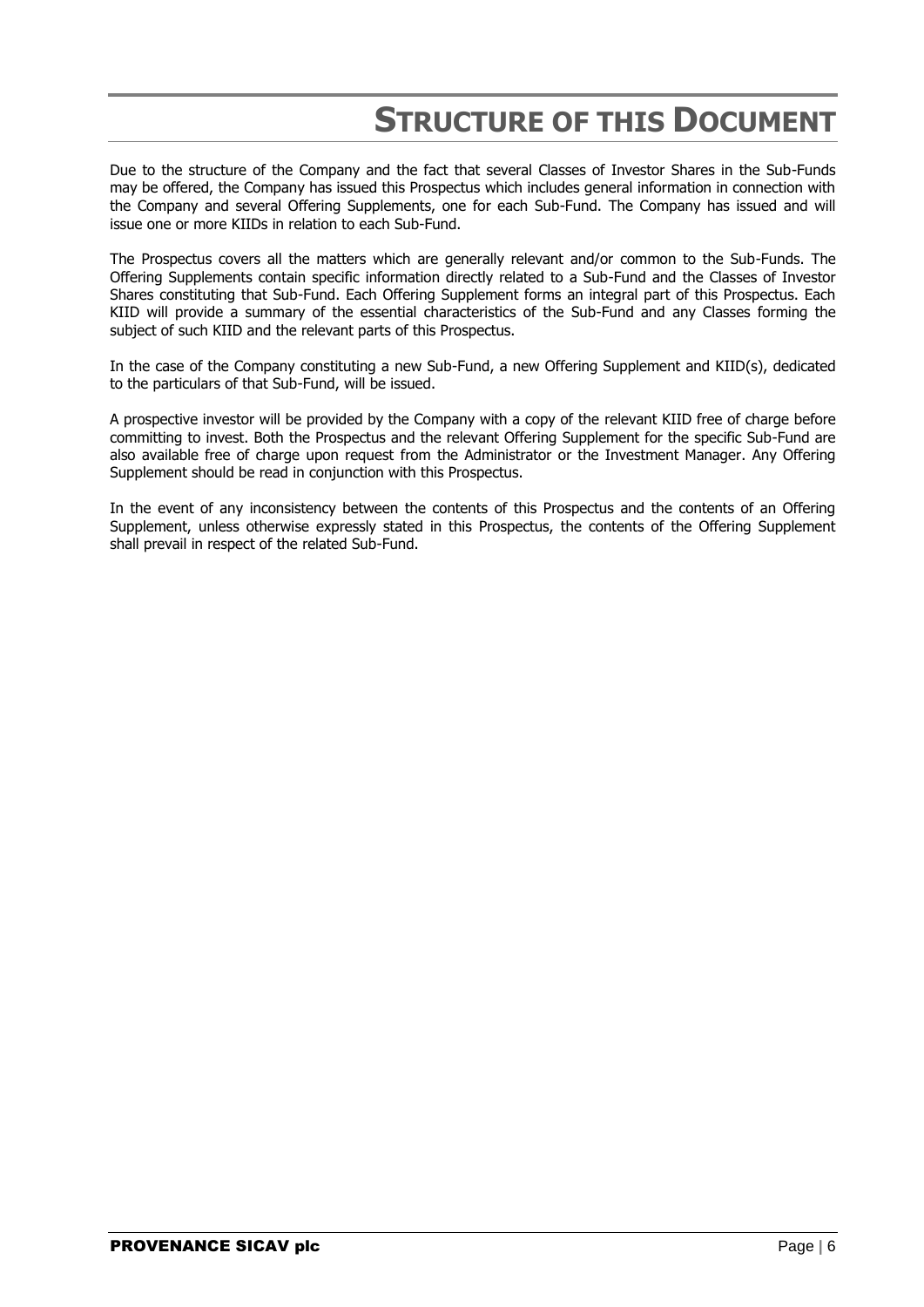## **INTERPRETATION**

## <span id="page-6-0"></span>**Definitions**

The following words shall, unless the context otherwise requires or implies, have the meanings set opposite them when used in this Prospectus:

| <b>Accounting Period</b>         | Unless otherwise determined by the Directors, a financial period of the<br>Company commencing in the case of the first such period on the date of<br>the registration of the Company and terminating on the 31st December,<br>2015 and in any other case thereafter commencing on the 1st January<br>and ending on 31st December in the same year.                                                                                                                                                                                                                                                                                                                            |
|----------------------------------|-------------------------------------------------------------------------------------------------------------------------------------------------------------------------------------------------------------------------------------------------------------------------------------------------------------------------------------------------------------------------------------------------------------------------------------------------------------------------------------------------------------------------------------------------------------------------------------------------------------------------------------------------------------------------------|
| <b>Accounting Currency</b>       | EURO.                                                                                                                                                                                                                                                                                                                                                                                                                                                                                                                                                                                                                                                                         |
| <b>Administrator</b>             | Trident Fund Services (Malta) Limited, or as otherwise stated in the<br>Offering Supplement in relation to a Sub-Fund.                                                                                                                                                                                                                                                                                                                                                                                                                                                                                                                                                        |
| <b>Approved Counterparty</b>     | Counterparties who:                                                                                                                                                                                                                                                                                                                                                                                                                                                                                                                                                                                                                                                           |
|                                  | are not the Investment Manager;<br>a.<br>form part of a group whose head office or parent company is<br>b.<br>licensed, registered or based in Malta, or in any member of the<br>OECD or the EEA;<br>are subject to prudential supervision in accordance with<br>c.<br>provisions equivalent to EU Directive 93/6/EEC or EU Directives<br>73/239/EEC and 79/267/EEC as amended; and                                                                                                                                                                                                                                                                                           |
|                                  | In the case of an OTC FDI transaction, such counterparty must satisfy<br>the Company that it has:                                                                                                                                                                                                                                                                                                                                                                                                                                                                                                                                                                             |
|                                  | i.<br>agreed to value the transaction at least weekly, and<br>will close out the transaction at the request of the Investment<br>ii.<br>Manager or the Company at fair value.                                                                                                                                                                                                                                                                                                                                                                                                                                                                                                 |
| <b>Approved Collateral</b>       | Collateral provided by an Approved Counterparty in connection with an<br>FDI which satisfies the requirements imposed by MFSA Rules and the<br>Licence Conditions.                                                                                                                                                                                                                                                                                                                                                                                                                                                                                                            |
| <b>Approved Institution</b>      | A credit institution that has its registered office in a Member State or, if<br>the registered office of the credit institution is situated in a non-Member<br>State, provided that it is subject to prudential rules considered by MFSA<br>as equivalent to those laid down in EU law.                                                                                                                                                                                                                                                                                                                                                                                       |
| <b>Approved Regulated Market</b> | A stock exchange or any other regulated market, which operates<br>regularly, and is recognised and open to the public, has adequate<br>liquidity and adequate arrangements in respect of the transmission of<br>income and capital, and which has been approved by the MFSA or is<br>provided for in the Scheme's Prospectus. A list of the Approved<br>Regulated Markets selected for the Company as of the date hereof<br>appears in Appendix 1 of this Prospectus and, if any additional ones are<br>selected in relation to a particular Sub-Fund, in the related Offering<br>Supplement; updated lists are available by direct application to the<br>Investment Manager. |
| <b>Articles</b>                  | The Articles of Association of the Company.                                                                                                                                                                                                                                                                                                                                                                                                                                                                                                                                                                                                                                   |
| <b>Auditors</b>                  | The auditors for the time being of the Company.                                                                                                                                                                                                                                                                                                                                                                                                                                                                                                                                                                                                                               |
| <b>Authorised Distributors</b>   | The entities or individuals which may be appointed by the Company to                                                                                                                                                                                                                                                                                                                                                                                                                                                                                                                                                                                                          |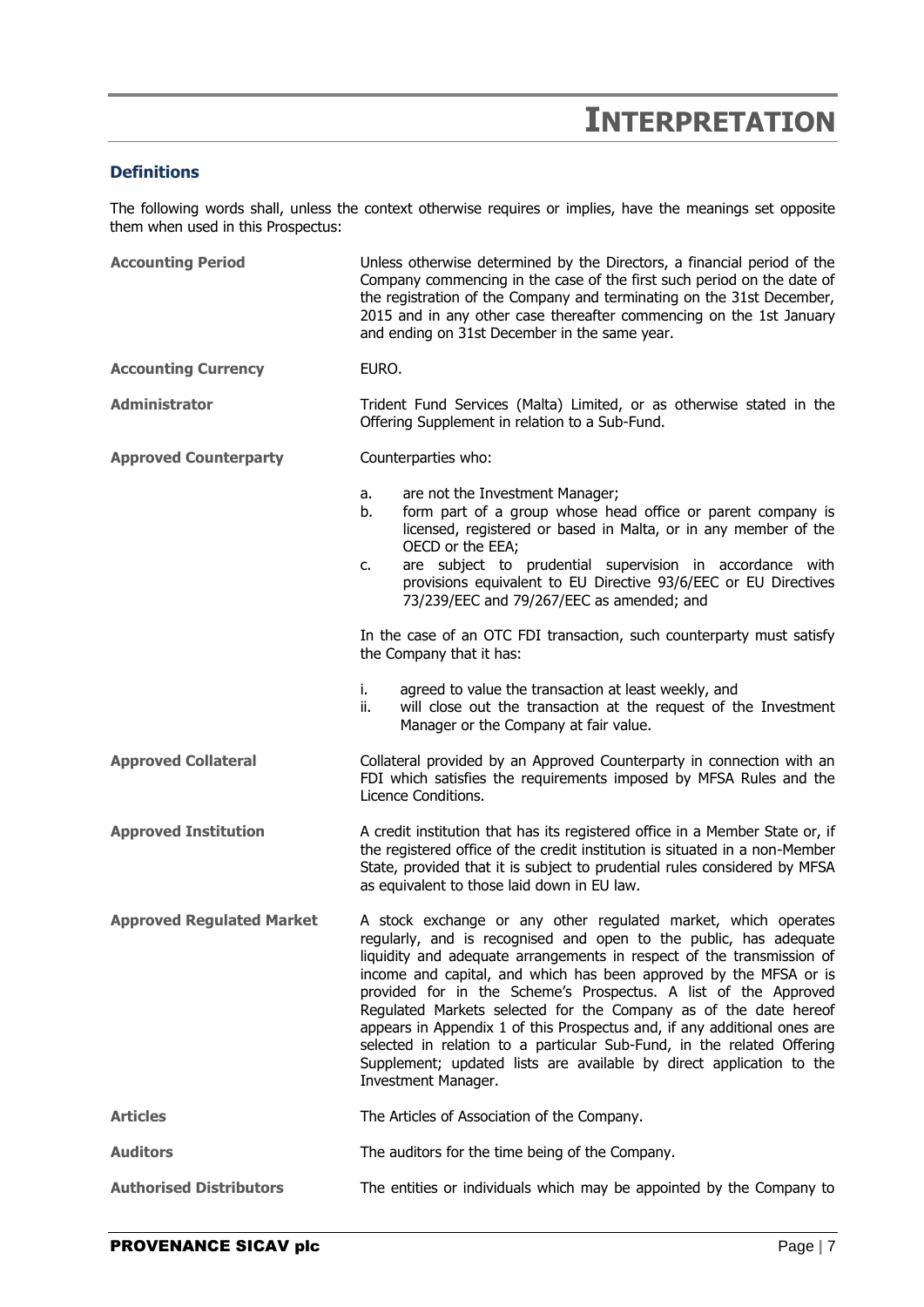|                                    | distribute Investor Shares subject to the terms of an agreement with<br>such persons in each case. As at the date of this Prospectus, the<br>Company has appointed the Investment Manager as its principal and<br>exclusive distributor of the Investor Shares.                                                        |
|------------------------------------|------------------------------------------------------------------------------------------------------------------------------------------------------------------------------------------------------------------------------------------------------------------------------------------------------------------------|
| <b>Base Currency</b>               | The currency in which a Class of Shares is denominated; in respect of<br>each Sub-Fund and the Classes of Investor Shares comprised therein, as<br>stated in the related Offering Supplement.                                                                                                                          |
| <b>Benchmarks Regulation</b>       | Regulation (EU) 2016/1011 of the European Parliament and of the<br>Council of 8 June 2016 on indices used as benchmarks in financial<br>instruments and financial contracts or to measure the performance of<br>investment funds and amending Directives 2008/48/EC and 2014/17/EU<br>and Regulation (EU) No 596/2014. |
| <b>Board</b>                       | The Board of Directors of the Company.                                                                                                                                                                                                                                                                                 |
| <b>Business Day</b>                | Except where otherwise stated in the Offering Supplement, any day that<br>is not a Saturday or a Sunday and not a public or bank holiday in Malta.                                                                                                                                                                     |
| <b>CIS</b>                         | Collective investment schemes.                                                                                                                                                                                                                                                                                         |
| <b>Class</b>                       | A class of Shares. A Class or Classes of Investor Shares may alone or<br>together constitute a Sub-Fund and may have different rights from any<br>other Class or Classes in the same Sub-Fund, as set forth in the relevant<br>Offering Supplement.                                                                    |
| <b>Cleared Funds</b>               | Subscription monies that have been credited to the client money<br>account of the Company and relevant Sub-Fund maintained with the<br>Depositary and made available for withdrawal.                                                                                                                                   |
| <b>Closing Date</b>                | The date on which the Initial Offering Period for a particular Class of<br>Investor Shares ends. The Closing Date for each Class of Investor<br>Shares will be set forth in the Offering Supplement for the related Sub-<br>Fund.                                                                                      |
| <b>Companies Act</b>               | The Companies Act (Chapter 386, Laws of Malta).                                                                                                                                                                                                                                                                        |
| <b>Company</b>                     | Provenance SICAV plc.                                                                                                                                                                                                                                                                                                  |
| <b>Company Secretary</b>           | The person occupying the post of company secretary of the Company<br>from time to time.                                                                                                                                                                                                                                |
| <b>Data Protection Legislation</b> | The data protection and information privacy laws of Malta, including the<br>Data Protection Act (Chapter 586, laws of Malta) and any subsidiary and<br>replacement legislation, including regulation (EU) 2016/679 known as<br>the General Data Protection Regulation, which comes into force on 25<br>May 2018.       |
| <b>Depositary</b>                  |                                                                                                                                                                                                                                                                                                                        |
|                                    | Sparkasse Bank Malta plc, or as otherwise stated in the relevant Offering<br>Supplement in relation to a Sub-Fund.                                                                                                                                                                                                     |
| <b>Dilution Levy</b>               | An amount paid by the applicant for an Investor Share in addition to the<br>Offering Price or an amount deducted by the Company from the amount<br>that would otherwise be payable in respect of the redemption of an<br>Investor Share.                                                                               |
| <b>Dealing Day</b>                 | Any Business Day that is a Subscription Day and/or a Redemption Day.                                                                                                                                                                                                                                                   |
| <b>Deposits</b>                    | Means deposits of cash held with an Approved Institution.                                                                                                                                                                                                                                                              |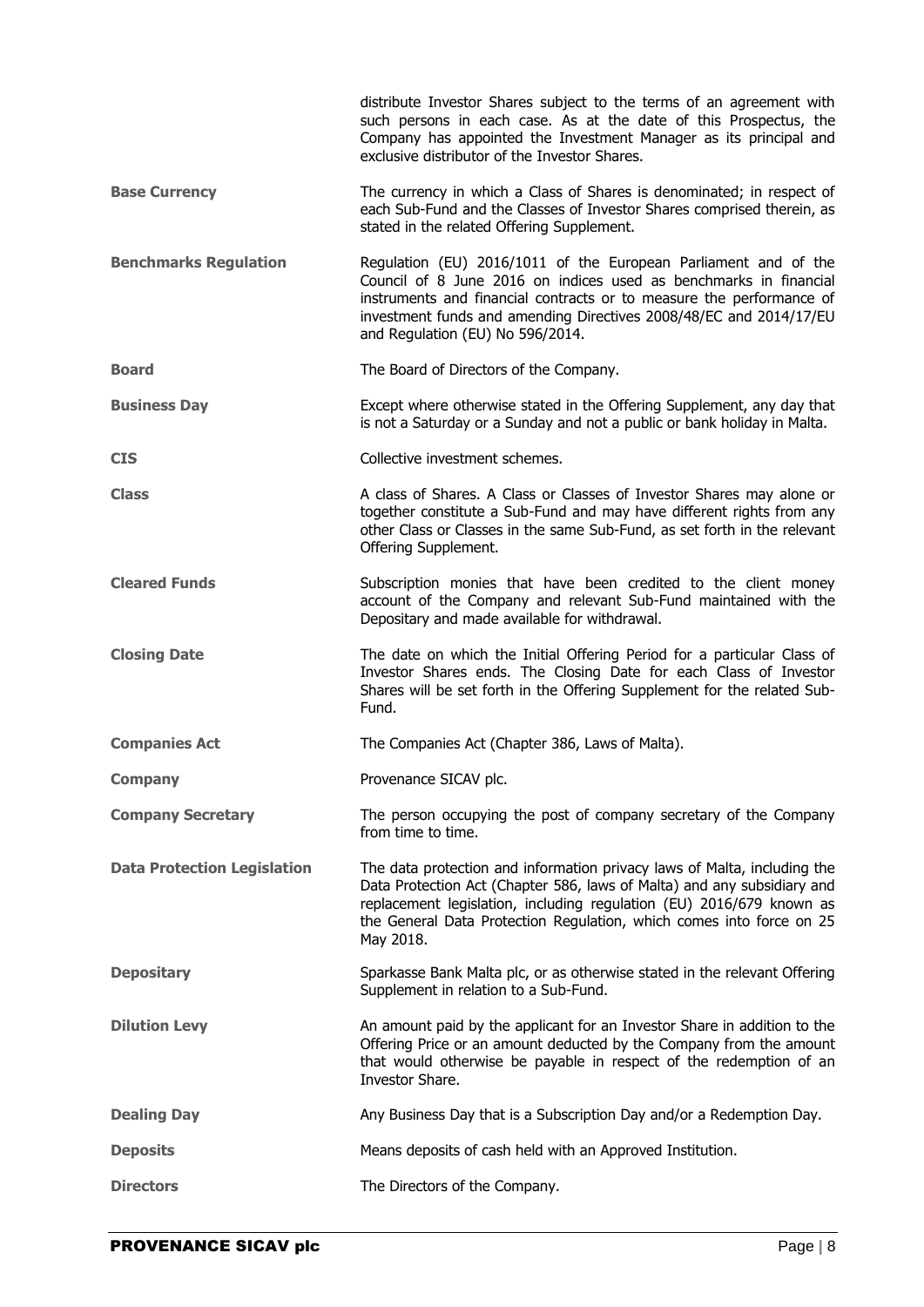| <b>EEA</b>                                              | The European Economic Area. Unless otherwise specified, references to<br>the EEA and its member states shall encompass the EU and its member<br>states.                                                     |
|---------------------------------------------------------|-------------------------------------------------------------------------------------------------------------------------------------------------------------------------------------------------------------|
| <b>EU</b>                                               | The European Union.                                                                                                                                                                                         |
| EUR/Euro/ $\epsilon$                                    | The single currency of the EU.                                                                                                                                                                              |
| <b>FDI</b>                                              | A financial derivative instrument (including an OTC FDI).                                                                                                                                                   |
| <b>Founder Shares</b>                                   | Shares with no nominal value having the rights provided for in the<br>Memorandum and Articles.                                                                                                              |
| <b>GBP/ Pound Sterling / £</b>                          | The lawful currency of the United Kingdom.                                                                                                                                                                  |
| <b>Group Companies</b>                                  | Companies which are included in the same group for the purposes of<br>consolidated accounts as defined in EU Directive 83/349/EEC in<br>accordance with recognised international accounting rules.          |
| <b>Initial Offering Period</b>                          | In relation to any particular Class of Investor Shares, the period<br>specified in the related Offering Supplement during which such Investor<br>Shares are offered at the Initial Offering Price.          |
| <b>Initial Offering Price</b>                           | The price at which Investor Shares will be offered during the Initial<br>Offering Period. In relation to any particular Class of Investor Shares,<br>see the related Offering Supplement for details.       |
| <b>Investment Advisor</b>                               | Such investment advisors that may be appointed by the Investment<br>Manager from time to time as set out in the Offering Supplement in<br>relation to a Sub-Fund.                                           |
| <b>Investment Committee</b>                             | An internal committee of the Board of the Company which shall assist<br>the Board in implementing the Company's investment policy.                                                                          |
| <b>Investment Management Fee</b>                        | The investment management fee which may be payable to the<br>Investment Manager, if any, as specified in the Offering Supplement of<br>any Sub-Fund.                                                        |
| <b>Investment Manager</b>                               | Mithril Asset Management Ltd or as otherwise stated in the relevant<br>Offering Supplement in relation to a Sub-Fund.                                                                                       |
| <b>Investor Shares</b>                                  | Participating Shares of no par value, which may be divided into different<br>Classes, and which may include fractions of a whole share. Investor<br>Shares are issued in relation to a particular Sub-Fund. |
| <b>ISA</b>                                              | The Investment Services Act (Chapter 370, Laws of Malta).                                                                                                                                                   |
| <b>Key Investor Information</b><br><b>Document/KIID</b> | The Key Investor Information Document containing salient information<br>relating to a particular Sub-Fund or Class or Classes, as required by the<br><b>UCITS Regulations.</b>                              |
| <b>Licence Conditions</b>                               | The conditions in the relevant licence issued by the MFSA to the<br>Company and in respect of any Sub-Fund.                                                                                                 |
| <b>Malta</b>                                            | The Republic of Malta.                                                                                                                                                                                      |
| <b>Maltese UCITS</b>                                    | A UCITS whose registered office and head office are situated in Malta,<br>that is harmonised in accordance with the UCITS Directive and is<br>licensed in terms of the ISA.                                 |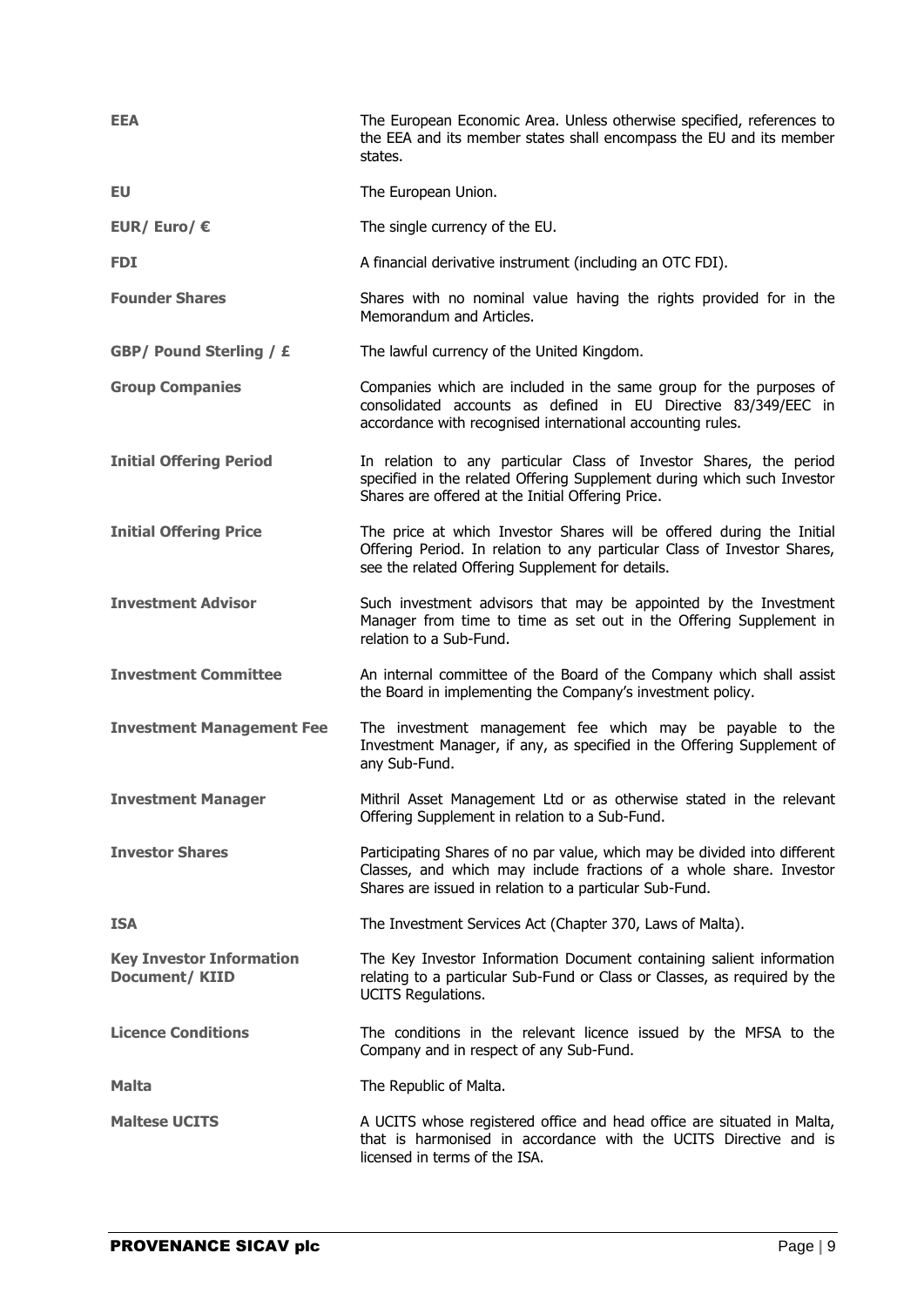| <b>Member State</b>                            | A member state of the EU.                                                                                                                                                                                                                                                                                                                                                                                                                                                            |
|------------------------------------------------|--------------------------------------------------------------------------------------------------------------------------------------------------------------------------------------------------------------------------------------------------------------------------------------------------------------------------------------------------------------------------------------------------------------------------------------------------------------------------------------|
| <b>Memorandum and Articles</b>                 | The Memorandum of Association and the Articles of Association of the<br>Company.                                                                                                                                                                                                                                                                                                                                                                                                     |
| <b>MFSA</b>                                    | The Malta Financial Services Authority or any other successor competent<br>authority in terms of the ISA.                                                                                                                                                                                                                                                                                                                                                                            |
| <b>MFSA Rules</b>                              | Any guidelines, guides, or rules, issued by the MFSA, and any<br>amendments thereto from time to time in force, which may be<br>applicable to the Company and the Sub-Funds.                                                                                                                                                                                                                                                                                                         |
| <b>Minimum Additional</b><br><b>Investment</b> | The minimum amount or minimum value of Investor Shares for which an<br>additional subscription by an existing Shareholder may be made. In<br>relation to any particular Class of Investor Shares, see the related<br>Offering Supplement for details.                                                                                                                                                                                                                                |
| <b>Minimum Holding</b>                         | The minimum amount or minimum value of Investor Shares that must<br>be held by any investor in a Sub-Fund. In relation to any particular Class<br>of Investor Shares, see the related Offering Supplement for details.                                                                                                                                                                                                                                                               |
| <b>Minimum Initial Investment</b>              | The minimum amount or minimum value of Investor Shares for which an<br>initial subscription may be made. In relation to any particular Class of<br>Investor Shares, see the related Offering Supplement for details.                                                                                                                                                                                                                                                                 |
| <b>Money Market Instruments</b>                | Instruments normally dealt in on the money market which are liquid,<br>and whose value can be accurately determined at any time.                                                                                                                                                                                                                                                                                                                                                     |
| <b>NAV / Net Asset Value</b>                   | The net asset value of the Company, Sub-Fund or attributable to a Class<br>of Investor Shares as the case may be.                                                                                                                                                                                                                                                                                                                                                                    |
|                                                |                                                                                                                                                                                                                                                                                                                                                                                                                                                                                      |
| <b>NAV per Share</b>                           | The NAV attributable to a Class of Investor Shares divided by the<br>number of outstanding Investor Shares of that Class.                                                                                                                                                                                                                                                                                                                                                            |
| <b>Offering</b>                                | The offering of Investor Shares for subscription as described in this<br>Prospectus and any Offering Supplement.                                                                                                                                                                                                                                                                                                                                                                     |
| <b>Offering Period</b>                         | Subject to the terms of this Prospectus, the period during which Investor<br>Shares will be made available at the Offering Price. In relation to any<br>particular Class of Investor Shares, see the related Offering Supplement<br>for details.                                                                                                                                                                                                                                     |
| <b>Offering Price</b>                          | The price at which Investor Shares may be purchased after the Closing<br>Date, in accordance with the provisions of this Prospectus. The Offering<br>Price shall be the NAV per Share on the applicable Valuation Day.                                                                                                                                                                                                                                                               |
| <b>Offering Supplement</b>                     | An offering document in relation to Investor Shares in a particular Sub-<br>Fund of the Company, including all relevant appendices, amendments<br>and exhibits thereto, if any, as the same may from time to time be<br>consolidated. In the event of any incompatibility between the terms of<br>an Offering Supplement and this Prospectus, the terms of the Offering<br>Supplement shall, to the extent of such incompatibility, prevail with<br>respect to the related Sub-Fund. |
| <b>Officers</b>                                | In relation to the Company includes a director, board committee<br>member, manager or company secretary of the Company.                                                                                                                                                                                                                                                                                                                                                              |
| <b>OTC FDI</b>                                 | A financial derivative instrument which is dealt in an "over-the-counter"<br>market.                                                                                                                                                                                                                                                                                                                                                                                                 |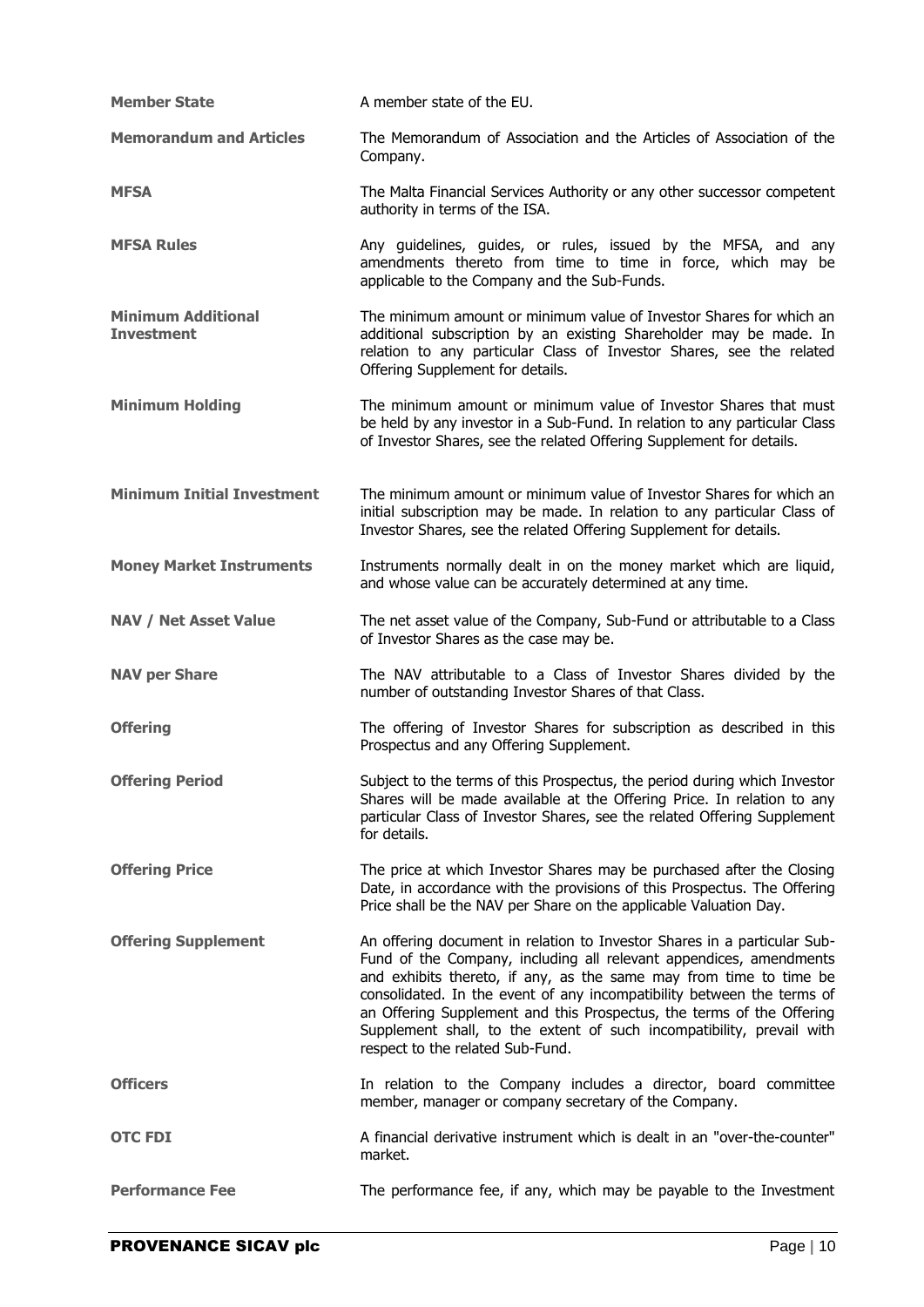|                                                          | Manager in the case of a Class of Investor Shares. In relation to any<br>particular Class of Investor Shares, see the related Offering Supplement<br>for details.                                                                                                                                                                                                                                          |
|----------------------------------------------------------|------------------------------------------------------------------------------------------------------------------------------------------------------------------------------------------------------------------------------------------------------------------------------------------------------------------------------------------------------------------------------------------------------------|
| <b>Prospectus</b>                                        | All constituent parts of this Prospectus, including all relevant appendices,<br>amendments, addenda, supplements and exhibits thereto, as the same<br>may, from time to time be consolidated, together with any Offering<br>Supplement which may be issued by the Company.                                                                                                                                 |
| <b>Recently Issued Transferable</b><br><b>Securities</b> | Means securities in respect of which the terms of issue include an<br>undertaking that application will be made for admission to official listing<br>on an Approved Regulated Market and such admission is secured within<br>a year of issue.                                                                                                                                                              |
| <b>Redemption Day</b>                                    | In relation to a Class of Investor Shares, a Business Day on which<br>Investor Shares may be redeemed by the Company. In relation to any<br>particular Class of Investor Shares, see the related Offering Supplement<br>for details.                                                                                                                                                                       |
| <b>Redemption Notice</b>                                 | The form, a specimen of which is available from the Administrator, or<br>from an Authorised Distributor, which has to be submitted to the<br>Company by a Shareholder for the purposes of requesting a redemption<br>of Investor Shares.                                                                                                                                                                   |
| <b>Redemption Price</b>                                  | The price at which Investor Shares may be redeemed, in accordance<br>with the provisions of this Prospectus. The Redemption Price shall be the<br>NAV per Share on the relevant Valuation Day.                                                                                                                                                                                                             |
| <b>Redemption Proceeds</b>                               | The Redemption Price multiplied by the number of Investor Shares<br>being redeemed by the redeeming Shareholder, net of any applicable<br>charges payable.                                                                                                                                                                                                                                                 |
| <b>Remitting Bank</b>                                    | The bank or financial institution from which a Subscriber's subscription<br>monies are sent to the Company.                                                                                                                                                                                                                                                                                                |
| <b>Risk Management Fee</b>                               | The risk management fee which may be payable to the Risk Manager, if<br>any, as specified in the Offering Supplement of any Sub-Fund.                                                                                                                                                                                                                                                                      |
| <b>Risk Manager</b>                                      | RiskCap International Ltd. or as otherwise stated in the relevant Offering<br>Supplement in relation to a Sub-Fund.                                                                                                                                                                                                                                                                                        |
| Shareholder(s)                                           | Any person(s) who is registered as holding Shares of the Company.                                                                                                                                                                                                                                                                                                                                          |
| <b>Shares</b>                                            | Shares of no par value in the capital of the Company, which may be<br>divided into different Classes, and which may include fractions of a<br>whole share and includes the Founder Shares and the Investor Shares.                                                                                                                                                                                         |
| <b>Sub-Fund</b>                                          | The distinct Class or Classes of Investor Shares constituting that Sub-<br>Fund to which are allocated assets and liabilities distinct from other<br>assets and liabilities allocated to other Sub-Funds. A Sub-Fund may<br>pursue investment objectives and adhere to investment policies different<br>from those of the other Sub-Funds and may be made up of more than<br>one Class of Investor Shares. |
| <b>Subscriber</b>                                        | A person who has completed a Subscription Application for Investor<br>Shares in a Sub-Fund of the Company.                                                                                                                                                                                                                                                                                                 |
| <b>Subscription Application</b>                          | The form, a specimen of which is available from the Administrator or<br>from an Authorised Distributor, which has to be submitted to the<br>Company by a prospective investor for the purpose of applying and, if<br>accepted, subscribing to Investor Shares.                                                                                                                                             |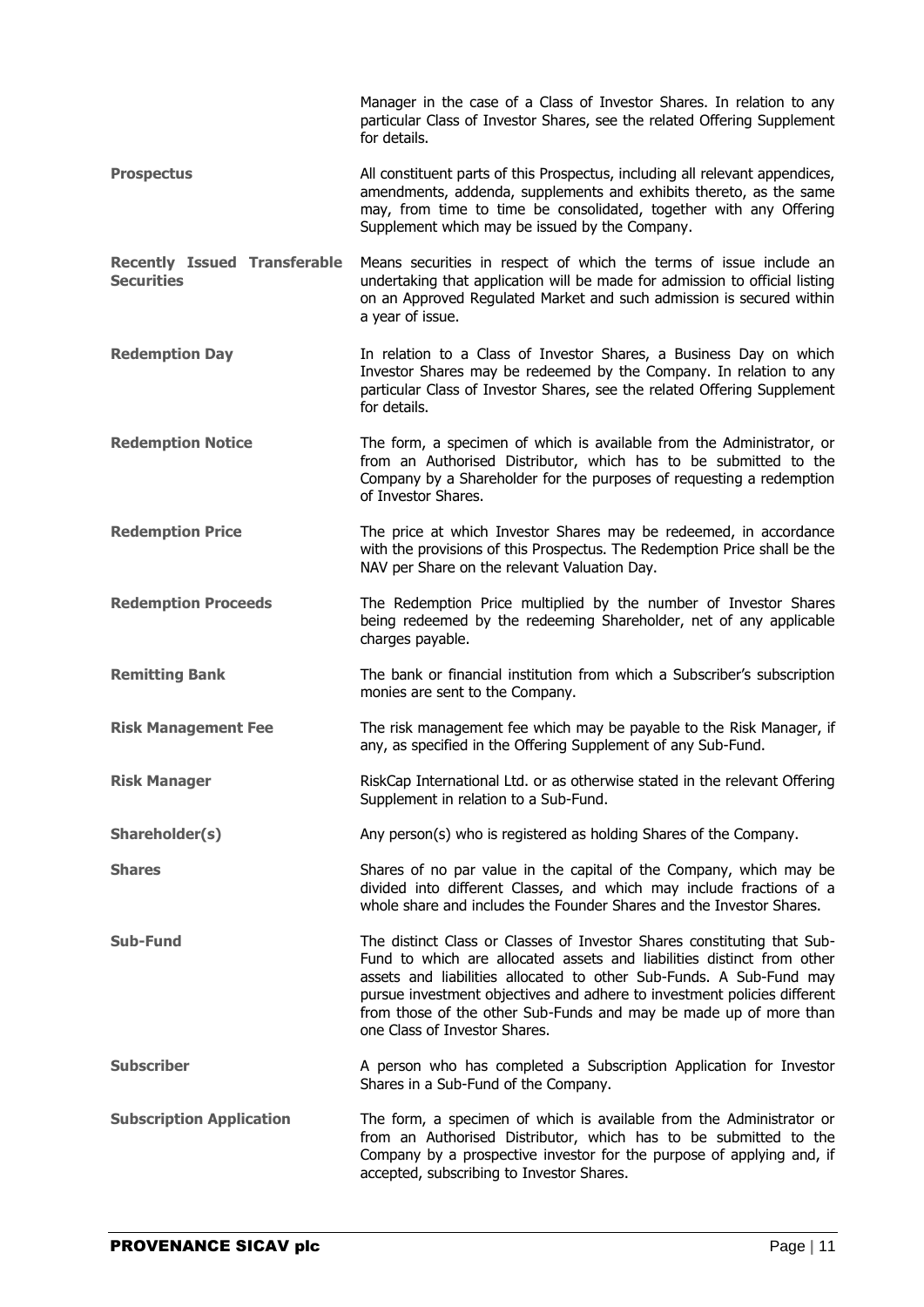| <b>Subscription Day</b>        | In relation to a Class of Investor Shares, a Business Day on which<br>Subscription Applications may be accepted. In relation to any particular<br>Class of Investor Shares, see the related Offering Supplement for<br>details.                                                                                                                             |
|--------------------------------|-------------------------------------------------------------------------------------------------------------------------------------------------------------------------------------------------------------------------------------------------------------------------------------------------------------------------------------------------------------|
| <b>Transferable Securities</b> | Securities being:                                                                                                                                                                                                                                                                                                                                           |
|                                | shares in companies and other securities equivalent to shares in<br>a.<br>companies;                                                                                                                                                                                                                                                                        |
|                                | b.<br>bonds and other forms of securitised debt; and                                                                                                                                                                                                                                                                                                        |
|                                | other negotiable securities which carry the right to acquire any<br>c.<br>such Transferable Securities by subscription or exchange.                                                                                                                                                                                                                         |
| <b>UCITS</b>                   | Undertakings for the collective investment in transferable securities<br>which are harmonised in accordance with the UCITS Directive and which<br>have:                                                                                                                                                                                                     |
|                                | as sole object the collective investment in transferable securities<br>a.<br>and/ or in other liquid financial assets of capital raised from the<br>public and which operate on the principle of risk-spreading; and                                                                                                                                        |
|                                | units which, at the request of holders, may be repurchased or<br>b.<br>redeemed, directly or indirectly, out of those undertakings' assets.<br>Action taken by a UCITS to ensure that the stock exchange value<br>of its units does not significantly vary from their net asset value<br>shall be regarded as equivalent to such re-purchase or redemption. |
| <b>UCITS Directive</b>         | EU Directive 2009/65/EC of the 13th July 2009 on the coordination of<br>laws, regulations and administrative provisions relating to undertakings<br>for collective investment in Transferable Securities (as amended).                                                                                                                                      |
| <b>UCITS Regulations</b>       | The Investment Services Act (Marketing of UCITS) Regulations (S.L.<br>370.18, Laws of Malta).                                                                                                                                                                                                                                                               |
| <b>U.S./ United States</b>     | United States of America.                                                                                                                                                                                                                                                                                                                                   |
| USD/ US Dollar/ US\$           | The lawful currency of the United States.                                                                                                                                                                                                                                                                                                                   |
| <b>Valuation Day</b>           | Such Business Day when all assets and liabilities attributable to a Sub-<br>Fund are valued. In relation to any particular Class of Investor Shares,<br>see the related Offering Supplement for details.                                                                                                                                                    |

## **General**

For the purposes of this Prospectus unless the context otherwise requires or implies:

- a. words importing the singular include the plural and vice versa;
- b. words which are gender neutral or gender specific include each gender;
- c. other parts of speech and grammatical forms of a word or phrase defined in the Prospectus has a corresponding meaning;
- d. an expression importing a natural person includes a company, partnership, joint venture, association, corporation or other body corporate and a government agency;
- e. a reference to "includes" means to include without limitation;
- f. a reference to a law, directive or regulation is a reference to that law, directive or regulation as amended, consolidated, replaced or recast;
- g. a reference to a document includes all amendments or supplements to that document, or replacements or novations of it;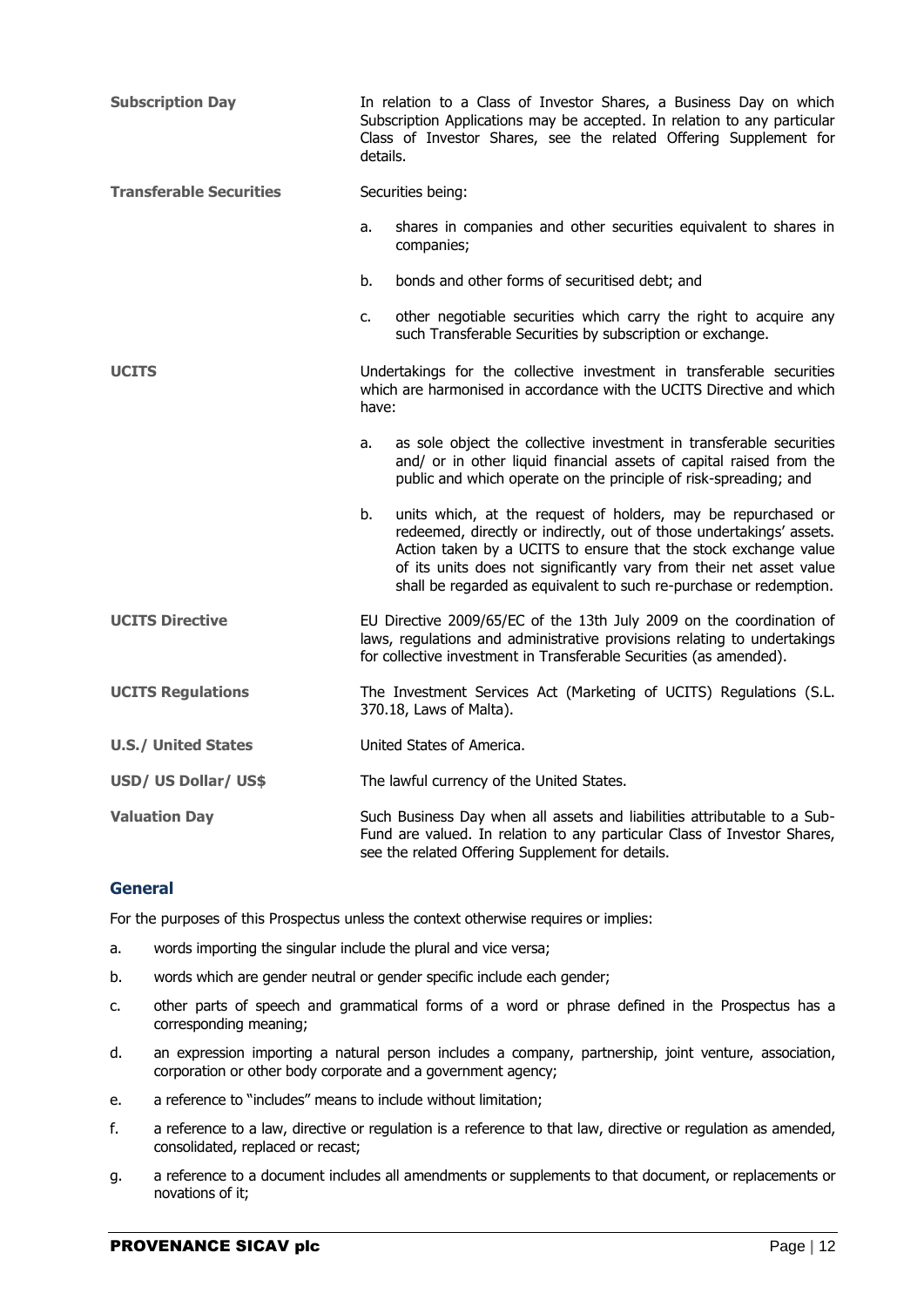- h. a reference to a Section, Part, Paragraph or Appendix refers to a Section, Part, Paragraph or Appendix of this Prospectus;
- i. a reference to an entity in the Prospectus (as the context requires) includes that entity's successors and permitted assigns; and
- j. all references to currencies shall include any successor currency.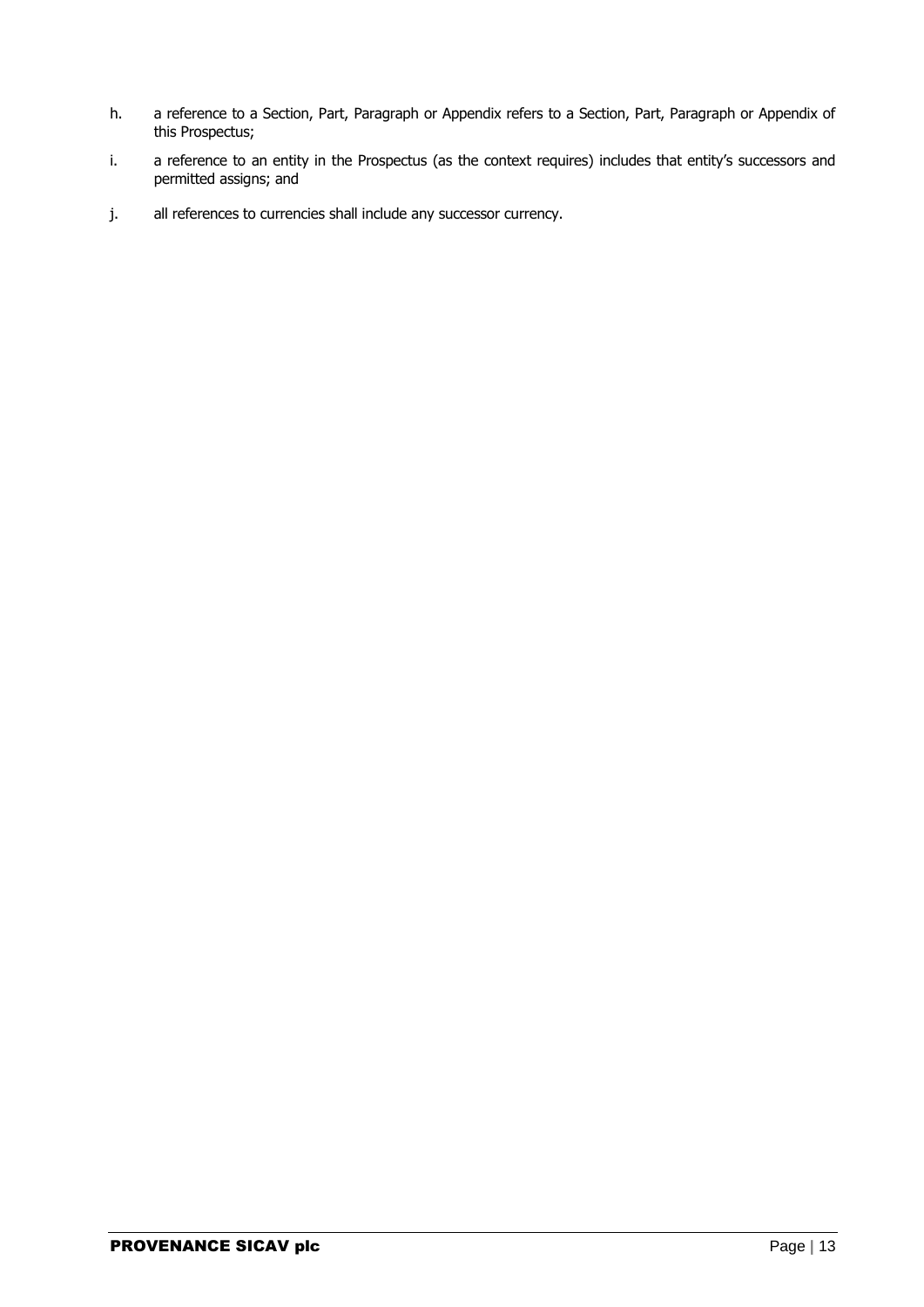## <span id="page-13-0"></span>**PRINCIPAL FEATURES**

The following should be read in conjunction with the full text of this Prospectus and is qualified in its entirety by and subject to the detailed information contained elsewhere in the Prospectus.

## **Company Structure**

**Provenance SICAV plc** is a collective investment scheme established as a self-managed multi-fund investment company with variable share capital (SICAV) with limited liability registered under the laws of Malta and licensed by the MFSA under the ISA. The Company qualifies as a 'Maltese UCITS' in terms of the UCITS Regulations. The Company is expected to consist of several Sub-Funds, each of which will be capitalised through the issue of one or more Classes of Investor Shares. The capital raised for each Sub-Fund will be invested in line with its investment objectives, subject to its investment policies and restrictions.

## **Segregated Assets**

The Company is structured with segregated liability between its Sub-Funds pursuant to Maltese law and accordingly, the assets of one Sub-Fund will not generally be available to meet the liabilities of another.

Under Maltese law, the creditors of that Sub-Fund whose liabilities exceed its assets shall have no claim or right of action against the assets of the other Sub-Funds and of the Company and the legal status of each Sub-Fund as having segregated assets and liabilities from each of the other Sub-Funds should be respected in any proceedings under the Companies Act related to either the dissolution and consequential winding-up of the Company or its reconstruction. Furthermore such proceedings instituted under the Companies Act should apply in the same way to each Sub-Fund as though it were a distinct legal entity and with such modifications as are necessary in view of the fact that a Sub-Fund is not a company. Any such proceedings in relation to any one Sub-Fund should not have any effect on the assets of any other Sub-Fund or of the Company.

The Directors will hold or cause to be held such separate accounts, records, statements and other documents as may be necessary to evidence the liabilities and assets of each Sub-Fund as distinct and separate from the assets and liabilities of all the other Sub-Funds. If classes of Investor Shares are issued in the same Sub-Fund, all assets and liabilities of each such class of Investor Shares would form part of the total assets and liabilities of the Sub-Fund of which such a class of Investor Shares forms part.

Notwithstanding the foregoing, the Company is a single legal entity which may operate or have assets held on its behalf or be subject to claims in other jurisdictions which may not necessarily recognise such segregation and in such circumstances the assets of one Sub-Fund may be exposed to the liabilities of another. There is no guarantee that the courts of any jurisdiction outside Malta will respect the limitations on liability associated with segregated account companies.

## **Offer Documents**

The Offer of Investor Shares in any Sub-Fund of the Company is governed by this Prospectus as the same may be amended and updated from time to time.

This Prospectus is accompanied by one Offering Supplement issued in connection with the offer of Investor Shares in the following Sub-Fund:

#### - **Luxury Brands Funds**

The Company has also issued eight (8) KIIDs in respect of the Sub-Fund.

When Investor Shares in other Sub-Funds are issued in the future, this Prospectus will be accompanied by an Offering Supplement for each new Sub-Fund. The Company will also issue one or more KIIDs in respect of new Sub-Funds.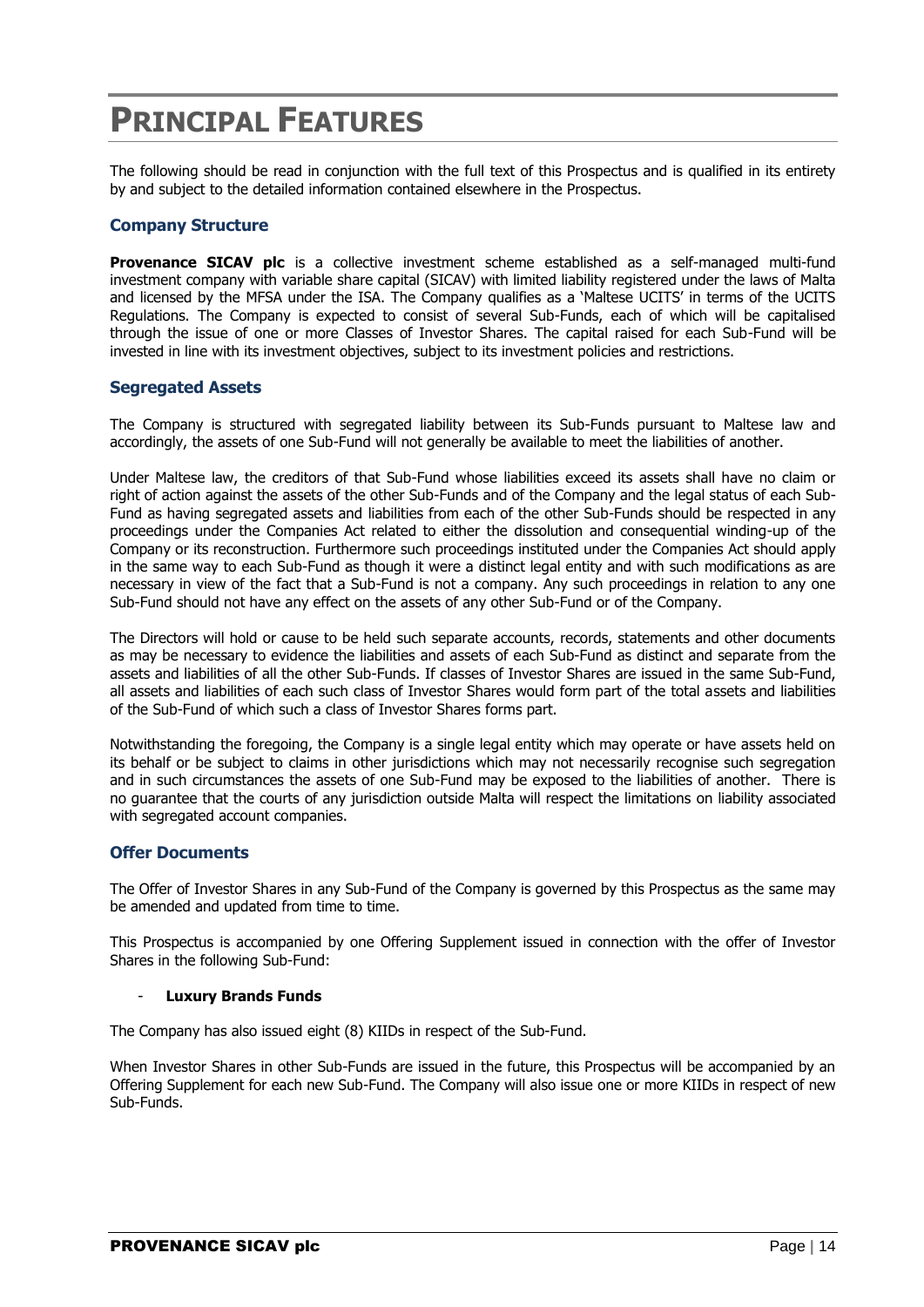#### **New Classes**

The Company may issue new Classes of Investor Shares which may be constituted as segregated Sub-Funds or new Classes of Investor Shares within existing Sub-Funds and which may be designated in various currencies. The assets of the said Sub-Funds may be managed utilising different strategies or methodologies, or by investing in different markets.

This Prospectus is to be at all times accompanied by an Offering Supplement for a Sub-Fund which is the subject of the Offering. Offerings in other Sub-Funds may be made again in the future. Information about Sub-Funds other than the ones referred to herein may be obtained from the Administrator.

### **Investment Objective, Policies and Restrictions**

Details of the specific investment objective and policies for each Sub-Fund will be formulated by the Directors at the time of creation of the Sub-Fund and will be stated in the related Offering Supplement.

There is no guarantee that any of the investment objectives will be met.

#### **Investment Risks**

Shareholders should be aware that the Sub-Funds in the Company are designed to achieve particular economic targets related to the strategies stated for the particular Sub-Fund and implemented by that Sub-Fund.

Such strategies may carry with them particular risks that are not typical of equity or bond funds. Subscribers are urged to review carefully the risk factors stated for the Sub-Funds in the relevant part of this Prospectus and any specific risk factors relative to any particular Sub-Fund which may be stated in the Offering Supplement for such Sub-Fund.

## **Management of the Company**

Since the Company operates as a self-managed Maltese UCITS in terms of the MFSA Rules, the management of its business and activities will be carried out internally by the Company. The Company has however delegated various functions, including custody, administration, transfer agency and registrar services, and some aspects of the investment and risk management processes. The Board has in this regard engaged the Depositary, the Administrator, the Investment Manager and the Risk Manager.

#### **The Investment Committee**

The Board of Directors retains overall responsibility for the implementation of the investment objective of the Company in respect of each Sub-Fund and directing the investment management of its assets. In this regard, the Board will establish and receive support from the Investment Committee.

The Investment Committee shall meet at least quarterly and in any case as frequent or as necessary with the majority of meetings physically held in Malta.

Under its terms of reference, the Investment Committee shall be responsible for the following matters:

- i. to establish and review on a regular basis of appropriate guidelines and parameters for the general investment strategy relating to the management of the assets of the Sub-Funds;
- ii. to issue rules for stock selection and to set the portfolio structure and asset allocation;
- iii. to monitor and review the investment policy (as may be set out either in the relevant offering documentation) and performance of the Sub-Funds;
- iv. to make recommendations to the Board of Directors of the Company; and
- v. to monitor and review the activities of the Investment Manager.

The Investment Committee shall report to the Board of Directors on the activities and the performance of the Company and the Sub-Funds.

#### **The Investment Manager**

For the purpose of a more efficient conduct of its business, the Company has appointed Mithril Asset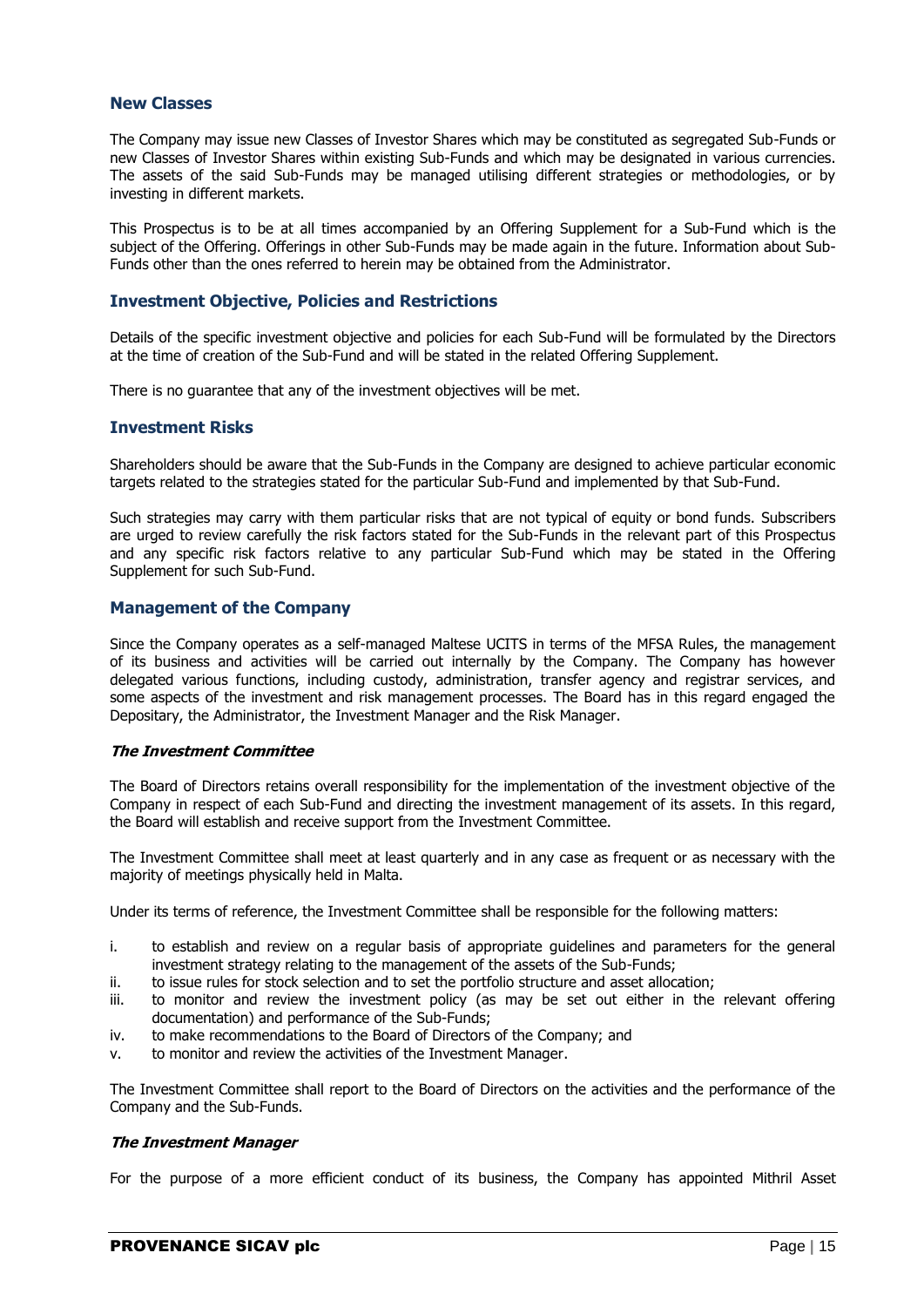Management Ltd as its Investment Manager.

The Investment Manager is responsible for the day to day investment management of the assets of the Sub-Funds in accordance with the investment objectives, strategies and restrictions set out in the applicable Offering Supplement and the rules and guidelines issued by the Investment Committee from time to time.

#### **The Chief Risk Monitoring Officer**

The Board of Directors also retains overall responsibility for the management and monitoring of risk in relation to the Sub-Funds.

In this regard, the Board has appointed Dr Paul Magro as its Chief Risk Monitoring Officer who will be responsible for overseeing the implementation and maintaining of the Company's risk management policy and processes as well as the monitoring and oversight of the Risk Manager.

#### **The Risk Manager**

For the purpose of a more efficient conduct of its business, the Company has appointed RiskCap International Ltd as its Risk Manager. Mr Jean Paul Gauci will be the person responsible within the Risk Manager in respect of the Company.

The Risk Manager has been engaged to ensure that adequate and effective arrangements, processes and techniques in order to measure and manage at any time the risks the Sub-Funds might be exposed to and to ensure compliance with limits concerning global exposure and counterparty risk in accordance with the provisions of the Maltese UCITS rules.

The Risk Manager shall periodically report to and be subject to the monitoring and oversight of the Board of Directors or any Director nominated for that purpose. In this regard, the Board of Directors has nominated Dr Paul Magro as the Company's Chief Risk Monitoring Officer.

## **Dividend Policy**

Except where otherwise stated in the Offering Supplement of any particular Sub-Fund, it is not envisaged that any income or gains will be distributed by the Company to its Shareholders, and the Company will accumulate all income received from its investments, which income will be reflected in the NAV of the Investor Shares.

Under the Memorandum and Articles, and where provided for under the relevant Offering Supplement, the Directors may declare dividends out of a Sub-Fund from the accumulated revenue (consisting of all revenue accrued including interest and dividends) less expenses provided that the amount of dividends so declared should be determined in conformity with any requirements imposed by the MFSA in terms of the ISA, MFSA Rules and the Licence Conditions.

Where applicable, the Company will be obliged and entitled to deduct an amount in respect of Malta tax from any dividend payable to a Shareholder in any Sub-Fund who is or is deemed to be taxable in Malta, and to pay such sum to the Malta tax authorities – Please refer to the Section entitled "**Taxation**" below for further details.

Shareholders should note that the NAV per Share of certain classes of Investor Shares in a Sub-Fund may decrease over time as the Company declares and pays dividends to the holders of such Investor Shares.

## **The Offering**

Subject only to the maximum number of Investor Shares specified in the Memorandum and Articles which are at the relevant time available for issue, not being exceeded, the Company may, at its sole discretion, accept Subscription Applications for Investor Shares at any time.

Investor Shares will be offered by means of Offering Supplements at the relevant Initial Offering Price during the Initial Offering Period, and thereafter, on each Subscription Day at the Offering Price.

Subscription monies, together with a fully completed Subscription Application and any accompanying documents have to reach the Company at the office of the Administrator no later than the time provided for in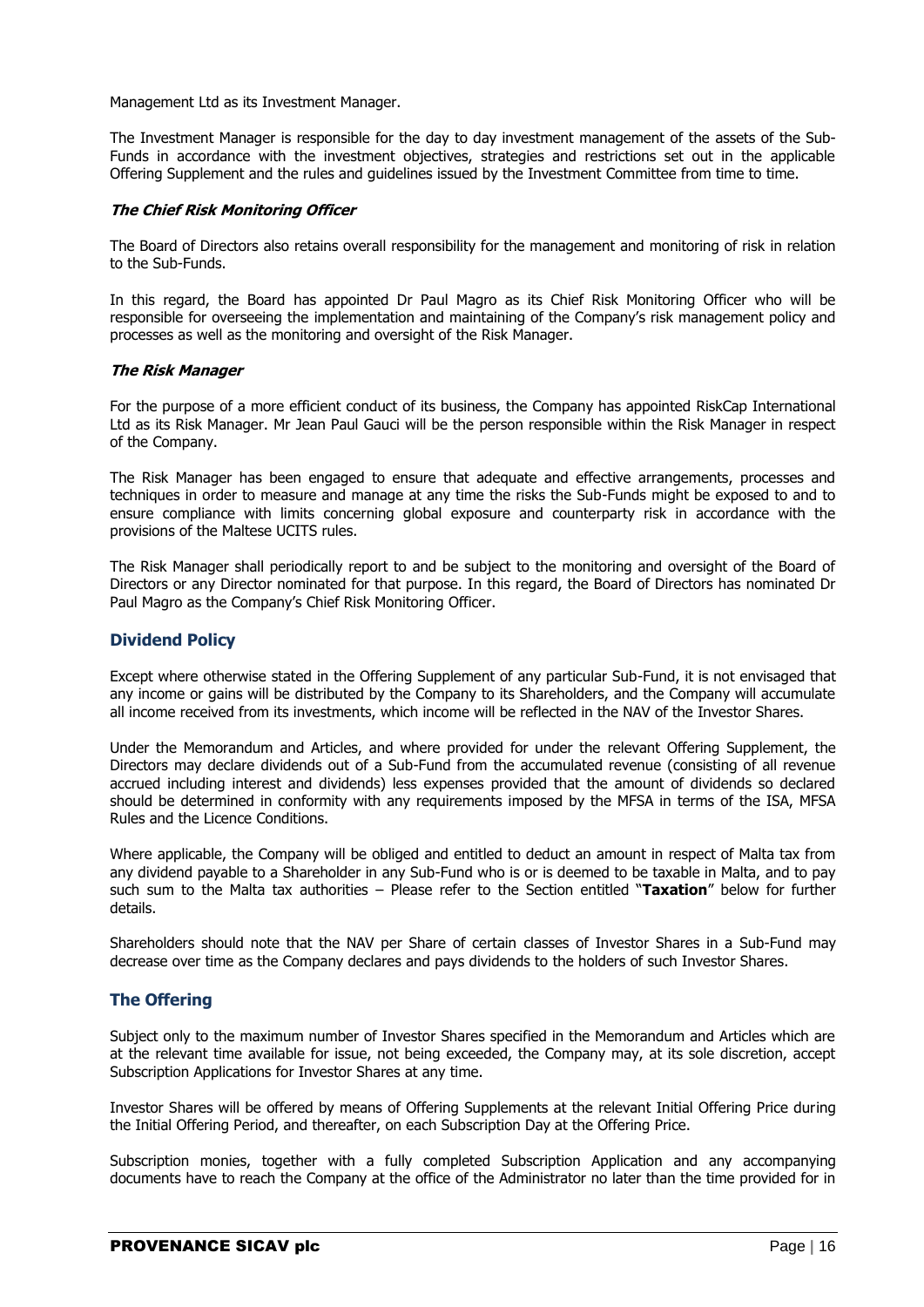the Offering Supplement for the related Sub-Fund. The Directors may waive such notice period at their discretion.

The Company is entitled to close the Offering for Investor Shares in a Sub-Fund, or any Class of shares of a Sub-Fund at its sole discretion.

### **Pricing**

The calculation of the NAV of each Class of Investor Shares in a Sub-Fund shall be effected by the Administrator at such intervals and on such Valuation Day and in such manner as is stated in this Prospectus and the Offering Supplement relating to the particular Sub-Fund.

Information regarding the NAV per Share, as determined on each Valuation Day, will ordinarily be made available at the office of the Administrator and in other public mediums as may apply to a particular Sub-Fund. See the relative Offering Supplement for details.

#### **Minimum Holding in Sub-Funds**

The Offering Supplement of each Sub-Fund will give details of the minimum number or value of Investor Shares that shall be held in each Sub-Fund. The Directors may waive the minimum holding at their discretion.

The Minimum Holding requirement applies at all times to all Shareholders, however no obligations shall arise upon a Shareholder should the NAV of a holding reduce to less than the Minimum Holding as a result of fluctuation of the underlying assets.

#### **Minimum Initial Investment for Investor Shares in the Sub-Funds**

The Offering Supplement will give details of the Minimum Initial Investment for Investor Shares in any Sub-Fund, subject to the Minimum Holding limit described above. The Directors may waive the Minimum Initial Investment at their discretion.

#### **Minimum Additional Investment**

The Offering Supplement will also give details of the Minimum Additional Investment for Investor Shares in any Sub-Fund, subject to the Minimum Holding limit described above. The Directors may waive the Minimum Additional Investment at their discretion.

#### **Subscription Applications**

Investor Shares may be acquired on any Subscription Day, as is described in this Prospectus.

Subscription Applications for Investor Shares may be submitted to the Company at the office of the Administrator, whether directly or through Authorised Distributors, in the prescribed form, a copy of which is available from the Administrator or from an Authorised Distributor.

Subscription Applications can only be accepted if they are received by the Company at the office of the Administrator and if the Company has received the subscription amount in Cleared Funds as required by this Prospectus and the Subscription Application prior to the cut off time for receipt of subscription proceeds. Investor Shares shall be issued on the applicable Subscription Day. See the part entitled "**Purchase of Shares**" under the Section entitled "**Purchase, Exchange and Transfer of Investor Shares**" for further details.

#### **Redemption**

Investor Shares may be redeemed on any Redemption Day, as is described in this Prospectus. See the Section entitled "**Redemption of Shares**" for further details.

A redemption request must be received by the Company at the office of the Administrator with such prior notice before the relevant Redemption Day as may be stated in the Offering Supplement for the related Sub-Fund. Redemption requests received after such date will be processed on the following Redemption Day, provided that the Directors may accept, at their sole discretion, a shorter notice.

## **European Benchmarks Regulation**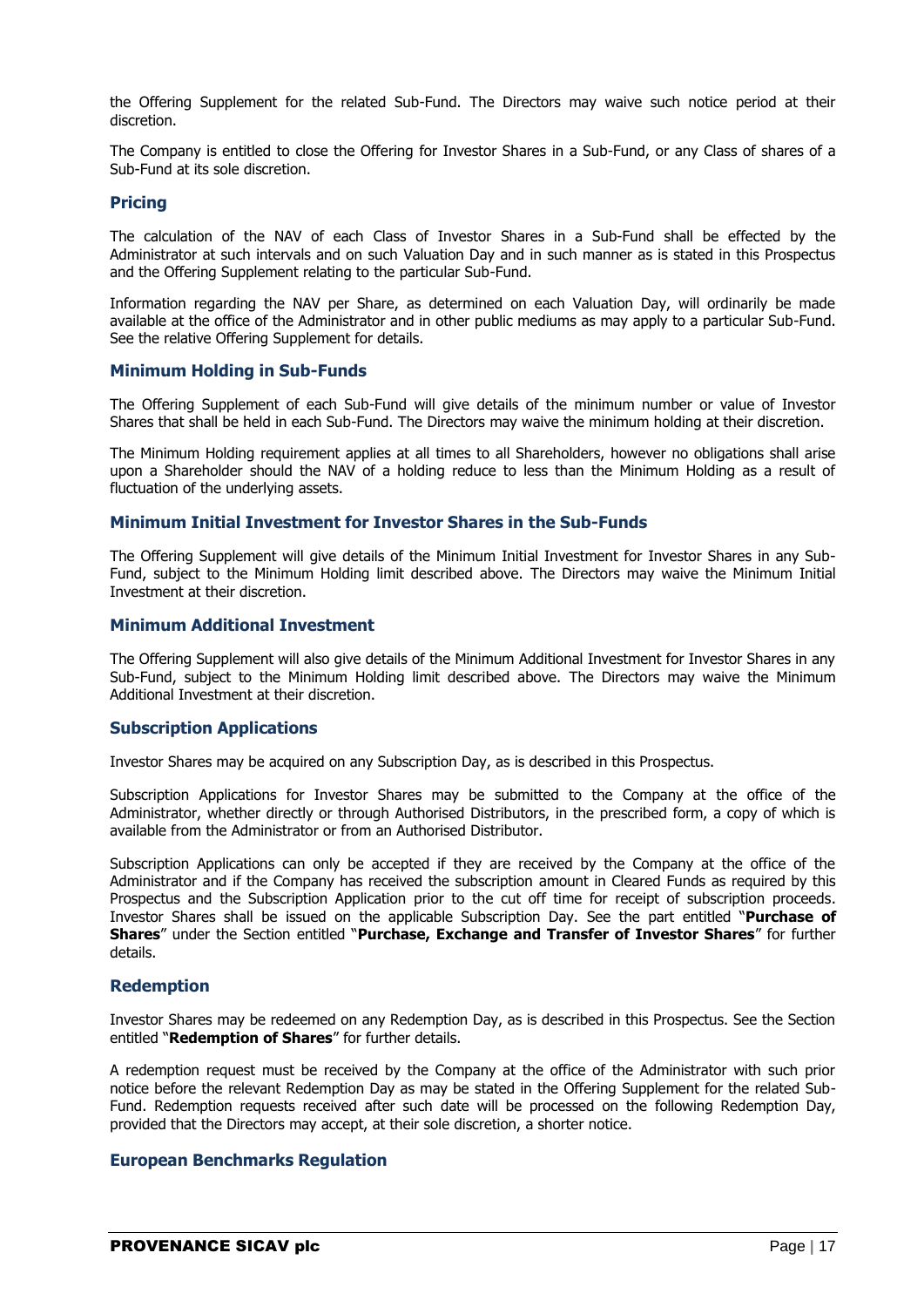The Company will, where relevant, work with the applicable benchmark administrator for each benchmark used by the Company to confirm that the benchmark administrators are, or intend to procure that they are, included in the register maintained by ESMA under the Benchmarks Regulation.

Furthermore, where relevant, a plan has been adopted or will be adopted by the Company to address the contingency of a benchmark used by the Company changing materially or ceasing to be provided in accordance with the Benchmarks Regulation.

## **Securities Financing Transactions and Total Return Swaps**

The Sub-Fund(s) do not currently make use of securities financing transactions, total return swaps, repurchase and reverse repurchase agreements and securities lending transactions.

Prior to entering into such transactions, this Prospectus will be revised to include such disclosure as is necessary to comply with the requirements of Regulation (EU) No 2015/2365 of the European Parliament and of the Council of 25 November 2015 on transparency of securities financing transactions and reuse and amending Regulation (EU) No 648/2012.

## **Accounting Currency**

For the purposes of the compilation of the annual financial statements of the Company, the reporting currency for the Company shall be the Accounting Currency.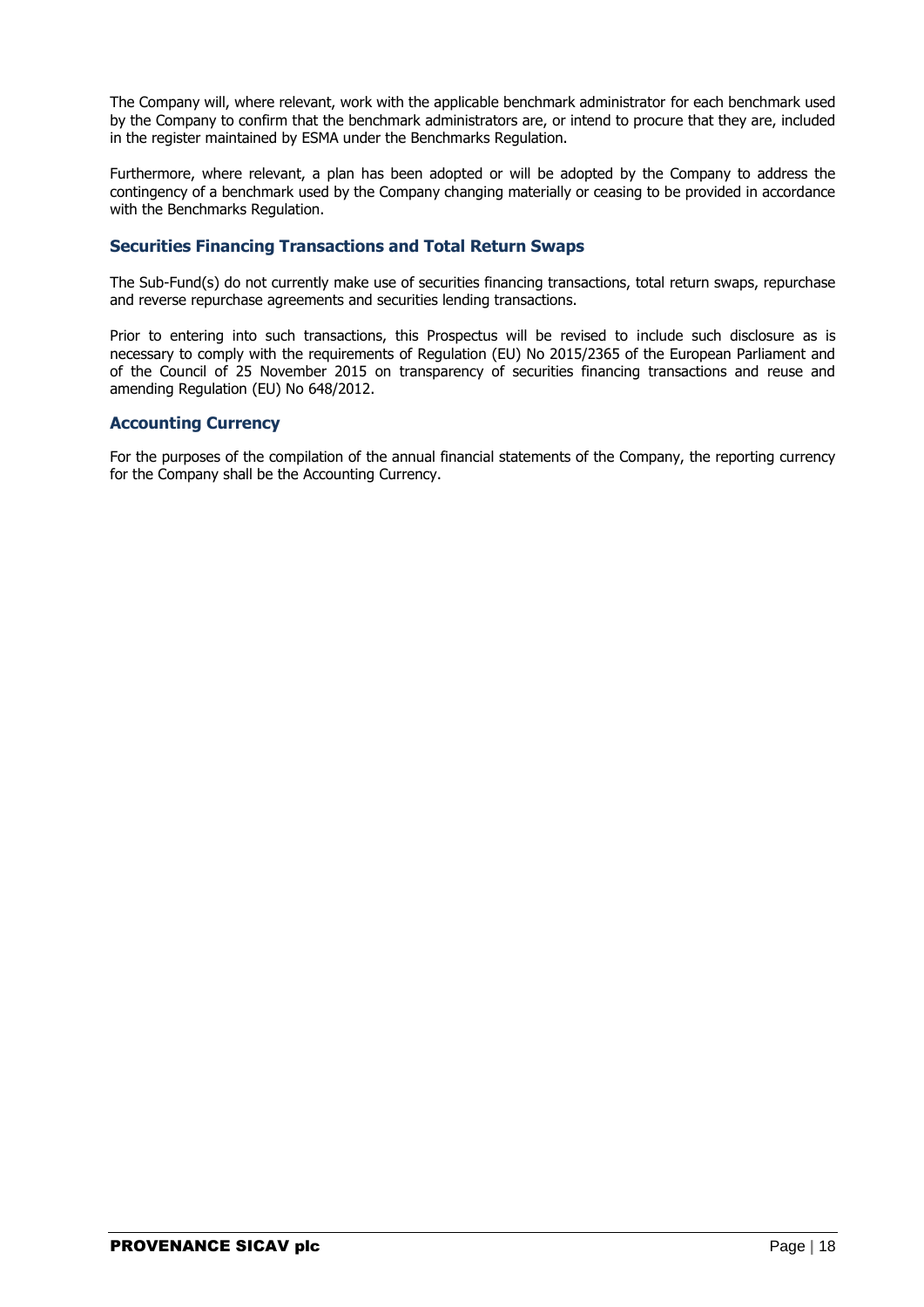## **INVESTMENT OBJECTIVES, POLICIES AND RESTRICTIONS**

## <span id="page-18-0"></span>**Objectives and Policies**

A detailed description of the investment objectives and policies of each Sub-Fund will be found in the relevant Offering Supplement.

## **Restrictions**

#### **Investment Restrictions**

The investment restrictions applying to each Sub-Fund of the Company under the MFSA Rules and Licence Conditions are set out below. These are, however, subject to the qualifications and certain exemptions contained in the MFSA Rules and in the Licence Conditions. Any additional investment restrictions for particular Sub-Funds will be formulated by the Directors at the time of the creation of such Sub-Funds and will be stated in the relevant Offering Supplement.

The Directors may from time to time impose such further investment restrictions as shall be compatible with or in the interest of the Shareholders, including in order to comply with the laws and regulations of the countries where Shareholders are resident.

## **Part A - Permitted Investments**

Subject to the limits for each type of permitted asset class as stated in Part B below, investments of a Sub-Fund shall be limited to:

- A1. Transferable Securities and Money Market Instruments which are admitted to or dealt on an Approved Regulated Market;
- A2. Recently Issued Transferable Securities;
- A3. Units of other CISs which qualify as UCITS and are so authorised in terms of the UCITS Directive, provided that no more than 10% of the assets of the UCITS whose acquisition is contemplated, can, according to their prospectus or instruments of incorporation, be invested in aggregate in units of other UCITS or other CIS.
- A4. Units of other CIS not authorised in terms of the UCITS Directive which, other than the requirement that they be harmonised in accordance with the UCITS Directive, otherwise satisfy the definition of a UCITS and the following additional requirements:
	- i. such other CISs are authorised under laws which provide that CISs are subject to supervision considered by MFSA to be equivalent to that laid down in EU law, and that co-operation between authorities is sufficiently ensured;
	- ii. the level of protection for unit-holders in such other CISs is equivalent to that provided for unitholders in a UCITS, and in particular that the rules on assets segregation, borrowing, lending and uncovered sales of Transferable Securities and Money Market Instruments are equivalent to the requirements of the UCITS Directive;
	- iii. the business of the other CISs is reported in half yearly and annual reports to enable an assessment to be made of the assets and liabilities, income and operations over the reporting period;
	- iv. no more than 10% of the assets of the other CIS whose acquisition is contemplated, can, according to their prospectus or instruments of incorporation, be invested in aggregate in units of other UCITS or other CISs.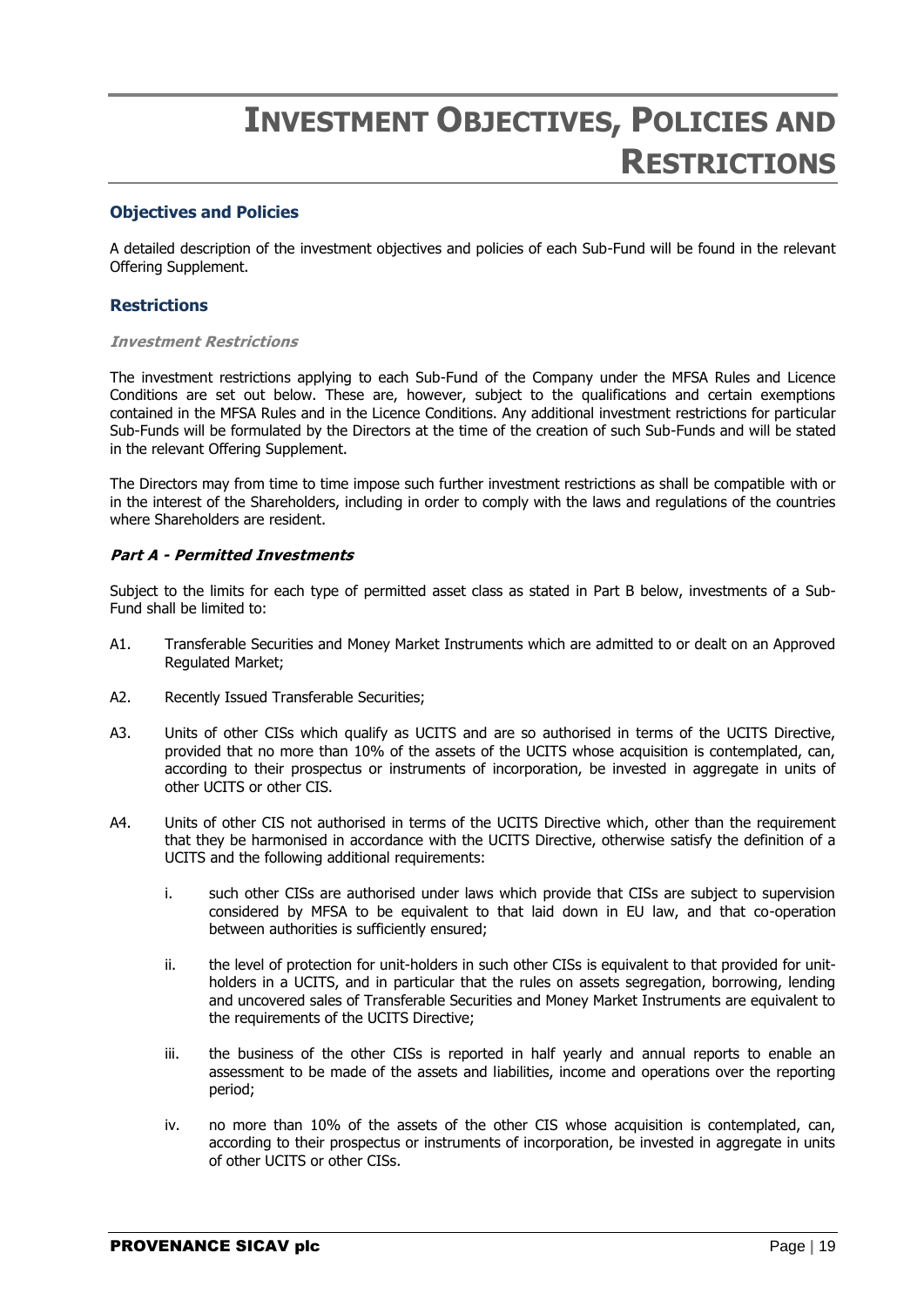- A5. Deposits with Approved Institutions, which are repayable on demand, or have the right to be withdrawn and maturing in no more than 12 months.
- A6. FDIs, including equivalent cash-settled instruments dealt in on an Approved Regulated Market or dealt in over-the–counter ("**OTC FDIs**") provided that:
	- i. the Underlying consists of instruments covered by this Part A, financial indices, interest rates, foreign exchange rates or currencies, in which the Company may invest according to its investment objectives and stated in this Prospectus or relevant Offering Supplement;
	- ii. the counterparties to OTC FDI transactions are Approved Counterparties, and
	- iii. the OTC FDIs are subject to reliable and verifiable valuation on a daily basis and can be sold, liquidated or closed by an offsetting transaction at any time at their fair value at the Company's initiative.
- A7. Money Market Instruments not dealt on an Approved Regulated Market, if the issue or issuer of such instruments is itself regulated for the purpose of protecting investors and savings and they are:
	- i. issued or guaranteed by a central, regional or local authority or central bank of a Member State, the European Central Bank, the European Union or the European Investment Bank, a non-Member State or, in the case of a Federal State, by one of the members making up the federation, or by a public international body to which one or more Member States belong; or
	- ii. issued by an undertaking any securities of which are dealt on an Approved Regulated Market; or
	- iii. issued or quaranteed by an establishment subject to prudential supervision, in accordance with criteria defined by EU law, or by an establishment which is subject to and complies with prudential rules considered by the MFSA to be at least as stringent as those laid down by EU law; or
	- iv. issued by other bodies falling within the categories which the MFSA may from time to time prescribe, provided that investments in such instruments are subject to investor protection equivalent to that laid down in (i), (ii) or (iii) above and provided that the issuer:
		- is a company whose capital and reserves amount to at least €10,000,000 and which presents and publishes its annual accounts in accordance with EU Directive 78/660/EEC;
		- is an entity which, within a group of companies which includes one or several listed companies, is dedicated to the financing of the group; or
		- is an entity which is dedicated to the financing of securitisation vehicles which benefit from a banking liquidity line.
- A8. The Scheme may acquire movable and immovable property which is essential for the direct pursuit of its business; it may hold ancillary liquid assets but may not acquire precious metals or certificates representing them.

## **Part B – Investment Limits**

When investing in any one or more of the Permitted Investments stated in Part A above, a Sub-Fund shall observe the following limits:

#### Transferable Securities and Money Market Instruments

- B1. A Sub-Fund may not invest more than 10% of its assets in Transferable Securities and Money Market Instruments other than those referred to in paragraphs A1, A2 and A7.
- B2. A Sub-Fund may invest no more than 5% of its assets in Transferable Securities or Money Market Instruments issued by the same body.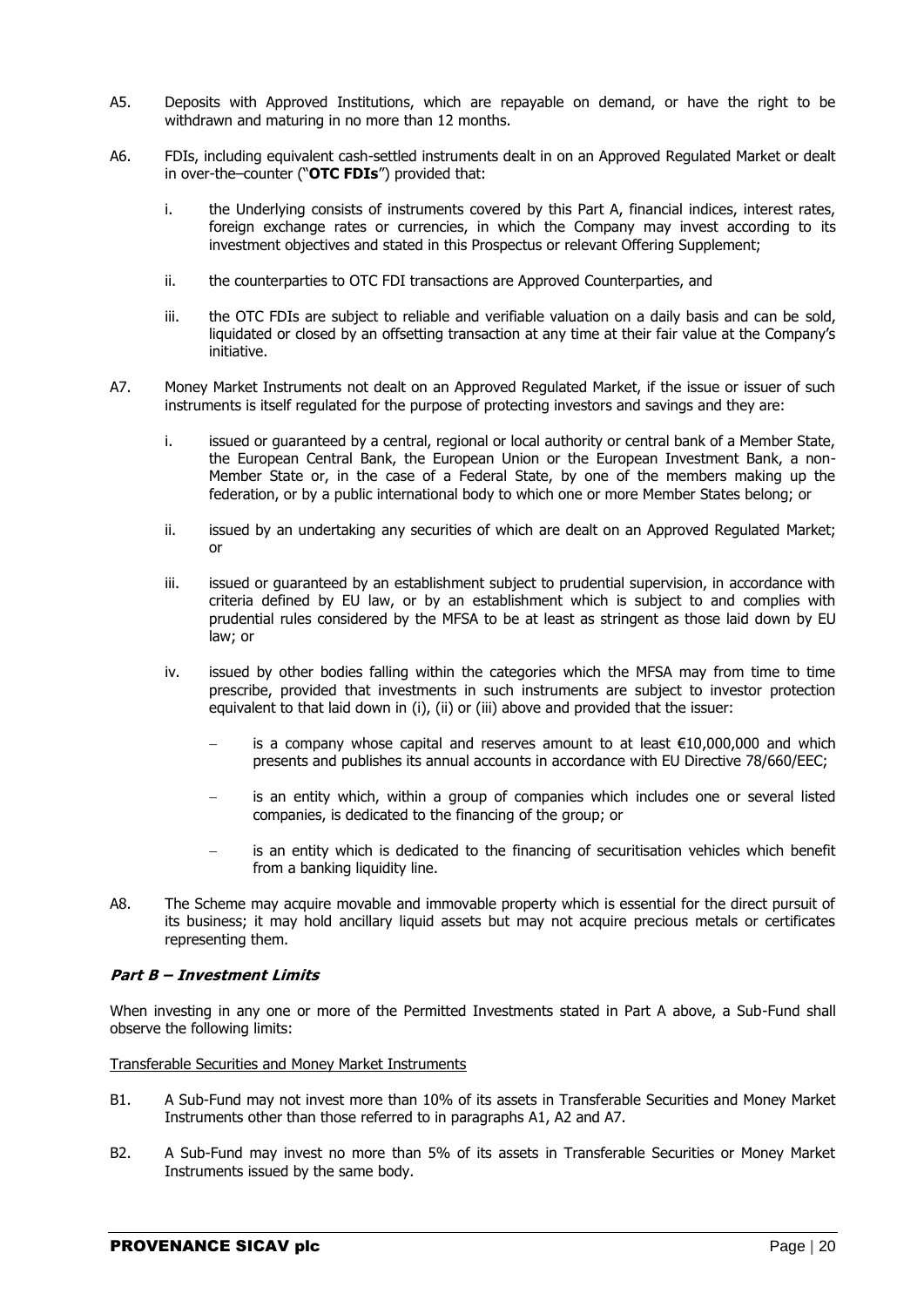- B3. The limit referred in paragraph B2 above may be increased to 10% provided that the total value of Transferable Securities and Money Market Instruments held in bodies in which the Sub-Fund invests more than 5%, is less than 40%.
- B4. The limit of 5% (in B2) may be raised to 25% in the case of bonds that are issued by a credit institution which has its registered office in a Member State and is subject by law to special public supervision designed to protect bond-holders. Sums deriving from the issue of these bonds shall be invested, in conformity with the law, in assets which during the whole period of validity of the bonds, are capable of covering claims attaching to the bonds and which, in the event of failure of the issuer, would be used on a priority basis for the reimbursement of the principal and payment of the accrued interest. If a Sub-Fund invests more than 5% of its assets in these bonds issued by one issuer, the total value of those investments in each of which it holds more than 5% of its assets may not exceed 80% of the value of the assets of the Sub-Fund.
- B5. The limit of 5% (in B2) may be raised to 35% if the Transferable Securities or Money Market Instruments are issued or guaranteed by:
	- i. a Member State or its local authorities;
	- ii. by a non-Member State;
	- iii. public international body of which one or more Member States are members.
- B6. The Transferable Securities and Money Market Instruments referred to in B4 and B5 shall not be taken into account for the purpose of applying the limit of 40% referred to in B3.

#### Deposits with Credit Institutions

B7. A Sub-Fund may not invest more than 20% of its assets in Deposits made with the same Approved Institution.

#### Transactions in FDIs

B8. The Company may, in respect of a Sub-Fund, enter into FDIs falling under A6 above for investment or for efficient portfolio management.

The risk exposure of a Sub-Fund to an Approved Counterparty in an OTC FDI may not exceed 5% of its assets. This limit is raised to 10% where the counterparty is an Approved Institution. The exposure per counterparty of an OTC FDI shall be measured on the basis of the maximum potential loss incurred by the Sub-Fund if the counterparty defaults.

The exposure to one counterparty in an OTC FDI may be reduced where the counterparty provides the Sub Fund with Approved Collateral. Furthermore, the Company may, in respect of a Sub-Fund, net the mark-to-market value of its OTC FDI positions with the same counterparty, thus reducing the Company's exposure to its counterparty, provided that the Company has in respect of that Sub-Fund a contractual netting agreement with its counterparty which creates a single legal obligation such that, in the event of the counterparty's failure to perform owing to default, bankruptcy, liquidation or any other similar circumstance, the Company would have a claim to receive or an obligation to pay only the net sum of the positive and negative mark-to-market values of included individual FDIs.

FDIs which are transacted on an Approved Regulated Market where the clearinghouse meets the following conditions shall be deemed to be free of counterparty risk:

- i. is backed by an appropriate performance guarantee;
- ii. is characterised by a daily mark-to-market valuation of the derivative positions; and
- iii. is subject to at least daily margining.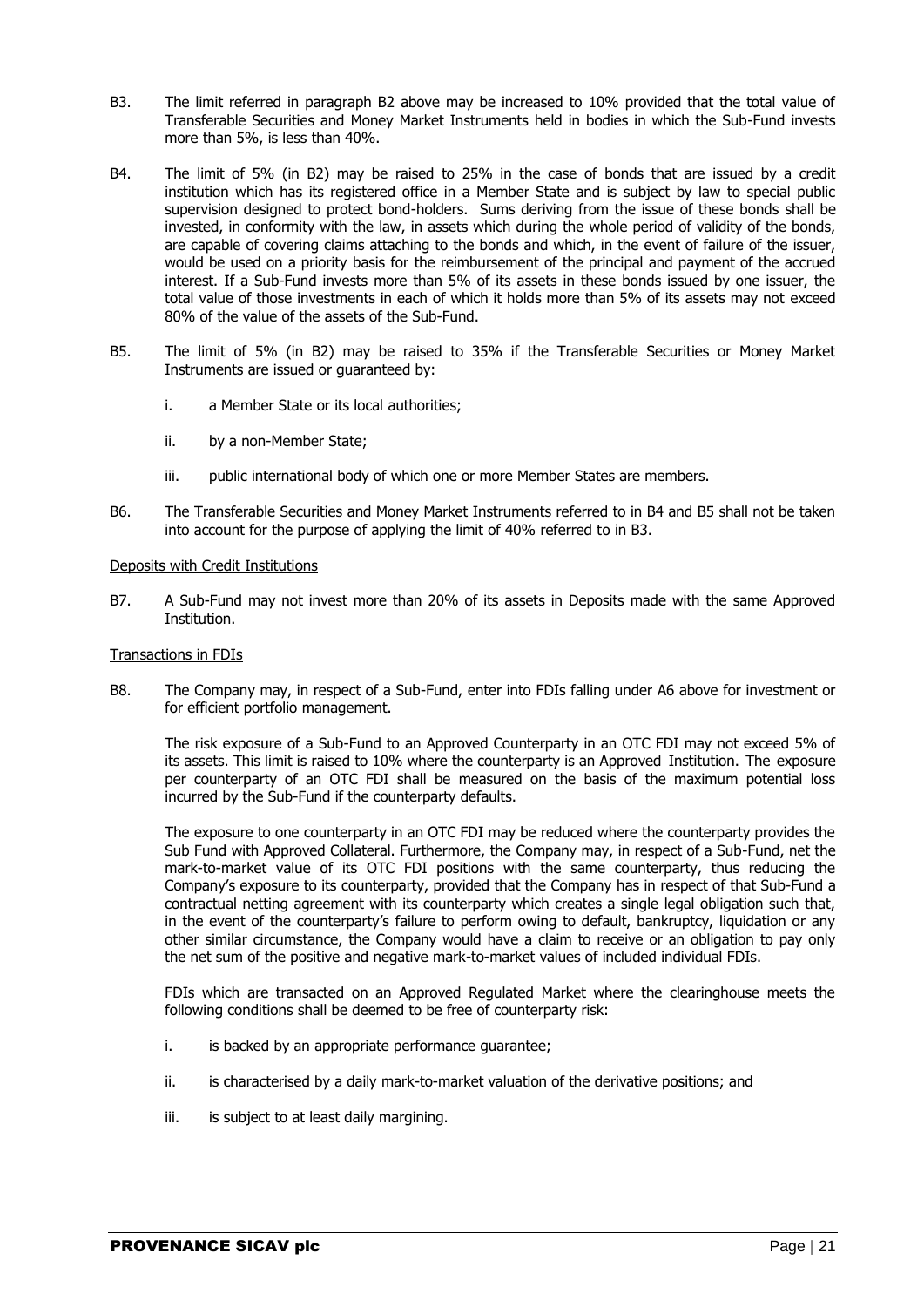#### Overall Single Issuer Exposure

- B9. Notwithstanding the limits laid down in paragraphs B2, B7 and B8 above a Sub-Fund may not combine
	- i. investments in Transferable Securities or Money Market Instruments issued by;
	- ii. deposits made with;
	- iii. counterparty risk exposures arising from OTC FDIs undertaken with; and
	- iv. other exposures arising from OTC FDIs relating to;

a single body in excess of 20% of its assets.

- B10. The limits referred to in B2, B3, B4, B5, B7, B8 and B9 above may not be combined, so that exposure to a single body shall not exceed 35% of the assets of a Sub-Fund.
- B11. Group Companies are regarded as a single issuer for the purposes of B2, B3, B4, B5, B7, B8, B9 and B10. However, a limit of 20% of the assets of a Sub-Fund may be applied to investment in Transferable Securities and Money Market Instruments within the same group.
- B12. Notwithstanding the limits stated above, a Sub-Fund may, applying the principle of risk spreading, invest up to 100% of its assets in different Transferable Securities and Money Market Instruments issued or guaranteed by:
	- i. any Member State or its local authorities;
	- ii. non-Member States; or
	- iii. public international bodies of which one or more Member States are members,

provided that:

- i. The Company is satisfied that Shareholders have protection equivalent to that of shareholders in a CIS complying with the other limits laid down in this Prospectus;
- ii. the Company holds, in respect of a Sub-Fund, securities from at least six different issues; and
- iii. the securities from any one issue shall not exceed 30% of the assets of the Sub-Fund.

Where a Sub-Fund proposes to invest in Transferable Securities and/ or Money Market Instruments within the limits set in this paragraph, the Offering Supplement in respect of this Sub-Fund shall:

- state the names of the States, local authorities or public international bodies issuing or guaranteeing securities in which it intends to invest more than 35% of its assets; and
- include a prominent statement drawing attention to such authorization and indicating the States, local authorities and/ or public international bodies in the securities of which it intends to invest or has invested more than 35 per cent of its assets.

#### Investment in Collective Investment Schemes (CIS)

B13. A Sub-Fund may not invest more than 20% of its assets in any one CIS referred to in paragraphs A3 and A4 above.

When a Sub-Fund has acquired CISs referred to in this paragraph B13, the assets of these CISs do not have to be combined for the purposes of the limits laid down in paragraphs B2 to B11.

- B14. Investment in CISs referred to in paragraph A4 shall not, in aggregate, exceed 30% of the assets of a Sub-Fund.
- B15. When a Sub-Fund invests in the units of other CISs that are managed, directly or by delegation, by the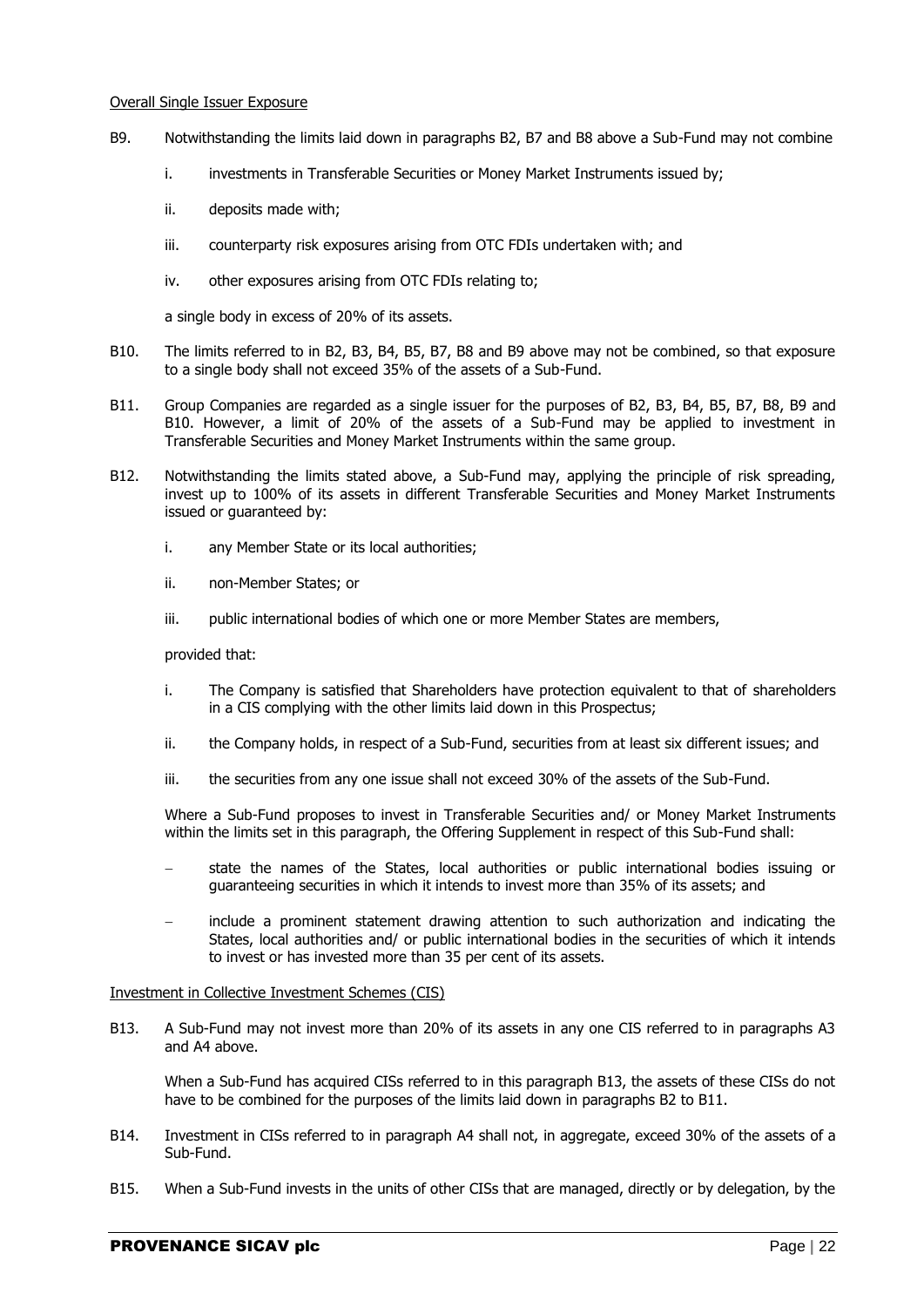Investment Manager or by any other company with which the Investment Manager is linked by common management or control, or by a substantial direct or indirect holding, such entities may not charge subscription, conversion or redemption fees on account of the Sub-Fund's investment in the shares of such other CISs.

B16. Where a commission (including a rebated commission) is received by the Investment Manager or an Investment Advisor by virtue of an investment in the shares of another CIS, this commission must be paid into the property of the Sub-Fund.

Where a Sub-Fund invests a substantial proportion of its assets in other CISs, the Offering Supplement relating to that Sub-Fund shall disclose the maximum level of the management fees that may be charged both to the Sub-Fund and to the other CISs in which it intends to invest.

#### Investments to Track an Index

B17. Notwithstanding the limits stated in paragraphs B2 and B3 above and without prejudice to the limits laid down in B19, B20 and B21, a Sub-Fund may invest up to 20% of its assets in shares and/or debt securities issued by the same body where the investment policy of a Sub-Fund is to replicate an index. When the investment objective of a Sub-Fund is to replicate an index this will be stated in the related Offering Supplement.

The Index is subject to MFSA approval and will be recognised by the MFSA on the basis of the criteria set out below:

- its composition is sufficiently diversified;
- the index represents an adequate benchmark for the market to which it refers; and
- it is published in an appropriate manner.
- B18. The limit in paragraph B17 above may be raised to 35%, where, in the opinion of the Investment Manager and subject to the prior approval of the MFSA, this is justified by exceptional market conditions. The investment up to this limit is only permitted for a single issuer.

#### General Provisions

- B19. The Company, or the Investment Manager acting in connection with all of the CISs it manages, may not acquire any shares carrying voting rights which would enable it to exercise significant influence over the management of an issuing body.
- B20. A Sub-Fund may acquire no more than:
	- B20.1 10% of the non-voting shares of any single issuing body;
	- B20.2 10% of the debt securities of any single issuing body;
	- B20.3 25% of the units of any single CIS;
	- B20.4 10% of the Money Market Instruments of any single issuing body.

The limits laid down in B20.2, B20.3 and B20.4 above may be disregarded at the time of acquisition, if at that time, the gross amount of the debt securities or of the Money Market Instruments, or the net amount of the securities in issue cannot be calculated.

- B21. Subject to MFSA approval, paragraphs B19 and B20 shall not be applicable to:
	- B21.1. Transferable Securities and Money Market Instruments issued or guaranteed by a Member State or its local authorities;
	- B21.2. Transferable Securities and Money Market Instruments issued or guaranteed by a non-Member State;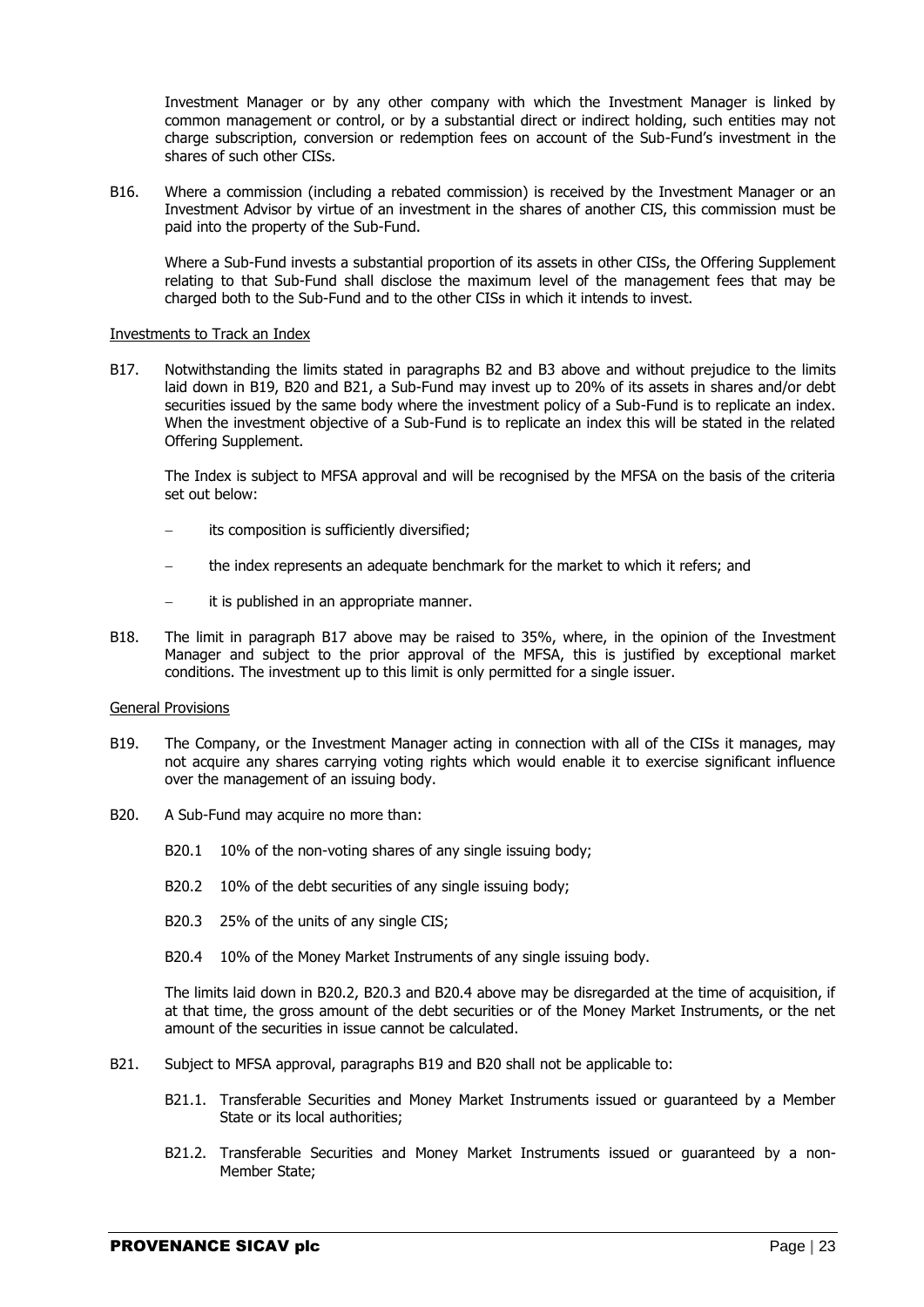- B21.3. Transferable Securities and Money Market Instruments issued by public international bodies of which one or more Member States are members;
- B21.4. Shares held by a Sub-Fund in the capital of a company incorporated in a non-Member State which invests its assets mainly in the securities of issuing bodies having their registered offices in that non-Member State, where under the legislation of that non-Member State such a holding represents the only way in which the Sub-Fund can invest in the securities of issuing bodies of that non-Member State. This waiver is applicable only if in its investment policies, the company from the non-Member State complies with the limits laid down in B2 to B10, B13 to B16, B19 and B20 and provided that where these limits are exceeded paragraphs B22 and B23 below are observed;
- B21.5 Shares held by a Sub-Fund in the capital of subsidiary companies carrying on only the business of management, advice or marketing in the country where the subsidiary is located, in regard to the repurchase of shares at shareholders' request exclusively on their behalf.
- B22. A Sub-Fund need not comply with the investment restrictions herein when exercising subscription rights attaching to Transferable Securities or Money Market Instruments which form part of their assets.
- B23. The MFSA Rules permit recently authorised Sub-Funds of the Company may derogate from the provisions of paragraphs B2 to B15, B17 and B18 for six months following the date of their authorisation, provided each Sub-Fund observes the principle of risk spreading.
- B24. A Sub-Fund may not carry out uncovered sales of:
	- B24.1. Transferable Securities;
	- B24.2. Money Market Instruments;
	- B24.3. Shares of CIS; or
	- B24.4. FDIs.

#### Financial Derivative Instruments (FDIs)

- B25. Position exposure to the underlyings of FDIs when combined, where relevant, with positions resulting from direct investments, may not exceed the investment limits included in paragraphs B2 to B11.
- B26. The requirements of paragraph B25, shall not apply in the case of index based FDIs provided the underlying index is one which meets with the criteria set out in paragraph B17.

#### Efficient Portfolio Management

- B27. The Company on behalf of a Sub-Fund may employ techniques and instruments relating to Transferable Securities, Money Market Instruments and/or FDIs for efficient portfolio management purposes. Provided that such transactions shall fulfil the following criteria:
	- B27.1 they are economically appropriate in that they are realised in a cost-effective way;
	- B27.2 they are entered into for one or more of the following specific aims:
		- reduction of risk; or
		- reduction of cost; or
		- generation of additional capital or income for the Sub-Fund with a level of risk which is consistent with the risk profile of the Sub-Fund and the risk diversification rules laid down in paragraphs B2 to B11.

As is required to be disclosed in this Prospectus under the MFSA Rules, all revenues from efficient portfolio management techniques, net of direct and indirect operational costs, will be returned to the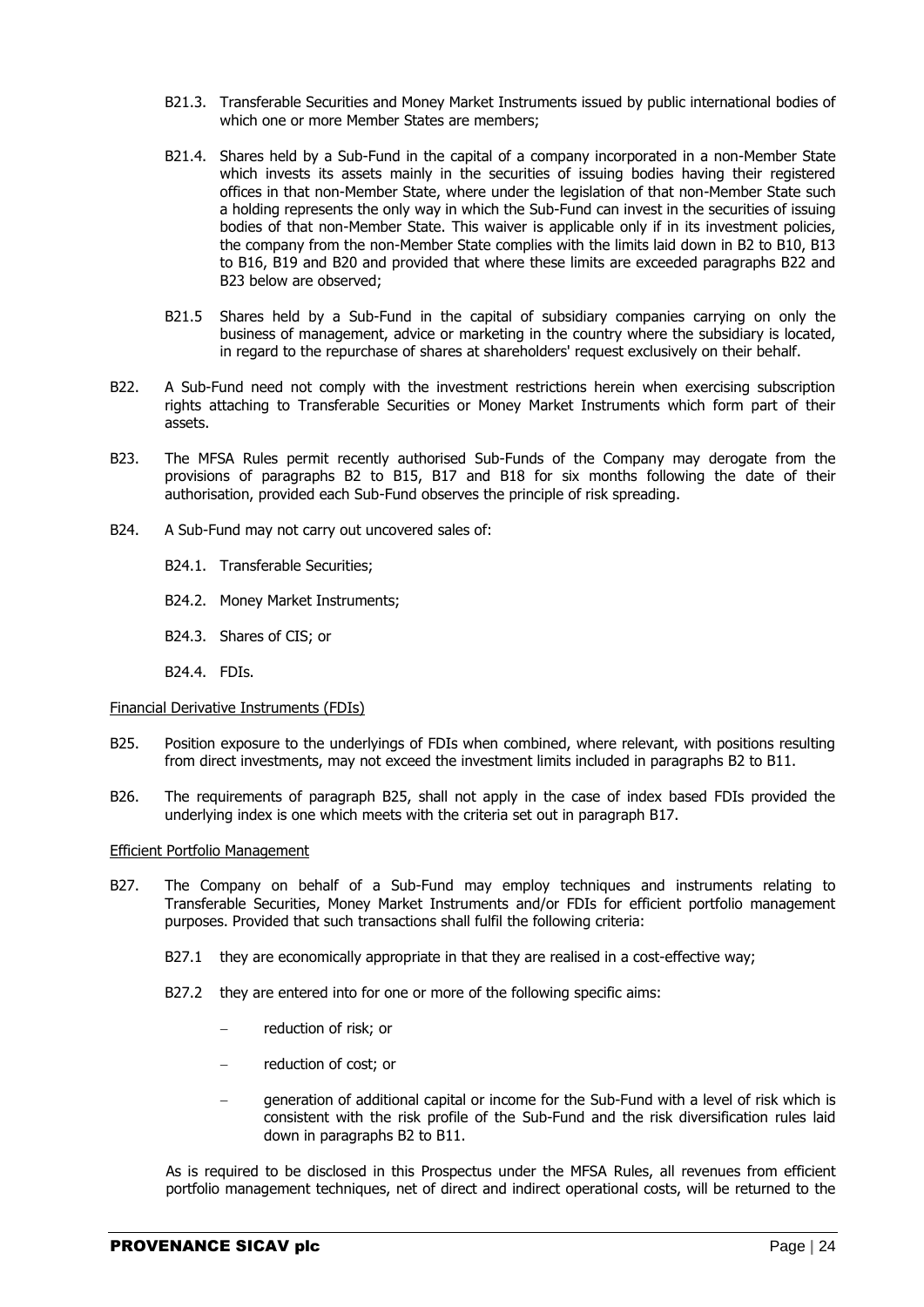relevant Sub-Fund. Direct and indirect operational costs and fees arising from efficient portfolio management techniques (which shall not include hidden revenue) will be paid to the counterparty to the agreement, which shall not be related to the Investment Manager. The Depositary may act as Approved Counterparty for certain currency hedging transactions and other efficient portfolio management techniques accordingly it may receive fees in this respect. The Depositary has and operates a conflicts of interest policy in this respect.

#### Borrowing and Lending Powers

B28. The Company may only borrow, for the account of a Sub-Fund, up to 10% of the value of assets of that Sub-Fund provided that such borrowing is on a temporary basis and that the Company's overall risk exposure shall not exceed 210% of its NAV under any circumstances. The assets of such Sub-Fund may be charged as security for any such borrowings.

The Company may acquire foreign currency by means of a back to back loan agreement(s). Foreign currency obtained in this manner is not classified as borrowing for the purposes of the 10% limit mentioned above, provided that the offsetting deposit: (a) is denominated in the Base Currency of the Sub-Fund; and (b) equals or exceeds the value of the foreign currency loan outstanding.

The Company may not borrow for investment purposes.

Without prejudice to the powers of the Company to invest in Transferable Securities, the Company may not lend cash, or act as guarantor on behalf of third parties.

Any special borrowing restrictions relating to a Sub-Fund will be formulated by the Directors at the time of the creation of a Sub-Fund. There are no special borrowing restrictions currently in operation.

#### Leverage

- B29. A Sub-Fund's global exposure relating to FDIs shall not exceed the NAV of that Sub-Fund. The exposure is calculated taking into account:
	- the current value of the underlying asset;
	- the counterparty risk;
	- future market movements; and
	- the time available to liquidate positions.

The Company shall use the Commitment Approach or a Value at Risk model in order to measure the global exposure and leverage of any Sub-Fund arising out of its FDI positions as set out in the Offering Supplement relating to a Sub-Fund.

#### **Derogation for Newly Launched Sub-Funds**

In order to permit an orderly allocation of new capital, each Sub-Fund is, in terms of the MFSA Rules, exempt from complying with the risk diversification rules laid down in paragraphs B2-B7, sub-paragraph 2 of B8, B9- B15, sub-paragraph 2 of B16 and B17 during the first six (6) months from its launch (the Closing Date). Where a newly launched Sub-Fund avails itself of this derogation it shall seek to observe the principle of riskspreading.

#### **Breaches of Investment Restrictions**

If the limits laid down above are exceeded for reasons beyond the control of the Investment Manager or the Company, or as a result of subscription rights, the Investment Manager or the Company shall take such steps as are necessary to ensure a restoration of compliance, in respect of that Sub-Fund, with such restriction(s) as soon as possible, taking due account of the interests of its Shareholders, but in any event (unless otherwise authorised by the MFSA), within a period of six (6) months from the date when such excess was discovered.

#### **Alterations to the Investment Objectives, Policies and Restrictions**

Any changes to the investment objective of any Sub-Fund shall require the consent in writing of a simple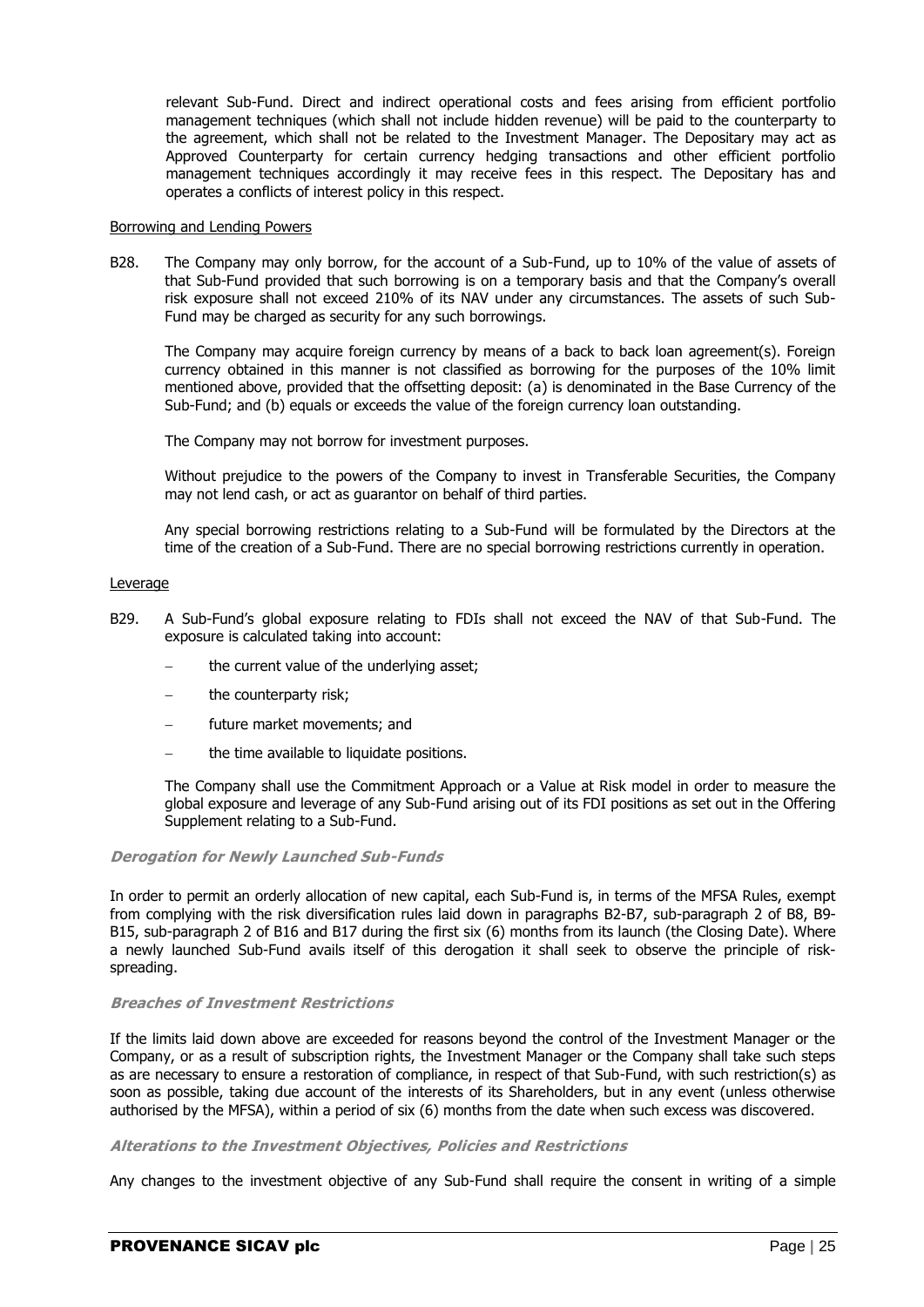majority of the holders of the issued Investor Shares of the relevant Sub-Fund, or the sanction of an ordinary resolution passed at a separate general meeting of the holders of the Investor Shares of such Sub-Fund in terms of the Memorandum and Articles.

The change in the investment objectives should only become effective after all pending redemptions linked to the change in the investment objective have been satisfied. Any applicable redemption fee shall be waived accordingly.

The Directors may however, at their sole discretion, alter the investment policies and restrictions as may be applicable to the Company or to a Sub-Fund, provided that:

- any material alterations to the investment policies and restrictions as may apply to the Company as a whole shall be notified to all the Shareholders of the Company; and
- any material alterations to the investment policies and restrictions as may apply to a Sub-Fund shall be notified to the Shareholders holding Investor Shares in the particular Sub-Fund;

in each case within a period of at least thirty (30) Business Days prior to when the alterations are to come into force.

**THE COMPANY'S INVESTMENT PROGRAMMES ARE SPECULATIVE AND ENTAIL A NUMBER OF RISKS. MARKET RISKS ARE INHERENT IN ALL SECURITIES AND INVESTMENTS. THE PRACTICES OF ENGAGING IN DERIVATIVE INSTRUMENTS MAY, IN CERTAIN CIRCUMSTANCES, INCREASE THE ADVERSE IMPACT TO WHICH THE INVESTMENT PORTFOLIO OF A PARTICULAR SUB-FUND MAY BE SUBJECT. NO ASSURANCE CAN BE GIVEN THAT THE COMPANY'S INVESTMENT OBJECTIVE WILL BE REALISED. AN INVESTOR MAY LOSE SOME OR ALL OF HIS INVESTMENT.**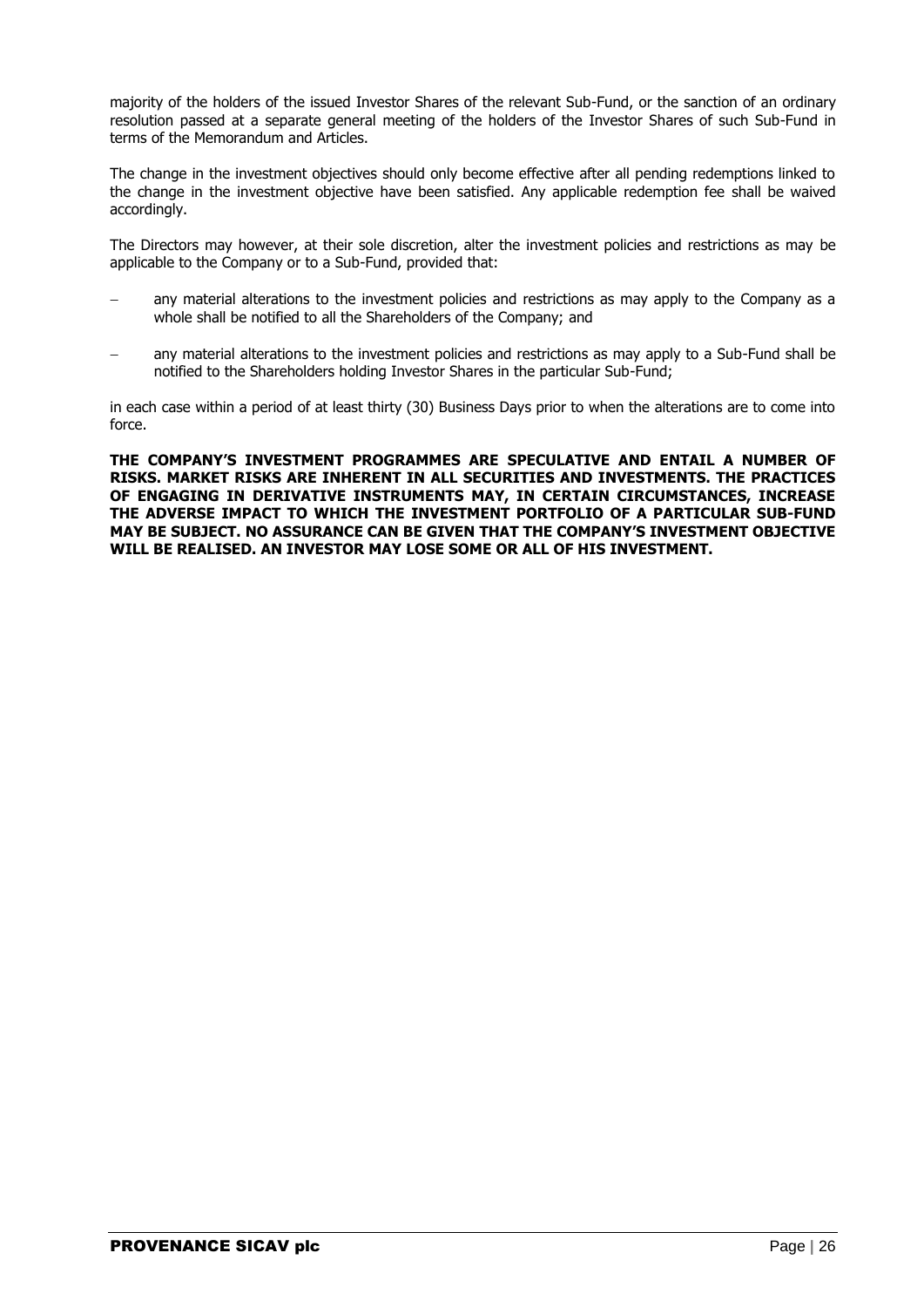## **THE INVESTMENT MANAGER**

<span id="page-26-0"></span>The Company has appointed **Mithril Asset Management Ltd** as the Investment Manager to the Company and its Sub-Funds pursuant to an Investment Management Agreement between the Company and the Investment Manager dated 3 March, 2015 (the "**Investment Management Agreement**").

The Investment Manager was incorporated in the Mauritius on 20 February, 2009. The Investment Manager is authorised and regulated by the Mauritius Financial Services Commission ("**MFSC**").

The Directors of the Investment Manager are:

- Mr Soe Moe Thein Win
- Mr Kaviraj Rookny
- Mr Stephen Kevan

In terms of the Investment Management Agreement, the Investment Manager is responsible for the day to day investment of the assets of the Sub-Funds in accordance with the investment objectives, strategies and restrictions set out in the applicable Offering Supplement and the rules and guidelines issued by the Investment Committee from time to time. The Investment Manager is also responsible for the distribution of the Investor Shares of the Company and its Sub-Funds.

The Investment Manager may, in terms of the Investment Management Agreement and subject to applicable MFSC and MFSA Rules, appoint delegates, however, any delegation of the Investment Manager's investment discretion will require the Company's and the MFSA's prior written consent. Under the Investment Management Agreement, the Investment Manager will remain liable for any act or omission of its delegate(s) in relation to critical or important operational functions or any relevant services and activities as if the act or omission were its own. The Investment Manager shall act in good faith and with reasonable skill and care in its selection, use and monitoring of delegate(s).

The Investment Management Agreement also provides that the Investment Manager shall not be liable to the Company for any loss arising in connection with the subject matter of the Investment Management Agreement, howsoever any such loss may have occurred unless: (i) such loss arose out of the Investment Manager acting in bad faith; or (ii) the Investment Manager's conduct constituted actual fraud, wilful misconduct or negligence (the "**Investment Manager's Wrongful Acts**"). In this regard, the Company has agreed to indemnify the Investment Manager for losses incurred by the Investment Manager (and its principals, officers and employees) incurred by the Investment Manager in relation to such actions, proceedings, claims, costs and demands which may be brought against or suffered or incurred by the Investment Manager by reason of its performance or non-performance of its functions or services unless due to or caused by the Investment Manager's Wrongful Acts. The Investment Manager in turn has agreed to indemnify the Company or the Relevant Sub-Fund (including any of its members, officers, directors, and employees) against, and hold them harmless from, any losses due to or caused by the Investment Manager's Wrongful Acts.

The Investment Management Agreement may be terminated (generally or in relation to specific Sub-Funds) at any time by either party upon not less than six (6) months' prior written notice or forthwith in extraordinary cases such as material breach of obligations or liquidation of a party.

The Investment Management Agreement is regulated by the laws of Malta and subject to the jurisdiction of the Maltese courts.

The fees payable to the Investment Manager are set out in the Section entitled "**Fees, Compensation and Expenses**" hereunder.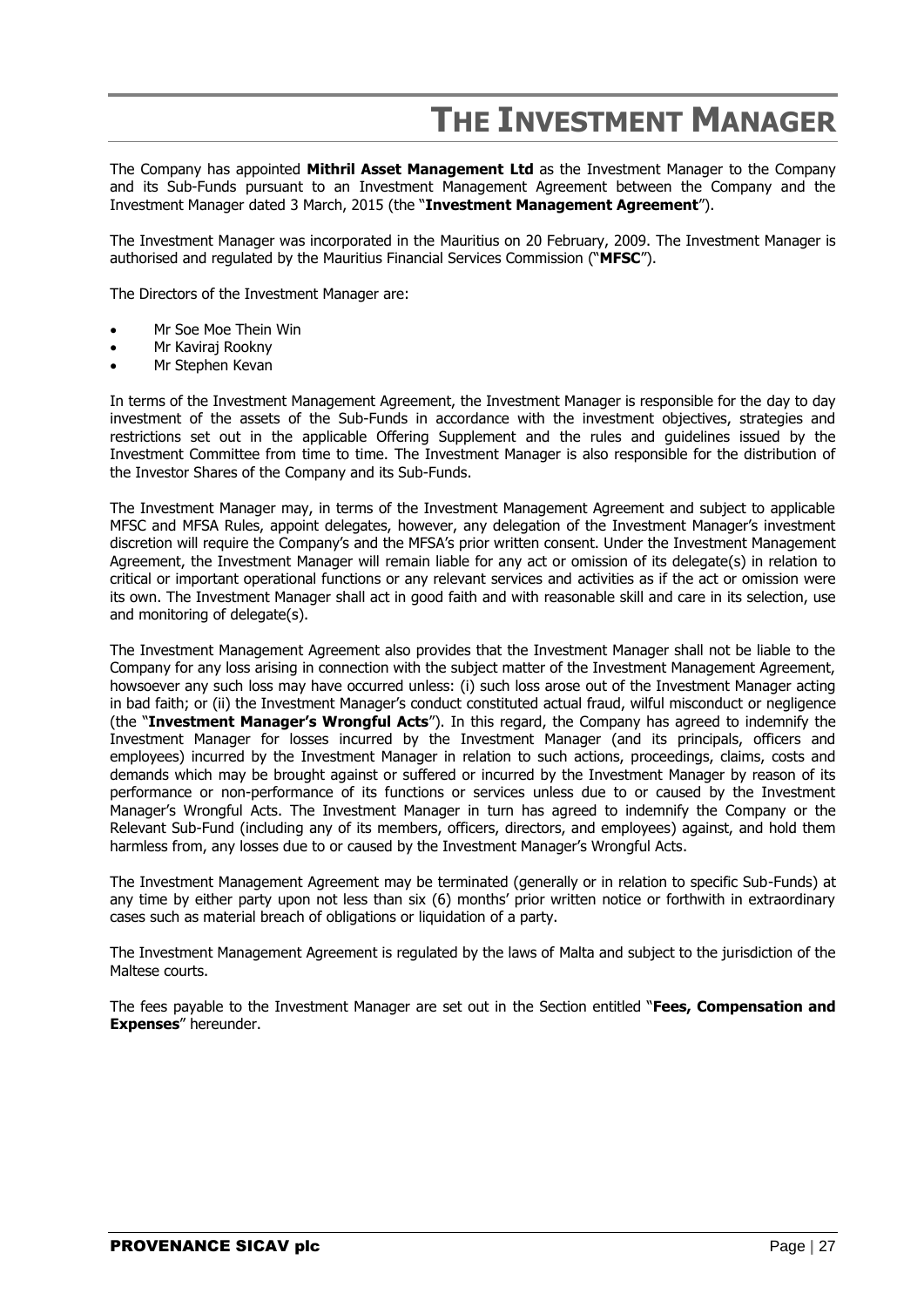## **THE RISK MANAGER**

The Company has appointed **RiskCap International Ltd** as the Risk Manager to the Company and its Sub-Funds pursuant to a Risk Management Agreement between the Company, the Investment Manager and the Risk Manager dated 31 August, 2019 (the "**Risk Management Agreement**").

The Risk Manager is a limited liability company registered under the laws of Malta and authorised by the MFSA to act as a Company Service Provider in terms of the Company Service Provider Act (Chapter 590, Laws of Malta).

In accordance with the Risk Management Agreement, the Risk Manager will implement and maintain a risk management process for each Sub-Fund which complies with all applicable law and regulation including, without limitation, the UCITS Rules as well as the risk management policy of the Company. The Risk Manager is also responsible for providing for each Sub-Fund, adequate and effective arrangements, processes and techniques in order to measure and manage at any time the risks which it might be exposed to, and to ensure compliance with limits concerning global exposure and counterparty risk in accordance with the provisions of the UCITS rules and with the risk management policy of the Company. The Risk Manager will provide its services to the Company with reasonable skill and care. In carrying out its functions under the Risk Management Agreement, the Risk Manager will be subject to the oversight of, and will report to, the Chief Risk Monitoring Officer.

The Risk Management Agreement also provides that the Risk Manager shall not be liable to the Company for any loss arising in connection with the subject matter of the Risk Management Agreement, howsoever any such loss may have occurred unless such losses are determined to have been caused by the Risk Manager's negligence, dishonesty, fraud, wilful neglect, wilful misconduct or bad faith (the "**Risk Manager's Wrongful**  Acts<sup>"</sup>). In this regard, the Company has agreed to indemnify the Risk Manager for losses incurred by the Risk Manager (and its directors, officers and employees) incurred by the Risk Manager in relation to all claims and demands which may be brought against or suffered or incurred by the Risk Manager in connection with the carrying out of its duties unless due to or caused by the Risk Manager's Wrongful Acts. The Risk Manager in turn has agreed to indemnify the Company against, and hold it harmless from, any losses due to or caused by the Risk Manager's Wrongful Acts.

The Risk Manager may not, without the prior consent of the Company and the MFSA, delegate any part of the services to be performed under the Risk Management Agreement to any third party.

The Risk Management Agreement may be terminated in respect of one or more Sub-Funds at any time, without the payment of compensation, by giving three (3) months' prior written notice of termination by registered letter to the other parties or on any other termination date mutually agreed between the parties. The Risk Management Agreement also provides for termination with a shorter notice period (1 month) or forthwith in extraordinary cases such as material breach of obligations without remedying such breach or insolvency or liquidation of a party.

The fees payable to the Risk Manager are set out in the Section entitled "**Fees, Compensation and Expenses**" hereunder.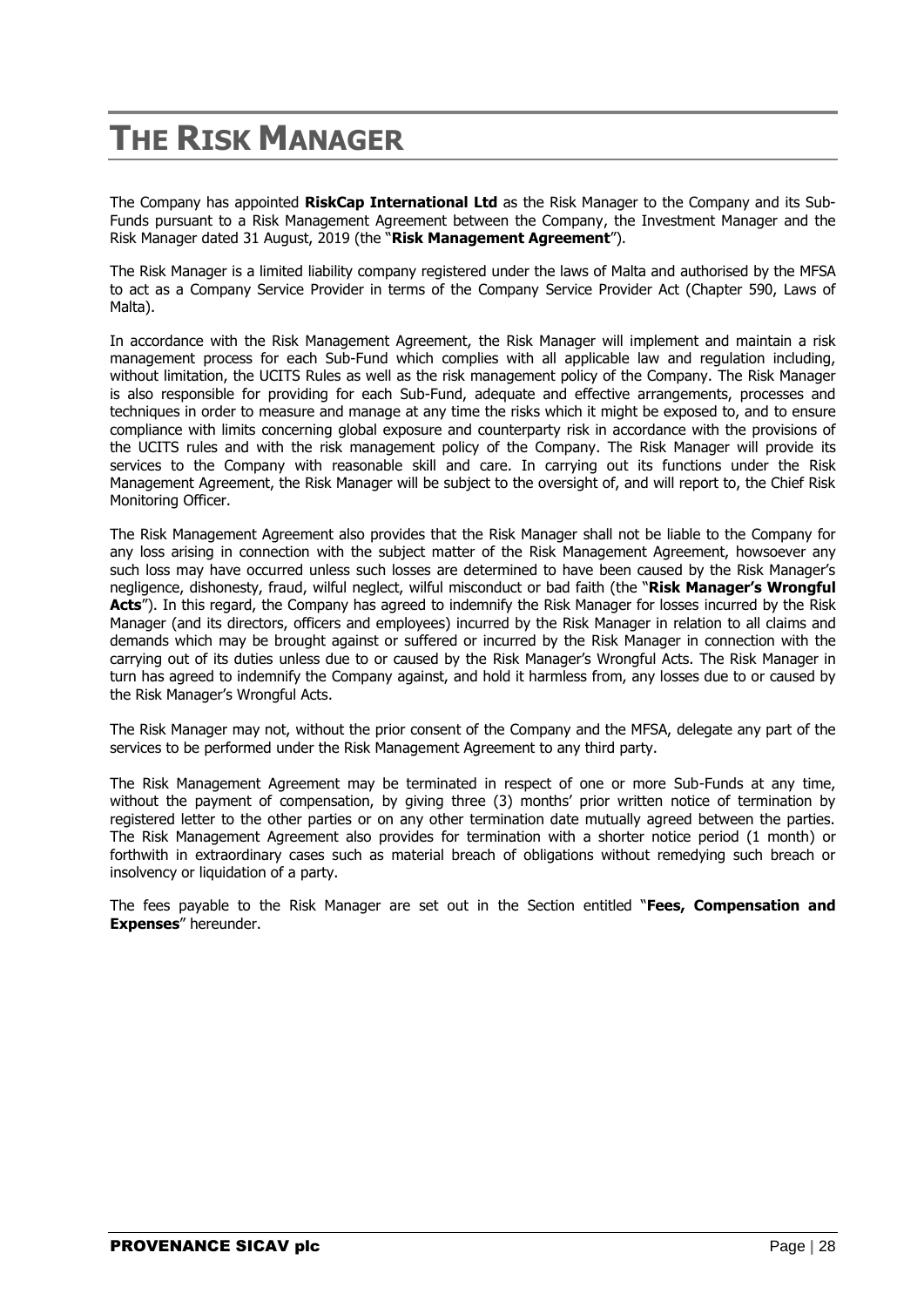## **THE DEPOSITARY**

<span id="page-28-0"></span>The Company has appointed **Sparkasse Bank Malta plc**, as Depositary of the Company and its Sub-Funds.

The Depositary is a public limited company registered under the laws of Malta, with registration number C 27152 and with registered office at 101 Town Square, Ix-Xatt Ta' Qui-Si-Sana, Sliema SLM3112, Malta.

The parent undertaking of the Depositary is Anteilsverwaltungssparkasse Schwaz ("AVS"), a corporate entity governed by the Austrian Savings Bank Act, established in Austria, whose activities consist in holding and managing its assets, mainly its participation in Sparkasse Schwaz AG and the Depositary. AVS currently holds 100 % of the shares of Sparkasse Schwaz AG and 90% of the shares in the Depositary. The remaining 10% of the shares in the Depositary are held by Sparkasse Schwaz AG. Sparkasse Schwaz AG is a savings bank established in Austria; it is a member of the Austrian savings banks forming part of the Erste Group.

The Depositary is licensed to carry on the business of banking as a credit institution in terms of the Banking Act (Chapter 371 of the Laws of Malta), and is a licensed depositary under the ISA. The Depositary provides custodial and safe-keeping and ancillary services to various other funds and entities in various jurisdictions and is also actively involved in the provision of a comprehensive range of financial services in Malta.

The Company has entered into a separate Depositary Agreement with the Depositary in respect of each Sub-Fund. Please refer to the Offering Supplement relating to a particular Sub-Fund for details regarding the Depositary Agreement for that Sub-Fund.

The Depositary's contact details are:

Sparkasse Bank Malta plc 101 Townsquare Ix-Xatt ta' Qui-si-Sana Sliema SLM3112 Malta E: [info@sparkasse-bank-malta.com](mailto:info@sparkasse-bank-malta.com)<br>W: http://www.sparkasse-bank-malt [http://www.sparkasse-bank-malta.com](http://www.sparkasse-bank-malta.com/) T: (+356) 21335705 F: (+356) 21335710

The fees payable to the Depositary are set out in the Section entitled "**Fees, Charges and Expenses**" below and in the Depositary Agreement.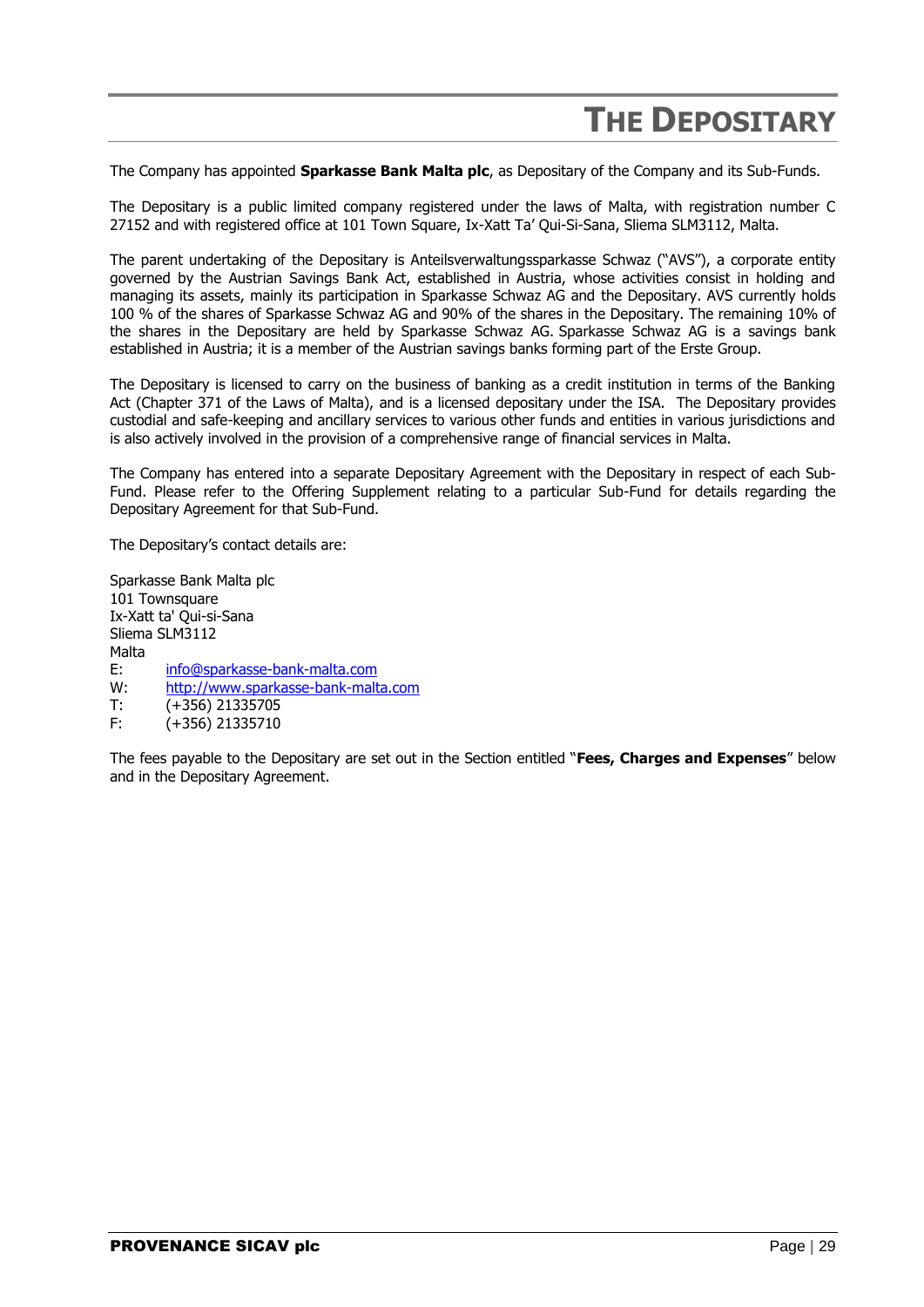## <span id="page-29-0"></span>**THE ADMINISTRATOR**

Pursuant to an administration agreement (the "**Administration Agreement**") dated 31 August, 2019 and entered into between the Company, the Investment Manager and Trident Fund Services (Malta) Limited, the Company has appointed the latter as the administrator, registrar and transfer agent of the Company.

The Administrator is a limited liability company registered under the laws of Malta, with registration number C53640 and with registered office at Second Floor, Orange Point Building, Dun Karm Street, Birkirkara By-Pass, Birkirkara BKR 9037, Malta.

The Administrator is recognised by the MFSA to provide fund administration services to collective investment schemes in terms of the ISA.

In terms of the Administration Agreement, the Administrator is responsible under the overall supervision of the Board for, inter alia, the general administration of the Company and the Sub- Funds, which includes keeping the register of Shareholders of the Company, the proper book- keeping of the Company, arranging for the issue and redemption of Investor Shares in the Sub-Funds, and calculating the Net Asset Value and NAV per Share of the Investor Shares in the Sub-Funds.

In calculating the Net Asset Value, the Administrator may, pursuant to the Administration Agreement, rely on, without enquiry, and will not be responsible for the accuracy of, financial data, opinion, advice or any information furnished to it by the pricing sources set out in the valuation policies and procedures of the Company, the Memorandum and Articles and this Offering Memorandum, or in the absence of any such pricing sources, any pricing sources on which the Administrator may choose to rely with the Company's prior approval. In calculating the Net Asset Value, the Administrator will (in the absence of fraud, gross negligence or wilful default on the part of the Administrator) not be liable for any loss suffered by the Company, the service providers or any Shareholder and/or third party by reason of any error thereto resulting from any inaccuracy or incorrectness in the information provided to the Administrator by the Company or any delegate thereof.

The Administrator is not responsible and has not been delegated the role of monitoring the adherence by the Company with any investment objective, investment policy, investment restriction, borrowing restriction, operating guideline or other restrictions established for or imposed upon the Company and disclaims any liability in this regard.

The Administrator is entitled to be indemnified by the Company, in respect of its relevant Sub-Funds, against all liabilities, damages, loss, claims and expenses arising out of any claims asserted or threatened against the Administrator (other than those as a direct result of the Administrator's wilful default, bad faith, fraudulent behaviour or gross negligence in carrying out its duties) in performing its obligations or duties. The Administrator has agreed to indemnify the Company against any losses or damage suffered solely as a direct result of the Administrator's wilful default, bad faith, fraudulent behaviour or gross negligence in carrying out its duties under the Administration Agreement.

The Administration Agreement may be terminated by either party upon not less than ninety (90) days' prior written notice (or such other shorter period as the parties may agree). In all cases, the Administration Agreement may be terminated without notice in the case of material breaches, liquidation of a party, breach of representations and warranties and/or if it ceases to be lawful for the Administrator to continue to provide its services.

The Administration Agreement is regulated by the laws of Malta and is subject to the jurisdiction of the Maltese courts.

The Administrator is not responsible for the preparation or issue of this document other than with respect to the description above in respect of the Administrator.

The fees payable to the Administrator are set out in the Section entitled "**Fees, Charges and Expenses**" below and in the Administration Agreement.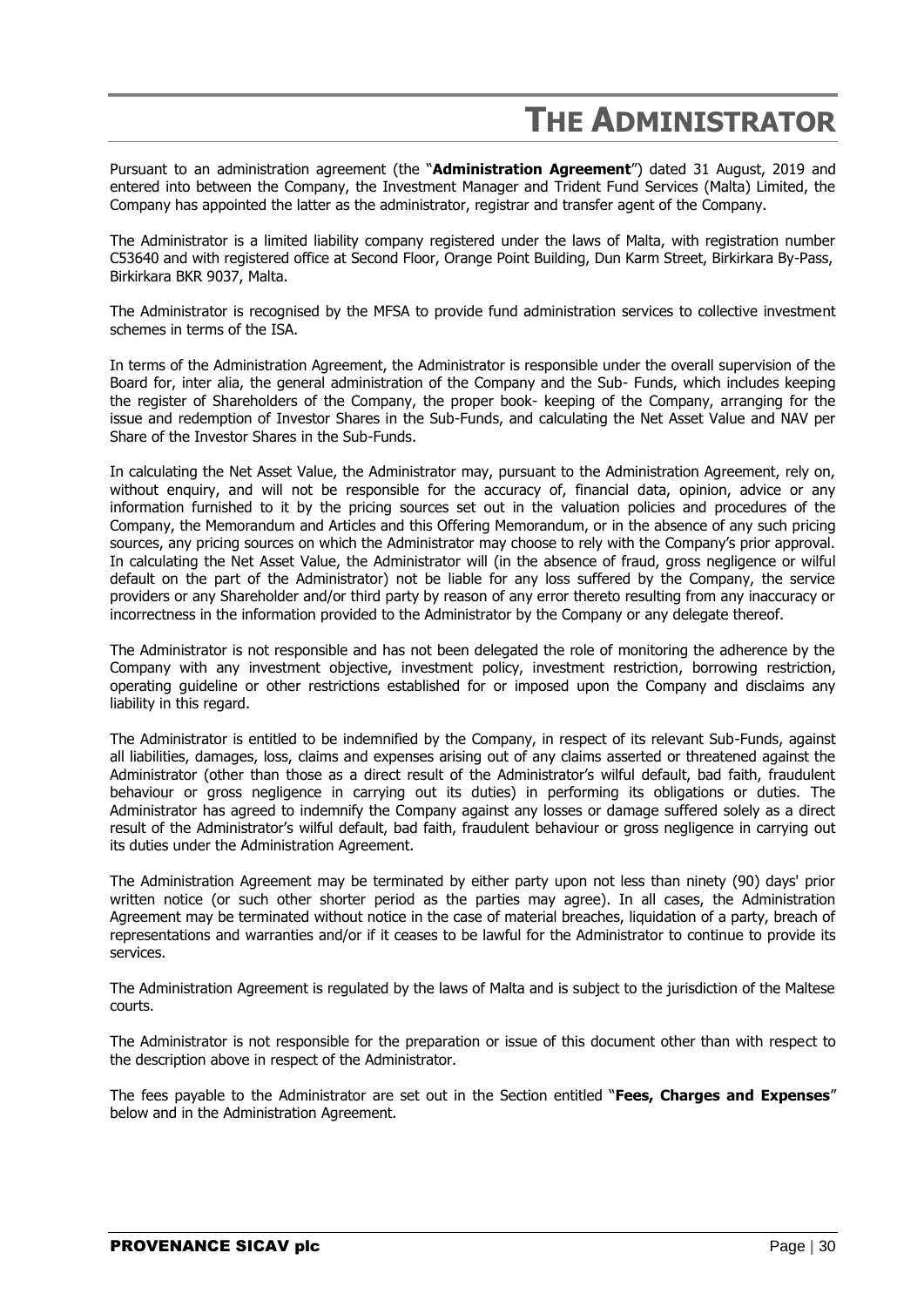## **CONFLICTS OF INTEREST**

<span id="page-30-0"></span>As mentioned in the Section entitled "**Risk Factors**" below, potential investors should be aware that there may be situations in which each and any of the Directors, Officers, the Investment Manager, the Risk Manager, the Depositary, the Administrator and their respective delegates including investment advisors, equity analysts, risk managers and sub-depositaries, where applicable (together the "**Interested Parties**"), could encounter a conflict of interest in connection with the Company. Should a conflict of interest actually arise, the Interested Parties will endeavour to ensure that it is resolved fairly. In particular, potential investors should be aware of the following:

- a. Certain Directors or Officers of the Company or entities in which they may have a financial or managerial interest, may sell Investor Shares of the Company and receive a portion of each, or all, of the brokerage commissions, transaction charges, advisory fees or management fees paid by the Company as attributable to such Investor Shares. Thus, to the extent of such purchases, such Directors or Officers may have a conflict of interest between their duty to act for the benefit of the Shareholders in limiting expenses of the Company and the Sub-Fund and their interest in receiving such fees and/or commissions.
- b. The Investment Manager may make investments for other clients without making the same available to the Company and its Sub-Funds where, having regard to their obligations under the relevant management agreement, the Investment Manager considers that it is acting in the best interests of the Company, so far as reasonably practicable having regard to its obligations to other clients.
- c. The Investment Manager, the Risk Manager, the Depositary and the Administrator may carry out such functions for other investment companies engaging in the same activities as the Company.
- d. The Company may effect the sale or purchase of investments through a broker who is associated with the Investment Manager or the Depositary, provided that the amount of commission payable to such broker is not in excess of that which would have been payable had the sale or purchase been effected through a broker who is not so associated.
- e. The Company may, to the extent permissible under the MFSA Rules, enter into derivative contracts or other transactions of a similar nature with companies or other entities forming part of the same group of companies as the Investment Manager and the Depositary or which are associated, directly or indirectly with the Investment Manager, the Depositary or with which any of the directors of the Company may be connected or employed. The Company may enter into such dealings provided that they are on an arm's length basis and on terms no less favourable to the Company than could reasonably have been obtained had the dealing been effected with an independent third party. Should a conflict of interest arise, the Directors, the Investment Manager and the Depositary will endeavour to ensure that it is resolved fairly and that the Company is not disadvantaged.
- f. Mr Soe Moe Thein Win (Founder Shareholder, Director and Investment Committee Member) is involved with the Investment Manager. However, all the Directors and Officers have fiduciary duties to the Company and consequently have exercised and will exercise good faith and integrity in handling all the Company's affairs.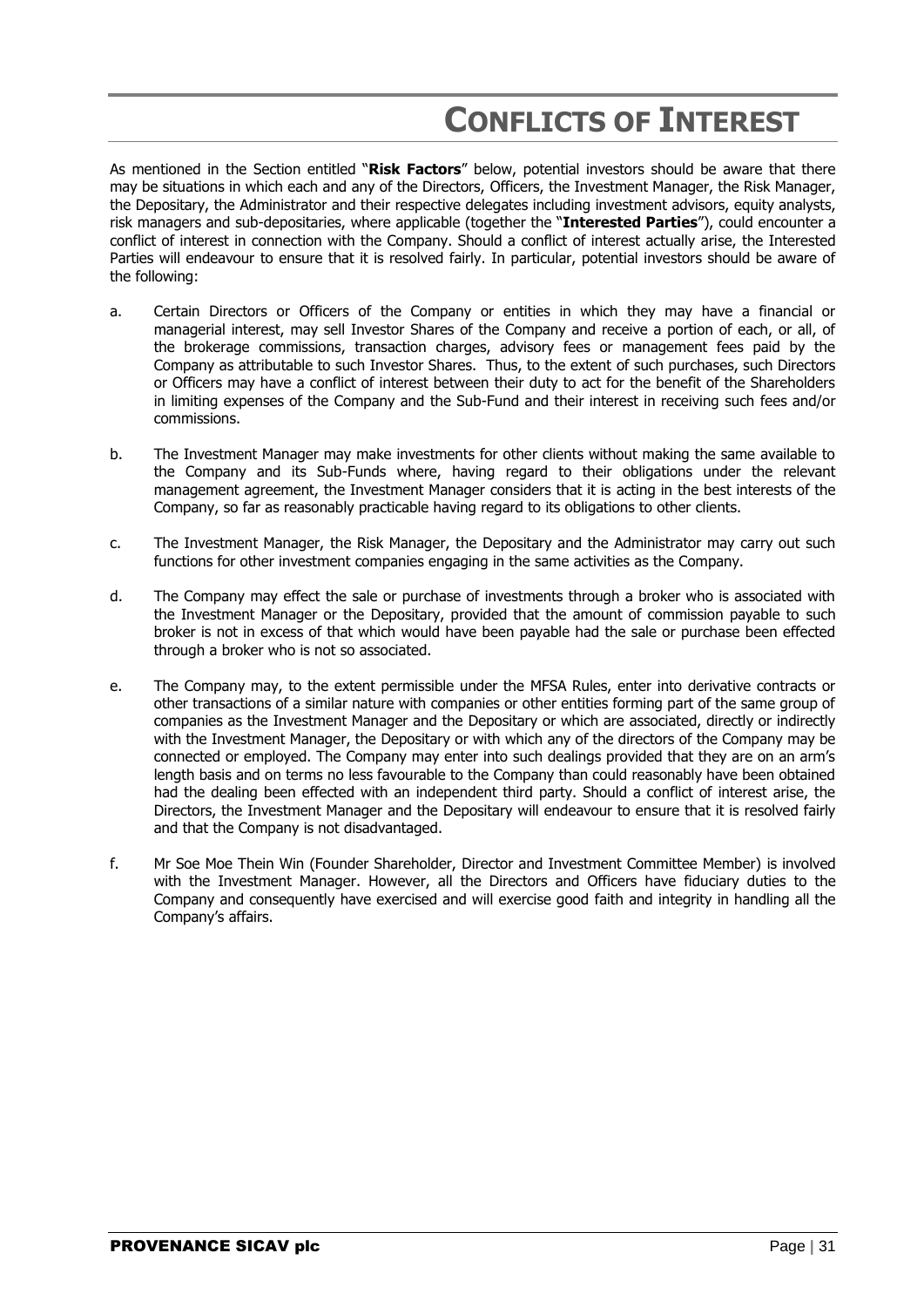## **DIRECTORS AND OFFICERS OF THE COMPANY**

## <span id="page-31-0"></span>**Directors and Officers**

The Company is administered by its Board of Directors. The Directors of the Company are:

#### **Mr Soe Moe Thein Win**

Mr Soe Moe Thein Win (British) is an Investment Manager and Director of Mithril Asset Management Ltd. Mr Thein Win has over 8 years experience in multi asset class portfolio construction specialising in research, analysis and risk management. Mr Thein Win's first experience in financial services came with NatWest International Bank in 1999. On graduating he moved to London to work as a Marketing Analyst advising notable banking institutions such as Barclays and Lloyds TSB. Following that, he moved to Brussels and worked for a global investment boutique as a Portfolio Manager before setting up Mithril Asset Management.

Mr Thein Win is a member of the Chartered Association of Alternative Investment Analysts.

#### **Mr Karl Tonna**

After graduating from the University of Malta with a [B.Com](http://scanmail.trustwave.com/?c=4015&d=w6yE2XYT1Vi-O6CkgdGKUFU4eT5Vg5pCNx0LQWm76Q&u=http%3a%2f%2fB%2eCom) (Hons). degree in Banking and Finance in 2006, Mr Karl Tonna started his career with Middlesea Valletta Life, the largest life assurance company in Malta, where he managed the cash, liquidity and foreign exchange desk. He then moved on to work for a top local broker where he was responsible for trading and research analysis of various securities. In 2011, he joined SphereInvest, a specialist fixed income manager. Here he co-managed a UCITS fund focusing on high yield bonds for 4 years and was also responsible for the trading and credit analysis for the fund. In 2015, Mr Tonna joined FMG Group acting as the Group's Chief Investment Officer, where he is responsible for the strategic and tactical allocation of all the funds.

#### **Dr Paul Magro**

Dr Paul Magro is the co-founder and managing director of RiskCap International Ltd. He has been involved in the financial industry for over a decade having worked in foreign exchange, invoice finance and payment services. It was during this time he acquired skills in quantitative analysis, financial modelling and risk management. Dr Magro also spent a number of years in the UK studying, and, in June 2013 he received his PhD in Finance at the University of Bangor. His research specialized in hedge fund performance and risk, persistence and capital flows and is in the process of being published in top rated international journals. Dr Magro also holds an MSc in Finance and a B.Com (Hons) in Banking and Finance from the Universities of Bangor and Malta respectively. Dr Magro has been approached and engaged to sit on boards, and act as the risk manager to, various funds and managers licensed in multiple jurisdictions, mostly within the EU.

The business address for the Directors is the same as the correspondence address of the Company as set out in this document.

Please see the section entitled "**The Investment Committee**" for details on its composition and members.

## **Company Secretary**

The Directors have appointed Trident Corporate Services (Malta) Limited, as company secretary.

The Company Secretary's duties will include maintaining the Company's statutory books and records, minutes of meetings and complying with other requirements of the Companies Act.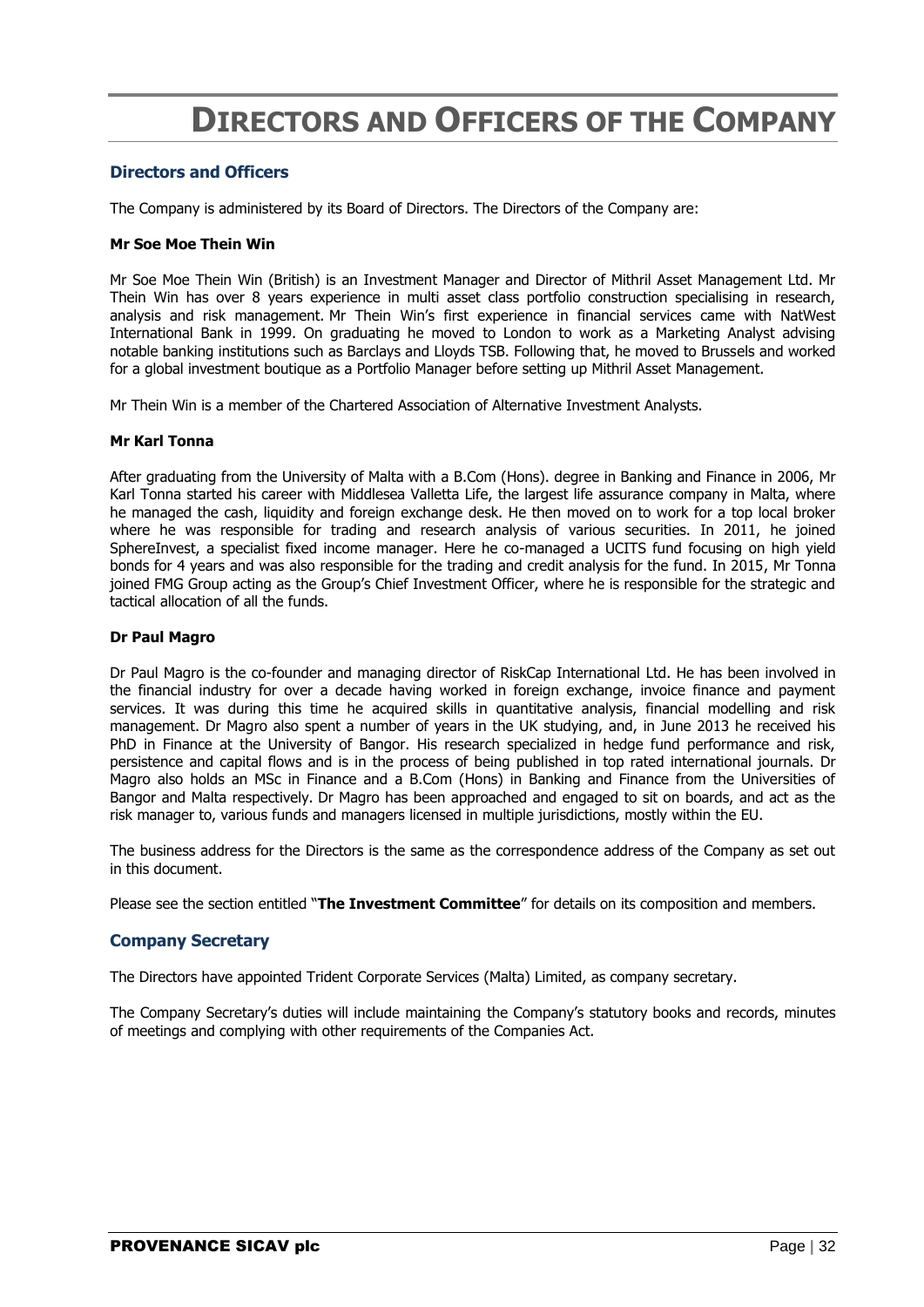## <span id="page-32-0"></span>**THE INVESTMENT COMMITTEE**

The Board of Directors retains overall responsibility for the implementation of the investment objective of the Company in respect of each Sub-Fund, directing the investment management of its assets and in the management and monitoring of risk. In this regard, the Board will establish and receive support from the Investment Committee.

The Investment Committee shall meet at least quarterly and in any case as frequent or as necessary with the majority of meetings physically held in Malta.

Under its terms of reference, the Investment Committee shall be responsible for the following matters:

- i. to establish and review on a regular basis of appropriate guidelines and parameters for the general investment strategy relating to the management of the assets of the Sub-Funds;
- ii. to issue rules for stock selection and to set the portfolio structure and asset allocation;
- iii. to monitor and review of the investment policy (as may be set out either in the relevant offering documentation) and performance of the Sub-Funds;
- iv. to make recommendations to the Board of Directors of the Company; and
- v. to monitor and review the activities of the Investment Manager.

The Investment Committee shall report to the Board of Directors on the activities and the performance of the Company and its Sub-Fund.

The members of the Investment Committee are described below.

#### **Mr Soe Moe Thein Win**

Please refer to the Section entitled "Directors and Officers of the Company" above.

#### **Mr John Greenwood**

Mr Greenwood holds the position of Chief Executive Officer at Creechurch Capital, specialising in fixed income and currency fund management he has worked within the investment industry for over 25 years. He re-joined Thomas Miller Investment (TMI) as Chief Executive in July 2004, having previously worked for TMI from 1994 to 1999. In the intervening period, Mr Greenwood was Managing Director of Insinger de Beaufort International in the Isle of Man, having started his investment career as a fund manager with Coutts & Co in 1986. Mr Greenwood has extensive experience at managing institutional mandates throughout his career ranging from mutual insurance, charity and government accounts. Mr Greenwood was instrumental in the successful development and launch of the TMI suite of funds and was until May 2010 the Fund Manager for the TMI Liquidity and TMI Income Funds. Mr Greenwood was also portfolio manager for the Nedgroup Global Money Market Fund, Snaefell Alternative Investment Fund and was on the board of the Gibbs Hill Alternative Investment Fund. Mr Greenwood has been a member of the Securities Institute since 1996.

## **Mr Vincent Micallef**

Mr Vincent Micallef is an executive director at Curmi & Partners and serves on the boards or investment committees of a number of entities regulated by the MFSA. Mr Micallef joined Curmi & Partners Ltd in 1999 as an equity analyst. He has since specialised in Fixed Income and Money Market Analysis, covering Portfolio Management involving these two broad assets. His primary focus is advising and managing low risk global portfolios. He is an Accredited Representative of the Malta Stock Exchange (MSE), and heads the trading desk for MSE security trading. He also advises companies on listing securities and funds on the MSE. Mr Micallef received his Bachelor of Commerce (Honours) degree in Economics from the University of Malta and a M.Sc. (with distinction) in International Securities, Investments and Banking from the ISMA Centre, University of Reading. He obtained his CFA qualification in 2009 and is a member of the CFA UK Society.

Each of the members of the Investment Committee have entered into a service agreement with the Company binding same to observe the terms of reference of the Investment Committee and regulating other matters such as indemnities, fees and confidentiality.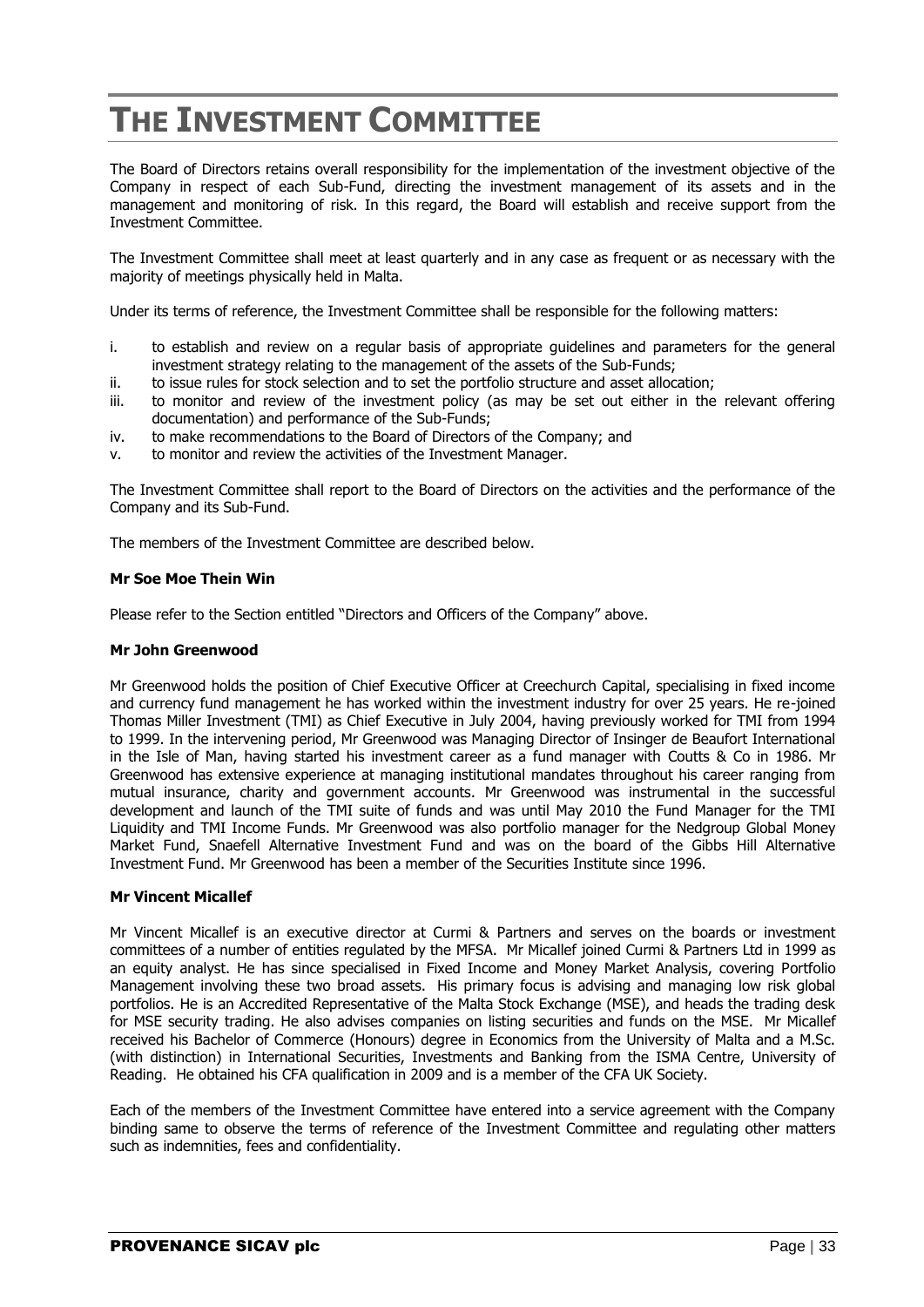## **RISK FACTORS**

<span id="page-33-0"></span>The discussion below is of general nature and is intended to describe various risk factors which may be associated with an investment in the Investor Shares in a Sub-Fund to which the attention of investors is drawn. Investors should also see the section of the relevant Offering Supplement entitled "**Risk Factors**" for any additional risks particular to the Investor Shares in that Sub-Fund.

The risk factors discussed herein and in the relevant Offering Supplement are not intended to be an exhaustive list and there may be other considerations that should be taken into account in relation to an investment. Investors should consult their own advisors before considering an investment in the Investor Shares in a particular Sub-Fund. The factors of relevance to the Investor Shares in a particular Sub-Fund will depend upon a number of interrelated matters including, but not limited to, the nature of the Investor Shares. No investment should be made in the Investor Shares in a particular Sub-Fund until careful consideration of all those factors has been made.

## **General**

The assets and liabilities of the Company and its Sub-Funds are as a general rule subject to normal market fluctuations and other risks inherent in owning such assets and assuming such liabilities. The value of investments and the income therefrom, and therefore the value of and income from Investor Shares relating to each Sub-Fund can go down as well as up and an investor may not get back the amount he invests. Due to the charges which may be payable on the acquisition or disposal or redemption or exchange of shares, an investment in Investor Shares in a particular Sub-Fund should be viewed as medium to long term. An investment in a Sub-Fund should not constitute a substantial proportion of an investment portfolio and may not be appropriate for all investors. Risk factors may occur simultaneously and/or may compound each other resulting in an unpredictable effect on the value of the Investor Shares. No assurance can be given as to the effect that any combination of risk factors may have on the value of the Investor Shares.

## **Management Risk**

Any Sub-Fund is open to the risk of unprofitable outcomes that is losses incurred or profits foregone as a result of what turn out to be poor decisions or to take or not to take certain actions at the right time. At any time certain policies, strategies, investment techniques and risk analysis may be employed for a Sub-Fund in order to seek to achieve its investment objective; however, there can never be any guarantee that the desired results will be obtained.

## **Insufficient Risk Recognition**

An investment in the Investor Shares in a particular Sub-Fund involves risks. These risks may include or relate to, among others, equity market, bond market, foreign exchange, interest rate, credit, market volatility and political risks and any combination of these and other risks. Some of these risk factors are briefly discussed below.

Investors should understand the risks associated with an investment in the Investor Shares in a particular Sub-Fund and should only reach an investment decision after careful consideration with their legal, tax, accounting, financial and other advisors of (i) the suitability of an investment in the Shares in the light of their own particular financial, fiscal and other circumstances, (ii) the information set out in this Prospectus, (iii) the risks associated with the use by the Sub-Fund of derivative techniques (if applicable), (iv) the nature of the Sub-Fund's assets, and (v) information set out in the relevant Offering Supplement.

Investors in the Investor Shares in a particular Sub-Fund should recognise that the Investor Shares may decline in value and should be prepared to sustain a substantial loss of their investment in the Investor Shares.

## **Segregation of Liability**

The provisions of the Companies Act provide for segregated liability between Sub-Funds and as such, under Maltese law, the assets of one Sub-Fund will not be available to satisfy the liabilities of another Sub-Fund. However, it should be noted that the Company is a single legal entity which may operate or have assets held on its behalf or be subject to claims in other jurisdictions which may not necessarily recognise such segregation. It is the Company's policy to obtain from any person or entity dealing with the Company, an express acknowledgement that he/it will have no recourse or right against the Company and any Sub-Funds except to the extent of the assets of any particular Sub-Fund and, in that case, only in respect of his/its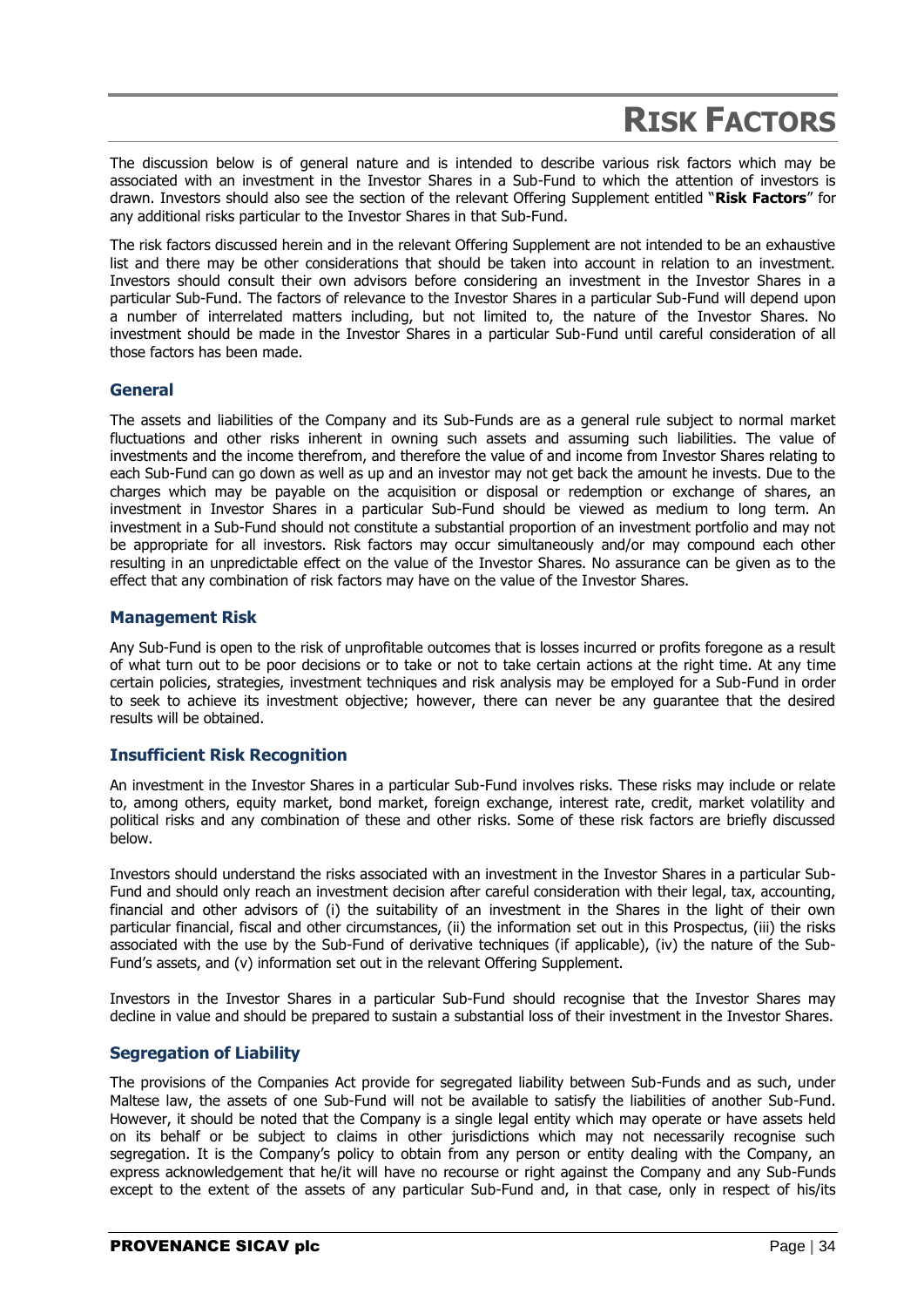dealings with that particular Sub-Fund. Nonetheless, there can be no guarantee that the courts of any jurisdiction outside Malta will respect the limitations on liability as set out above.

## **Counterparty Risk**

Currency forward contracts, swaps and other forms of FDIs are not guaranteed by an exchange or its clearing house. Consequently, there are no requirements with respect to record keeping, financial responsibility or segregation of customer funds and positions. The business failure of a counterparty with which the Company has entered into "a trade" will most likely result in a default. The default of a party with which the Company has entered into "a trade" will force the Company to cover its resale or repurchase commitments, if any, at the then current market price. The Company is also exposed to the risk of failure by a counterparty to perform its obligations under an OTC FDI contract. Transactions in over-the-counter markets are not subject to the same regulatory oversight as exchange-based markets. Further to a derogation granted by the MFSA, the Company may also enter into transactions with Approved Counterparties which are not subject to independent verification of credit worthiness by a credit rating agency; such unrated Approved Counterparties however remain subject to the conditions set out in the definition of Approved Counterparties in the "Interpretation" Section above and subject to the due diligence carried out in this respect by the Investment Manager.

## **Credit Risk**

Investors in the Investor Shares in a particular Sub-Fund should be aware that such an investment might involve credit risk. Bonds or other debt securities held for a Sub-Fund involve credit risk represented by the possibility of default by the issuer. This risk may be evidenced by the issuer's credit rating. Securities which are subordinated and/ or have a lower credit rating are generally considered to have a higher credit risk and a greater possibility of default than more highly rated and/ or unsubordinated securities. In the event that any issuer of bonds or other debt securities experiences financial or economic difficulties, this may affect the value of the relevant securities (which may be zero) and any amounts paid on such securities (which may be zero). This may in turn affect the NAV per Share. Stock lending of securities held for a Sub-Fund also involves credit risk, being the risk that the securities lent are not recovered and/or that recovery is delayed.

## **Credit Ratings**

The management of any Sub-Fund may involve substantial reliance on credit ratings. Credit ratings are assigned by rating agencies such as Standard & Poor's ("**S&P**") or Moody's. It is important to understand the nature of credit ratings in order to understand the nature of securities. The level of a credit rating is an indication of the probability that (in the opinion of the rating agency) payments will be made on the relevant bond(s) or other obligation(s) to which the credit rating relates. Bonds with a rating of AAA, AA, A or BBB by S&P are generally called "investment grade" bonds, with AAA representing the credit rating of the highest quality. While credit ratings can be a useful tool for financial analysis, they are not a guarantee of quality or a guarantee of future performance in relation to the relevant obligations. Ratings assigned to securities by rating agencies may not fully reflect the true risks of an investment. Ratings may also be withdrawn or revised at any time.

## **Exchange Rates**

Investors in the Investor Shares in a particular Sub-Fund should be aware that their investment might involve exchange rate risks. For example, the Investor Shares may be denominated in a currency other than the investor's reference currency, which could be the currency of the investor's home jurisdiction and/or the currency in which an investor wishes to receive his monies or in which he prefers to maintain his capital or otherwise that currency to which the investor prefers or requires to be exposed to primarily.

Exchange rate risks may also arise indirectly when the base currency of the investor is the same as that of the Investor Shares, especially if the underlying assets attributed to the Sub-Fund are denominated in other currencies. The Company may attempt to reduce this risk through hedging arrangements details of which would (if employed) be stated in the relevant Offering Supplement.

Exchange rates between currencies are determined by factors of supply and demand in the international currency markets, which are influenced by macro economic factors (such as the economic development in the different currency areas, interest rates and international capital movements), speculation and central bank and government intervention (including the imposition of currency controls and restrictions). Fluctuations in exchange rates may affect the value of the Investor Shares.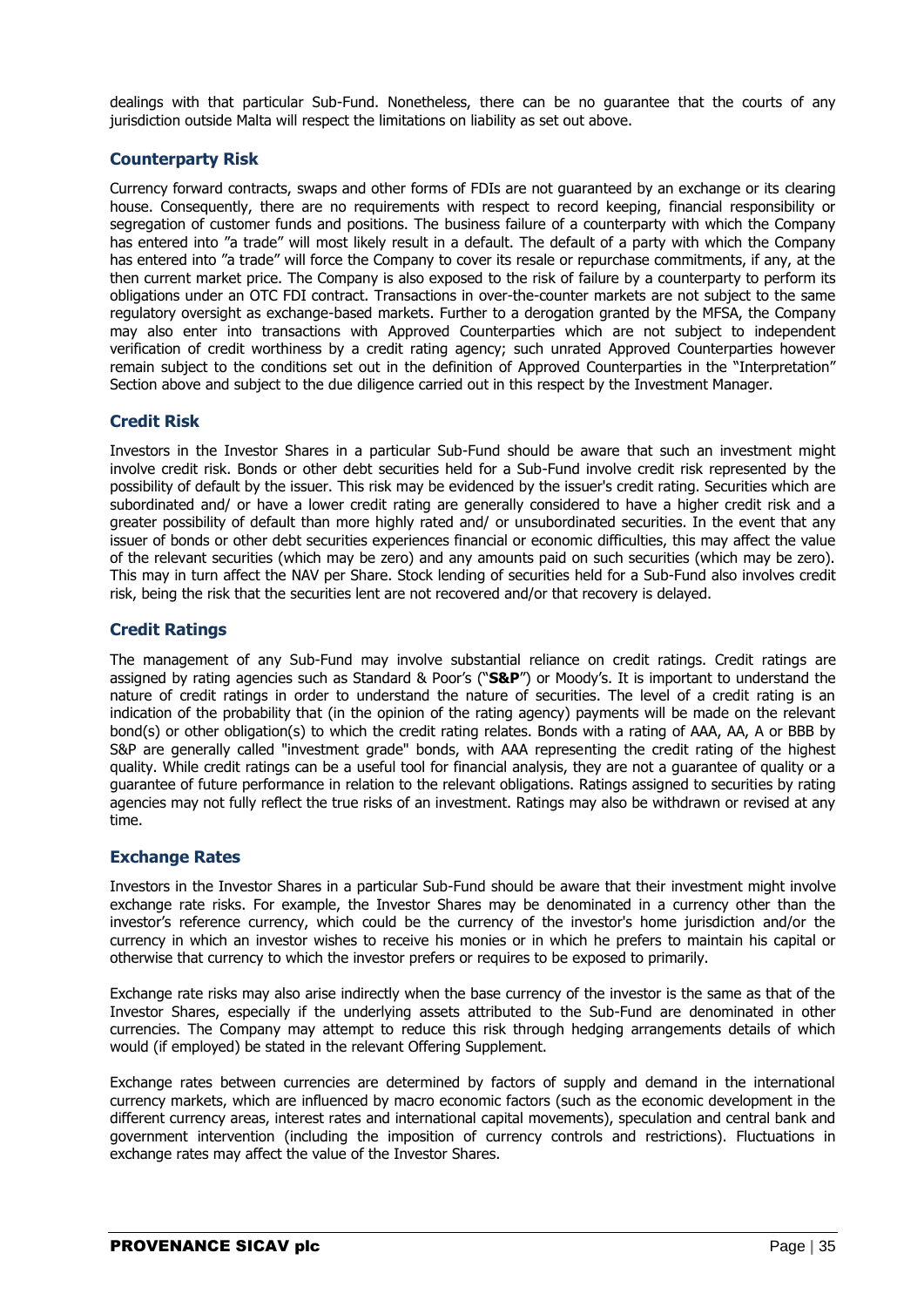## **Hedging Transactions**

The Company may employ various techniques in respect of the Sub-Funds to attempt to reduce a portion of the risks inherent in their respective investment strategies. The ability to achieve the desired effect through a particular technique is dependent upon many factors, including the liquidity of the market at the desired time of execution. Thus substantial risk remains so that such techniques cannot always be implemented or effective in reducing losses. Hedging transactions, including the use of FDIs, which may be used by the Company have risks associated with them, including possible default by the other party to the transaction, illiquidity, a lack of regulation in certain over-the-counter markets and, to the extent that the view of the management of the Company as to certain market movements is incorrect, the risk that the use of hedging transactions could result in losses greater than if they had not been used. Use of put and call options may result in losses. The use of currency transactions can result in losses being incurred as a result of a number of factors including the imposition of exchange controls, suspension of settlements, or the inability to deliver or receive specified currency.

The use of options and futures transactions entails certain other risks. In particular the variable degree of correlation between price movements of futures contracts and price movements in the related portfolio position of the Company creates the possibility that losses on the hedging instrument may be greater than gains in the value of that position. In addition, futures and options markets may not be liquid in all circumstances. As a result, in certain markets, the Company might not be able to close out a transaction without incurring substantial losses, if at all. Although the use of futures contracts and options transactions for hedging should tend to minimise the risk of loss due to a decline in the value of the hedged position, at the same time they tend to limit any potential gain which might result from an increase in value of such position. Finally, the daily variation margin requirements for futures contracts could create a greater ongoing potential financial risk than could purchases of options, where the exposure is limited to the cost of the initial premium. Losses resulting from the use of hedging transactions could reduce NAV, and possibly income and such losses can be greater than if the hedging transactions had not been utilised.

## **Interest Rates**

Investors in the Investor Shares in a particular Sub-Fund should be aware that an investment in the Investor Shares might involve interest rate risk in that there may be fluctuations in the currency of denomination of the Sub-Fund's assets and/or the Investor Shares in that Sub-Fund.

Interest rates are determined by factors of supply and demand in the international money markets, which are influenced by macro economic factors, speculation and central bank and government intervention. Fluctuations in short term and/or long-term interest rates may affect the value of the Investor Shares in a particular Sub-Fund. Fluctuations in interest rates of the currency in which the Investor Shares in a particular Sub-Fund are denominated and/or fluctuations in interest rates of the currency or currencies in which the Sub-Fund's assets are denominated may affect the value of the Investor Shares in that Sub-Fund.

## **Depositary Risk**

The Investment Manager may decide from time to time to invest in a country where the Depositary has no correspondent. In such a case, the Depositary will have to identify and appoint after due diligence a local custodian. This process may take time and deprive in the meantime the Investment Manager of investment opportunities.

In the same manner, the Depositary shall assess on an ongoing basis the custody risk of the country where the Company's assets are safe-kept. The Depositary may identify from time to time a custody risk in a jurisdiction and recommend to the Investment Manager to realise the investments immediately. In doing so, the price at which such assets will be sold may be lower than the price the Company would have received in normal circumstances, potentially affecting the performance of the relevant Sub-Funds.

## **Loss or Insolvency at Clearing Firm or a Sub-Custodian**

If a clearing firm utilised by or on behalf of the Company (including by or on behalf of a sub-investment manager) were to become insolvent, the Company could have some or all of the positions on accounts maintained with that firm closed out without its consent.

Even if all such positions are not closed out under these circumstances, delays or other difficulties may be experienced in attempting to close out or exercise options positions. Widespread insolvency among clearing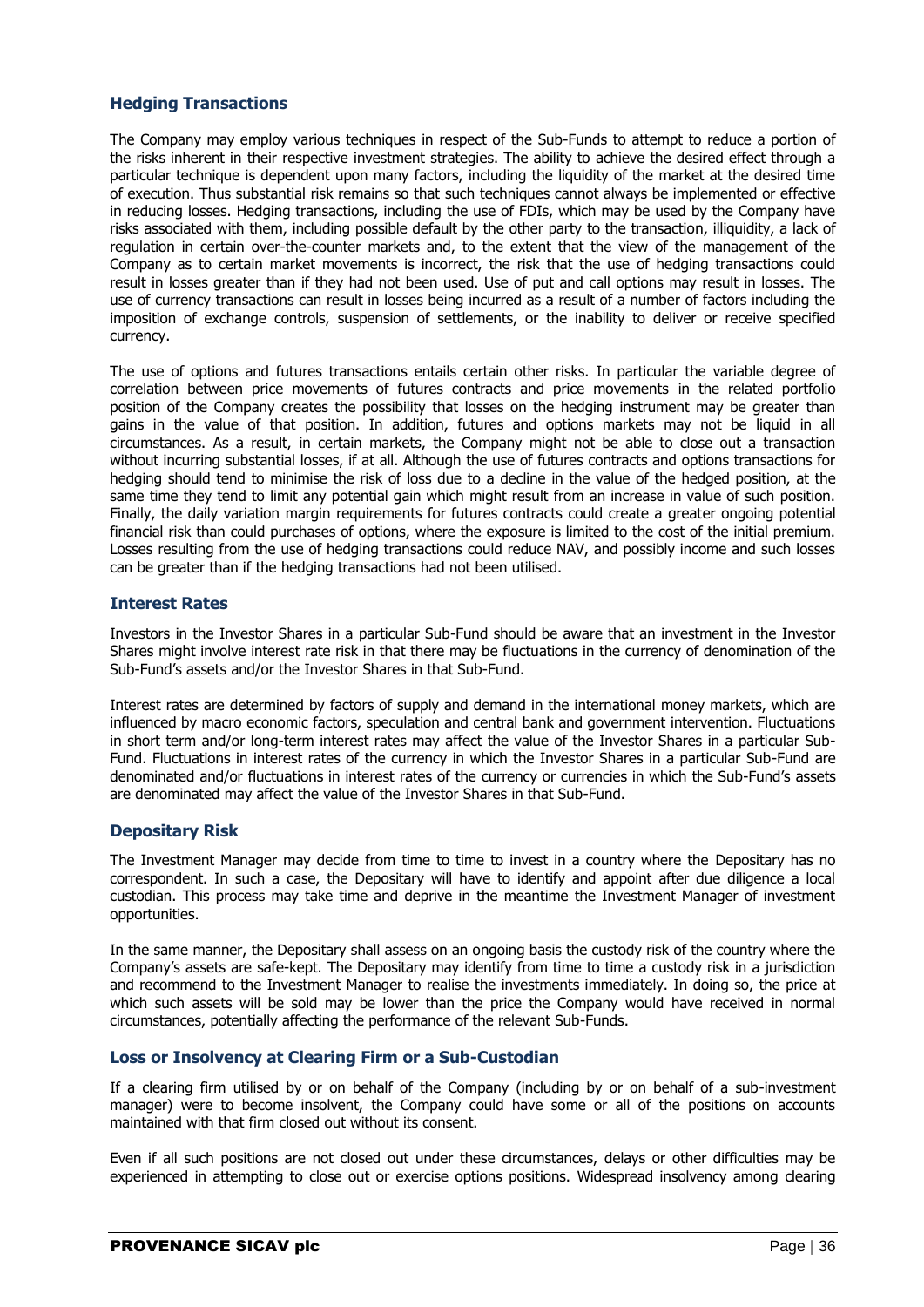firms that clear securities options could also impair the ability of the entity, where applicable, responsible for overseeing and/or ensuring settlement of trades in such securities options to honour all exercised options, in spite of the system of safeguards which it may have in place. Such widespread insolvency could result in substantial losses to the Company and its Sub-Funds.

## **Sub-Depositaries**

Under the relevant Depositary Agreement, the Depositary is permitted to appoint sub-Depositarys. In such cases, the liability of the Depositary for its own acts or omissions is not to be affected or reduced as a result of the Depositary delegating functions and duties or entrusting all or part of the assets to a sub-Depositary. The Depositary's liability for loss or prejudice arising from the insolvency, acts or omissions of sub-Depositarys and other delegates, and of clearing systems, settlement systems, dematerialised book entry systems, central securities depositories or similar systems used by the Depositary, is, however, limited in terms of the relevant Depositary Agreement. Accordingly, in the event of any loss or prejudice arising from the insolvency, acts and omissions of such persons, the Company may have to enforce its rights against such persons directly.

Furthermore, any delegation made by the Depositary pursuant to any Depositary Agreement poses credit or counterparty risk and operational and legal risk and may be susceptible to systemic risk; if any such risk materialises, assets of the Sub-Fund may be lost or become unavailable (for instance, if the Sub-Fund's assets are not properly segregated on the Sub-Depositary's books, the Sub-Fund's assets cannot be identified and reattributed to the Sub-Fund, or if the Sub-Depositary becomes insolvent, the Company or its investors may not be able to claim back their assets immediately).

## **Market Volatility**

Market volatility reflects the degree of instability and expected instability of the performance of the Investor Shares and the Sub-Fund's assets. The level of market volatility is not purely a measurement of the actual volatility, but is largely determined by the prices for instruments, which offer investors protection against such market volatility. The prices of these instruments are determined by forces of supply and demand in the options and derivatives markets generally. These forces are, themselves, affected by factors such as actual market volatility, expected volatility, macro economic factors and speculation.

## **Liquidity Risk**

Certain types of assets or securities may be difficult to buy or sell, particularly during adverse market conditions. This may affect the ability to obtain prices for the assets held by a Sub-Fund and may therefore prevent the calculation of the NAV per Share and/or the raising of cash to meet redemptions of Investor Shares in the Sub-Fund concerned.

## **Tax and Legal Risks**

The tax consequences to the Sub-Fund and investors in the Sub-Fund, the ability of the Sub-Fund as a foreign investor to invest in the markets and to repatriate its assets including any income and profit earned on those assets and other operations of the Sub-Fund are based on existing regulations and are subject to change through legislative, judicial or administrative action in the various jurisdictions in which the Company operates. There can be no guarantee that income tax legislation and laws or regulations governing the Company's operations and investments will not be changed in a manner that may adversely affect the Company or its Sub-Funds.

## **Use of FDIs**

While the prudent use of FDIs can be beneficial, FDIs also involve risks which are different from, and in certain cases, greater than, the risk presented by more traditional investments.

The Company may in respect of a Sub-Fund, from time to time utilise both exchange-traded and over-thecounter FDIs including, but not limited to futures, forwards, swaps, options and contracts for differences as part of its investment policy. These instruments can be highly volatile and expose investors to a high risk of loss. The low initial margin deposits normally required to establish a position in such instruments permit a high degree of leverage. As a result, depending on the type of instrument, a relatively small movement in the price of a contract may result in a profit or a loss which is high in proportion to the amount of funds actually placed as initial margin and may result in unquantifiable further loss exceeding any margin deposited. In addition, daily limits on price fluctuations and speculative position limits on exchanges may prevent prompt liquidation of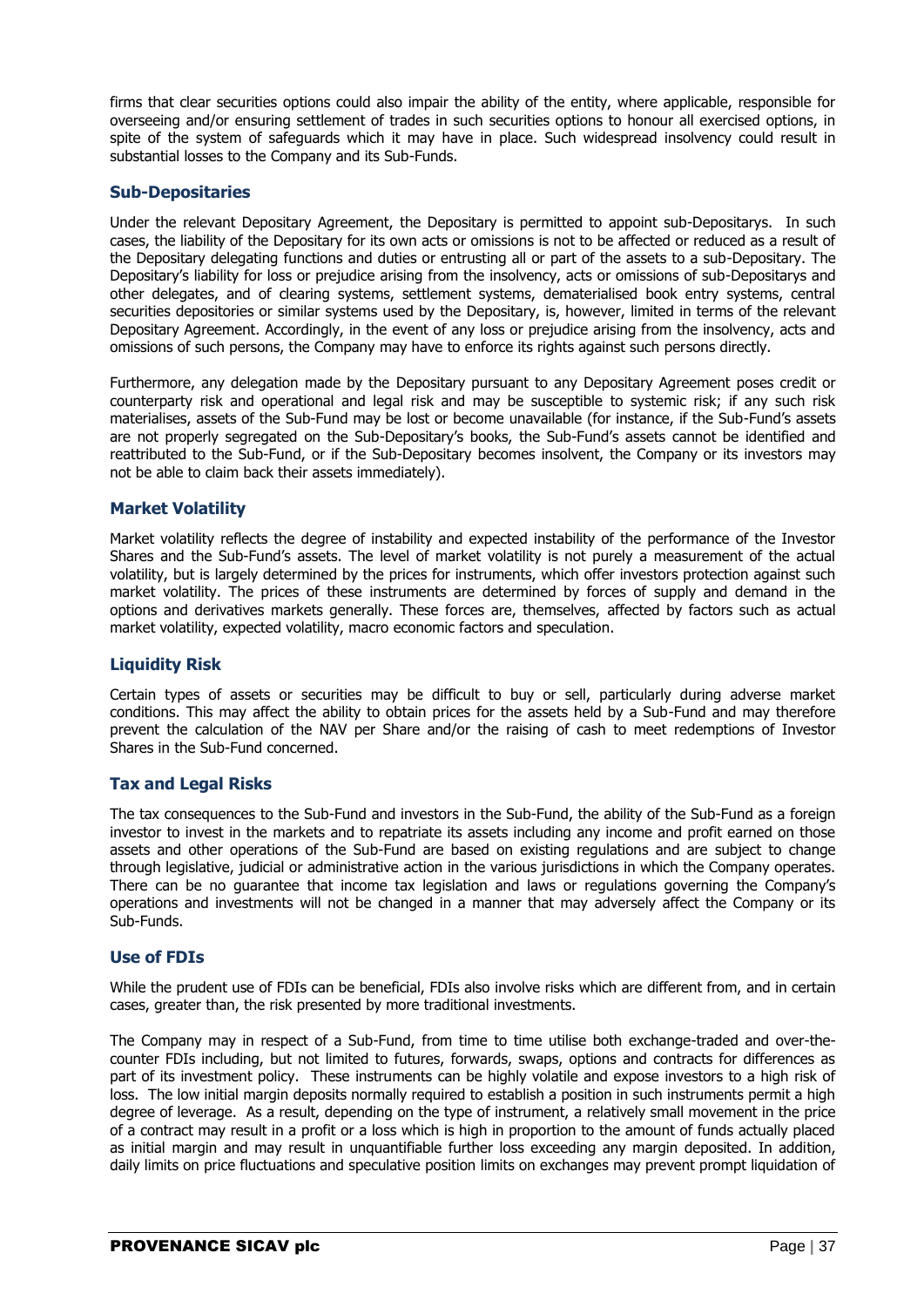positions resulting in potentially greater losses. Transactions in over the counter FDIs may involve additional risk as there is no exchange market on which to close out an open position.

OTC FDIs, in particular, are typically structured derivative transactions. Structured derivative transactions are complex and may involve a high degree of loss.

The Company and its Sub-Funds will only use FDIs (including OTC FDIs) for investment purposes and for purpose of efficient portfolio management and hedging.

## **European Market Infrastructure Regulation**

On 16 August, 2012, the European Market Infrastructure Regulation ("EMIR") entered into force. EMIR introduces certain requirements in respect of derivative contracts, which will apply primarily to "financial counterparties" such as EU authorised investment firms, credit institutions, insurance companies, UCITS and alternative investment funds managed by EU authorised alternative investment fund managers, and "nonfinancial counterparties" which are entities established in the EU which are not financial counterparties. Broadly, EMIR's requirements in respect of derivative contracts are (i) mandatory clearing of OTC derivative contracts declared subject to the clearing obligation; (ii) risk mitigation techniques in respect of uncleared OTC derivative contracts; and (iii) reporting and record-keeping requirements in respect of all derivative contracts.

The implementation of EMIR is achieved largely through secondary measures which are being phased in over time. Certain of EMIR's requirements have applied since 15 March, 2013 and additional requirements are coming into force subsequently thereafter and/or are yet to be finalised. The EU regulatory framework relating to derivatives is set not only by EMIR but also by the recently adopted "recast" Markets in Financial Instruments Directive ("**MiFID II**") and its implementing measures. In particular, MiFID II is expected to require transactions in derivatives to be traded on a regulated market and cleared. It is difficult to predict the full impact of these regulatory developments on the Sub-Funds. Prospective investors should be aware that the regulatory changes arising from EMIR and MiFID II may in due course significantly raise the costs of entering into derivative contracts and may adversely affect a Sub-Fund's ability to engage in transactions in derivatives.

## **Common Reporting Standard Risks**

The Organisation for Economic Co-operation and Development (OECD) has developed a new global standard for the automatic exchange of financial information between tax authorities (the "Common Reporting Standard"), which is similar to FATCA (see the Section entitled "Taxation" below). Malta is a signatory jurisdiction to the Common Reporting Standard and intends to conduct its first exchange of information with tax authorities of other signatory jurisdictions in late 2017. The detailed requirements for complying with the Common Reporting Standard are not yet known. The requirements, when finalised, may impose additional burdens and costs on the Company (or each Sub-Fund) and/or its Shareholders. Although the Company will attempt to satisfy any obligations imposed upon it by the Common Reporting Standards, no assurance can be given that it will be able to satisfy such obligations. Implementation of the Common Reporting Standard may require the Company (or each Sub-Fund) to conduct additional due diligence and report upon accounts held with it by Shareholders who are reportable persons in other participating jurisdictions. The Company (or each Sub-Fund) may require certain additional financial information from shareholders and financial intermediaries acting on behalf of shareholders to comply with its diligence and reporting obligations under the Common Reporting Standard. If the Company (or each Sub-Fund) is unable to obtain the necessary information from Shareholders, it may take any steps necessary to avoid resulting sanctions, which may include (but are not limited to) compulsorily redeeming the relevant Shareholder.

## **European Benchmarks Regulation**

The Benchmarks Regulation was published in the Official Journal of the European Union on 29 June 2016 and entered into force on 30 June 2016. It is directly applicable law across the European Union. The majority of its provisions applied from 1 January 2018. The Benchmarks Regulation applies principally to "administrators" and also, in some respects, to "contributors" and certain "users" of "benchmarks" which in certain circumstances can include investment funds such as the Company.

The Benchmarks Regulation will among other things: (i) require benchmark administrators to be authorised (or, if non-EU-based, to be subject to an equivalent regulatory regime) and make significant changes to the way in which benchmarks falling within scope of the Benchmarks Regulation are governed (including reforms of governance and control arrangements, obligations in relation to input data, certain transparency and recordkeeping requirements and detailed codes of conduct for contributors); and (ii) prevent certain uses of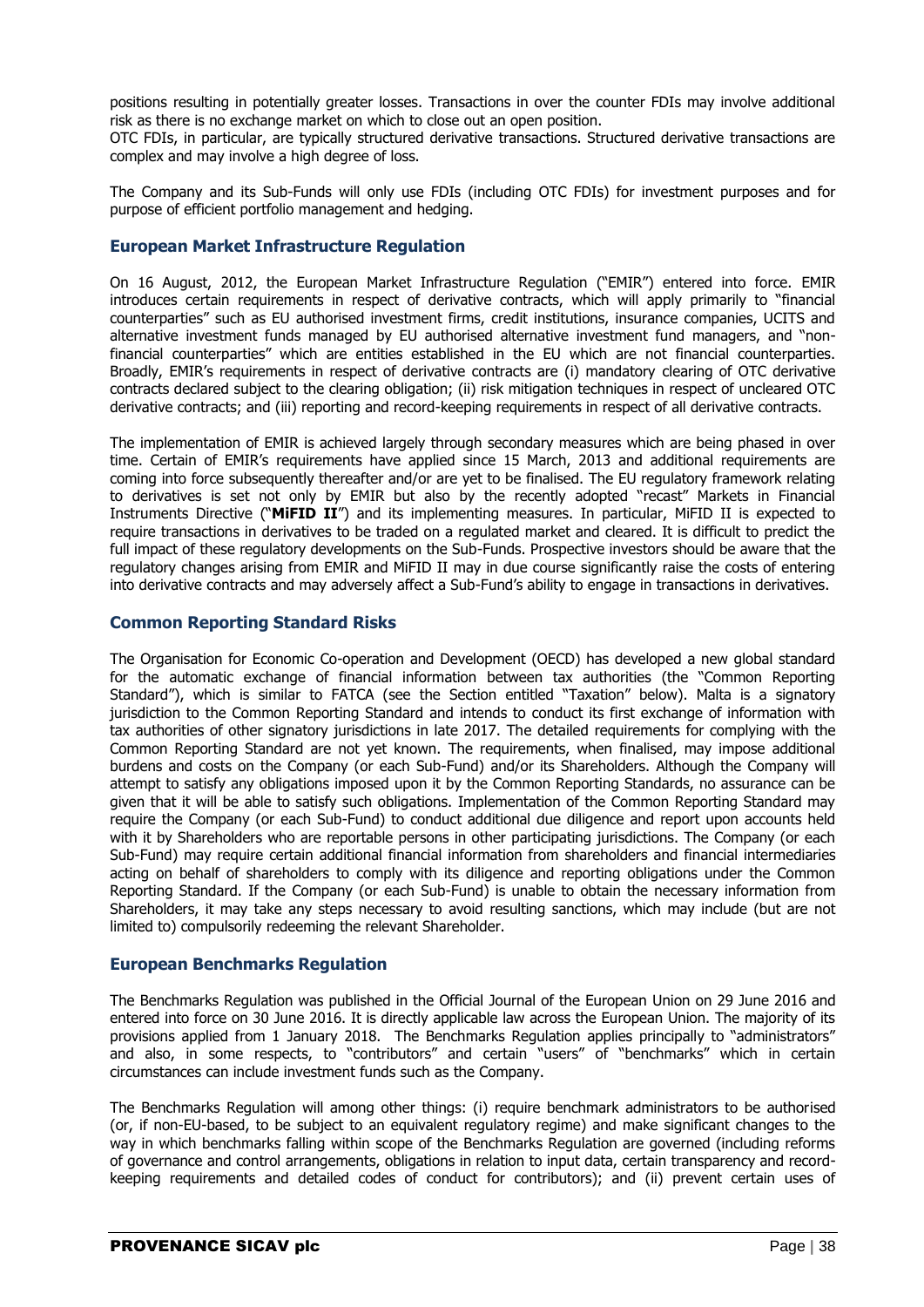"benchmarks" provided by unauthorised administrators by supervised entities in the EU. The scope of the Benchmarks Regulation is wide and, in addition to so-called "critical benchmark" indices, could also potentially apply to many interest rate and foreign exchange rate indices, equity indices and other indices (including "proprietary" indices or strategies) where used to determine the amount payable under or the value or performance of certain financial instruments traded on a trading venue, financial contracts and investment funds.

Potential effects of the Benchmarks Regulation include (among other things): an index which is a "benchmark" could not be used by a Sub-Fund in certain ways if such index's administrator does not obtain authorisation or, if based in a non-European Union jurisdiction, the administrator is not otherwise recognised as equivalent; and the methodology or other terms of the "benchmark" could be changed in order to comply with the terms of the Benchmarks Regulation, and such changes could (among other things) have the effect of reducing or increasing the rate or level, or affecting the volatility, of the published rate or level of the benchmark. If any proposed changes change the way in which the benchmarks are calculated or a benchmark is discontinued or is not otherwise permitted to be used by the Company, this could adversely affect a Sub-Fund and its Net Asset Value.

## **Specific Restrictions in Connection with the Investor Shares**

Investors should note that there may be restrictions in connection with the subscription for, holding, transferring and redemption of the Investor Shares in a particular Sub-Fund. Such restrictions may have the effect of preventing the investor from freely subscribing for, holding and/or redeeming the shares. In addition to the features described below, such restrictions may also be caused by specific requirements such as the minimum amount that may be held or invested in any particular Class of Investor Shares.

## **Maximum Repurchase Amount**

The Company will have the option to limit the number of Investor Shares in any Sub-Fund repurchased on any Dealing Day (other than at the specified maturity date, where applicable) to a stated percentage of the total NAV of that Sub-Fund on that Dealing Day and, in conjunction with such limitation, to pro rata limit the number of Investor Shares repurchased by any Shareholder on such Dealing Day so that all Shareholders wishing to have Investor Shares in that Sub-Fund repurchased on that Dealing Day realise the same proportion of such Investor Shares. In the event the Company elects to limit the number of Investor Shares repurchased on such date, a Shareholder may not be able to repurchase on such Dealing Day all the Investor Shares that it desires to repurchase. Investors should review this Prospectus and the relevant Offering Supplement to ascertain when and how such provisions may apply.

## **Limited Transferability**

Since the Directors may decline to register a transfer of Investor Shares at their sole and absolute discretion, Shareholders may not be able to dispose of their investments privately and therefore would have to utilise the Company's redemption or repurchase programme, which itself may be subject to restrictions, albeit to be exercised in exceptional circumstances, where the circumstances so require, and when suspension is justified having regard to the interest of the Shareholders. Furthermore, the Company may be required by the MFSA to suspend redemptions where it is considered to be in the interest of Shareholders – see the Section entitled "**Redemption of Shares**" below.

## **Illiquidity of Investor Shares**

There will be no secondary market for the Investor Shares, and consequently, Shareholders can normally dispose of the Investor Shares only by means of redemption on any Redemption Day as described herein. There is no assurance that the Company will be able to liquidate the portfolio securities attributable to the Investor Shares being redeemed without losses. These losses might have an adverse effect on the NAV of that Sub-Fund and thus on the redemption proceeds that will be received by the outgoing investor. In the event of unsettled market conditions, or if for any reason the Company is unable to liquidate its investments or if it is obliged to suspend dealings in its Investor Shares, the Company may be unable to redeem such Investor Shares.

## **Substantial Redemptions**

Substantial redemption/ repurchase of investor Shares in a particular Sub-Fund could require the Company to liquidate positions more rapidly than would otherwise be desirable, which could adversely affect the value of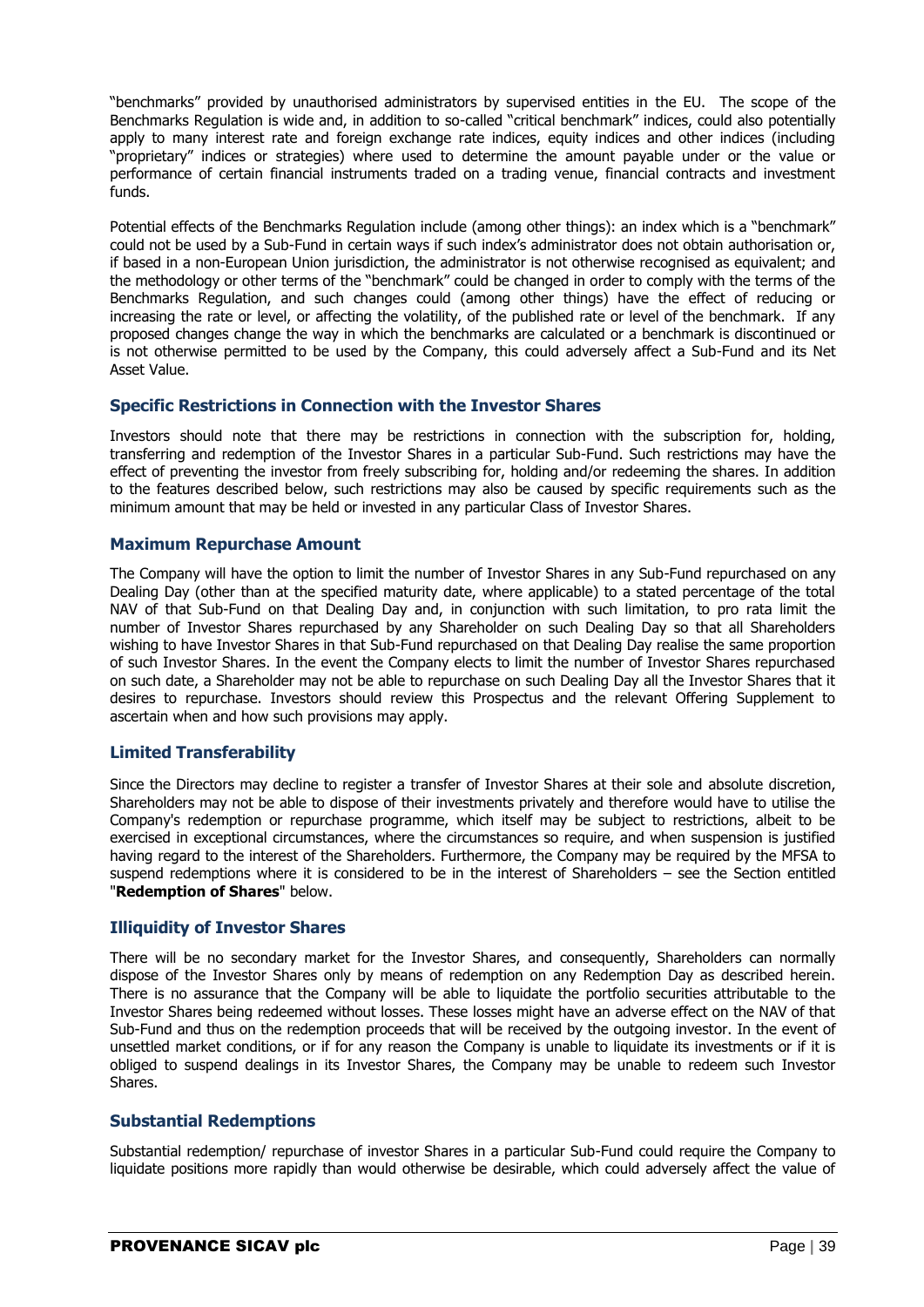the Investor Shares in that Sub-Fund. In these circumstances, the Company may defer redemptions/ repurchases. Substantial redemptions/ repurchases might cause the liquidation of the Company.

Illiquidity in certain markets could also make it difficult for any Sub-Fund of the Company to liquidate positions on favourable terms, thereby resulting in a decrease in the value of the assets. In these circumstances, the non-redeeming Shareholders will bear a disproportionate risk of any decline in the value of a Sub-Fund's assets subsequent to the redemptions.

## **Temporary Suspension in Redemptions**

The Directors shall have the power to suspend redemption of Investor Shares for which redemption requests have been received if they should determine that the calculation of the Net Asset Value is not practicable or reasonable, or that redemption would involve the realisation of assets of the Sub-Fund which in the opinion of the Directors could, if realised at that particular moment in time, adversely affect and prejudice the interest of Shareholders in that Sub-Fund.

No issue of Investor Shares will take place during any period when the redemption of Investor Shares has been suspended.

Notice of the suspension of redemption will be given to any shareholder tendering his shares for redemption. The redemption will then take place on the first Redemption Day following the end of the suspension.

## **Suspension in the determination of the NAV**

The Company reserves the right to suspend the determination of the Net Asset Value of a Sub-Fund. In such cases a Shareholder may be unable to redeem his Investor Shares in a Sub-Fund within the normal timeframes described in this Prospectus.

#### **Compulsory Redemptions**

The Company reserves the right to require a Shareholder to redeem its total shareholding, within 1 Business Day of a notice of intent to do so, in the event that the holding of Investor Shares by the Shareholder concerned may result in regulatory, pecuniary, legal, taxation or material administrative disadvantage for the Company or the Shareholders as a whole, or, if on any Valuation Day, the total value of the Investor Shares held by the Shareholder is less than the Minimum Holding for the Company or a Sub-Fund. Such compulsory redemptions, which will take place at the prevailing Redemption Price, may crystallise losses and/or deprive an investor of the opportunity to recover losses or otherwise gain from investing in the Sub-Fund concerned.

#### **Market Disruption Events & Settlement Disruption Events**

A determination of a market disruption event or a settlement disruption event in connection with any Sub-Fund's assets may have an effect on the value of the Investor Shares in that Sub-Fund and may delay settlement in respect of the Sub-Fund's assets.

## **Confidential Information**

The Investment Manager may, in connection with its other business activities, acquire material non-public confidential information that may restrict it from purchasing assets or selling assets for itself or its clients (including the Company) or otherwise using such information for the benefit of its clients or itself.

## **Conflicts of Interest**

Conflicts of interest may arise between the Company and certain Relevant Parties (being the persons or entities involved in the management of the Company or offering services to it and/or the Investment Manager, the Administrator, the Depositary or other service providers or counterparties to the Company including any prime brokers, sub-Depositarys and futures clearers which may be appointed in respect of the Sub-Funds). The Relevant Parties which may be appointed in respect of the Sub-Funds (including their respective principals, shareholders, members, directors, officers, agents or employees) may from time to time act as investment manager, Depositary, registrar, broker, administrator, investment advisor, prime broker or futures clearer, distributor or dealer in relation to, or otherwise be involved in, other funds established by parties other than the Company and/ or the Sub-Funds, as the case may be, which have similar objectives and which make investments similar to those made on behalf of a Sub-Fund of the Company. Such clients could thus compete for the same trades or investments, and whilst available investments or opportunities for each client are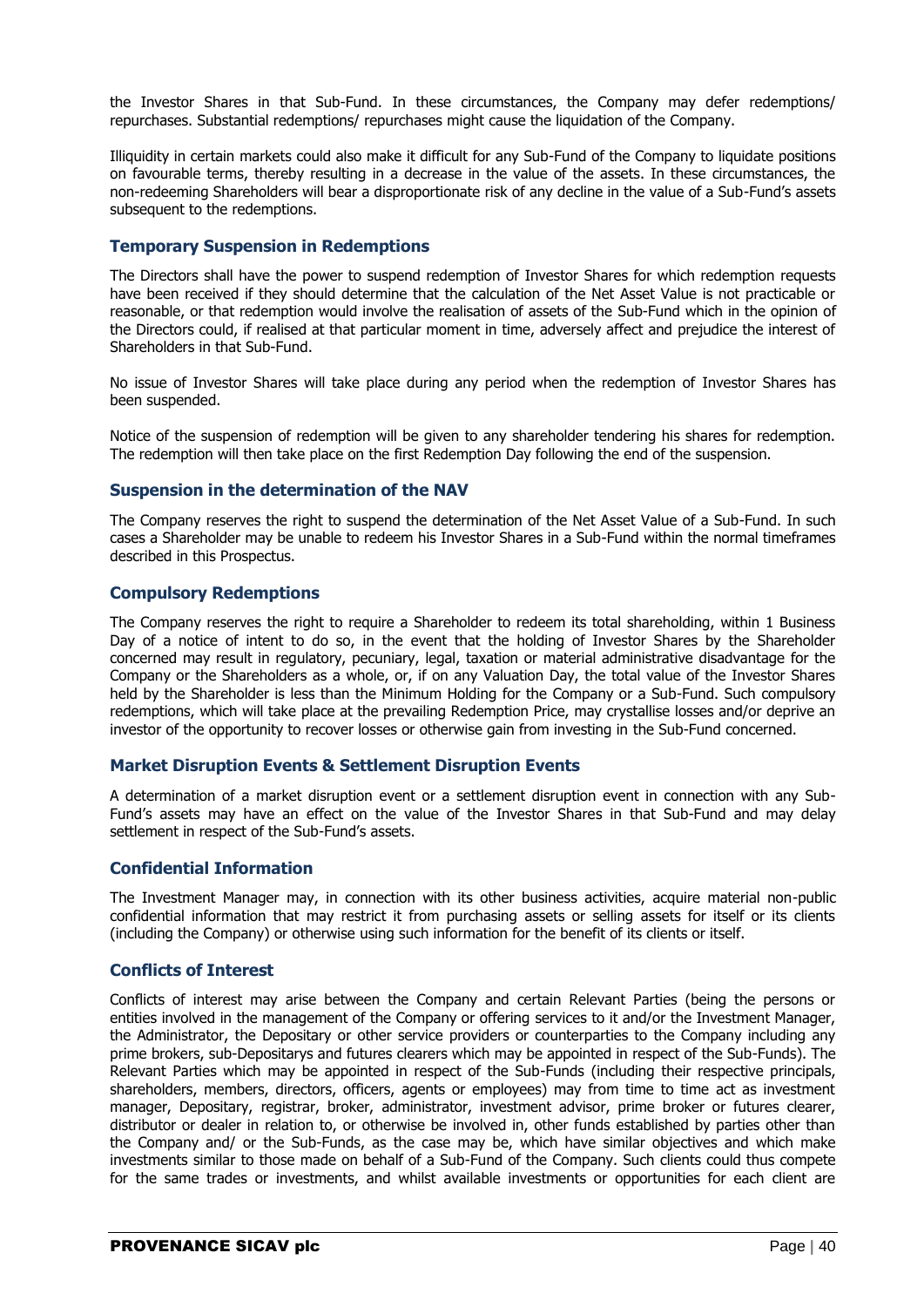generally expected to be allocated in a manner believed to be equitable to each, certain of the allocation procedures may adversely affect the price paid or received for investments or the size of positions obtained or disposed.

Conflicts may also arise as a result of the other services provided by affiliates of the Investment Manager which may provide advisory, custody or other services to the Investment Manager. Similarly the Directors may also be directors of other companies in which the Company may invest, which could result in conflicts of interest. Generally, there may be conflicts of interest between the interests of the Company and the interests of the Investment Manager and its affiliates and the Directors to generate fees, commissions and other revenues. In the event that such a conflict of interest arises, the Directors will endeavour to ensure that it is resolved in the best interest of the Company. It should be noted that the Investment Manager of any of the Sub-Funds, as well as its affiliates, may at any time also be offering their services to one or more of the investors in the Sub-Funds.

Furthermore, the Directors or the Investment Manager may have equity stakes in the Sub-Funds to which they are providing their services, or own or have an interest.

## **Taxation**

Investors in the Investor Shares in a particular Sub-Fund should be aware that they may be required to pay income tax, withholding tax, capital gains tax, wealth tax, stamp taxes or any other kind of tax on distributions or deemed distributions of the Sub-Funds, capital gains within the Sub-Funds, whether or not realised, income received or accrued or deemed received within the Sub-Fund etc., and this will be according to the laws and practices of the country where the Investor Shares are purchased, sold, held or redeemed and in the country of residence or nationality of the Shareholder.

Investors should be aware of the fact that they might have to pay taxes on income or deemed income received by or accrued within a Sub-Fund. Taxes might be calculated based on income received and/or deemed to be received and/or accrued in the Sub-Fund in relation to the Sub-Fund asset, whereas the performance of the Sub-Fund, and subsequently the return investors receive after redemption of the Shares, might partially or fully depend on the performance of the Underlying. This can have the effect that the investor has to pay taxes for income and/ or a performance which he does not, or does not fully, receive.

Investors who are in any doubt as to their tax position should consult their own independent tax advisors. In addition, investors should be aware that tax regulations and their application or interpretation by the relevant taxation authorities change from time to time. Accordingly, it is not possible to predict the precise tax treatment, which will apply at any given time.

## **Change of Law**

The Company must comply with regulatory constraints, such as a change in the laws affecting the Investment Restrictions, which might require a change in the investment policy and objectives followed by a Sub-Fund.

## **Political and/ or Regulatory Risk**

The performance of the Investor Shares in a particular Sub-Fund or the possibility to purchase, sell, or repurchase may be affected by changes in general economic conditions and uncertainties such as political developments, changes in government policies, laws or regulations (including regarding taxation), the imposition of restrictions on the transfer of capital and changes in regulatory requirements in the Company's home jurisdiction or in countries where a Sub-Fund is invested. The legal infrastructure, accounting, auditing and reporting standards in certain jurisdictions in which the capital of a Sub-Fund may be invested may not offer the same degree of investor protection or information as is normally expected in major securities markets.

## **Dependence on Key Individuals**

The Company's success depends to a significant extent, upon the relevant persons to properly manage the Company and the Investment Manager's ability in respect of the day to day management of the assets of the Company. To the extent that such activities relate to the operations of the Company, the Company may be adversely affected if the persons responsible for these activities cease to participate in the operation of the Company or of the Investment Manager. The loss of such a key individual's services (e.g. through death, disability, retirement or leaving the employment of the Investment Manager) could cause the Company to suffer losses.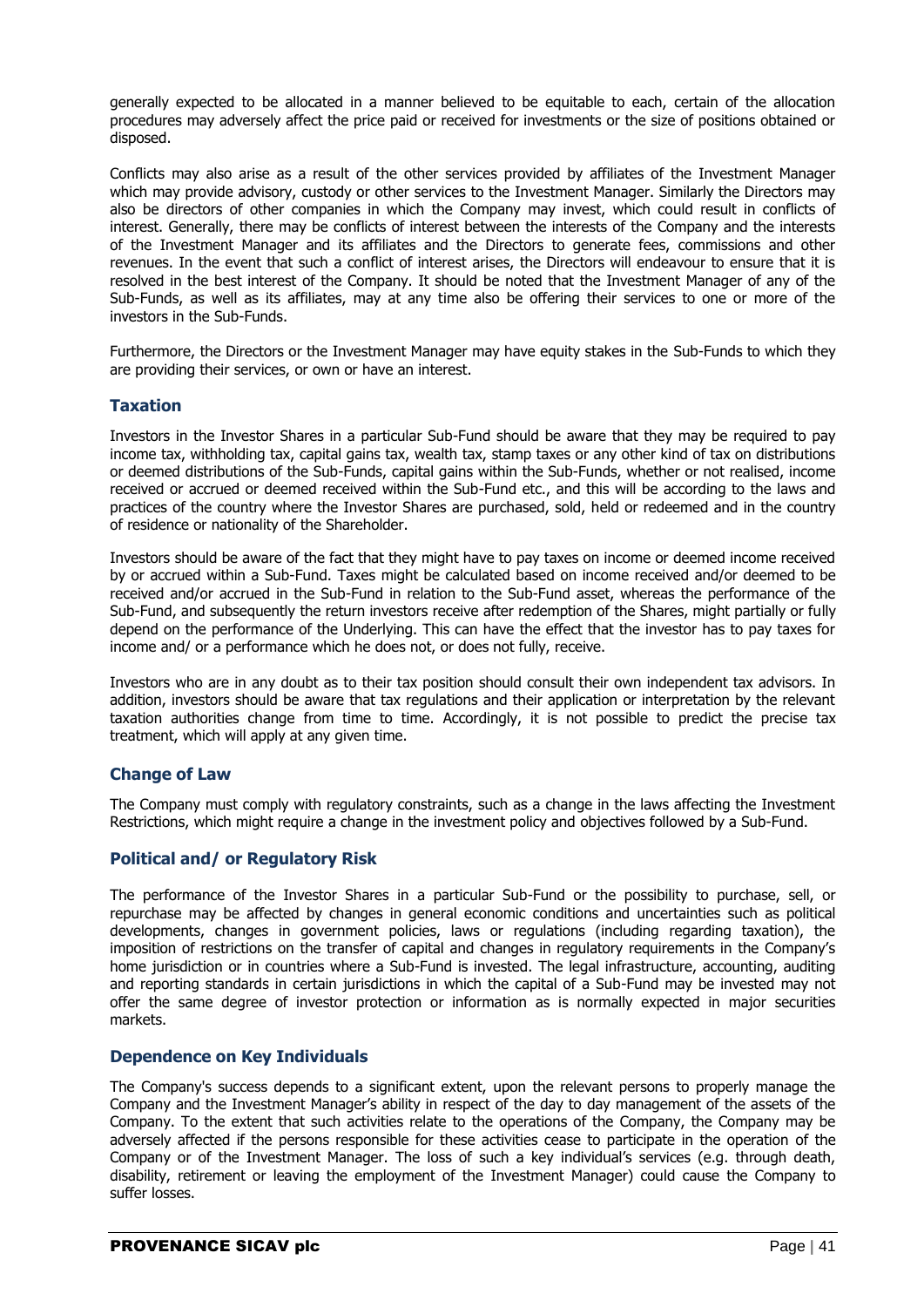## **Liability for Fees and Expenses**

The fees and expenses relating to a Sub-Fund will be paid by the Company out of the assets of the relevant Sub-Fund as set out in the Section entitled "**Fees, Compensation and Expenses**" and the relevant Offering Supplement. However, to the extent that:

- a. the arrangements for funding the payment by the Company of the fees and expenses do not generate the necessary funds to discharge all of the Company's liabilities in respect of the Sub-Fund; or
- b. the Company incurs any fees, expenses or other liabilities which are not budgeted for by the Company and accordingly fall outside the scope of the arrangements referred to in (a) above,

the Company will pay such fees, expenses or liabilities from the Sub-Funds' assets. The Company's liability in respect of such amounts will be borne by the relevant Sub-Fund as more fully described under "**Cross Liability between Classes**" below.

#### **Fee Structure**

The Company will bear the fees paid to the Investment Manager, the Risk Manager, any Authorised Distributor, the Depositary, the Administrator and other service providers. Further, certain of the strategies employed in the Sub-Funds, or in investments made by the Sub-Funds, may require frequent changes in trading positions and consequent portfolio turnover.

#### **Borrowing Risks**

The Company in respect of a Sub-Fund may not be able to repay borrowings or may be forced to sell investments at a disadvantageous time in order to repay borrowings. The Company in respect of a Sub-Fund might elect to sell its more liquid assets to repay borrowings, or to meet redemptions, thus increasing its concentration in less liquid securities.

#### **Indemnities**

The Directors and Officers, the Investment Manager, the Risk Manager, any Authorised Distributor, the Depositary and the Administrator and each of their directors, officers, employees and agents are entitled to be indemnified in certain circumstances outlined in the Memorandum and Articles of the Company and/ or in the related agreement, as applicable. As a result, there is a risk that the Company's assets will be used to indemnify such persons, companies or their employees or satisfy their liabilities as a result of their activities in relation to the Company. Reference should be made to the Section entitled "**Indemnities**" for further details

## **Cross Liability between Classes – Allocation of shortfalls among Classes of Investor Shares in a Sub-Fund**

The right of holders of any Class of Investor Shares to participate in the assets of the Company is limited to the assets (if any) of the relevant Sub-Fund to which the Investor Shares relate and all the assets comprising a Sub-Fund will be available to meet all of the liabilities of that Sub-Fund, regardless of the different amounts stated to be payable on the separate Classes of Investor Shares constituting that Sub-Fund.

## **Consequences of winding-up proceedings**

If the Company fails for any reason to meet its obligations or liabilities, or is unable to pay its debts, a creditor may be entitled to make an application for the winding-up of the Company. The commencement of such proceedings may entitle creditors (including counterparties) to terminate contracts with the Company (including Sub-Fund assets) and claim damages for any loss arising from such early termination. Notwithstanding that Maltese law caters for the insolvency of a sub-fund distinctly from that of an investment company with segregated cells, so that the insolvency of any Sub-Fund does not affect the Company or its unaffected sub-funds, the commencement of such proceedings may result in the Company being dissolved and its assets (including the assets of all Sub-Funds) being realised and applied to pay the fees and expenses of the appointed liquidator or other insolvency officer, then in satisfaction of debts preferred by law and then in payment of the Company's liabilities, before any surplus is distributed to the shareholders of the Company. In the event of proceedings being commenced, the Company may not be able to pay, in full or at all, any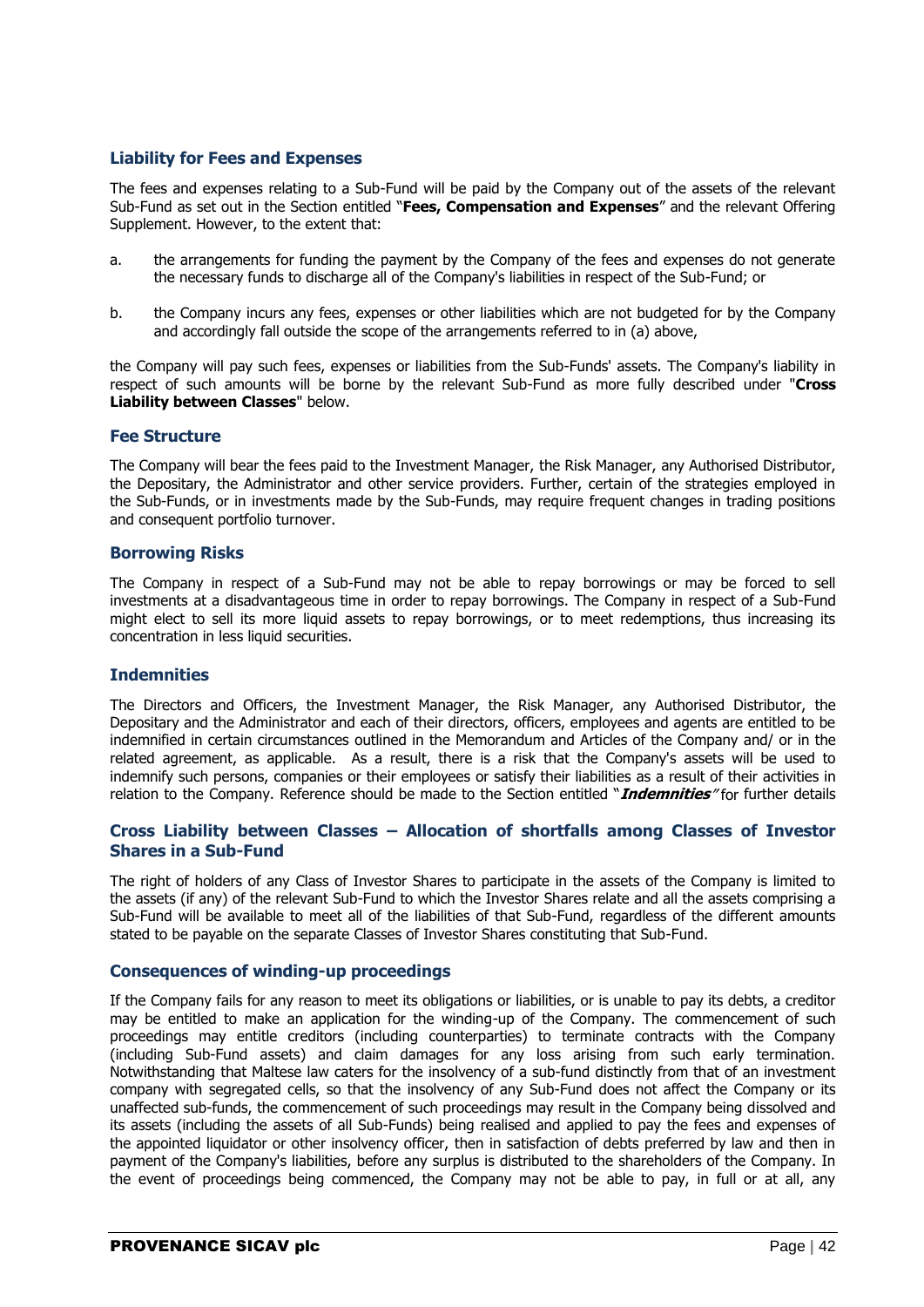amounts due in terms of this Prospectus to the Shareholders, including the redemption amounts for repurchased shares in respect of any Sub-Funds.

#### **Nominee Arrangements**

Where Investor Shares in a Sub-Fund are held by a nominee service provider on behalf of an investor, and/ or an investor holds interests in the Investor Shares of any Sub-Fund through accounts with a clearing system, such investor will only receive payments in respect of redemption proceeds and/or any dividends attributable to the Investor Shares on the basis of the arrangements entered into by the investor with the nominee service provider or Clearing System, as the case may be.

Furthermore, any such investor will not appear on the share register of the Company (the "**Register**"), will have no direct right of recourse against the Company and must look exclusively to the nominee service provider or clearing system for all payments attributable to the relevant Shares. The Company and the Directors will recognise as Shareholders only those persons who are at any time shown on the Register for the purposes of (i) the payment of dividends and other payments due to be made to Shareholders (as applicable); (ii) the circulation of documents to Shareholders; (iii) the attendance and voting by Shareholders at any meetings of Shareholders; and (iv) all other rights of Shareholders attributable to the Shares. None of the Company, the Directors, the Investment Manager, the Administrator, the Depositary or any other person will be responsible for the acts or omissions of any nominee service provider or clearing system, nor make any representation or warranty, express or implied, as to the services provided by any nominee service provider or clearing system. The Administrator is not authorised to have nominee arrangements which require a licence under the Act.

#### **Performance Fees**

To the extent that the Investment Manager will be entitled to receive a performance fee from the Company, such fees may create an incentive for the Investment Manager to engage in investment strategies and make investments that are more speculative than would be the case in the absence of such fees.

Furthermore, the increase in NAV which is used as a basis for the calculation of performance fees, may be comprised both of realised gains as well as unrealised gains as at the end of the calculation period, and as a result, performance fees may be paid on unrealised gains which may subsequently never be realised by the Sub-Funds. The performance fee payable to the Investment Manager is not subject to a cap or a maximum amount.

Unless otherwise stated in a particular Offering Supplement for a Sub-Fund, the Company will not adopt an equalisation methodology for the calculation of the performance fee. Shareholders may according underpay/ over pay any performance fee due to the Investment Manager when subscribing and/ or redeeming their Investor Shares.

## **General**

Any investor who is in any doubt about the risks of investing in any of the Sub-Funds should consult his or her own financial advisor.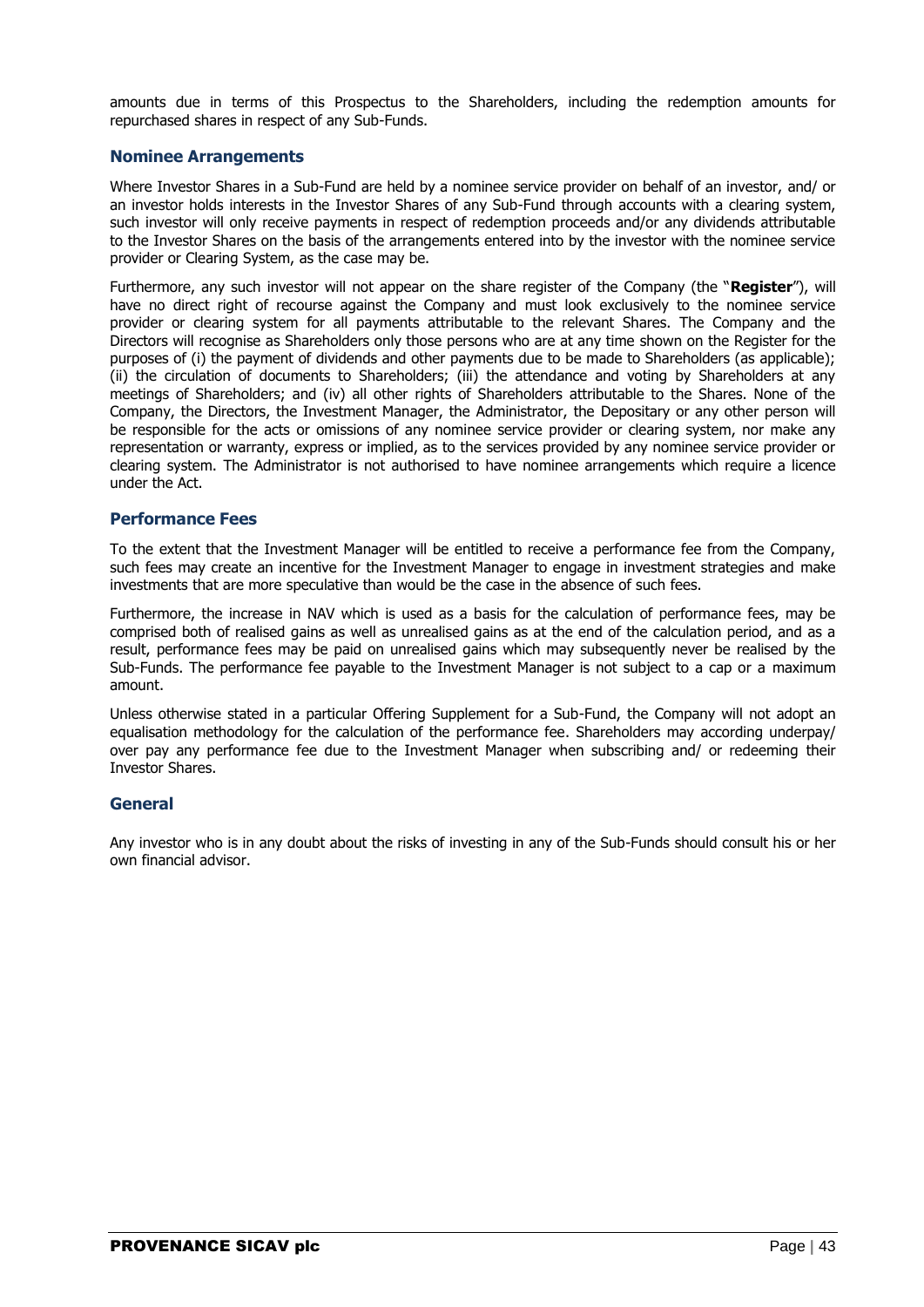# **DESCRIPTION OF THE COMPANY**

## **Organisation of the Company**

Provenance SICAV plc whose registered office is situated at Second Floor, Orange Point Building, Dun Karm Street, Birkirkara By-Pass, Birkirkara, BKR 9037, Malta was incorporated in Malta on 25<sup>th</sup> February 2015 as an open-ended investment company with limited liability under Registration Number SV 351. The Company was authorised by the Malta Financial Services Authority Act under the ISA as a Collective Investment Scheme on 20<sup>th</sup> April 2015. The Company qualifies as a 'Maltese UCITS' in terms of the UCITS Regulations and the MFSA Rules.

#### **Duration of the Company**

The duration of the Company is indefinite but Sub-Funds may be issued for a definite duration after which they shall be wound up and all assets distributed to the Shareholders in that Sub-Fund. In relation to any particular Sub-Fund, see the related Offering Supplement for details.

#### **Share Capital of the Company**

The share capital of the Company shall be equal at any time to the value of the issued share capital of the Company. The Company may issue up to a maximum of ten billion two thousand (10,000,002,000) Shares without any nominal value assigned to them. The actual value of the paid up share capital of any Sub-Fund shall be at all times equal to the value of the assets of any kind of the particular Sub-Fund after the deduction of such Sub-Fund's liabilities. Shares will be issued as fully paid. No Shares have preferences, pre-emptive, conversion or exchange rights. Other than as stated herein, there are no outstanding options or any special rights relating to Shares.

The Articles provide that unissued Shares are at the disposal of the Directors who may offer, allot, grant options over or otherwise dispose of them to such persons, at such times and upon such terms and conditions as the Directors may determine. All Shares will be issued in registered form only.

Prospective investors should note that there are no provisions under the Articles conferring pre-emption rights on the holders of Investor Shares or Founder Shares.

#### **Founder Shares**

The Company has issued 2,000 Founder Shares with no nominal value, which Founder Shares constitute a separate Class of Shares of the Company but does not constitute a sub-fund. 1,999 Founder Shares have been issued to Mithril Asset Management Ltd and 1 Founder Share has been issued to Mr Soe Moe Thein Win.

The holders of Founder Shares shall have the right to receive notice of, attend and vote on any matter requiring the approval of Shareholders generally as contained in the Memorandum and Articles and applicable law. The holders of Founder Shares shall not be entitled to participate in any dividends or other distribution of the Company or in the assets of the Company on a winding up (other than the return of the paid up capital after payment of all amounts due to the holders of Investor Shares). The Founder Shares have the exclusive right (alongside the Directors themselves or a committee appointed for the purpose by the Directors) to nominate persons for election to the office of Director.

#### **Investor Shares**

The Company has designated the maximum number of Investor Shares on offer in each Class as stated in the relevant Offering Supplements.

The Directors may from time to time split Investor Shares into a greater number of Investor Shares or consolidate Investor Shares and such transactions shall be carried out based on the applicable NAV per Share on the last Valuation Day before the transaction is effected.

Holders of Investor Shares shall have the right to receive notice of, attend and vote solely with respect to the following matters: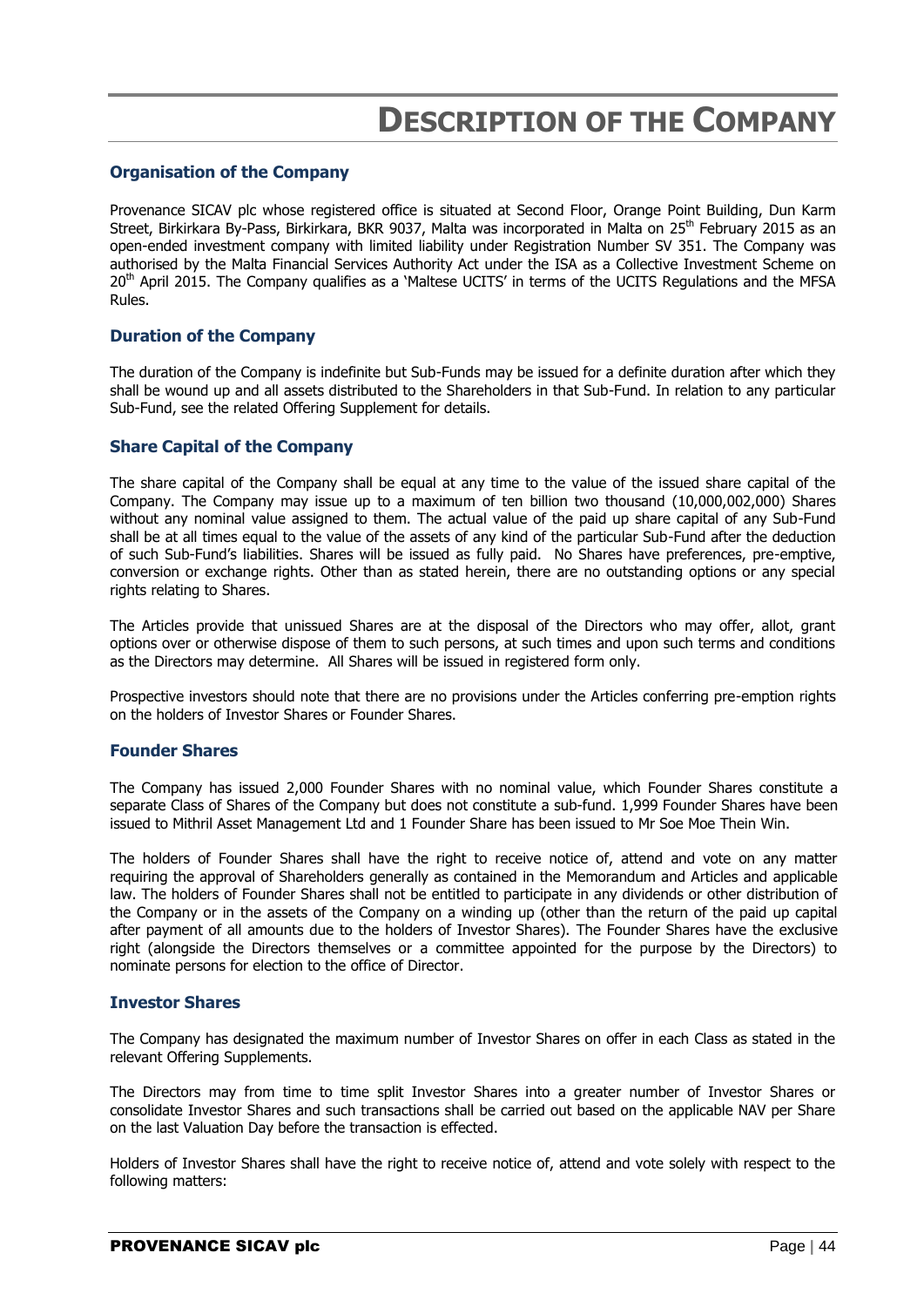- i. the variation of the rights attached to a class of shares;
- ii. any amendment to the investment objectives of a Sub-Fund (to the extent that the holders of Investor Shares are members of such Sub-Fund); and
- iii. the appointment and, or removal of directors.

Holders of Investor Shares shall be entitled to participate in the assets of the Sub-Fund to which they relate and in any dividends and distributions of that Sub-Fund upon liquidation. All Investor Shares participate equally in the net assets of the Class and Sub-Fund to which they relate and in any dividends and other distributions attributable thereto. Shareholders only have rights to participate, pro-rata, in the assets of Sub-Funds of which they hold Investor Shares at any time and have no rights against the assets of other Sub-Funds in which they have no Investor Shares.

Investor Shares may be issued as fractional shares up to four (4) decimal places. Fractional Investor Shares will be consolidated into whole Investor Shares when a Shareholder holds enough fractional Investor Shares to make up a whole Investor Share. With the exception of voting rights, the holders of fractional Investor Shares carry the same rights as integral shares of the same Class and exercisable in proportion to the fraction held.

## **Voting Rights**

Subject to any rights or restrictions for the time being attached to any Class or Classes of Shares as may be set out in the Offering Supplement relating to a Sub-Fund, on a show of hands every holder who is present in person or by proxy and entitled to vote on a particular matter, shall have one vote for every voting Investor Share of which he is the holder and on a poll every holder present in person or by proxy shall have one vote for every relevant Investor Share of which he is the holder. Holders who hold a fraction of an Investor Share may not exercise any voting rights, whether on a show of hands or on a poll, in respect of such fraction of an Investor Share. In terms of the Memorandum and Articles, holder of Investor Shares have the right to receive notice of, attend and vote solely with respect to the matters set out under "**Investor Shares**" above.

## **Alterations to the Company's Share Capital**

The Company may increase or reduce the maximum number of Shares which may be issued by the Company by an extraordinary resolution (i.e. a resolution notice of which has been given prior to the meeting, and which is approved by 75% of the Shareholders present at the meeting and entitled to vote thereon and at least 51% of all Shareholders who are entitled to vote thereon).

## **Amendment to Memorandum and Articles**

Subject as provided herein, the Memorandum and Articles may be altered or amended only by the passing of an extraordinary resolution to that effect by the holders of the shares in the Company holding voting rights in that regard.

## **Variation of Class Rights**

If at any time the share capital of the Company is divided into classes of Shares, the rights attached to any then existing class (unless otherwise provided by the terms of issue of the Shares of that class) may, whether or not the Company is being wound up, be varied with the consent in writing of the holders of not less than three-fourths (¾) of the issued Shares of that class and of any other class of Shares which may be affected by such variation, or as may otherwise be provided in the Articles of the Company. The said consent can also be obtained by the Company through a request for consents in writing in a circular sent to the holders of the effected Shares.

In terms of the Articles, it is not be deemed to be a variation of the rights attaching to any particular class of Shares for the Company to (a) create, allot or issue further Shares in the same Sub-Fund whether constituting a separate Class or otherwise and ranking at least *pari passu* therewith; (b) the creation, allotment, issue or redemption of shares in any other Class including the creation of other Sub-Funds; (c) if the Company shall be wound up; or (d) the conversion of Shares of any Class into Shares of another Class.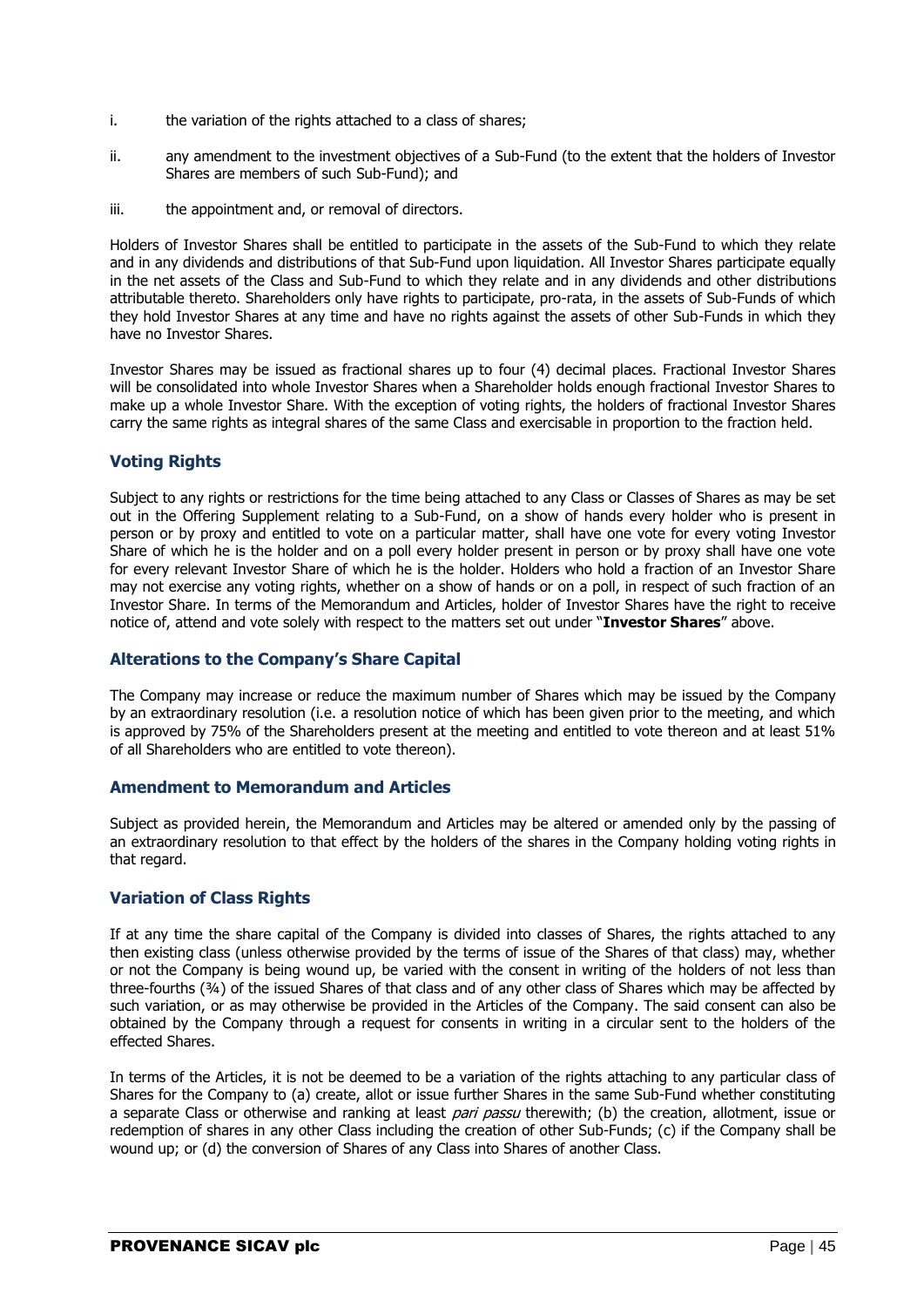## **Further Issues of Investor Shares**

The Investor Shares shall be at the disposal of the Board of Directors, and the Company may, by resolution of the Board, at any time decide to offer further Investor Shares by means of the issue of an Offering Supplement to a maximum amount of Investor Shares comprised in the authorised share capital and, without prejudice to any special rights previously conferred on the holders of existing Investor Shares, to allot, issue, grant options over or otherwise dispose of the Investor Shares or any other classes of Investor Shares (including fractions of Investor Shares) with or without preferred, deferred or other special rights or restrictions, whether with regard to dividend, voting or otherwise and to such persons, at such times and on such other terms as the Board shall think proper, but not in a manner to reduce the financial rights of Shareholders without their consent.

The Company may, at any time, issue additional Classes of Investor Shares whether or not constituting other Sub-Funds, which may be designated in any currency and with particular investment objectives, policies and restrictions, and the assets of which may be managed utilising different methodologies, investing in different markets with particular opportunities and investment risk characteristics. Such other Class(es) of Investor Shares will be offered by means of an Offering Supplement for the specific Sub-Fund. When making an Initial Offering of Investor Shares in a newly established Sub-Fund or in an existing Sub-Fund, the Directors shall establish the Initial Offering Price for such Investor Shares at the time of offer and this shall be stated in the Offering Supplement for the specific Sub-Fund.

## **Repurchase of Investor Shares**

Under the Companies Act, the Company is permitted to repurchase or redeem its Investor Shares without restriction. Repurchased or redeemed Investor Shares shall be treated as cancelled and deemed never to have been issued for the purpose of calculation of the maximum number of Investor Shares which may be issued, and shall be available for reissue by the Company at any time in the future. Redemptions of Investor Shares will be based on the NAV per Share in accordance with the Company's Memorandum and Articles and this Prospectus. Reference should be made to the Section entitled "**Redemption of Shares**" for further details.

## **Limiting Changes in Portfolio**

A net reduction or increase in the number of Investor Shares in issue of any Sub-Fund would normally result in a reduction or increase, and other adjustments, in the portfolio of assets of that Sub-Fund. Dealing and other transactional costs can be incurred as a result of such changes in the portfolio. In order to mitigate this effect, the Company may arrange or procure, without obligation, that one or more entities will be given the opportunity to match, wholly or partially, with a subscription for Investor Shares, any expected net cash outflow from the redemption or repurchase of Investor Shares requested by other investors, and conversely with a request for redemption of Investor Shares, any expected net cash inflow from subscription for Investor Shares by other investors. Such matching transactions will invariably be carried on a Dealing Day and at the relevant NAV per Share.

## **Closure of a Sub-Fund**

Apart from cases where the assets of a Sub-Fund are not sufficient to meet the liabilities in respect of such Sub-Fund, in which case the rules on insolvency will apply to the Sub-Fund in question, Sub-Funds of the Company may be closed from time to time and their licence surrendered to MFSA. In cases where there are no outstanding Investor Shares in a Sub-Fund, as a result of redemptions or exchanges of Investor Shares with Investor Shares in another Sub-Fund, the Directors may resolve to close the Sub-Fund in question and surrender its licence to the MFSA. Where there are outstanding Investor Shares in a Sub-Fund, then the consent in writing of 75% of the Shareholders in that Sub-Fund will be required in terms of the Memorandum and Articles unless the Directors are exercising their powers thereunder relating to mandatory redemption of all Investor Shares in that Sub-Fund. Please see the Section entitled "**Redemption of Shares**" for further details on this power.

The MFSA must consent to the closure of a Sub-Fund and to the surrender of its Licence.

## **Liquidation**

The Company and the Sub-Funds have been established for an indefinite period, unless otherwise provided in the Offering Supplement relating to a Sub-Fund and unless closed or liquidated as hereunder described.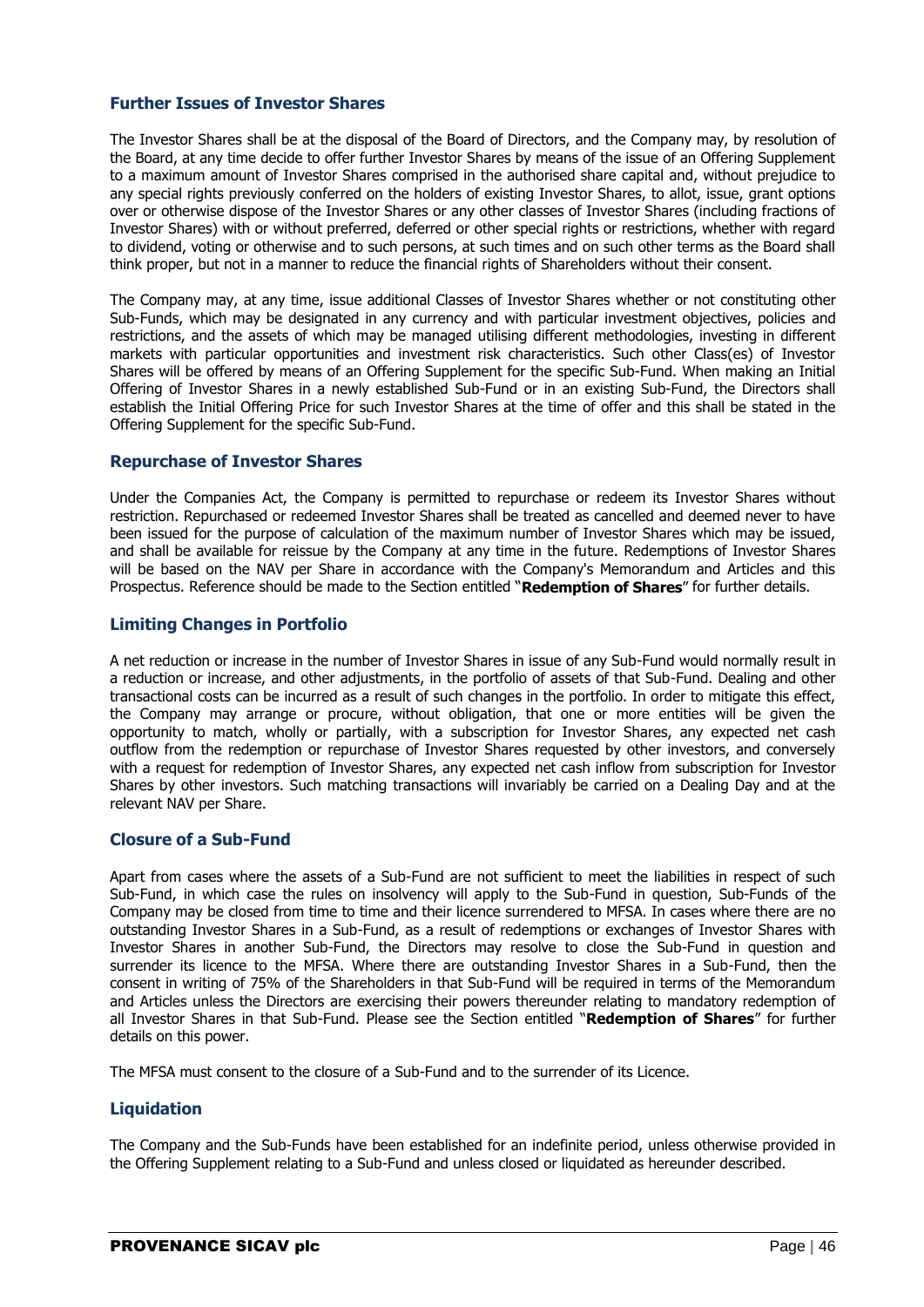#### **Of a Sub-Fund**

Apart from the rules applicable to the closure of a Sub-Fund which are outlined in the Memorandum and Articles and in this Prospectus (see the Part entitled "**Closure of a Sub-Fund**" above), a Sub-Fund may be dissolved and wound up either voluntarily or under supervision or by the court. Upon the winding up or dissolution (whether the liquidation is voluntary or by the Court) of any Sub-Fund, the assets of such Sub-Fund available for distribution (after satisfaction of creditors' claims) amongst the Shareholders of such Sub-Fund shall be distributed to the Shareholders of such Sub-Fund pro rata to their respective shareholding. Amounts which have not been claimed by Shareholders at the close of the liquidation of any Sub-Fund will be deposited in an account in the Shareholder's name with a trustee selected by the liquidator. Any such amount not claimed within a period of seven (7) years will be donated to a Maltese enrolled voluntary organisation selected at the discretion of the trustee.

#### **Of the Company**

Subject to all Sub-Funds in the Company being closed, the Company may be dissolved and wound up either voluntarily or under supervision or by a competent Court. The Company may be placed in voluntary liquidation at any time by a resolution adopted by the holders of Shares holding voting rights in the same manner as that required for amending the Memorandum and Articles. Any voluntary liquidation of the Company shall be carried out pursuant to applicable Maltese laws and the Memorandum and Articles. Amounts which have not been claimed by Shareholders at the close of the liquidation will be deposited in an account in the Shareholder's name with a trustee selected by the liquidator. Any such amount not claimed within a period of seven (7) years will be donated to a Maltese enrolled voluntary organisation selected at the discretion of the trustee. Any proceedings in relation to the Company shall respect the legal status of each Sub-Fund as a patrimony separate from the assets and liabilities of each other Sub-Fund and proceedings under the Companies Act shall apply *mutatis mutandis* to each Sub-Fund as though it were a distinct legal entity and with such modifications as are necessary to accommodate the fact that a Sub-Fund is not a company. Any proceedings in relation to any one Sub-Fund shall not have any effect on the assets of any other Sub-Fund or of the Company itself. The term 'proceedings' as used herein refers to any proceedings whatsoever including the proceedings in terms of Title II of Part V and of Part VI of the Companies Act.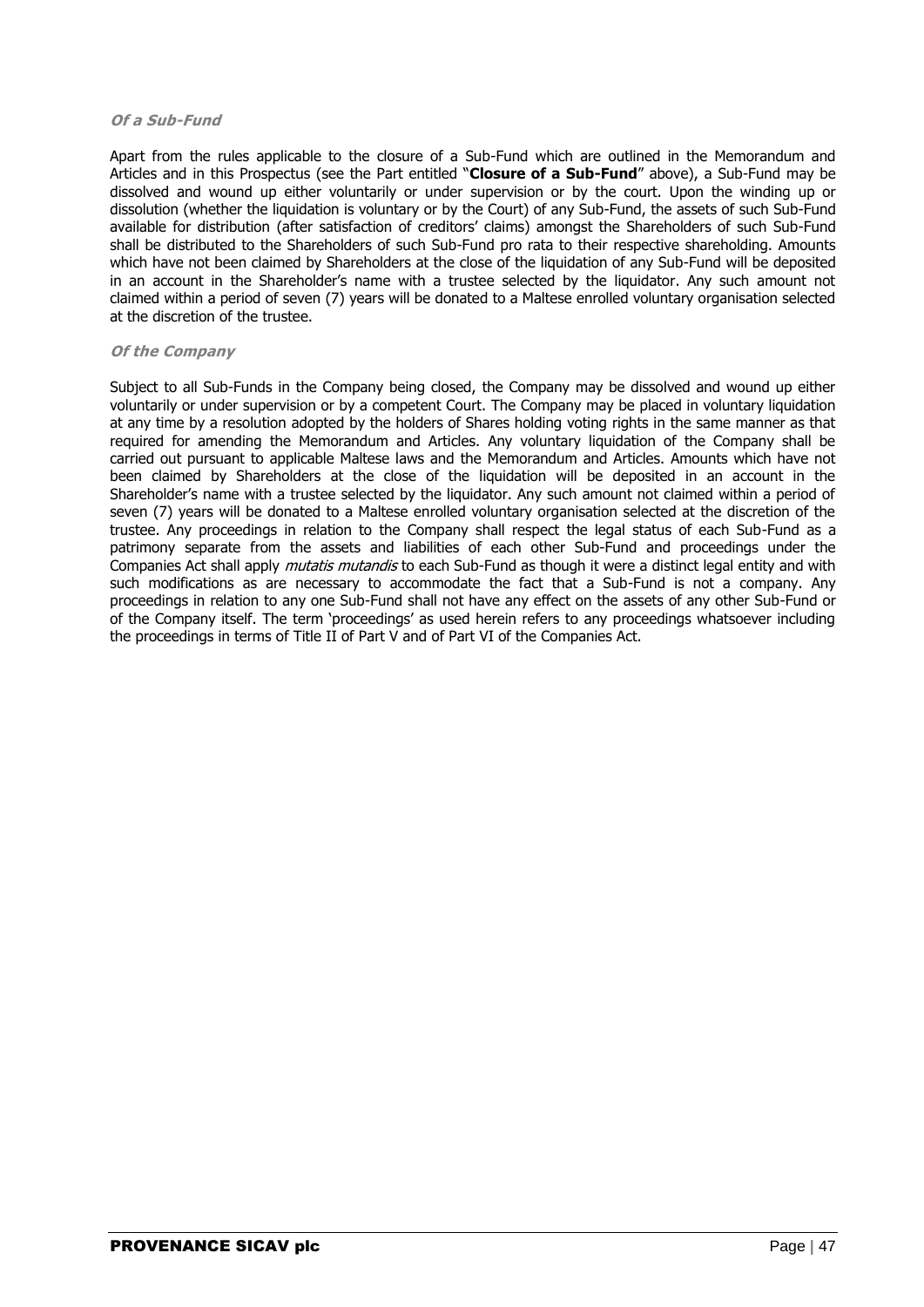# **PREVENTION OF MONEY LAUNDERING AND DATA PROTECTION**

## **Anti-Money Laundering Measures**

The Company is a subject person in terms of the Prevention of Money Laundering Act, Chapter 373 of the Laws of Malta. The Company is required to ensure full compliance with all applicable Maltese and international anti-money laundering legislation.

The Company has appointed a Money Laundering Reporting Officer ("**MLRO**"). The day-to-day anti-money laundering procedures would be conducted by the Administrator however the MLRO will retain responsibility for the anti-money laundering obligations of the Company and in this regard will monitor the Administrator through regular visits to the Administrator.

Measures aimed at the prevention of money laundering require an applicant for Investor Shares to verify his identity and/or source of funds to the Administrator.

The specific requirements could include, inter alia, the fundamental requirement to Know Your Client, which extends, for any 'non-individual' investor, to the ultimate beneficial owner(s) of the monies invested. This requirement is principally satisfied through documentary evidence, as may be requested by the Administrator.

It should be noted that the Administrator may request further information, in order to satisfy its regulatory obligations.

The completion of the Subscription Application serves as confirmation that the Shareholder understands and agrees to furnish the requested documents. It also represents the first request for such documents. The Administrator may reject a subscription for Investor Shares in the Company if it has not received all such documents as may be requested by the Administrator in order for it to comply with its Know Your Client procedures and its client identification requirements.

It must also be noted that the Administrator will not allow the remittance of redemption monies to a Shareholder until all documents requested have been received. Further, it is a regulatory requirement to report suspicious transactions, and any relevant data in this regard may need to be transferred to the relevant regulators.

There is also a requirement to know the investors' source of wealth. A further requirement is to know the source of the funds, such requirement normally limited to knowing the bank and account from which the monies were remitted. A further requirement is that such monies invested may only be redeemed to the account of remittance, except in exceptional circumstances where agreed to by the Administrator.

Finally as the aforementioned legislation is subject to change, any additional requirements imposed on the Administrator will be reflected in the requirements applicable to an investor subscribing for Investor Shares in a Sub-Fund.

In the case of investors subscribing for Investor Shares in any Sub-Fund through an Authorised Distributor or another appropriately authorised intermediary, the Administrator may, subject to ongoing compliance with the requirements of applicable prevention of money laundering and funding of terrorism legislation, rely on the AML checks carried out by such Authorised Distributor or intermediary as the case may be.

## **Other Anti-Money Laundering Requirements**

As part of the Administrator's responsibility to comply with regulations aimed at the prevention of money laundering and terrorist financing, the Administrator may require a detailed verification of an investor's identity, any beneficial owner of the investor, and the source of the investor's subscription payment.

The Administrator reserves the right to request such information as is necessary to verify the identity of a prospective investor and any underlying beneficial owner of the investor. The Administrator also reserves the right to request such identification evidence in respect of a transferee of Investor Shares. In the event of delay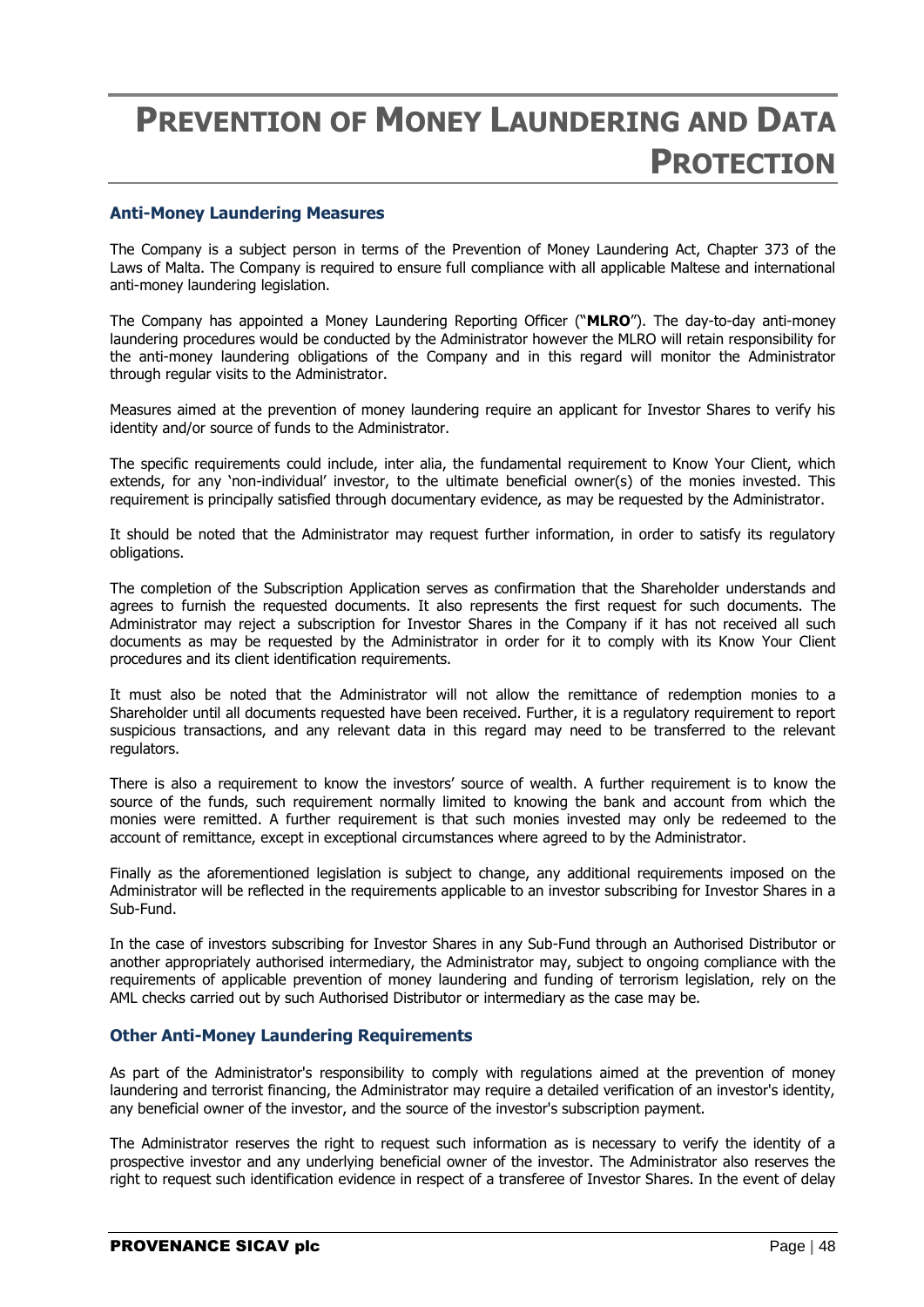or failure by the prospective investor or transferee to produce any information required for verification purposes, the Administrator may refuse to accept or delay the acceptance of the Subscription Application, or (as the case may be) to register the relevant transfer of Investor Shares, and (in the case of a subscription for Investor Shares) any funds received will be returned without interest to the account from which the monies were originally debited.

The Administrator also reserves the right to refuse to make any redemption payment or distribution to a Shareholder, if any of the Directors of the Company or the Administrator is advised that the payment of any redemption or distribution moneys to such Shareholder might result in a breach or violation of any applicable anti-money laundering laws or the laws, regulations, and executive orders administered by the U.S. Department of Treasury's Office of Foreign Assets Control ("**OFAC**"), or other laws or regulations by any person in any relevant jurisdiction (collectively, "**AML/OFAC obligations**").

Each Subscriber will be required to make such representations as the Company or the Administrator may require in connection with applicable AML/ OFAC obligations, including, without limitation, representations that such Subscriber is not:

- an individual or entity named on any available lists of known or suspected terrorists, terrorist organisations or of other sanctioned persons issued by the United States government and the government(s) of any jurisdiction(s) in which the Company is doing business, including the List of Specially Designated Nationals and "**Blocked Persons**" administered by OFAC as such list may be amended from time to time;
- an individual or entity otherwise prohibited by the OFAC sanctions programs; or
- $-$  a current or former senior foreign political figure<sup>1</sup> or politically exposed person<sup>2</sup>, or an immediate family member or close associate of such an individual.

Further, such Subscriber must represent that it is not a prohibited foreign shell bank<sup>3</sup>.

The Directors may, in their absolute discretion accept a Subscription Application from a current or former senior foreign political figure or politically exposed person, or an immediate family member or close associate of such an individual.

Such Subscriber will also be required to represent that amounts contributed by it to the Company were not directly or indirectly derived from activities that may contravene U.S. Federal, state or international laws and regulations, including, without limitation, any applicable anti-money laundering laws and regulations.

Each Subscriber and Shareholder agrees to notify the Company and the Administrator promptly in writing should it become aware of any change in the information set forth in its representations. The Subscriber or Shareholder is advised that, by law, the Company may be obligated to "freeze the account" of such Subscriber or Shareholder, either by prohibiting additional investments from the Subscriber or Shareholder, declining any withdrawal requests from the Subscriber or Shareholder, suspending the payment of withdrawal proceeds payable to the Subscriber or Shareholder, and/or segregating the assets in the account in compliance with governmental regulations. The Company and the Administrator may also be required to report such action and to disclose the Subscriber or Shareholder's identity to OFAC or other applicable governmental and regulatory authorities.

 $\overline{a}$ <sup>1</sup> A "senior foreign political figure" is defined as (a) a current or former senior official in the executive, legislative, administrative, military or judicial branches of a non-U.S. government (whether elected or not), a current or former senior official of a major non-U.S. political party, or a current or former senior executive of a non-U.S. government-owned commercial enterprise; (b) a corporation, business, or other entity that has been formed by, or for the benefit of, any such individual; (c) an immediate family member of any such individual; and (d) a person who is widely and publicly known (or is actually known) to be a close associate of such individual. For purposes of this definition, a "senior official" or "senior executive" means an individual with substantial authority over policy, operations, or the use of government-owned resources; and "immediate family member" means a spouse, parents, siblings, children and spouse's parents or siblings.

<sup>&</sup>lt;sup>2</sup> A "politically exposed person" ("PEP") is a term used for individuals who are or have been entrusted with prominent public functions in a foreign country, for example Heads of State or of government, senior politicians, senior government, judicial or military officials, senior executives of state owned corporations, important political party officials.

A "prohibited foreign shell bank" is a foreign bank that does not have a physical presence in any country, and is not a "regulated affiliate," i.e., an affiliate of a depository institution, credit union, or foreign bank that (i) maintains a physical presence in the U.S. or a foreign country, and (ii) is subject to banking supervision in the country regulating the affiliated depository institution, credit union, or foreign bank.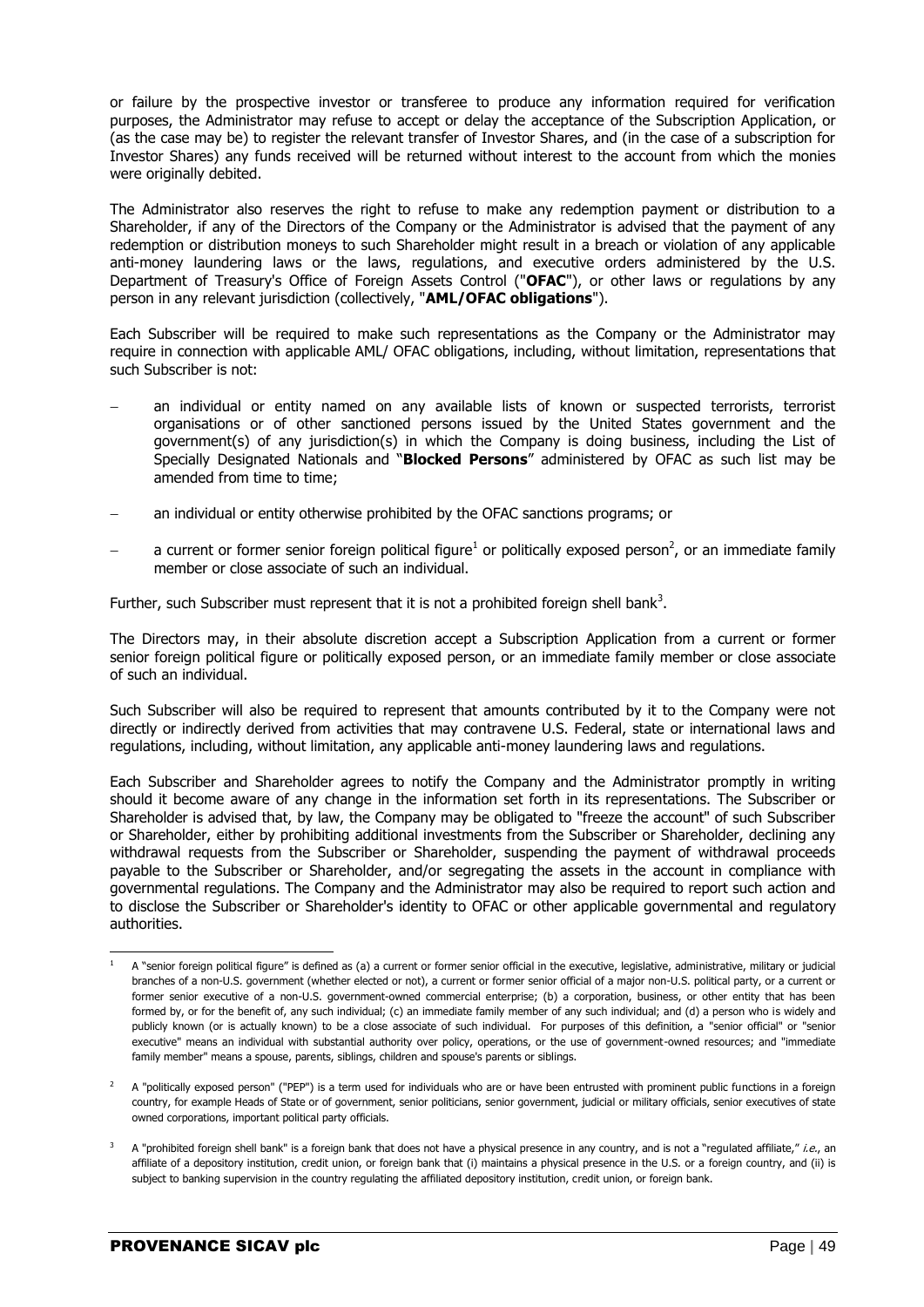## **Data Protection**

In the course of business the Company and/or any of its delegates or service providers, collect, record, store, adapt, transfer and otherwise process information by which prospective investors may be directly or indirectly identified ("personal data"). The Company and/or any of its delegates is a "data controller", within the meaning of Data Protection Legislation, and undertakes to hold any personal information provided by investors in confidence and in accordance with Data Protection Legislation.

The Company and/or any of its delegates may process an investor's personal data for any one or more of the following purposes and legal bases:

- (a) Operating the Sub-Funds, including managing and administering an investor's holding in the relevant Sub-Fund and any related accounts on an on-going basis (i.e. for the performance of the Company's contract with the investor);
- (b) To comply with any applicable legal, tax or regulatory obligations, including legal obligations under company law, anti-money laundering legislation, taxation laws and financial services regulations;
- (c) For any other legitimate business interests of the Company or a third party to whom the data is disclosed, where such interests are not overridden by the interests of a data subject, including for statistical analysis (including data profiling) and market research purposes; or
- (d) For any other specific purposes where investors have given their specific consent. Where processing of personal data is based on consent, the investors will have the right to withdraw it at any time.

The Company and/or any of its delegates or service providers may disclose or transfer personal data, whether in Malta or elsewhere (including companies situated in countries outside of the EEA), to third parties, including financial advisers, regulatory bodies, taxation authorities, auditors, technology providers or to a Sub-Fund or the Company's delegates and its or their duly appointed agents and any of their respective related, associated or affiliated companies for the purposes specified above.

Please note that investors' personal data will be retained by the Company for the duration of their investment and otherwise in accordance with the Company's legal obligations including, but not limited to, the Company's record retention policy. In determining appropriate retention periods, the Company shall have regard to the purpose(s) for which it was collected, the prescriptive periods under Maltese law (statutes of limitation) and any statutory obligations to retain information, including anti-money laundering, revenue and tax legislation. The Company will take all reasonable steps to destroy or erase the data from its systems when they are no longer required.

Where specific processing is based on an investor's consent, that investor has the right to withdraw it at any time. Investors have the right to request access to their personal data kept by Company; and the right to rectification or erasure of their data; to restrict or object to processing of their data, and to data portability.

The Company and/or any of its delegates will not transfer personal data to a country outside of the EEA unless that country ensures an adequate level of data protection or appropriate safeguards are in place. The European Commission has prepared a list of countries that are deemed to provide an adequate level of data protection which, to date, includes Andorra, Argentina, Canada (limited to commercial organisations), Faroe Islands, Guernsey, Israel, Isle of Man, Jersey, New Zealand, Switzerland, and Uruguay, as providing adequate protection. Further countries may be added to this list by the European Commission at any time. The US is also deemed to provide an adequate level of protection where the US recipient of the data is Privacy Shieldcertified. If a third country does not provide an adequate level of data protection, then the Company and/or any of its delegates will rely on the "Model clauses" (which are standardised contractual clauses, approved by the European Commission) or Binding Corporate Rules or one of the other alternative measures provided for in Data Protection Legislation.

Where processing is carried out on behalf of the Company, the Company shall engage a "data processor", within the meaning of Data Protection Legislation, who provides sufficient guarantees to implement appropriate technical and organisational security measures in such a manner that processing meets the requirements of Data Protection Legislation, and ensures the protection of the rights of investors. The Company will enter into a written contract with the data processor which will set out the data processor's specific mandatory obligations laid down in Data Protection Legislation, including to only process personal data on documented instructions from the Company.

As part of the Company's business and ongoing monitoring, the Company may from time to time carry out automated decision-making in relation to investors, including profiling of investors, and this may result in an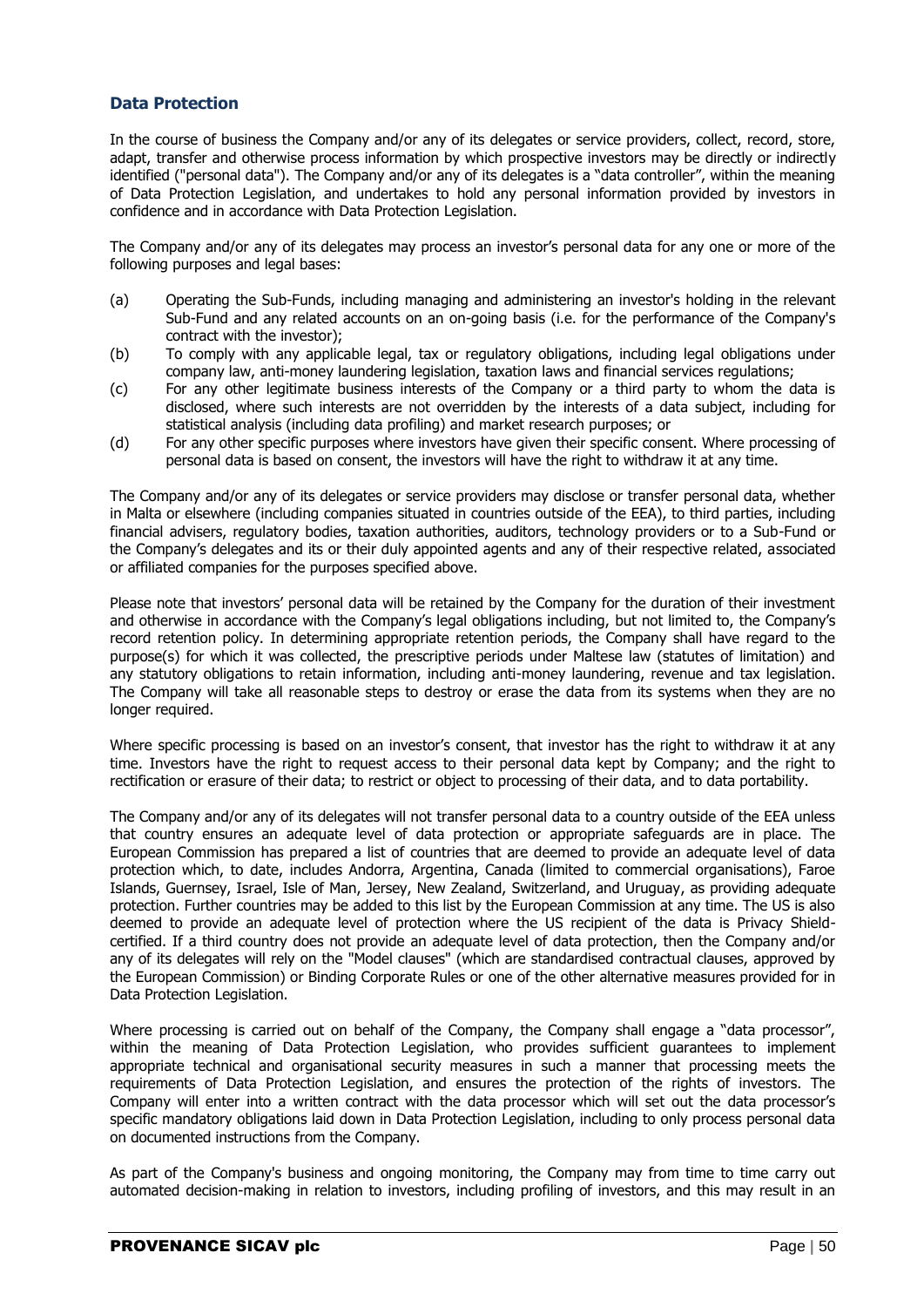investor being identified to tax revenue and law enforcement authorities, and the Company terminating its relationship with the investor.

Investors are required to provide their personal data for statutory and contractual purposes. Failure to provide the required data will result in the Company being unable to permit the investor's investment in the Sub-Funds and this may result in the Company terminating its relationship with the investor. Investors have a right to lodge a complaint with the Information and Data Protection Commissioner in Malta if they are unhappy with how the Company is handling their data.

If you have any queries regarding this data protection notice, please contact the Directors at the address provided in the Directory.

**By subscribing for Investor Shares all Subscribers should note the above, and also note that, by completion of the Subscription Application, they are agreeing to the processing of Personal Data as aforesaid as well as any transfer of Personal Data carried out for any of the reasons given above, or for any reason that the Company and/or its data processors deem necessary to comply with legislation in force at the time.**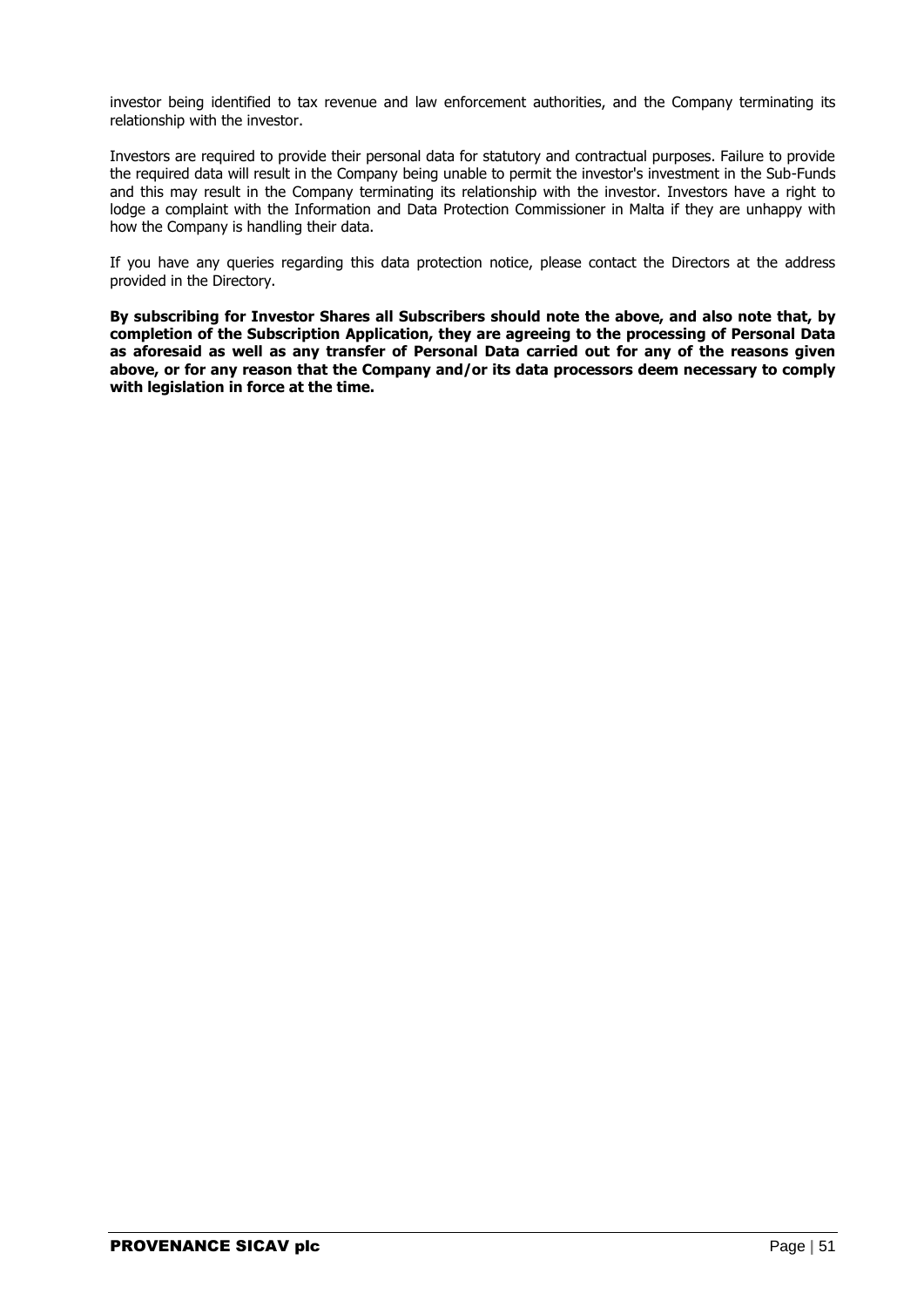# **PURCHASE, EXCHANGE AND TRANSFER OF SHARES**

## **General**

Each Sub-Fund can be constituted by multiple Classes of Investor Shares. Each Class represents an interest in the Sub-Fund's portfolio, but may have its own characteristics, such as fee structure, Minimum Investment, Minimum Holding, dividend policy or Base Currency.

## **Purchase of Investor Shares**

Investor Shares are issued in registered form, meaning that the Shareholder's name is recorded in the Sub-Fund's register of Shareholders. A written confirmation of this ownership in the form of a contract note will be sent to each Shareholder.

Investor Shares in issue must be fully paid-up. Investor Shares have no par value and carry no preferential or pre-emptive rights. Applications to acquire Investor Shares are subject to the restrictions appearing in this Prospectus, the Memorandum and Articles and, in relation to a particular Sub-Fund, the related Offering Supplement.

Subscriptions are valid only when based on the most recent Prospectus and the latest annual report (if any), as well as the latest half-yearly report (if any) when this has been published after the latest annual report. No person is authorised to give any information about the Company or a Sub-Fund if the same is not contained in this Prospectus or in the documents mentioned in this Prospectus and which the public can consult.

Subscription Applications for the purchase of Investor Shares are to be addressed to the Company and sent in writing to the Administrator (including facsimile or electronic mail instructions, subject that such requests are followed by the original signed instructions). Other Shareholder requests may be sent in writing, through electronic communications or by telephonically contacting the Company and/or the Administrator. The Administrator and the Company may record telephone conversations for security purposes.

#### **Subscription Procedures**

Investor Shares may be purchased during the Initial Offering Period at the Initial Offering Price and subsequently on any Subscription Day at the Offering Price. Investors can purchase Investor Shares by submitting a request in proper form to the Company at the offices of the Administrator.

In order to purchase Investor Shares in the Company, a prospective investor must:

- a. Complete and sign the Subscription Application;
- b. Pay the subscription amount by bank transfer on or prior to the cut off time for receipt of subscription proceeds set out in the Offering Supplement; and
- c. Send the signed and completed Subscription Application in original form, including the applicable supporting documentation, to the Company at the office of the Administrator.

For this purpose, the relative Subscription Application, duly completed, including the applicable supporting documentation, must be received by the Company at the offices of the Administrator. The subscription amount in respect thereof must have been received by the Company prior to the cut off time for receipt of subscription proceeds. The issue and subscription of Investor Shares shall be carried out on the applicable Subscription Day. However, with regard to Subscription Applications accepted during the Initial Offering Period, the issue of Investor Shares shall be carried out on the first Business Day after the Closing Date.

In the event that not all supporting documentation or information stated above has been received by the stipulated deadlines, the Company may (but shall not be obliged to), process the relevant Subscription Application. In such case, no redemptions will be allowed until such pending documents or information is received by the Company.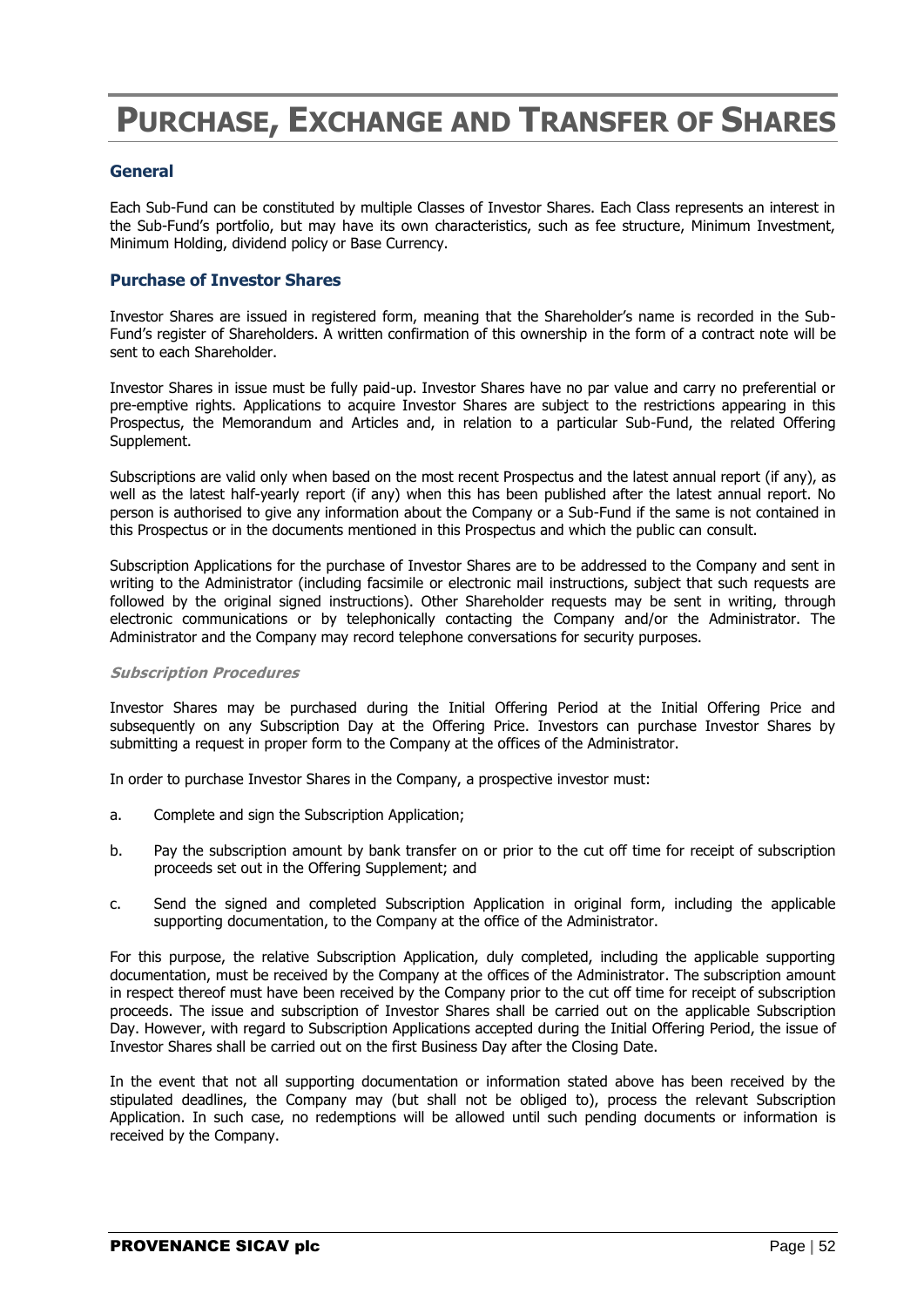Each Sub-Fund calculates its NAV per Share on each Valuation Day and the Offering Price will be available from the Administrator and may be published in one or more financial newspapers in such countries where the Sub-Fund may be distributed to the public.

Orders to buy, exchange or transfer Investor Shares that are received and accepted by the Company before the deadline(s) set out in the Offering Supplement relating to a Class of Investor Shares will be processed at the applicable Offering Price. Orders received after such deadline will be processed on the following Subscription Day.

The Directors may extend or limit the cut off time for accepting orders and will notify Shareholders if and when a new time takes effect either by sending a notice or by advertising in the relevant newspapers.

A copy of the Subscription Application should be retained by the Subscriber for the Subscriber's personal reference and records.

#### **Subscribers should note that the Company will issue Investor Shares to successful Subscribers on the applicable Subscription Day. The Subscriber is in terms of the Subscription Application undertaking to settle the subscription amount prior to the cut off time for receipt of subscription proceeds set out in the Offering Supplement of the related Sub-Fund.**

Contract notes containing full details of the investment will be issued within four (4) Business Days of the relevant Subscription Day and will be mailed to the correspondence address held at the Company's registered office and, in the case of joint holders, such delivery shall be deemed as sufficient delivery to all joint holders and shall discharge the Company of its obligation towards the other joint holder/s.

It is the responsibility of the Shareholder (and its agent where applicable) to check that the information contained on the contract note is correct and to notify the Company within five (5) Business Days of receipt of any discrepancy. Contract notes are sent at the Shareholder's own risk.

Title to the Shares will be evidenced by entries on the register of Shareholders on the Subscription Day. All Shares will be registered and an entry in the Register of Shareholders will be conclusive evidence of ownership. No share certificates will be issued. The un-certificated form allows the Company to effect redemption instructions without delay.

Any change to a Shareholder's personal details must be immediately notified in writing to the Company and received at the Administrator's registered office. The Company reserves the right to request indemnity or verification before accepting such notification.

#### **Eligible Investors**

The Administrator shall not be bound to register more than four (4) persons as joint holders of any Shares.

Each investor must represent and warrant to the Company that, amongst other things, he is able to acquire Investor Shares without violating applicable laws. The Company will not knowingly offer or sell Investor Shares to any investor to whom such offer or sale would be unlawful.

#### **Subscribers' Undertakings and Warranties**

Subscribers should take notice that by completing and executing the Subscription Application the Subscriber is entering into a number of undertakings and giving a number of warranties as specifically set out in the Subscription Application and in the Prospectus.

#### **Subscriptions in Specie**

The Company shall, at its option, be entitled to receive assets from a prospective Shareholder for the issue of Investor Shares in the Company in accordance with the provisions of the Memorandum and Articles and in accordance with applicable law.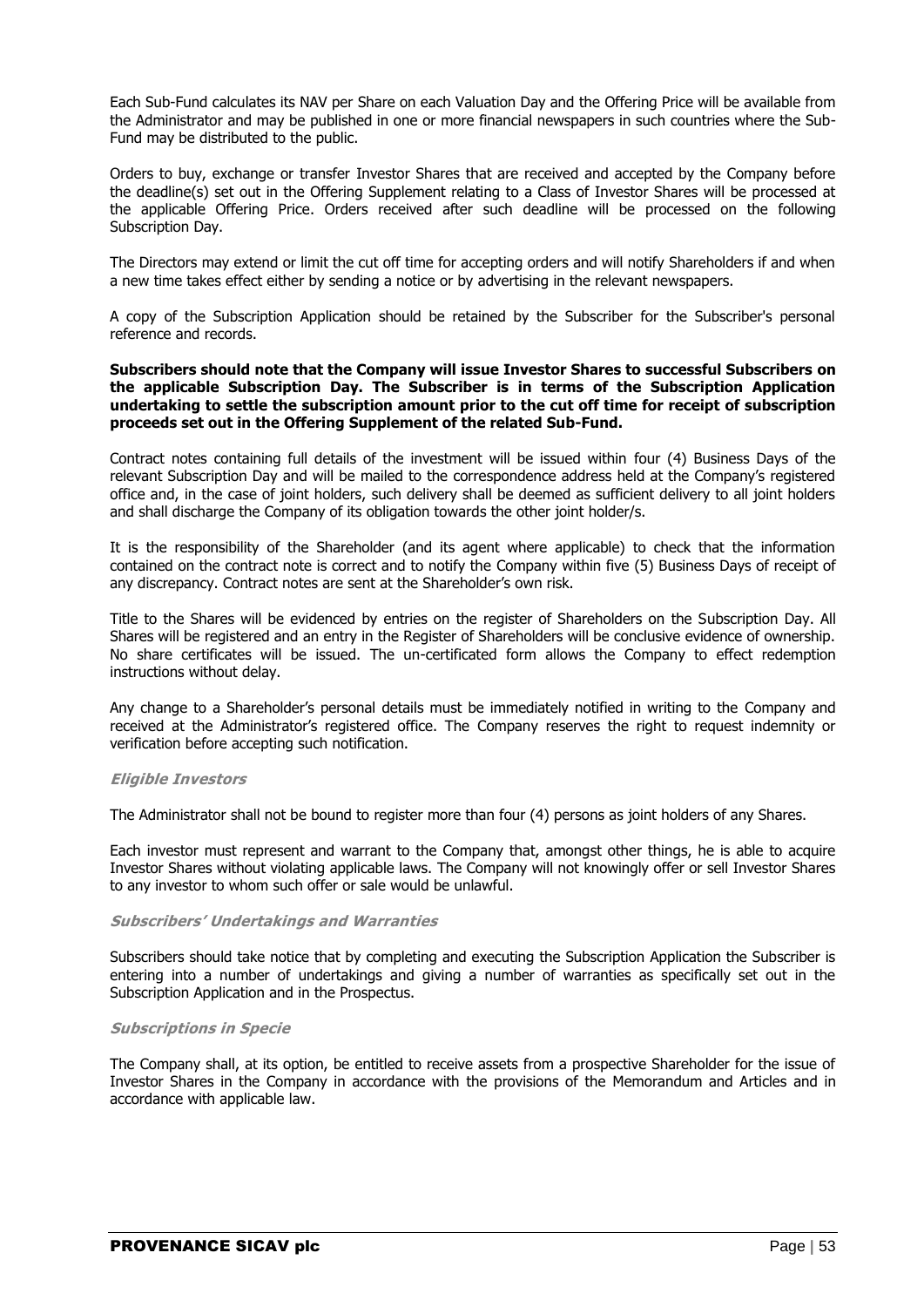The Company shall appoint an independent valuer such as the Auditor to draw up a valuer's report. Such report shall include:

- a description of each of the assets comprising the consideration;
- the value of each asset and a description of the method of valuation used;
- a confirmation that the value of the consideration is at least equal to the net asset value of the shares to be issued in return for such consideration.

The Company shall only issue Investor Shares in the relevant Sub-Fund once the assets referred to in the valuer's report have been transferred in favour of the Company to the satisfaction of the Depositary.

All valuer reports shall be held in Malta at the registered office of the Company.

The costs of any valuation of assets submitted as subscription in specie are to be borne by the relevant Subscriber.

The Company may charge an applicant for Investor Shares a Dilution Levy in addition to the Offering Price if considered appropriate by the Directors, in order to ensure fairness between existing and new investors.

#### **Nominee Services**

A distributor, sub-distributor, a local paying agent or a clearing system appointed by the Company in relation to the subscription of Investor Shares in jurisdictions other than Malta may provide a nominee service for investors subscribing for Investor Shares through them. Such investors may, at their discretion, make use of such service pursuant to which the nominee will hold Investor Shares in its name for and on behalf of the investors. The beneficial owners of such Investor Shares may give such nominee voting instructions with respect to general meetings at which the holders of such Investor Shares are entitled to vote.

Investor Shares may be issued to and registered in the name of a nominee nominated by or on behalf of an investor, by a distributor, a sub-distributor or a third party nominee service provider or the local paying agent, as the case may be, and that is recognised and acceptable by the Company.

Investors may incur fees normally payable in respect of the maintenance and operation of accounts held with such nominee.

## **Exchange of Investor Shares**

A holder of Investor Shares may exchange all or part of such holding (the "**Original Shares**") into Investor Shares in another Sub-Fund or in a different Class of Investor Shares of the same Sub-Fund (the "**New Shares**").

An irrevocable request from a Shareholder to exchange Investor Shares shall be construed as being a request for the repurchase of the stated number of Original Shares (save that the repurchase monies shall not be released to the investor) and a simultaneous request for the proceeds from such repurchase to be applied in the purchase of New Shares as may be indicated. The exchange of Investor Shares shall take place on the same Subscription Day/ Redemption Day, or as otherwise agreed with the investor, at the relevant Offering Prices.

Irrevocable instructions addressed to the Company and received at the Administrator's registered office in respect of the above-mentioned funds before the cut off time for receipt of conversion instructions, if accepted by the Company, will be dealt at the Offering Price on the applicable Subscription Day/ Redemption Day. Requests received after this time will, unless the Company otherwise agrees, be held over until the following Subscription Day/ Redemption Day in relation to the New Shares/ Original Shares. Irrevocable conversion instructions addressed to the Company and received at the Administrator's registered office on a Business Day which is not a Subscription Day/ Redemption Day in relation to the New Shares/ Original Shares, if accepted by the Company, will be carried over to the following Subscription Day/ Redemption Day and dealt at the NAV per Share on the applicable Subscription Day/ Redemption Day.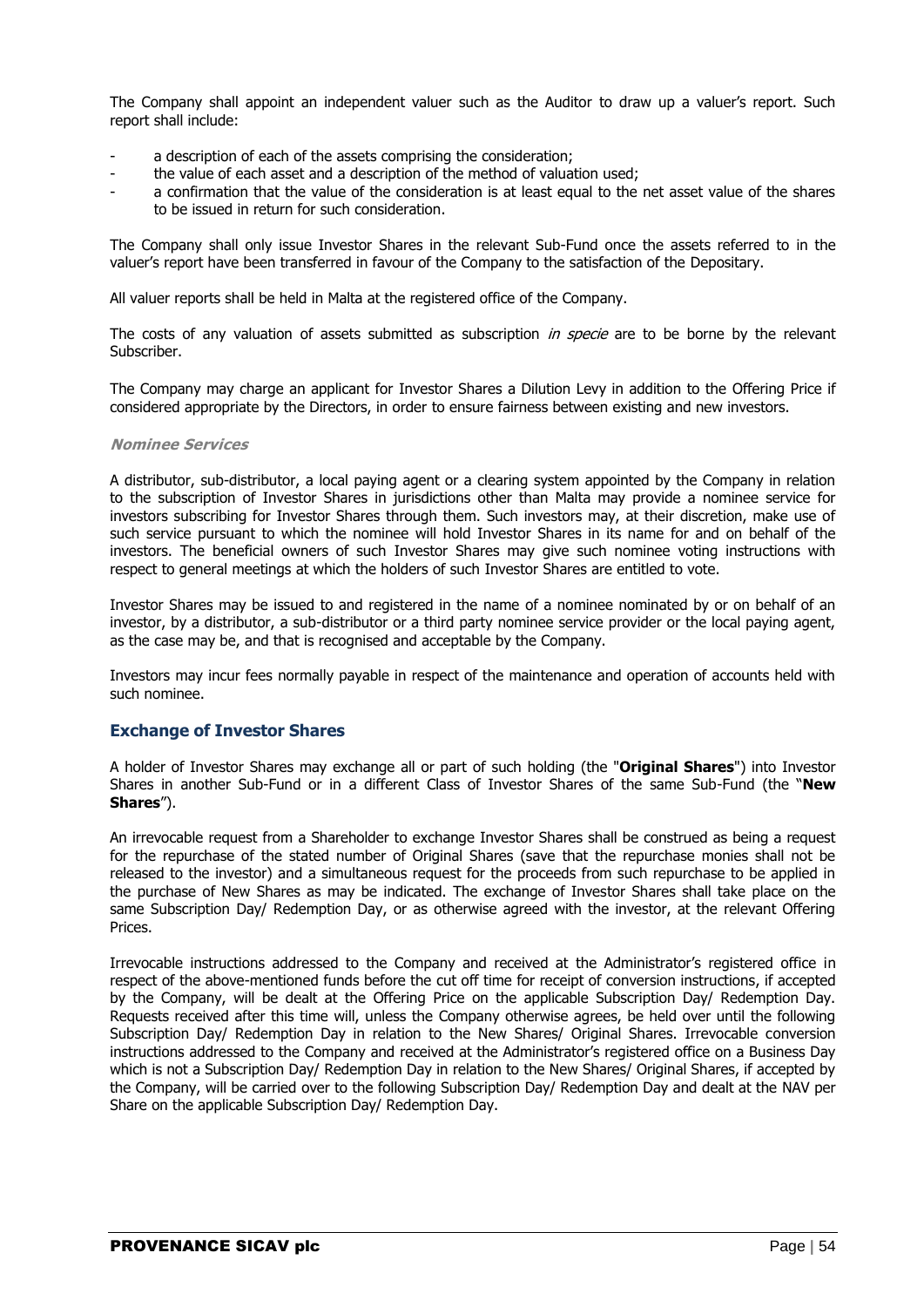The number of New Shares to be issued on exchange shall be determined by the Administrator in accordance (or as nearly as may be in accordance) with the following formula:

$$
NS = \frac{[(A \times B) - C] \times D}{E}
$$

where:

- NS = the number of New Investor Shares which will be issued; and
- A = the number of Original Investor Shares to be exchanged; and
- $B =$  the Redemption Price of such Original Investor Shares on the relevant Redemption Day; and
- $C =$  any transaction costs or other deductions which may be applicable; and
- $D =$  if applicable, the rate of exchange determined by the Administrator for converting the currency of designation of the Original Investor Shares into the currency of designation of the New Investor Shares; and
- $E =$  the Offering Price of the New Investor Shares on the relevant Subscription Day (adjusted for any fees or any commissions payable).

The Company will dispatch contract notes within four (4) Business Days of the relevant Subscription Day/ Redemption Day when the order to convert is fully effected. Contract notes will be mailed to the correspondence address held at the Company's registered office and, in the case of joint holders, such delivery shall be deemed as sufficient delivery to all joint holders and shall discharge the Company of its obligation towards the other joint holder/s.

## **Transfer of Investor Shares**

#### **General**

In order to acquire or hold Investor Shares in the Company, investors must satisfy the conditions set out in this Prospectus.

A Shareholder desiring to transfer his Investor Shares must make available to the Registrar the certificate(s), if issued, or other evidence representing the Investor Shares that such Shareholder desires to transfer, together with a written instrument of transfer executed by or on behalf of the proposed transferor setting forth:

- i. the names and addresses of the proposed transferor and transferee;
- ii. the number of Investor Shares to be transferred;
- iii. the number on the contract note(s) representing such Investor Shares; and
- iv. such other information as the Company may require, including information necessary to satisfy the Company that the proposed transfer complies with applicable laws and appropriate identification documentation is provided as required by the Company and/ or the Administrator to comply with applicable anti-money laundering regimes.

The proposed transferee must, in the above-mentioned instrument of transfer, agree to take such Investor Shares subject to the same conditions and restrictions pursuant to which the Investor Shares were held by the transferor.

The Company's Memorandum and Articles provide that the Directors may, in their absolute discretion, decline to give effect to the proposed transfer of any Investor Share and may withhold approval for any reason.

Furthermore, the Directors or the Administrator may decline to register any transfer of Investor Shares:

- i. unless the instrument of transfer is deposited at the office of the Administrator accompanied by the certificate of the Investor Shares to which it relates (if any) and such other evidence as the Administrator on behalf of the Company may reasonably require to prove the right of the transferor to make the transfer;
- ii. if the Company has any pledges registered over the Investor Shares being transferred;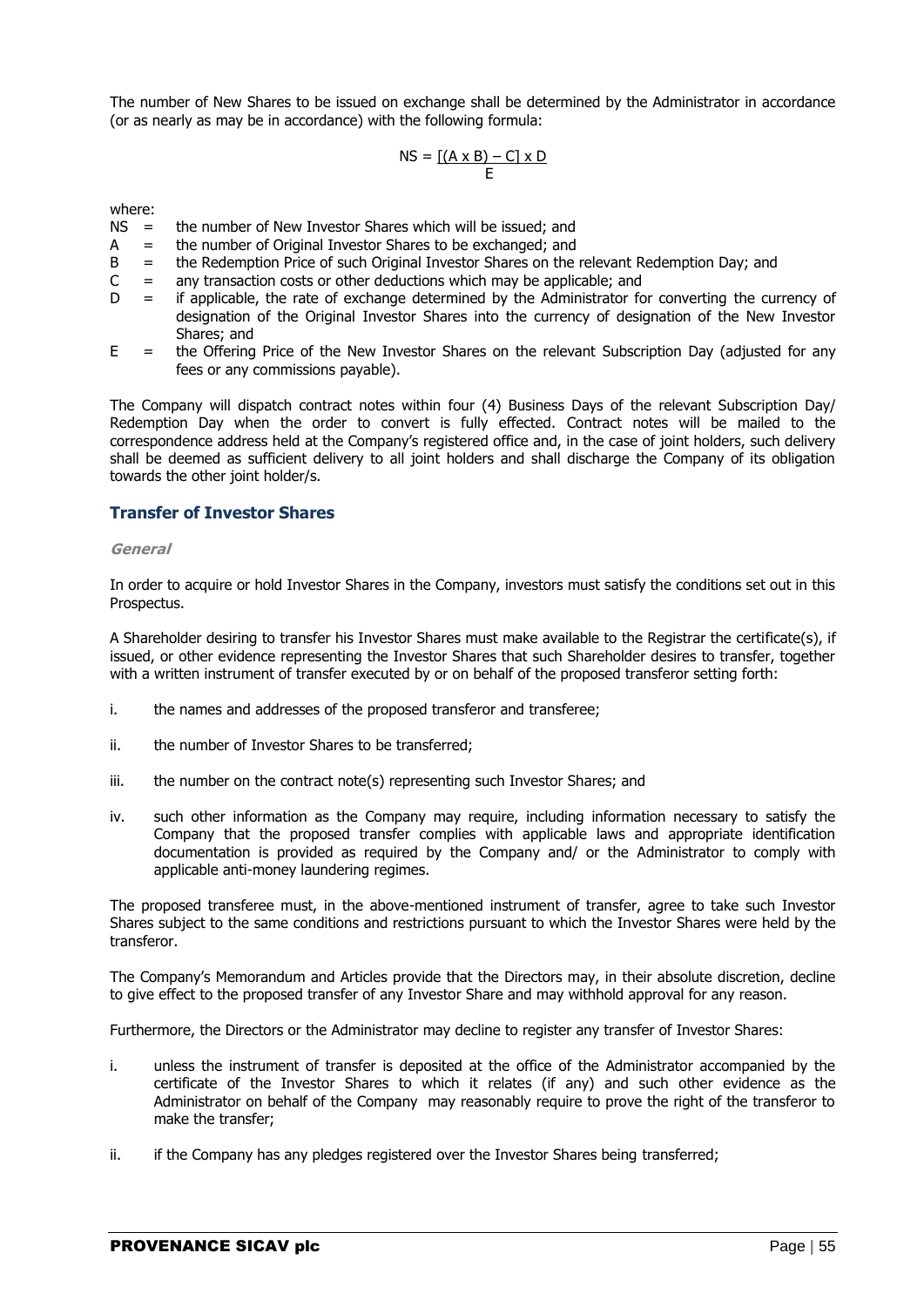iii. if the registration of transfers has been suspended by the Directors or the Administrator in accordance with the Memorandum and Articles.

If the Directors or the Administrator on behalf of the Company declines to register a transfer, it shall send notice to the transferee of such refusal within two (2) months. If after two (2) months from receipt by the Company of an acceptable instrument of transfer the Administrator on behalf of the Company does not deny permission for the transfer, the Company shall be deemed to have approved the transfer, and shall be obliged to register the transfer forthwith.

#### **Minimum Holding Requirements for Registration of Transfers**

Should it appear to the Administrator on behalf of the Company that the effect of a transfer will result, after the transfer, in the transferor or the transferee holding less than the Minimum Holding required in this Prospectus, or in the relevant Offering Supplement, the Administrator shall immediately inform the transferee that the request for registration of a transfer has been suspended until the request is amended to result in observance of the Minimum Holding of Investor Shares, after the transfer of Investor Shares, by both the transferor and transferee.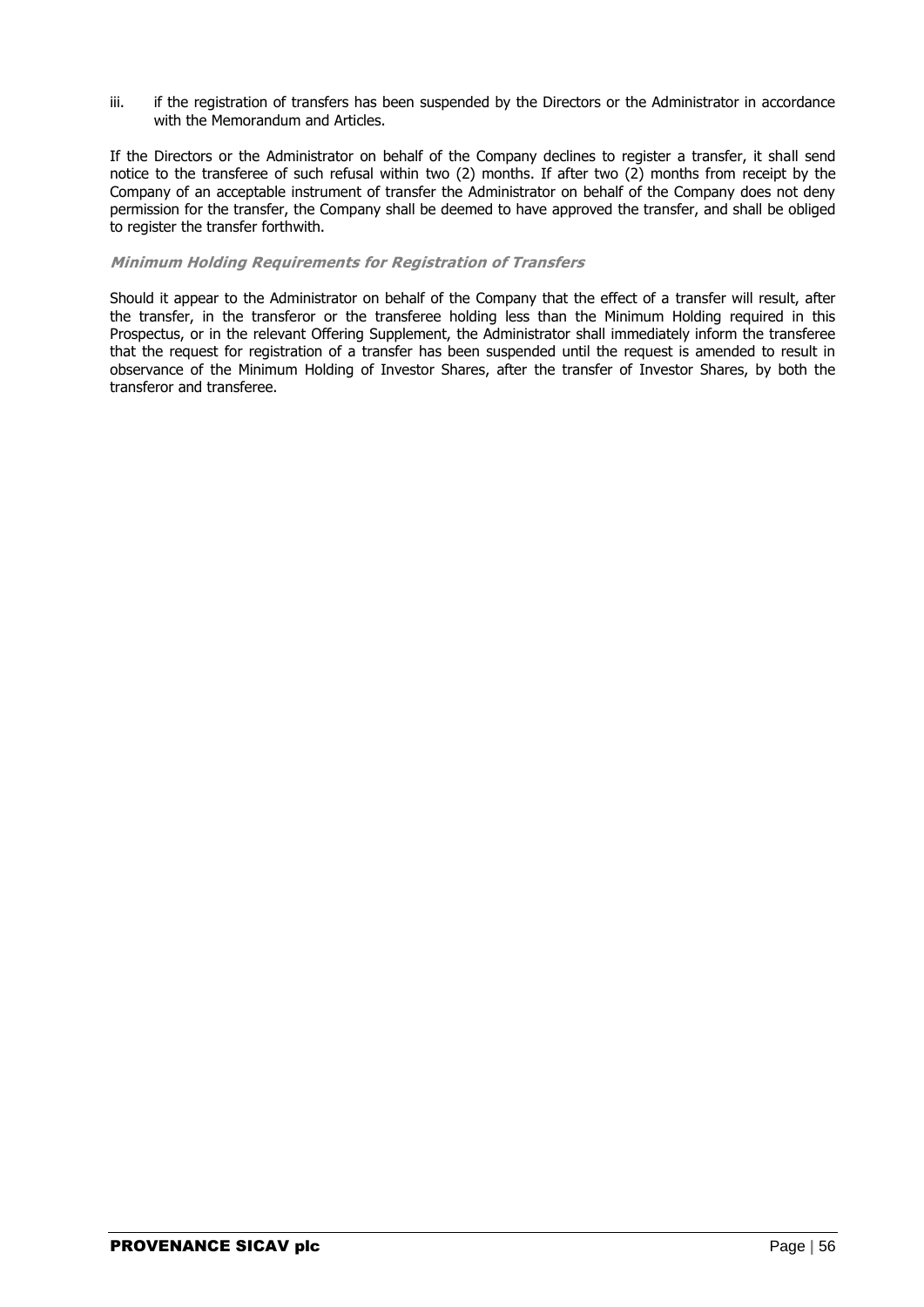## **REDEMPTION OF SHARES**

#### **Procedure**

Subject to the restrictions appearing in this Prospectus, the Memorandum and Articles, or, in relation to a particular Sub-Fund, the related Offering Supplement, a Shareholder may cause any or all of his Investor Shares to be redeemed by the Company on a Redemption Day at the Redemption Price, by submission to the Company at the office of the Administrator of the relevant and properly completed Redemption Notice with such deadlines as may be set out in the related Offering Supplement.

The Redemption Notice must be delivered to the Company at the office of the Administrator. Redemption proceeds in the Base Currency of the redeemed Investor Shares will be transferred to a bank account previously specified by the shareholders. The Company shall not issue cheques for redemption proceeds. Redemptions will be suspended during any period when the calculation of a Sub-Fund's NAV per Share is suspended. If an order to sell Investor Shares would bring an account below the required minimum balance, a Sub-Fund may sell all Investor Shares in the account and deliver the proceeds to the Shareholder. The Directors at times may permit Investor Shares to be redeemed through an in specie transfer of assets done on an equitable basis and in a way consistent with the interest of all shareholders of the relevant Sub-Fund. The redeeming Shareholders bear the costs associated with redemption-in-kind, including cost of a valuation report, unless the Company considers that the in specie transfer is in its interest.

Redemption proceeds will be rounded down to the nearest unit or currency unit and the related Sub-Fund will retain the benefit of any such rounding. Payment will be made to the registered holder/s by bank transfer to an account held in the name of the registered holder/s as duly instructed in the Subscription Agreement. The Company shall not be responsible for any delay in transmission. In the case of Investor Shares held jointly by two or more persons, the Company shall cause the redemption payment to be made by bank transfer, this will be made to the account held in the name of any one or more of the joint holders as duly instructed in the redemption instructions. Payment of the redemption proceeds as specified above shall be deemed as having been effected to all joint holders and shall discharge the Company of its obligation towards the other joint holder/s. Any applicable bank charges incurred will be borne in an equitable manner in accordance with market practice.

If a Shareholder's remaining total investment is less than the Minimum Holding, the Company may at its discretion redeem the entire holding.

Contract notes containing full details of the redemption will be issued within four (4) Business Days of the relevant Redemption Day and will be mailed to the correspondence address held at the Company's registered office and, in the case of joint holders, such delivery shall be deemed as sufficient delivery to all joint holders and shall discharge the Company of its obligation towards the other joint holder/s. It is the responsibility of the Shareholder (and its agent where applicable) to check that the information contained on the contract note is correct and to notify the Company within five (5) Business Days of receipt of any discrepancy. Contract notes are sent at the Shareholder's own risk.

## **Redemption Price**

The Redemption Price on the relevant Valuation Day will be calculated rounding down to four (4) decimal places.

The Redemption Price is the NAV per Share calculated at the close of business on the relevant Valuation Day. The NAV per Share will reflect all accrued income and expenses.

#### **Compulsory Redemption**

Each investor must represent and warrant to the Company that amongst other things he/she is able to buy Investor Shares without violating applicable laws. The Company reserves the right to seek evidence of identity to comply with any applicable Prevention of Money Laundering requirements. In the case of failure to provide satisfactory information, the Company may take such action, as it thinks fit.

The Company reserves the right to require a Shareholder to transfer or redeem its total shareholding, within thirty (30) days of a notice of intent to do so, at the prevailing Redemption Price on the day that the requested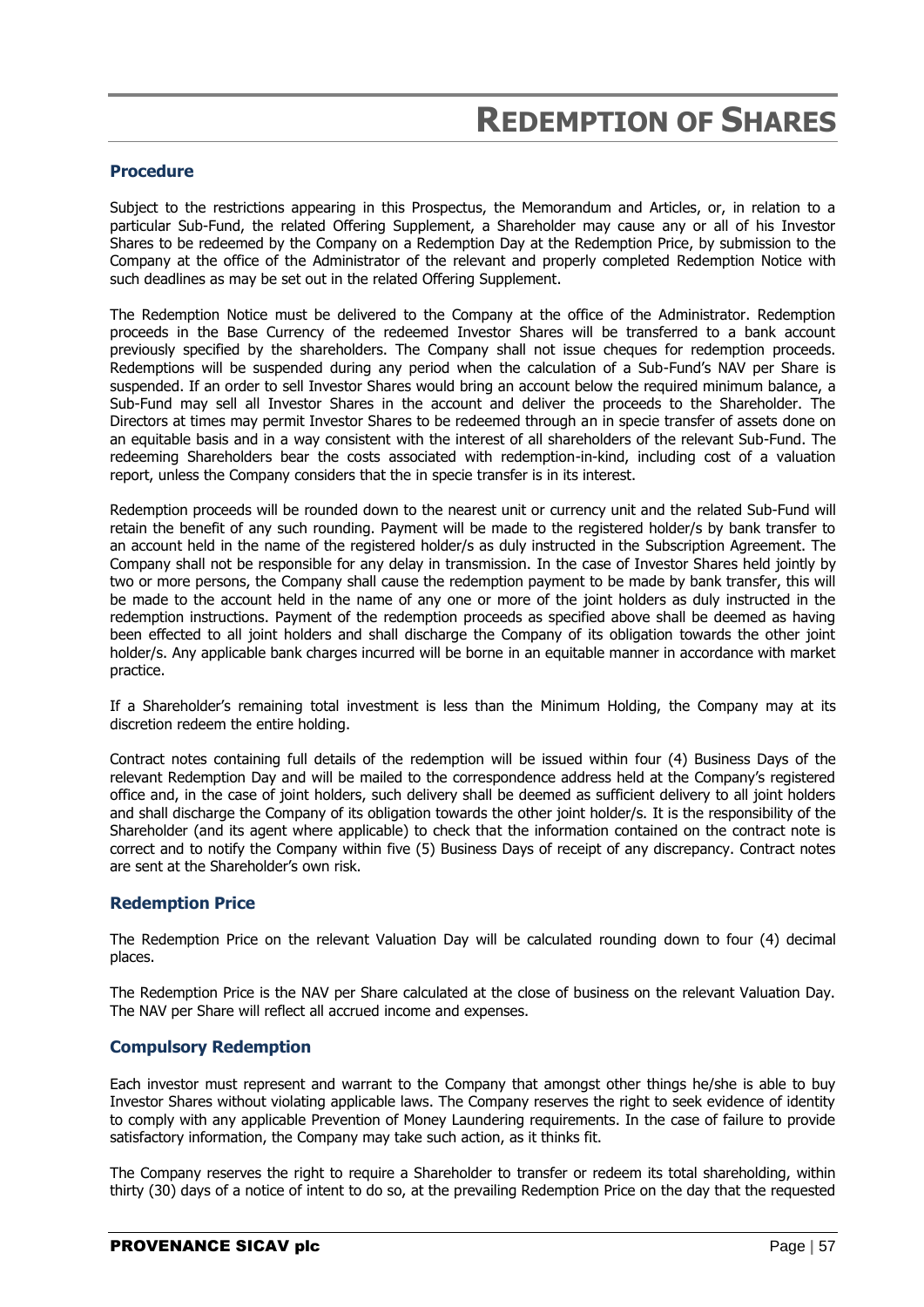redemption takes place, in the event that it is established that Investor Shares have been acquired by, or on behalf of, a U.S. Person or in the event that the holding of Investor Shares by the Shareholder concerned may result in regulatory, pecuniary, legal, taxation or material administrative disadvantage for the Company or the Shareholders as a whole, or, if on any Valuation Day, the total value of the Investor Shares held by the Shareholder is less than the Minimum Holding for the Company or a Sub-Fund, or expose the Company to litigation, arbitration , administrative proceedings or any similar action or proceeding. Such compulsory redemptions will take place at the prevailing Redemption Price on the day that such redemption takes place.

## **Total Redemption**

If at any time, after the first anniversary of the issue of Investor Shares, the Net Asset Value of all the Investor Shares in the Company, calculated in accordance with the Prospectus, shall for six consecutive months be less than ten million Euro ( $\in$  10,000,000) the Company may in accordance with the Articles repurchase all the Investor Shares of the Company not previously repurchased. The same power shall apply in relation to a class of Investor Shares (whether or not constituting a Sub-Fund) of the Company in the event that the aggregate Net Asset Value of all the Investor Shares constituting that class of Investor Shares is less than five million Euro ( $\epsilon$  5,000,000) or its currency equivalent and remains so for a period of not less than six (6) consecutive months.

## **Suspension of Redemptions**

Should it appear to the Administrator that the effect of a Redemption Notice will result after the Redemption, in the Shareholder holding in aggregate less than the Minimum Holding, the Administrator shall immediately inform the applicant that the request for redemption has been suspended until the Notice is amended either to result in observance of the Minimum Holding of Investor Shares, after redemption, or to request the redemption of all of the outstanding Investor Shares in the name of the Shareholder.

## **Temporary suspension of Net Asset Value calculations and of issues, exchanges and redemptions of Investor Shares**

The Directors may declare a temporary suspension of any one or more of:

- i. the determination on any Valuation Day of the Net Asset Value of a Sub-Fund (and hence the NAV per Share);
- ii. the issue of Investor Shares in a Sub-Fund;
- iii. the exchange of Investor Shares in a Sub-Fund; and
- iv. the redemption of Investor Shares in a Sub-Fund, during any period during which circumstances exist in which the Directors consider that to permit determination of Net Asset Value and/ or to permit issues, redemptions and/ or exchanges of Shares, as the case may be, would not be in the best interests of the particular Sub-Fund, as the case may be, and its Shareholders as a whole.

The Company at any time may, but shall not be obliged to, temporarily suspend, on any Valuation Day, the determination of the Net Asset Value of any Class of Investor Shares and the sale and redemption of such shares, in the following instances:

- a. during any period (other than holiday or customary weekend closings) when any market is closed which is the main market for a significant part of the investments comprised in a Sub-Fund to which such Class of Investor Shares relates, or in which trading thereon is restricted or suspended; or
- b. during any period when as a result of political, economic, military or monetary events or any other cause or circumstance whatsoever outside the control, responsibility and power of the Company, disposal by the Company of investments which constitute a substantial portion of the assets of a Sub-Fund to which such class of Investor Shares relates is not practically feasible without being seriously detrimental to the interests of shareholders; or
- c. during any period when for any reason, in the opinion of the Directors, a fair price of investments comprised in a Sub-Fund to which such class of Investor Shares relates cannot be reasonably, promptly or accurately ascertained by the Company; or
- d. during any period when there is a breakdown of the means of communication normally used for the valuation of Investments comprised in the Sub-Fund or if for any reason the value of any asset of the Company may not be determined as rapidly and as accurately as required;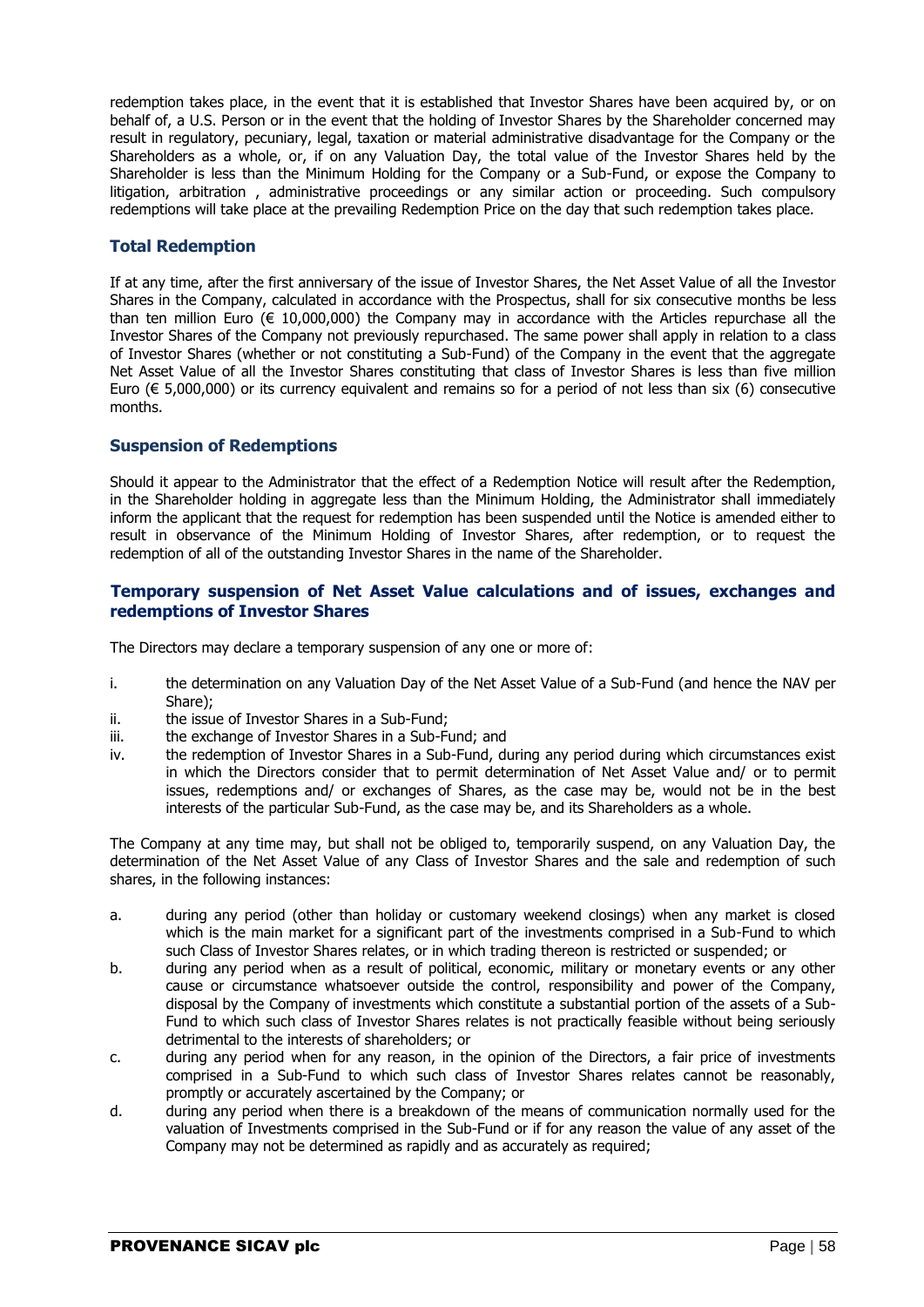- e. during any period when remittance of monies which will, or may, be involved in the realisation of, or in the payment for, Investments comprised in the Sub-Fund to which such class of shares relates cannot, in the opinion of the Directors, be carried out at normal rates of exchange; or
- f. during any period when the proceeds of sale or redemption of such shares in the Company cannot be transmitted to or from the Company's account; or
- g. as a result of exchange restriction or other restrictions affecting the transfer of funds, transactions on behalf of the Company are rendered impracticable, or purchases, sales, deposits and withdrawals of the Company's assets cannot be effected at the normal rates of exchange; or
- h. an Extraordinary Resolution to wind up the Company has been passed; or
- i. Investments of the Sub-Fund cannot be liquidated in a timely fashion to meet redemption requirements without having a significant adverse effect of the Sub-Fund (but only to the extent that the Sub-Fund has not received funds in respect of the liquidation of Investments).

No Investor Shares will be issued during periods when issues of Investor Shares are suspended, no Investor Shares will be exchanged during periods when exchanges are suspended, and no Investor Shares will be redeemed during periods when redemptions are suspended. In such a case, a Shareholder may, subject to the below, withdraw its Share application or redemption or exchange request, as appropriate, provided that a withdrawal notice is actually received by the Administrator before the suspension is terminated.

Unless withdrawn, Share applications and redemption and exchange requests, as appropriate, will be acted upon on the first Dealing Day after the suspension is lifted at the relevant Offering Price or Redemption Price (as the case may be) prevailing on that Dealing Day (as the case may be). An application for Investor Shares may not be withdrawn if issues of Investor Shares are suspended on a date following the Dealing Day upon which the application for such Investor Shares is deemed to be effective. The Net Asset Value will not be calculated during periods when the determination of the Net Asset Value of a Sub-Fund is suspended.

Notice of the suspension and its termination will be given to all persons who have applied for or requested redemption or exchange of Shares, as appropriate. Where possible, all reasonable steps will be taken to bring any period of suspension to an end as soon as possible.

Any fees due to any service providers that are based on the Net Asset Value of a Sub-Fund shall accrue on the basis of the latest available Net Asset Value of the related Sub-Fund.

## **Frequent Trading**

Investment in the Sub-Funds is intended for long term purposes only. The Directors will take reasonable steps to seek to prevent excessive and/or short term trading or similar abusive practices. Excessive and/or short term trading into and out of a Sub-Fund can disrupt or impair portfolio investment strategies, are likely to unnecessarily increase expenses and might negatively impact investment returns for all Shareholders, including long term Shareholders who do not generate these expenses. The Directors reserve the right to reject any redemption, purchase or conversion request delivered by any investor or group of investors if the Directors believe that such redemption, purchase or conversion request disrupts or impairs the trading activity in the portfolio(s) and accounts(s) of a Sub-Fund.

Investors need to be aware that there are practical restraints in both determining the policy which is appropriate in the interest of long term investors and in applying and enforcing such policy.

The right to convert or exchange Investor Shares is not intended to facilitate excessive and/ or short term trading. The Directors reserve the right to reject any conversion order for any reason without prior notice.

## **Redemption in Specie**

Where a Shareholder submits a redemption request pursuant to which he indicates that he wishes to redeem a number of Investor Shares in any of the Sub-Funds as would on the relevant Redemption Day be equivalent to 5% or more of the Net Asset Value of that Sub-Fund, the Company may, in its discretion and with the approval of the Depositary and the Shareholder, satisfy such redemption instruction by redeeming such Investor Shares in specie and accordingly by transferring to that Shareholder that proportion of the assets of the Sub-Fund which is at least equal to the Net Asset Value of the Investor Shares being redeemed. The nature of the assets and the type of the assets to be transferred to that Shareholder shall be determined by the Company on such basis as the Company, with the consent of the Depositary, shall deem equitable and not prejudicial to the interests of both the remaining and outgoing Shareholders.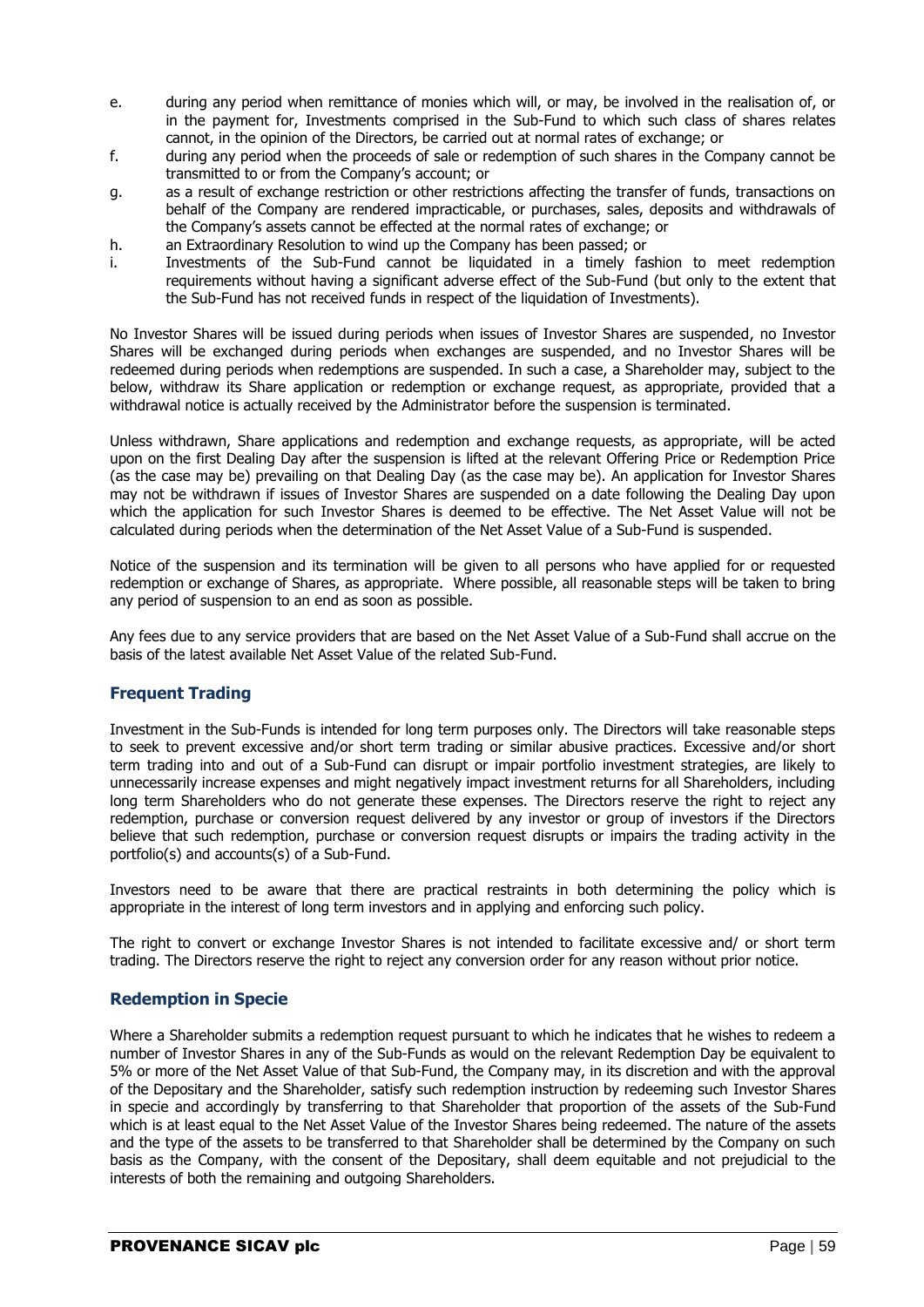For such purposes, the Company shall draw up a valuation report which shall include:

- a. a description of each of the assets comprising the consideration;
- b. the value of each asset and a description of the method of valuation used; and
- c. a confirmation that the value of the consideration is at least equal to the Net Asset Value of the Investor Shares being redeemed in return for such consideration.

The value of the assets shall be determined on the same basis used in calculating the Net Asset Value. Such valuation report shall be held at the registered office of the Company and shall be made available to the MFSA for inspection during compliance visits.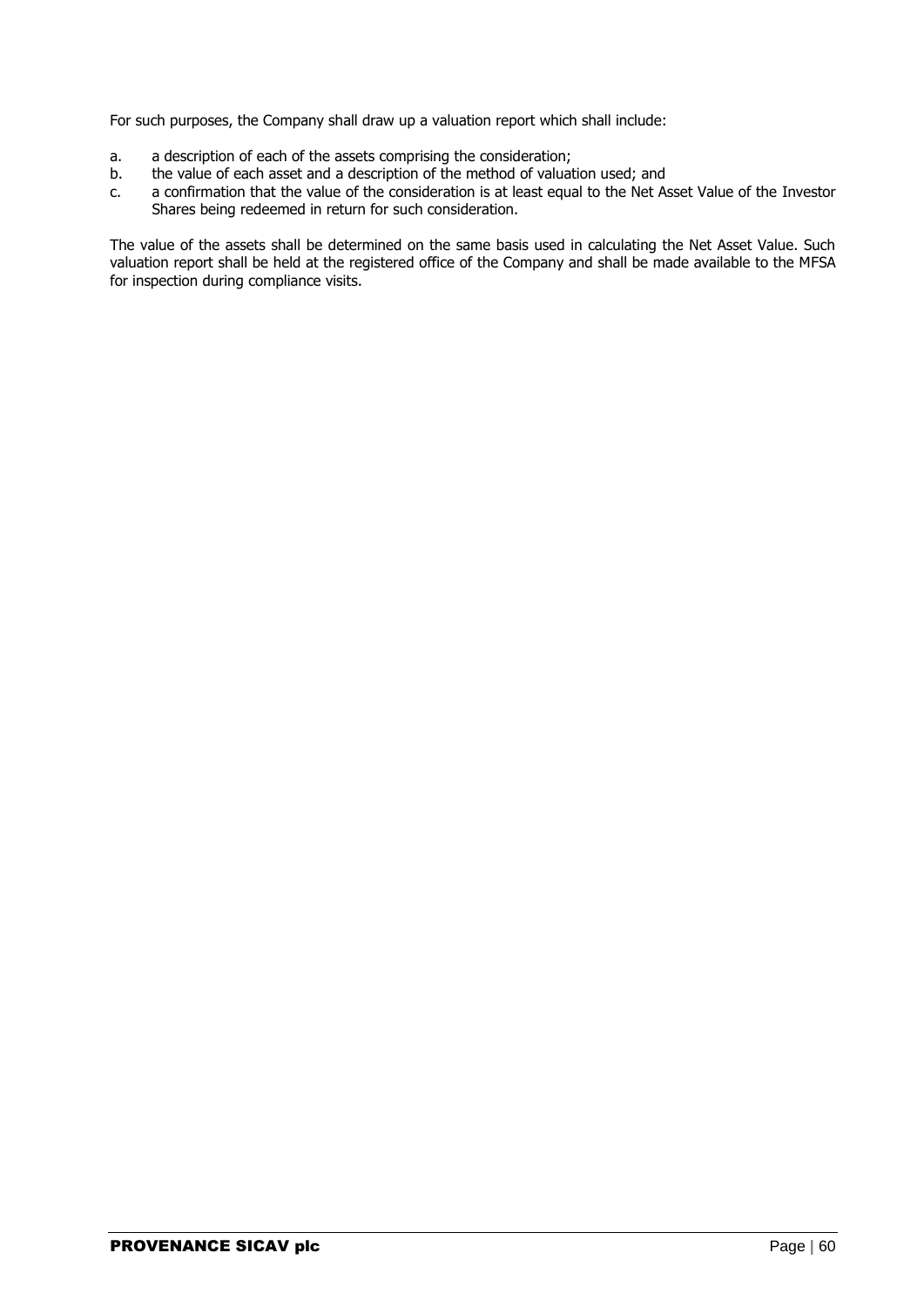# **FEES, COMPENSATION AND EXPENSES**

#### **Investment Management and Performance Fee**

Under the terms of the Investment Management Agreement, each Sub-Fund may be bound to pay an Investment Management and/ or a Performance Fee. Please refer to the Offering Supplement in respect of a Sub-Fund for further details in respect of the fees applicable to that Sub-Fund.

The Company may apply different fees to different Sub-Funds and to different Classes of Investor Shares in any Sub-Fund of the Company.

The Investment Manager will also be entitled to recover from the Company all properly incurred and approved out-of pocket expenses.

#### **Charges and Expenses on target CISs**

When the Company, on behalf of a Sub-Fund, invests in the shares of other CISs managed, directly or by delegation, by the Investment Manager or by any other company with which the Investment Manager is linked by common management or control, or by a substantial direct or indirect holding, the Investment Manager or other company shall not charge subscription or repurchase fees on account of the investment by the Company on behalf of the Sub-Fund in the shares of such other CISs, as the case may be.

If the Company, on behalf of a Sub-Fund, invests a substantial proportion of its net assets in other CISs, the maximum level of management fees that may be charged to the Sub-Fund by such CISs, will be set out in the relevant Offering Supplement. Details of such fees will also be contained in the Company's annual report. Furthermore, where a commission is received by the Investment Manager by virtue of an investment in the shares of another CIS on behalf of a Sub-Fund, that commission shall be paid into the property of the relevant Sub-Fund.

#### **Third Party Compensation**

The Investment Manager reserves the right to pay or waive at its sole discretion any part of its compensation to persons who may or may not be associated with the Investment Manager, or with whom it may contract, for services rendered to the Investment Manager or any Sub-Fund.

## **Administration Fees**

Under the terms of the Administration Agreement, the Administrator is entitled to receive from each Sub-Fund an Administration fee as specified in the related Offering Supplement.

The Administrator will be reimbursed for all properly incurred and approved out-of-pocket expenses.

#### **Risk Management Fees**

The Company will pay the Chief Risk Monitoring Officer and Risk Manager such fees as specified in the related Offering Supplement.

The Chief Risk Monitoring Officer and Risk Manager will be reimbursed for all properly incurred and approved out-of-pocket expenses.

#### **Depositary Fees**

Each Sub-Fund is bound to pay a depositary fee as specified in the related Offering Supplement of each Sub-Fund.

The Depositary will be reimbursed for all out-of-pocket expenses which are reasonably incurred and properly documented (by way of receipts, invoices or otherwise) by the Depositary, whether directly or indirectly, in the performance of its functions or duties under the Depositary Agreement.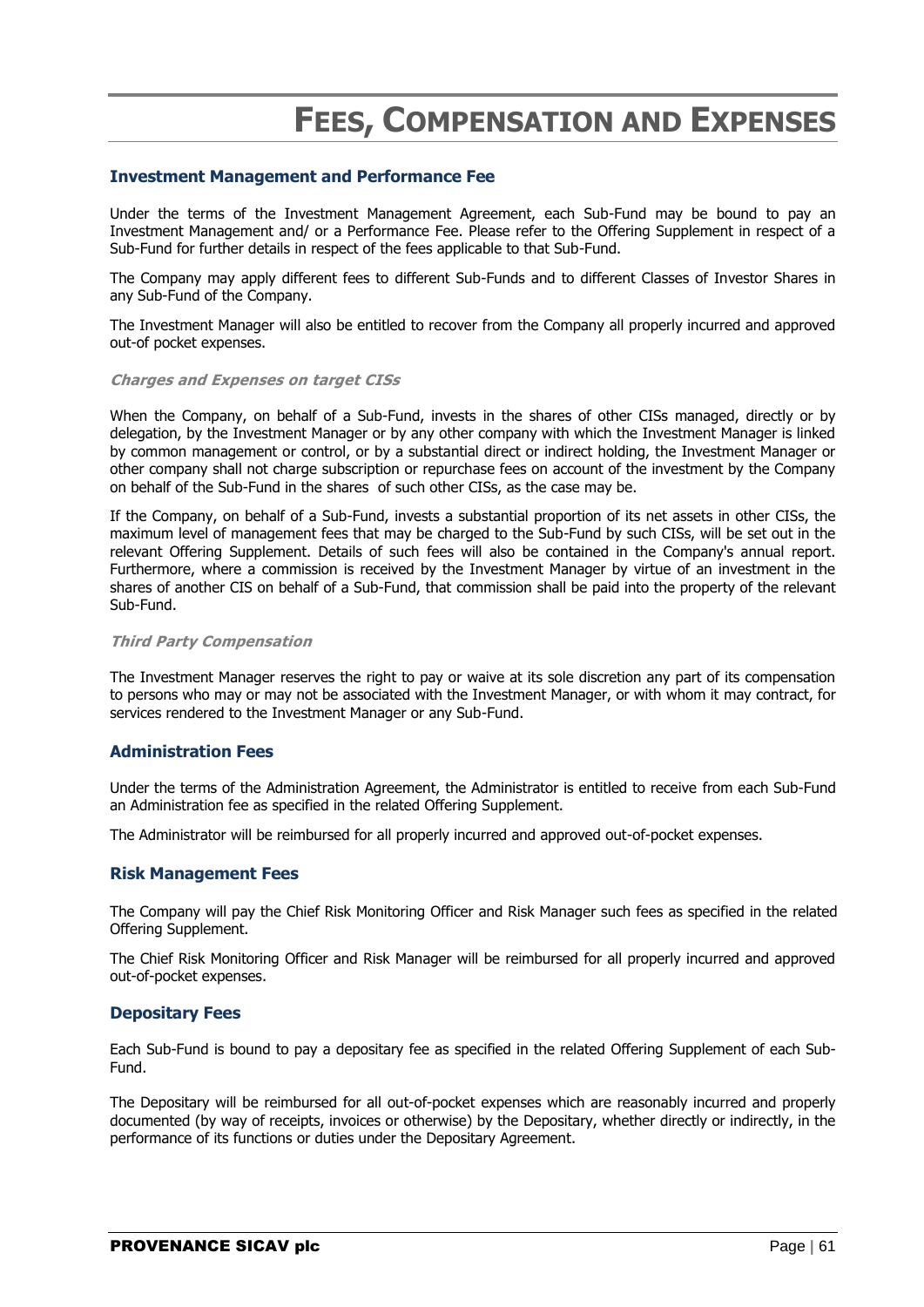#### **Directors and Officers Fees and Expenses Remuneration of Directors**

The Directors of the Company shall receive for their services such remuneration as may be determined by the Company in General Meeting from time to time subject to a maximum of €100,000 per annum in aggregate. In addition, each Director may be paid reasonable travelling, hotel and other incidental expenses incurred in attending Meetings of the Directors and General Meetings of the Company.

The Directors will be entitled to be repaid by the Company reasonable out of pocket expenses (such as travelling, hotel and other expenses) properly incurred by them in or with a view to the performance of their duties or in attending and returning from meetings of the Board of Directors or of any committee of the Board of Directors or general meetings or any meetings in connection with the business of the Company.

## **Audit and Legal Fees**

Audit fees shall be agreed between the Company and the Auditors. Legal fees shall be agreed between the Company and the legal advisors and will be negotiated on a time-spent basis. Audit and legal fees will be paid out of the property of the Company. Any unrecoverable VAT, which may be incurred thereon, shall also be at the charge of the Company.

#### **Company Secretary**

The Company Secretary will be paid an annual minimum fee of EUR1,500 (excluding VAT) per annum.

The Company Secretary will also be reimbursed for agreed out of pocket expenses.

## **Operating Expenses**

The Company, Depositary, Administrator and Investment Manager are entitled to recover reasonable out-ofpocket expenses out of the assets of the Sub-Fund incurred in the performance of their duties.

Except as otherwise stated herein, the Company will also pay the following costs and expenses:

- i. all fees and expenses incurred or payable in connection with the services provided by the Directors and of any consultants providing services to the Company, including any legal advisers to the Company;
- ii. interest on permitted borrowings and charges incurred in negotiating, effecting, varying or terminating the terms of permitted borrowings of the Company;
- iii. taxation and duties payable in respect of the Company's investments, the "principal documents" (being the Company's Articles, the Investment Management Agreement and the Administration Agreement (including the agreement pursuant to which the Administrator shall provide anti-money laundering and compliance support services), and the Depositary Agreement) and the issue of Investor Shares;
- iv. any costs incurred in modifying the principal documents;
- v. any costs incurred in respect of meetings of Shareholders and Directors;
- vi. the fees of the MFSA and of any regulatory authority in a country or territory outside Malta in which Investor Shares are or may be marketed, and any associated legal costs;
- vii. remuneration, costs and expenses of agents appointed by the Company for the purposes of complying with local regulations when marketing the Sub-Fund(s) in other jurisdictions;
- viii. the costs incurred in preparing, printing, publishing this Prospectus and annual and half-yearly reports;
- ix. expenses incurred in the preparation, printing and postage of proxy cards and contract notes;
- x. costs associated with the promotion of the Company and its Sub-Funds.

Approved expenses will be charged to the Company at normal commercial rates. Fees charges or expenses incurred in relation to a particular Sub-Fund will be applied to that Sub-Fund. Expenses incurred in relation to more than one Sub-Fund will be applied:-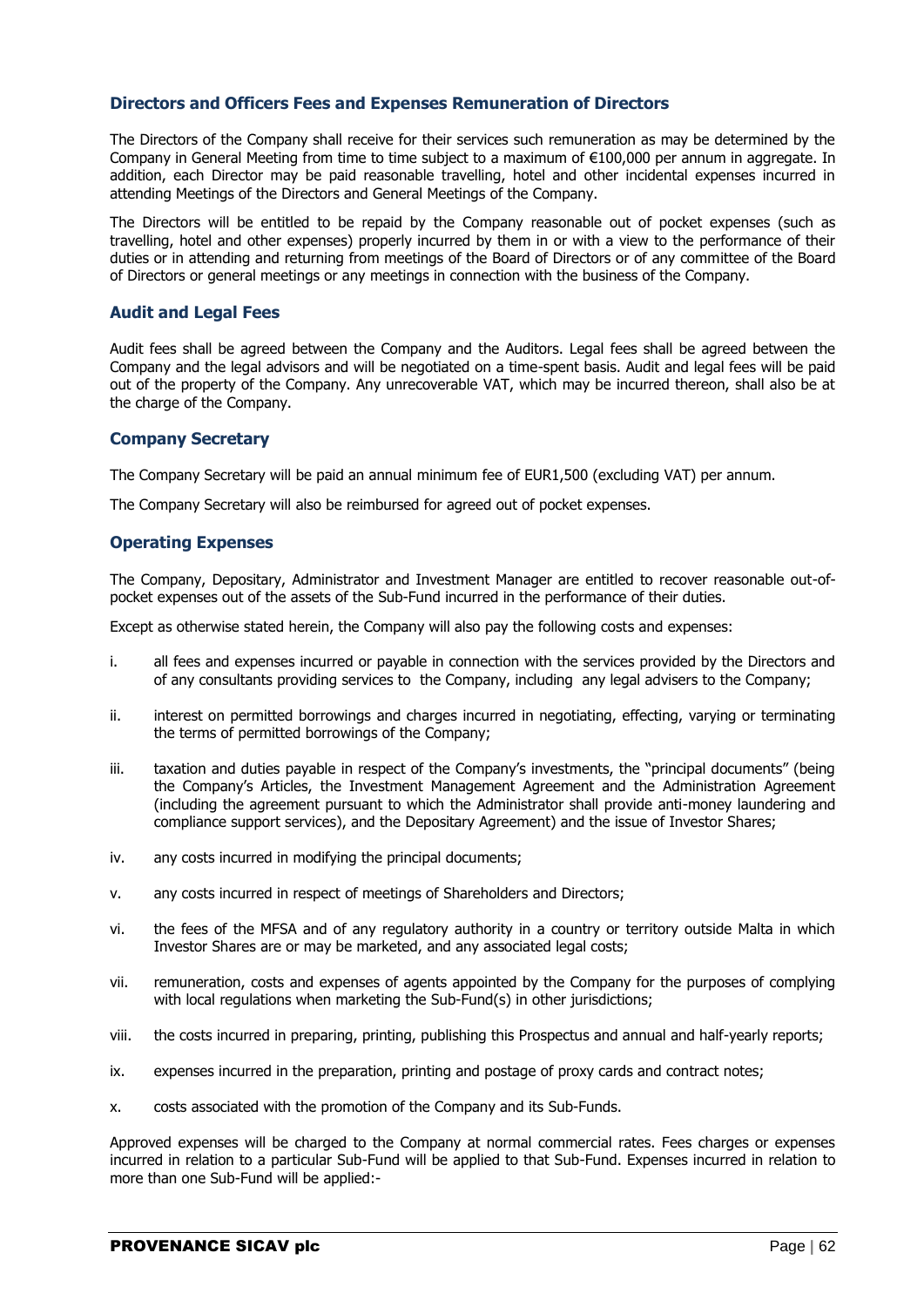- pro-rata across the relevant Sub-Funds based on their respective Net Asset Values, or
- on any other reasonable basis, given the nature of the charges identifiable with a particular Sub-Fund, that may be adopted by the Administrator in consultation with the Investment Manager.

## **Organisational and Offering Expenses**

For the purposes of establishing the Net Asset Value of the Company for issues, redemptions and conversions of Shares, establishment costs are being amortized proportionally over a period of five (5) years. For the purposes of the Company's accounts, which are prepared in accordance with International Financial Reporting Standards ("**IFRS**"), those establishment costs were written off in the first accounting year.

All fees and expenses will be payable at cost.

Unless otherwise stated in the related Offering Supplement, the Directors shall also amortise the organisational expenses of any new Sub-Fund over a period five (5) years when calculating the NAV of that Sub-Fund.

## **Alterations to the Fees**

The Directors may, at their sole discretion, agree to any changes to the fees applicable to any Sub-Fund provided that notice of any material alterations to the said fees as may apply to a Sub-Fund or to a Class of Investor Shares thereof and the date when the said alterations shall come into force shall be given to the Shareholders holding Investor Shares in the particular Sub-Fund or Class of Investor Shares thereof within fifteen (15) days from the date of the Directors' decision.

## **Remuneration Policy**

The Company has a remuneration policy in place to ensure compliance with the UCITS Directive. This remuneration policy imposes remuneration rules on staff and senior management within the Company whose activities have a material impact on the risk profile of the Sub-Funds. The Company will ensure that its remuneration policies and practices are consistent with sound and effective risk management, will not encourage risk-taking which is inconsistent with the risk profile of the Sub-Funds, and will be consistent with the UCITS Directive. The Company will ensure that the remuneration policy is at all times consistent with the business strategy, objectives, values and interests of the Company, the Sub-Funds and Shareholders, and includes measures to ensure that all relevant conflicts of interest may be managed appropriately at all times. The remuneration policy may be obtained free of charge on request from the Administrator.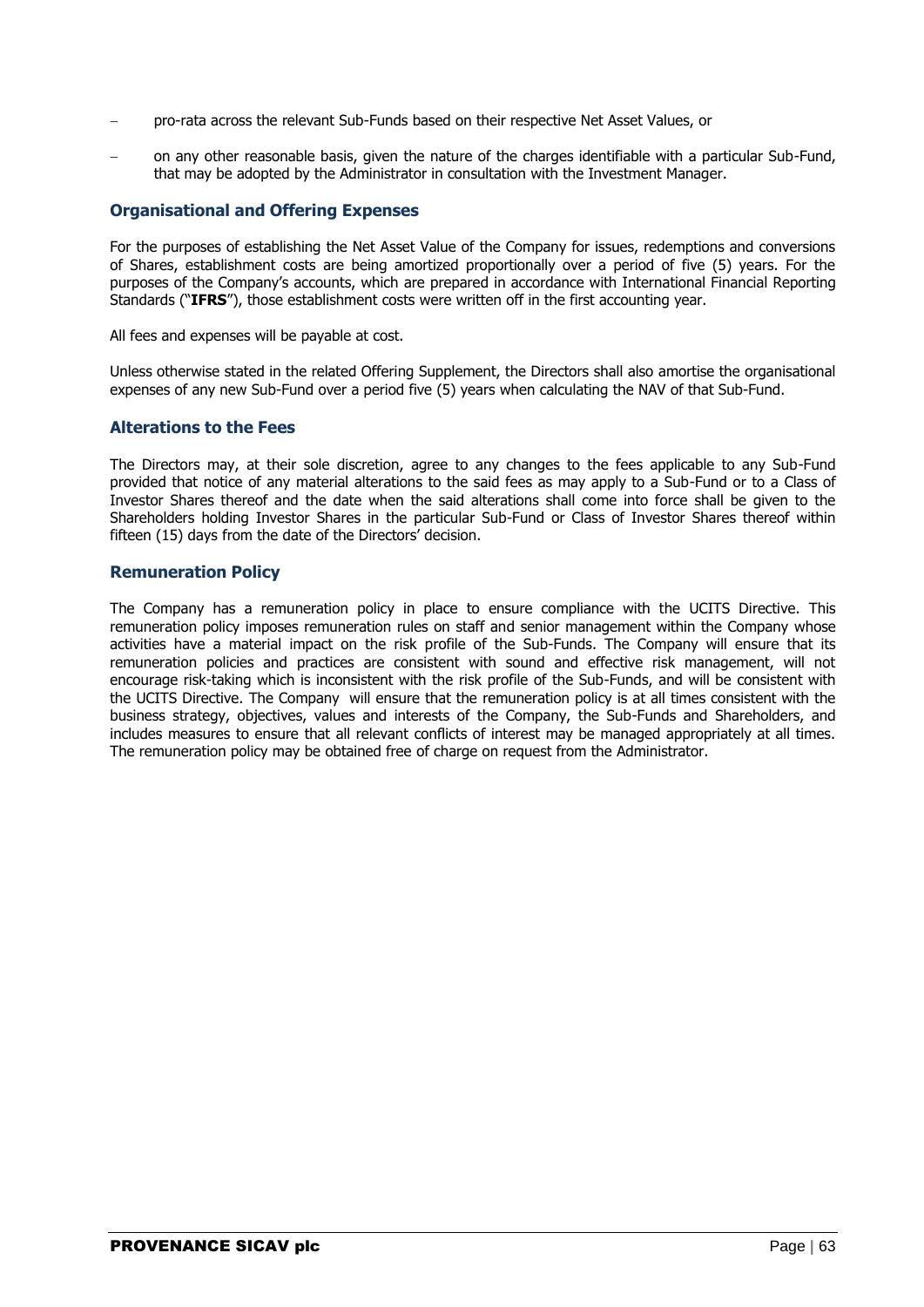## **TAXATION**

## **Malta**

#### **General**

Investors and prospective investors are urged to seek professional advice as regards both Maltese and any foreign tax legislation applicable to the purchase, repurchase and disposal of Investor Shares in the Company and to any distribution made by the Company.

The following is a summary of the anticipated tax treatment in Malta applicable to the Company and to its Members. This information, which does not constitute legal or tax advice, refers only to Members who do not deal in securities in the course of their normal trading activity. The information below is based on tax law and practice applicable at the date of this Prospectus. Investors are reminded that tax law and practice and the levels of tax relating to the Company and the Investors may change from time to time.

#### **The Company**

In terms of current legislation, collective investment schemes are classified as either "**prescribed**" or "**nonprescribed funds**". In general, a prescribed fund is defined as a fund resident in Malta, which has declared that the value of its assets situated in Malta amounts to at least eighty five per cent (85%) of the value of the total assets of the fund. Maltese resident funds which do not have such an exposure to Maltese assets and all non-resident funds are treated as being non-prescribed. On the basis of this definition, and unless otherwise stated in the Offering Supplement, the Company and its Sub-Funds are classified as **Non-Prescribed Funds** for tax purposes.

In view of the above, the Company is exempt from (or not subject to) Maltese income tax on any income and capital gains.

Capital gains, dividends, interest and any other income from foreign securities held by the Company may be subject to tax imposed by the country of origin concerned and such taxes will not be recoverable by the Company or by investors.

#### **Value Added Tax**

Fees chargeable to the Company may be subject to VAT in accordance with applicable law. If any VAT is charged, this will not be recoverable by the Company.

#### **The Shareholders**

Capital gains realised by investors who are non-residents of Malta are not subject to tax in Malta.

Capital gains realised by Maltese resident investors on a repurchase of Investor Shares by the Company, the transfer of Investor Shares to third parties or an exchange of Investor Shares in a Sub-Fund classified as a **Non-Prescribed Fund** are treated as follows:

- Resident investors may opt to be subject to a 15% final withholding tax which shall be deducted at source by the Company on any capital gains realised by investors. Alternatively, investors may opt to receive any capital gains without deduction of tax in which case such investors would be bound to declare such capital gains in their personal income tax return and would be subject to tax at the normal rates of tax which are applicable to them.
- In case of transfers to third parties, the transferor is obliged to declare any capital gains in the income tax return and pay tax at the normal rates. Any capital gains on an eventual redemption will be calculated without reference to any intermediate transfer.
- Capital gains arising from the exchange of Investor Shares in a Sub-Fund for Investor Shares in any other Sub-Fund within the same Company are only taxable when the Investor Shares are eventually disposed of. Any gains or losses arising from the exchange of Investor Shares will be taken into account in the computation of any taxable capital gains.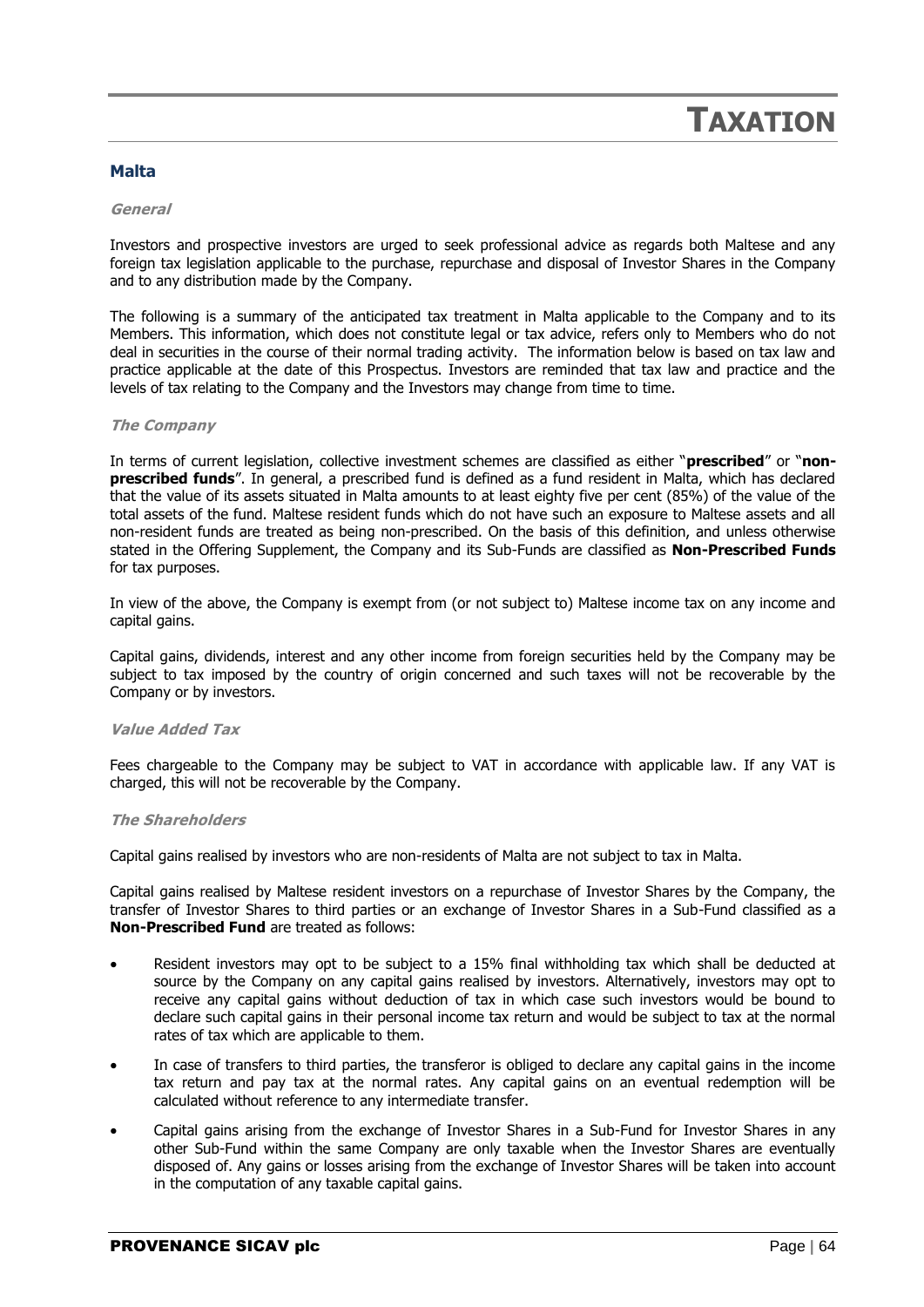In view of the fact that the Company will only receive foreign source income from its investments, such foreign income should be allocated to the Company's Untaxed Account for Maltese tax purposes. Distributions from the Untaxed Account of the Company to Maltese resident investors (other than companies), or to non-resident investors (including non-resident companies) who are owned and controlled by, directly or indirectly, or who act on behalf of, persons who are ordinarily resident and domiciled in Malta, are subject to a 15% withholding tax. Investors are not required to declare such dividends in their income tax returns. However, they are entitled, depending on their personal circumstances, to declare such dividends in their income tax return and claim a credit of the 15% tax withheld. The distribution of profits to other persons is not subject to withholding tax.

#### **Duty on Documents and Transfers**

Redemptions of Investor Shares by the Company and transfers of Investor Shares to third parties are exempt from duty on documents and transfers in Malta, as the Company is a licensed collective investment scheme.

#### **FATCA Implementation in Malta**

On 16 December, 2013, the governments of Malta and the United States signed an agreement to "Improve International Tax Compliance and to Implement FATCA" (the "I**nter-Governmental Agreement**"). This agreement will significantly increase the amount of tax information automatically exchanged between Malta and the United States. It provides for the automatic reporting and exchange of information in relation to accounts held in Maltese "financial institutions" by U.S persons and the reciprocal exchange of information regarding U.S. financial accounts held by Maltese residents. It is likely that a Sub-Fund will be subject to these rules.

The Inter-Governmental Agreement provides that Maltese financial institutions will report to the Malta Finance Ministry or its delegates in respect of U.S. account-holders and, in exchange, U.S. financial institutions will be required to report to the U.S. Secretary of the Treasury or his delegates in respect of any Malta-resident account-holders. The two tax authorities will then automatically exchange this information on an annual basis.

A Sub-Fund (and / or the Administrator) shall be entitled to require investors to provide any information regarding their tax status, identity or residency in order to satisfy any reporting requirements which a Sub-Fund may have as a result of the Inter-Governmental Agreement or any legislation issued in connection with the agreement and investors will be deemed, by their subscription for or holding of Shares to have authorised the automatic disclosure of such information by the issuer or any other person to the relevant tax authorities.

Other countries are in the process of adopting similar tax legislation concerning the reporting of information. The Sub-Funds also intend to comply with such other similar tax legislation that may apply to the Sub-Funds, although the exact parameters of such requirements are not yet fully known. As a result, the Sub-Funds may need to seek information about the tax status of investors under such other country's laws and each investor for disclosure to the relevant governmental authority.

Prospective investors should consult their own tax advisor (i) regarding the requirements under FATCA with respect to their own situation, and (ii) with regard to US federal, state, local and non-US tax reporting and certification requirements associated with an investment in a Sub-Fund.

#### **Common Reporting Standards**

The Organisation for Economic Co-operation and Development (OECD) has developed a new global standard for the automatic exchange of financial information between tax authorities (the "**Common Reporting Standard**"), which is similar to FATCA. Malta is a signatory jurisdiction to the Common Reporting Standard.

The European Union directive regarding the taxation of interest income (the "**EU Savings Directive**") has been repealed and was effectively replaced by EU Council Directive 2014/107/EU. EU Council Directive 2014/107/EU extends the scope of mandatory exchange of information between EU member states to financial account of information. This extension effectively incorporated the Common Reporting Standard in the EU Directives concerning automatic exchange of information.

The EU Council Directive 2014/107/EU and the Common Reporting Standard have been implemented in Maltese legislation through the publication of the Co-Operation with Other Jurisdictions on Tax Matters (Amendment) Regulations with effect from 1 January 2016 and the Inland Revenue has published guidelines in this respect.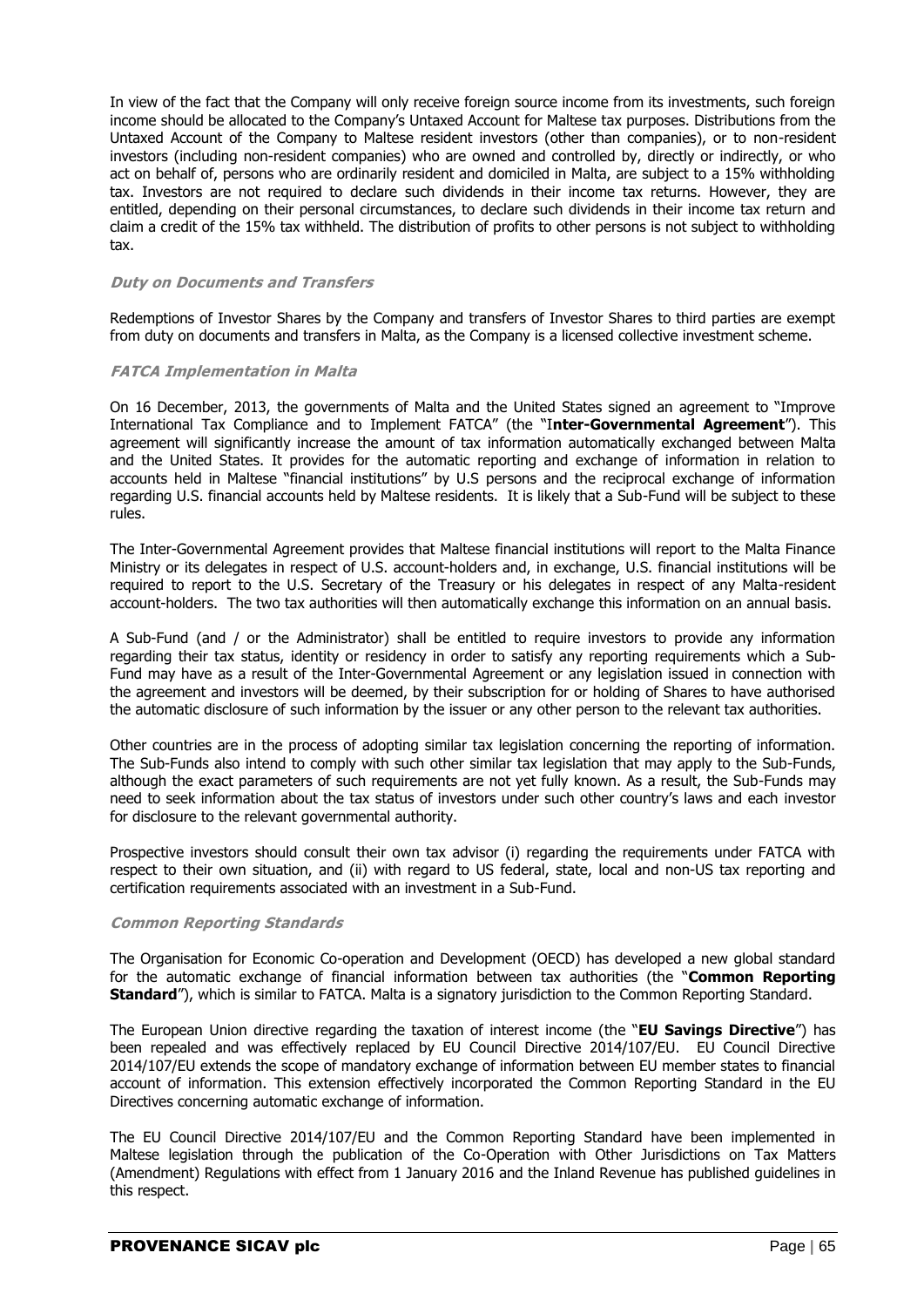The said requirements, may impose additional burdens and costs on the Company (or each Sub-Fund) and/or its Investors.

The Company (or each Sub-Fund) may require certain additional financial information from Investors and financial intermediaries acting on behalf of Investors to comply with its diligence and reporting obligations. If the Company (or each Sub-Fund) is unable to obtain the necessary information from Investors, it may take any steps necessary to avoid resulting sanctions, which may include (but are not limited to) compulsorily redeeming the relevant Investor.

#### **Financial Transaction Taxes**

A number of jurisdictions have implemented, or are considering implementing, certain taxes on the sale, purchase or transfer of financial instruments (including derivatives), such taxes commonly known as the "Financial Transaction Tax" ("**FTT**"). Prospective investors should consult their own tax advisers in relation to the consequences of any FTT associated with subscribing, purchasing, holding and disposing of shares in Sub-Funds.

#### **Other Taxes**

Prospective shareholders should consult their own counsel regarding tax laws and regulations of any other jurisdiction which may be applicable to them.

Potential investors should consult their own professional advisor on the possible tax implications of buying, holding, transferring or selling any of the Shares under the laws of their countries of citizenship, residence and domicile.

No warranty is given or implied regarding the applicability or interpretation of the tax laws in any jurisdiction.

#### **TAX CONSEQUENCES MAY VARY DEPENDING UPON THE PARTICULAR STATUS OF AN INVESTOR. THE TAX AND OTHER MATTERS DESCRIBED IN THIS PROSPECTUS DO NOT CONSTITUTE, AND SHOULD NOT BE CONSIDERED AS, LEGAL OR TAX ADVICE TO INVESTORS.**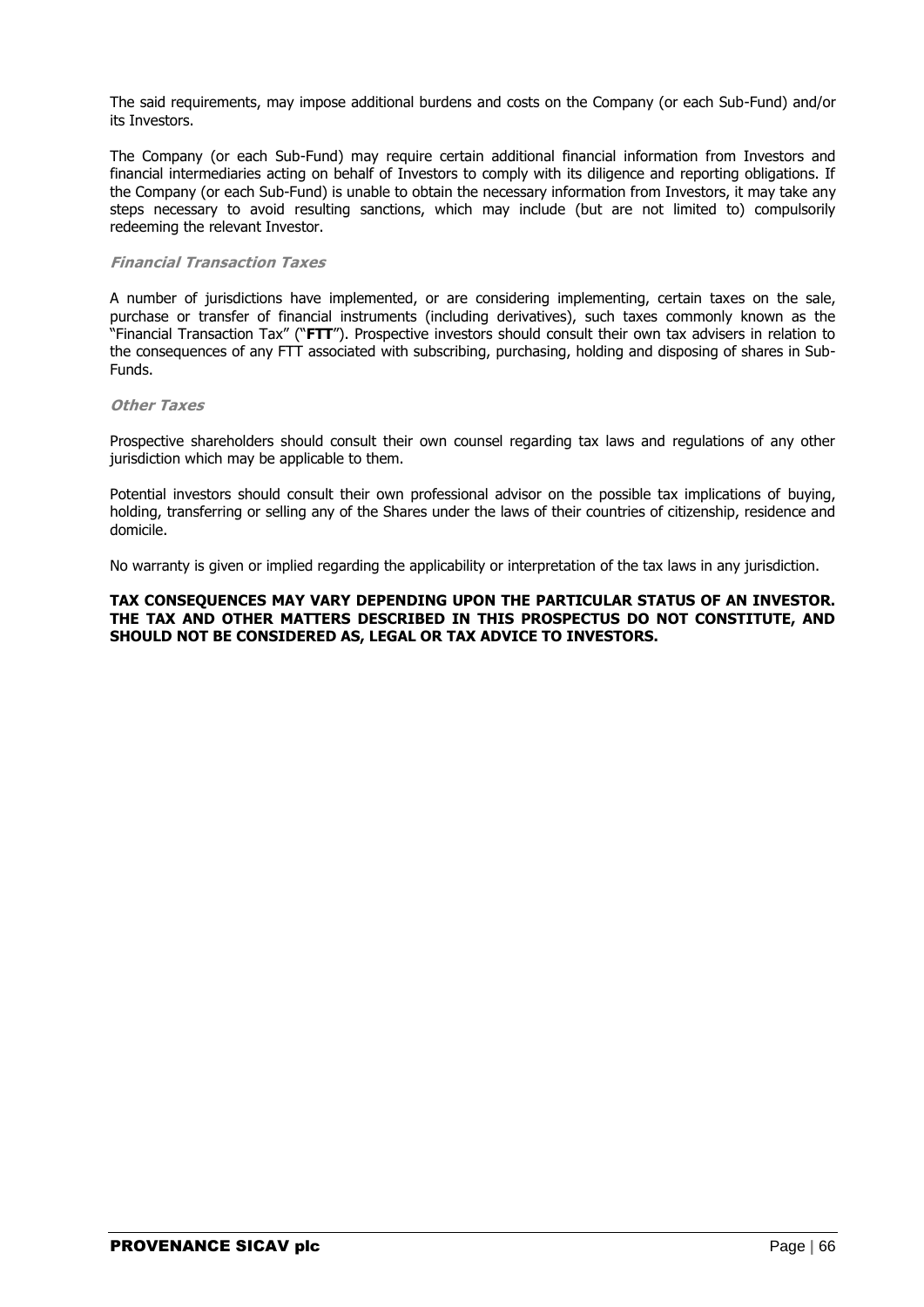## **INDEMNITIES**

The Company has agreed that with respect to any actions in which any of its Directors, Officers, Investment Committee Members, employees and agents is a party, the Company shall indemnify and hold harmless such person against any loss, claim, damage, charge, liability or expense (including reasonable attorneys' and accountants' fees), judgements and amounts paid in settlement, provided such actions did not involve fraud, negligence or wilful default. Expenses may be paid by the Company in advance of the final disposition of such action if the indemnified person agrees to reimburse the Company in the event indemnification is not permitted.

The Company may purchase and maintain insurance in relation to the Directors, Officers and Investment Committee Members against any liabilities asserted against them.

In addition, the Company has granted indemnities to the Investment Manager, the Risk Manager, the Depositary and the Administrator and each of their directors, officers, employees and agents in respect of actions brought against them in their respective capacities. For an overview of the particular indemnity provided (and exclusions to same) to the above service providers please refer to the sections entitled "**The Investment Manager**", "**The Risk Manager**", "**The Depositary**" and "**The Administrator**" respectively.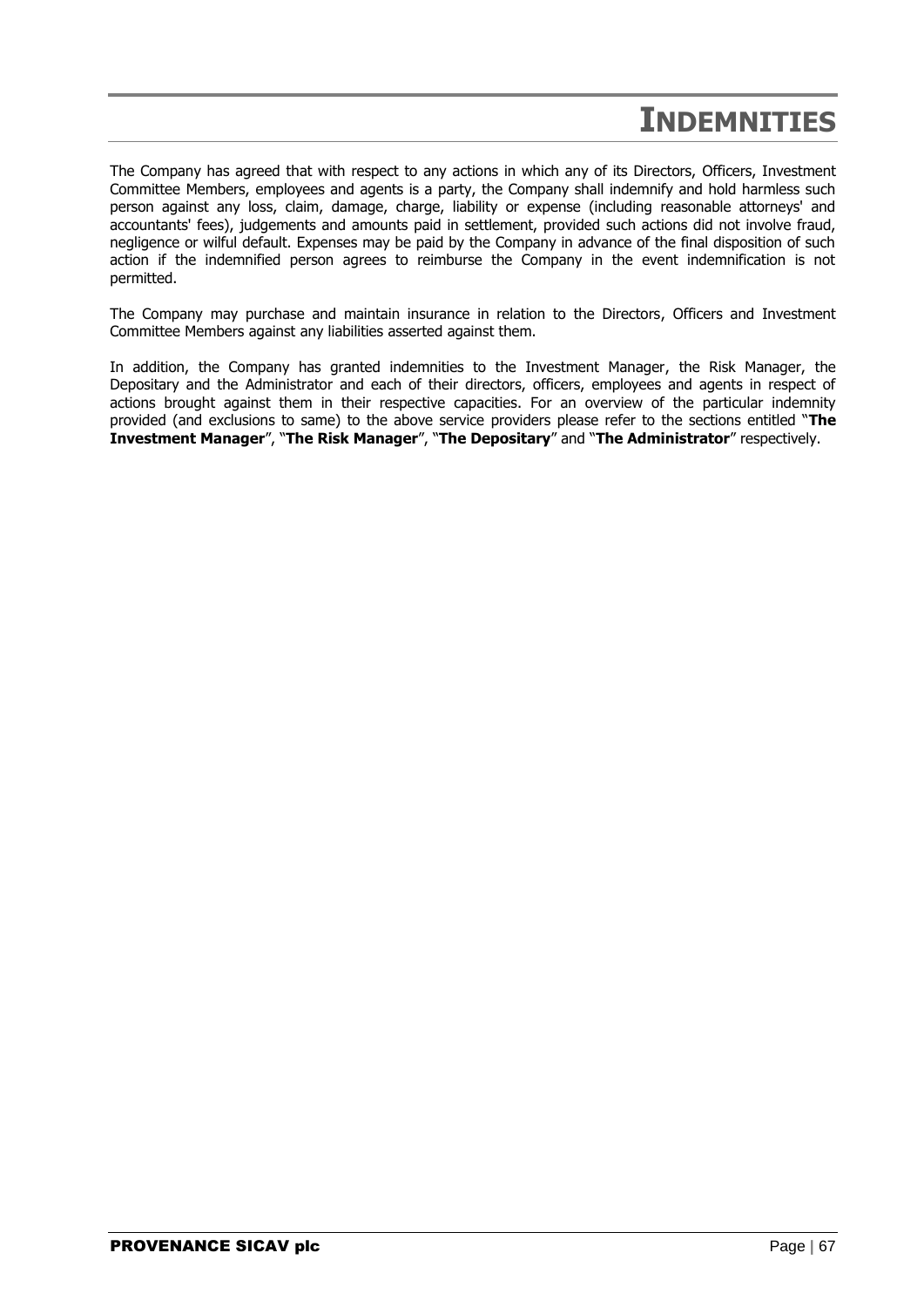# **NET ASSET VALUE CALCULATION**

## **Allocation of Assets and Liabilities**

The Directors and/ or their appointed delegates shall allocate assets and liabilities amongst such Sub-Funds in the following manner:

- i. the proceeds from the issue of one or more classes of Investor Shares in a Sub-Fund, shall be applied in the books and records of that Sub-Fund, and the assets less the liabilities plus income less expenditure attributable thereto shall be applied to such Sub-Fund subject to the provisions of the Memorandum and Articles;
- ii. where any asset is derived from another asset (whether cash or otherwise), the derived asset shall be applied to the same Sub-Fund as the assets from which it was derived and on each revaluation of an asset the increase or diminution in value shall be applied to the relevant Sub-Fund;
- iii. in the case of any asset which the Directors do not consider as attributable to a particular Sub-Fund, the Directors shall have discretion, subject to the approval of the Depositary, to determine the basis upon which any such asset shall be allocated between Sub-Funds and the Directors shall have the power at any time, subject to the approval of the Depositary, to vary such basis provided that the approval of the Depositary shall not be required in any such case where the asset is allocated between all Sub-Funds pro rata to their Net Asset Values at the time when the allocation is made;
- iv. the Directors shall have the discretion, subject to the approval of the Depositary, to determine the basis upon which any liability (which, without limitation, may include all operating expenses of the Company such as stamp duties, taxes, brokerage or other expenses of acquiring and disposing of investments, the fees and expenses of the auditors and legal advisers, the costs of printing and distributing reports, accounts and any prospectus, publishing prices and any relevant registration fees etc.) shall be allocated between Sub-Funds (including conditions as to the subsequent re-allocation thereof if circumstances so permit) and shall have the power at any time and from time to time to vary such basis, provided that the approval of the Depositary shall not be required in any such case where a liability is allocated between the Sub-Funds pro rata to their Net Asset Values; and
- v. subject to the approval of the Depositary, the Directors may transfer any assets to and from Sub-Funds if, as a result of a creditor proceeding against certain of the assets of the Company or otherwise, a liability would be borne in a different manner from that in which it would have been borne under paragraph iv. above or in any similar circumstances.

## **Calculation of NAV**

The Net Asset Value of each Sub-Fund shall be determined by calculating the net difference between the fair market value of its assets and the fair market value of its liabilities calculated on the basis of the provisions of the Memorandum and Articles as outlined in Appendix 2.

On any Valuation Day the Directors, the Administrator and / or their appointed delegates shall calculate the Net Asset Value as follows:

i. The value of the assets of a Sub-Fund will be based on valuations obtained by the Directors, the Administrator and / or their appointed delegates in accordance with the provisions of the Articles. The Directors, the Administrator and/ or their appointed delegates may rely on independent sources, including recognised pricing services, when practicable and in such cases the valuer would need to be: (a) an independent person from the Company, its officials or any service provider of the Company; (b) of good standing with recognised and relevant qualifications and an authorised member of the recognised professional body in the jurisdiction of the assets: and (c) shall be appointed by the Directors in consultation with and subject to the approval of the Auditors. When such valuation sources are not available, the Directors, the Administrator and/ or their appointed delegates may rely on valuation agents, appointed by the Company which may include affiliates of the Investment Manager. In such latter case, the Directors and / or their appointed delegates will ensure that the valuation procedure of any affiliates of the Investment Manager is being independently reviewed from time to time.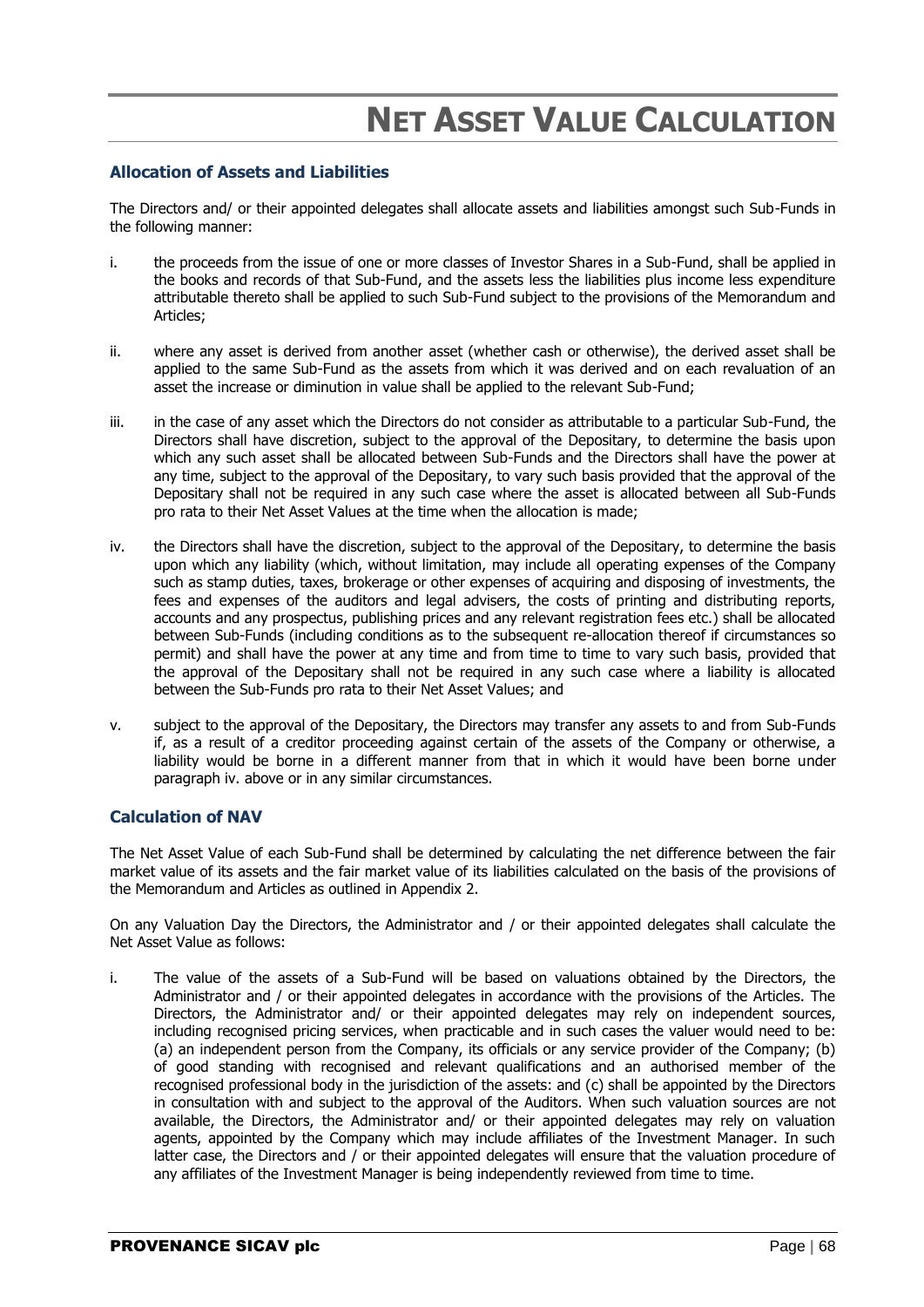- ii. All liabilities of a Sub-Fund shall be valued in accordance with the provisions of the Memorandum and Articles.
- iii. Subject to what is stated under the sub-title 'NAV per Share' hereunder, if the value of a Sub-Fund's assets is adjusted after any Valuation Day, the Administrator and the Directors will not be required to revise or recalculate the NAV on the basis of which subscriptions, redemptions or exchange of Shares of that Sub-Fund may have been previously accepted.
- iv. For the purpose of the calculation of the NAV per Share, the value of assets or liabilities denominated in a currency other than the Base Currency of that Investor Share shall be determined by taking into account the rate of exchange prevailing at the time of the determination of the NAV.

Additional conditions relating to the calculation of the NAV of any particular Sub-Fund (including Classes thereof) will, if applicable, be found in the relative Offering Supplement.

The NAV per Share will be published on every Dealing Day and will be available from the Administrator. It may also be published on other sources from time to time, such as the Financial Times and on Bloomberg and will be available from the Company or Administrator as soon as possible following the relevant Subscription and/ or Redemption Day.

## **NAV per Share**

Where a Sub-Fund is constituted by one class of Investor Shares, its NAV per Share shall be determined by calculating the NAV divided by the number of Investor Shares outstanding. Where a Sub-Fund is constituted by more than one class of Investor Shares, the NAV per Share (of each class of Shares in that Sub-Fund) shall be determined by calculating the NAV attributable to that Class of Investor Shares divided by the number of Investor Shares outstanding in that Class.

The NAV per Share shall be calculated rounding down to four (4) decimal places, and shall be expressed in the Base Currency of the class of the Investor Share concerned.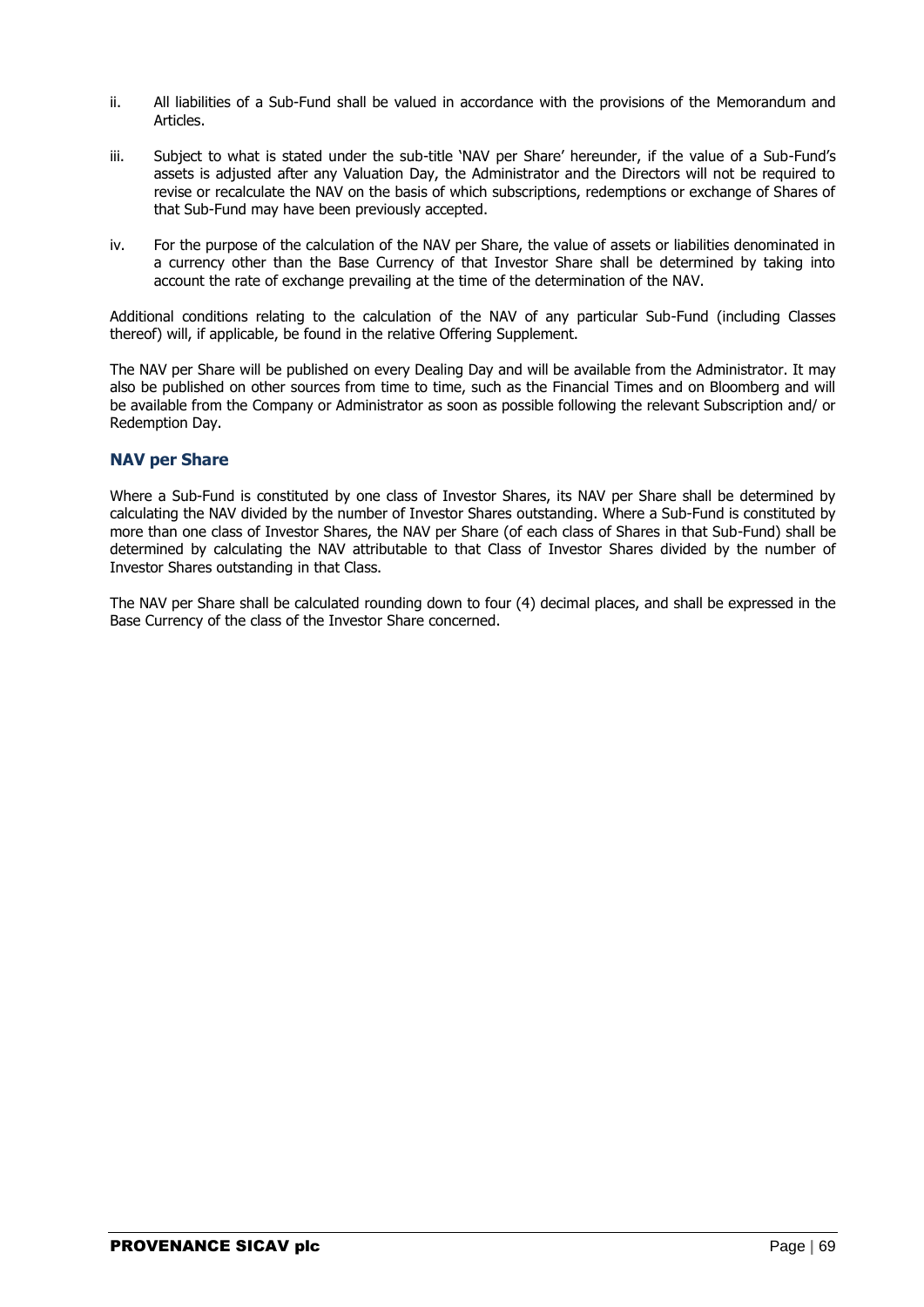# **GENERAL AND STATUTORY INFORMATION**

#### **Annual and Half-Yearly Reports**

The Accounting Reference Date adopted by the Company is the  $31<sup>st</sup>$  December.

The financial statements of the Company are prepared in accordance with IFRS and are audited annually at the Company's expense by an independent firm of auditors. The Company will also issue unaudited half-yearly financial statements.

The Annual Report will be published within 4 months after the end of the Accounting Period. The half-yearly unaudited financial statements will be published within 2 months after the date on which they are to be prepared.

Copies of the annual report issued by the Company as of  $31<sup>st</sup>$  December each year shall be provided to Shareholders and to the MFSA within a maximum period of 4 months of the date thereof. In terms of the MFSA Rules, the Company is also required to prepare unaudited half-yearly financial statements covering the first six months of each financial year (i.e. as at the last day of December of each year) and to send the same to Shareholders within two months from the end of the period to which they relate.

#### **Ownership of Shares in the Company**

The Directors in their personal capacities, or entities in which the Directors may have a management or financial interest, may from time to time invest in the Company and may increase or decrease such holdings without notice.

Ownership of Shares in the Company will be evidenced by book entries in registers of the Company maintained by the Administrator and Shares will not be certificated.

Pledges of Shares will also be evidenced in the same manner.

## **Annual General Meeting**

A general meeting of all the holders of voting Shares in the Company shall be held at least once every year, in Malta or such other place as shall be determined by the Directors. At this meeting there shall be discussed matters requiring the approval of these Shareholders according to the Articles and the Companies Act, including the audited accounts of the Company and its Sub-Funds.

Holders of voting Shares in the Company may attend in person or by proxy. All the holders of voting Shares shall be entitled to one vote per Share held. Shareholders will not be entitled to vote on matters relating to particular Sub-Funds in which they do not hold any Investor Shares.

Notice of the meeting will be sent to all holders of voting Shares included in the Register of Members held by the Company, 30 days before the date of the relevant Annual General Meeting.

#### **Compliance Officer**

The Company is required to appoint an individual resident in Malta as its Compliance Officer. The Company has appointed Ms. Adriana Ciantar as its Compliance Officer. The Compliance Officer shall act as point of liaison between the MFSA and the Company, receive any instructions from the MFSA, provide any information to MFSA as may be requested by the MFSA from time to time and generally to ensure compliance by the Company with the licence conditions arising from the MFSA Rules.

#### **Access to Information**

All prospective investors shall be given full access to information appropriate for their consideration in determining whether to invest in the Company and its Sub-Funds. Accordingly, prospective investors may communicate in this regard with the Administrator in so far as the services of the Administrator are concerned.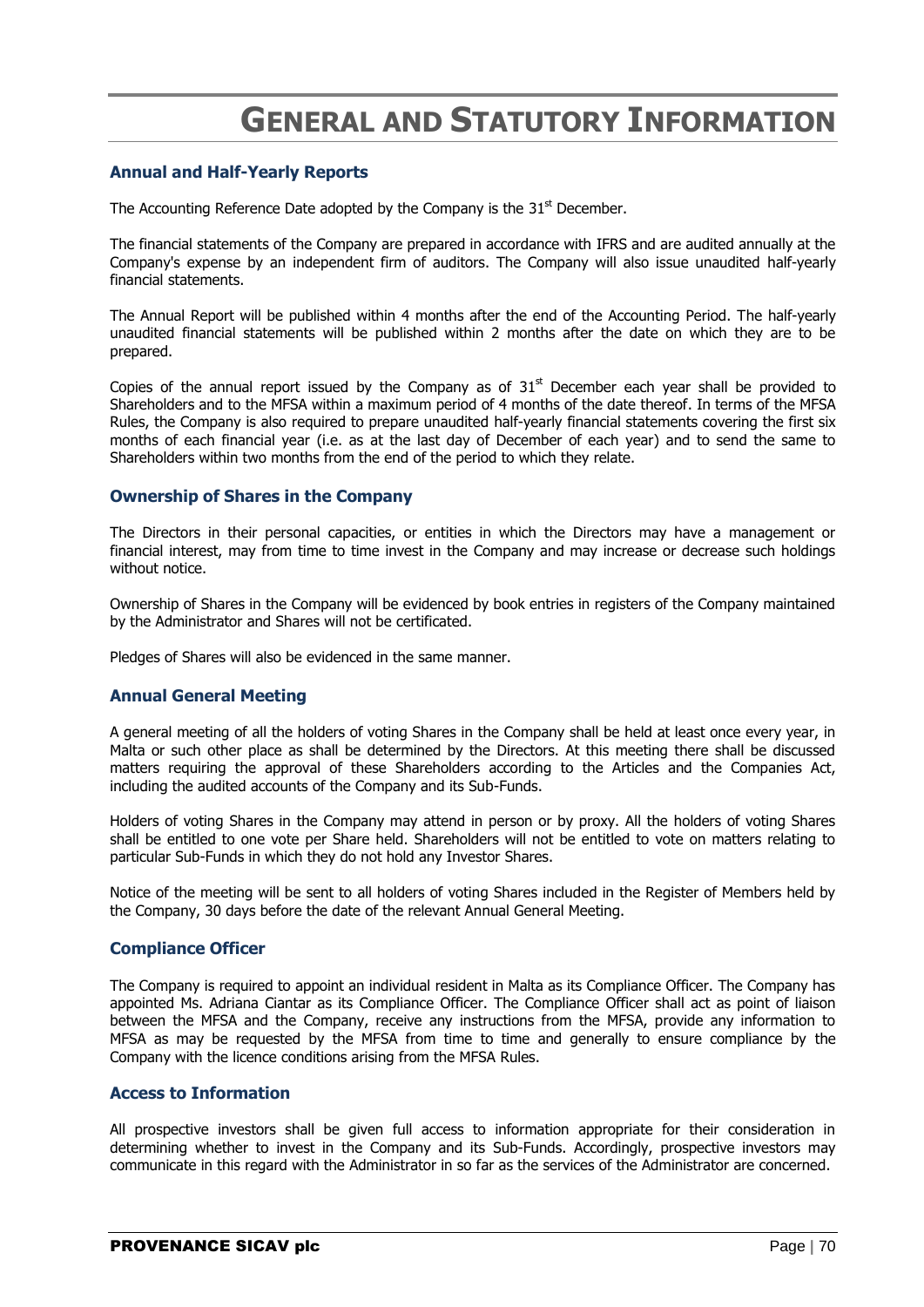In addition to the documents referred to in this Prospectus, certain additional documents will be made available to prospective investors upon written request. The Company or its representatives will also answer enquiries from prospective investors concerning matters relating to the Company.

## **Languages in which the Shareholder may communicate**

Shareholder requests will be sent in the English language addressed to the Company at the registered office of the Administrator. The Company shall revert in the English language. This Prospectus, the Offering Supplements, the Memorandum and Articles of the Company, the Annual and Interim Reports and any other marketing communication documents are made available in the English language. The KIIDs will, however, also be made available in such other languages as required in terms of the UCITS Regulation.

## **Documents Available for Inspection**

Copies of the following documents will be available for inspection by prospective and existing investors or their representatives at the registered office of the Company, or at the offices of the Administrator:

- The Memorandum & Articles, and Certificate of Continuation of the Company
- The latest Prospectus, and Offering Supplements for all Sub-Funds
- The Key Investor Information Documents
- The Investment Management Agreement
- The Depositary Agreement
- The Sub-Depositary Agreement
- The Administration Agreement
- The Risk Management Agreement
- The ISA
- The latest Annual and Half Yearly report of the Company

## **Remuneration Policy**

The Company has a remuneration policy in place to ensure compliance with the UCITS Directive. To the extent required, this remuneration policy imposes remuneration rules on staff and senior management within the Company whose activities have a material impact on the risk profile of the Sub-Funds. The Company will ensure that its remuneration policies and practices are consistent with sound and effective risk management, will not encourage risk-taking which is inconsistent with the risk profile of the Sub-Funds, and will be consistent with the UCITS Directive. The Company will also ensure that the remuneration policy is at all times consistent with the business strategy, objectives, values and interests of the Company, the Sub-Funds and Shareholders, and includes measures to ensure that all relevant conflicts of interest may be managed appropriately at all times. Further details with regard to the remuneration policy will be available at the following website: [<http://provenancefunds.com/pdf/ProvenanceRemunerationPolicy03.11-830800v1.pdf>](http://scanmail.trustwave.com/?c=4015&d=n5iG2_itkGu1R0GQcI-golYuKqV8JyOnzODi3HCZCA&u=http%3a%2f%2fprovenancefunds%2ecom%2fpdf%2fProvenanceRemunerationPolicy03%2e11-830800v1%2epdf).

The remuneration policy may be obtained free of charge on request from the Company.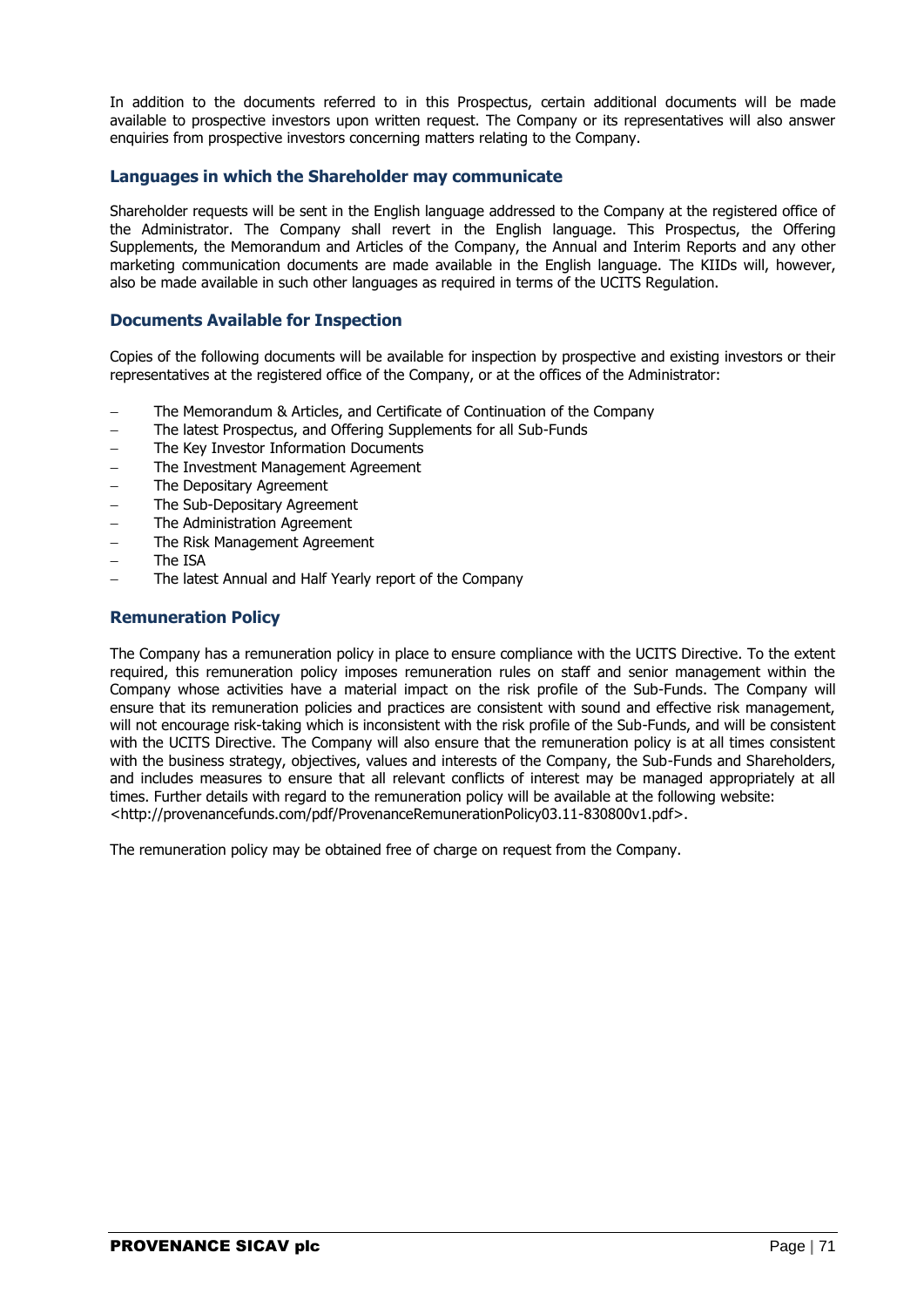# **SUBSCRIBERS' UNDERTAKINGS & WARRANTIES**

Subscribers should take notice that by completing and executing the Subscription Application, the Subscriber is entering into the following undertakings and giving the following warranties specified herein below:

- The Subscriber irrevocably subscribes for the Investor Shares as specified in the Subscription Application, as may be determined in accordance with the Memorandum and Articles at the Initial Offering Price or, if this Application is made after the Closing Date, at the prevailing Offering Price per Share on the next Subscription Day following acceptance of this application by the Company. The Subscriber understands that fractional Shares may be issued.
- The Subscriber acknowledges that Investor Shares will be issued on the applicable Subscription Day following receipt of both the Subscription Application and the subscription monies in cleared funds, the former of which must be received by the Company at the office of the Administrator and the latter of which must be received by the Company prior to the cut off time for receipt of subscription proceeds set out in the related Offering Supplement.
- The Subscriber agrees that subscriptions and redemptions made in currencies other than the Base Currency of the relevant class of Investor Shares will be sold or purchased by the Company at market rates for the said designated currency and Investor Shares will be issued, or payment of redemption proceeds will be made, to the value of the said designated currency proceeds and the Subscriber accepts the exchange risk and costs relating to that transaction.
- The Subscriber acknowledges and confirms receipt of, and that he has read, is familiar with and understands this Prospectus, the related Offering Supplement and the latest annual financial statements.
- The Subscriber recognises that an investment in a Sub-Fund of the Company may involve a high degree of risk and has taken full cognisance of and understands all of the risk factors related to the purchase of Investor Shares, including but not limited to those set forth in this Prospectus under the heading "**Risk Factors**" and such other specific risk factors that may be set out in the Offering Supplement of the relevant Sub-Fund. In evaluating the suitability of an investment in the Company, the Subscriber has not relied upon any representations or other information (whether oral or written) other than as set forth herein.
- The Subscriber has taken the advice of professional advisors who have sufficient knowledge and experience in financial and business matters to be capable of evaluating the merits and risks of this investment and the Subscriber is fully capable of assessing and bearing the risks involved in the Subscriber's own right or with the benefit of such professional advice received.
- The Subscriber acknowledges the Minimum Investment and Minimum Holding applicable to the Sub-Fund as outlined in the related Offering Supplement.
- The Subscriber warrants that it has the knowledge, experience, and expertise in financial matters to evaluate the risks and understands the relevant Sub-Fund's investment policy, has received, read and understood this Prospectus and the Offering Supplement relating to the relevant Sub-Fund and is aware of the risks inherent in investing in the Investor Shares relating to the Sub-Fund and the method by which the assets of the Sub-Fund are held and traded, as described in this Prospectus and the related Offering Supplement and the Subscriber can bear the risk of loss of his/her entire investment.
- The Subscriber agrees that the Investor Shares hereby subscribed for will be held subject to the terms and conditions of the Memorandum and Articles of the Company as amended from time to time and that the Company will fully protect and indemnify its Directors, the Investment Committee members, the Investment Manager, the Administrator and the Depositary including their delegates, against liability for all acts taken on his or its behalf, except for acts involving negligence or misconduct.
- The Subscriber fully appreciates the Company's rights to accept or reject all applications for subscription in its sole discretion.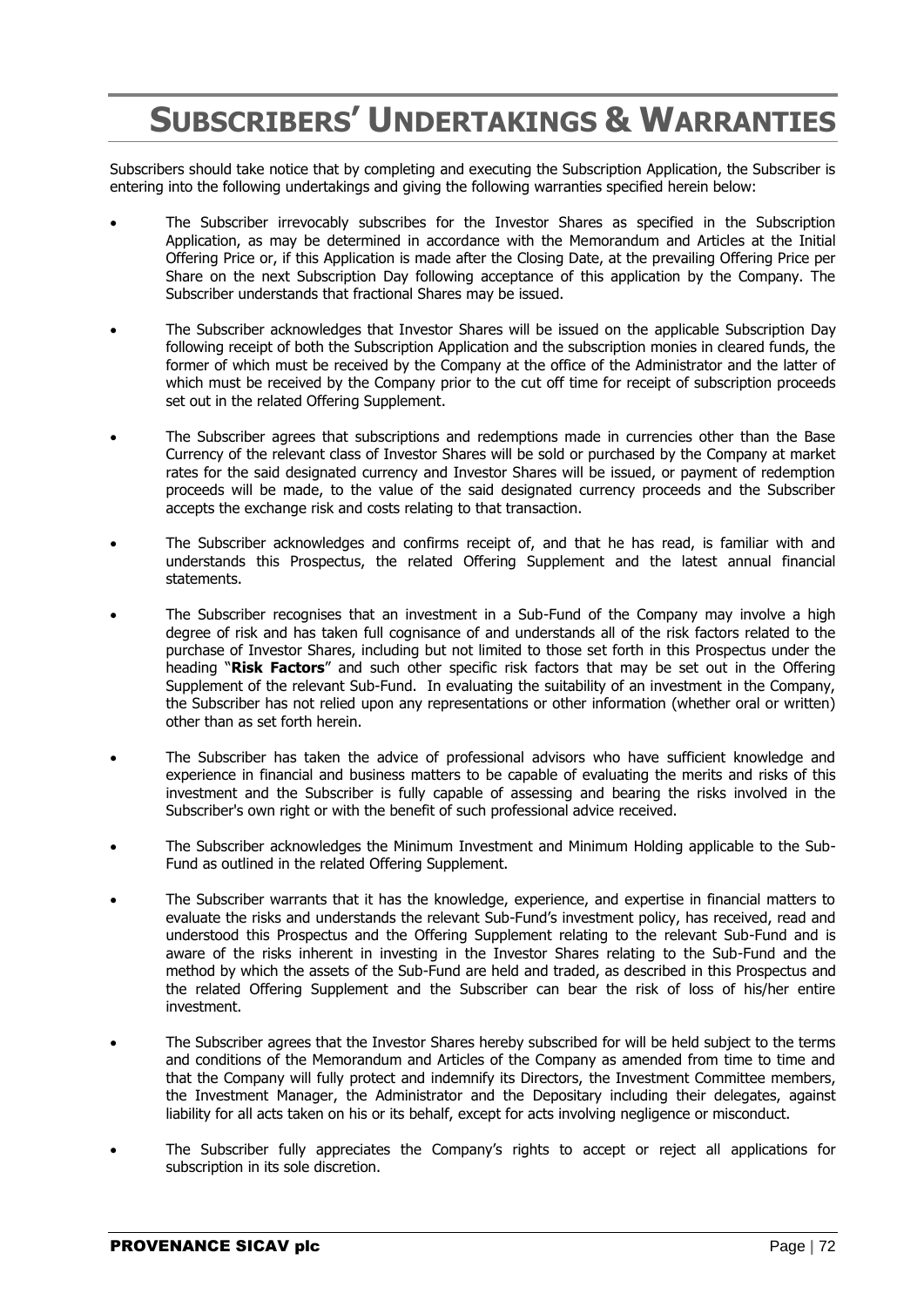- The Subscriber agrees that no Investor Shares hereby subscribed for may at any time be transferred to any other person without first seeking the approval of the Company in accordance with the provisions of the part entitled "**Transfer of Investor Shares**" under the Section entitled "**Purchase, Exchange and Transfer of Investor Shares**".
- The Subscriber acknowledges and accepts that no share certificates will be issued unless the Subscriber specifically requests the Company to issue a share certificate and makes such request in writing.
- The Subscriber acknowledges and accepts that the Subscription Application is governed by Maltese law and hereby submits to the non-exclusive jurisdiction of the Courts of Malta.
- The Subscriber confirms that, to the best of the Subscriber's knowledge and belief, the Subscriber's subscription monies are not, in whole or in part, the proceeds of drug trafficking or any other criminal activity, nor do they represent, in whole or in part, directly or indirectly, such proceeds.
- If the Subscriber is an individual person, or is a nominee for an individual person, he warrants that he is, and the beneficial owners (if applicable) are, at the date of execution of the Subscription Application, greater of 18 years of age, or the minimum age permitted to enter into a legally binding and irrevocable contract, such as the Subscription Application, in his, or the beneficial owner's country of residence.
- The Subscriber acknowledges that it has read and understood the part headed "**Prevention of Money Laundering and Data Protection**" in the Prospectus and further acknowledges that the Company, Administrator or other service provider to the Company may be required by applicable laws and/ or regulations to take further reasonable steps to establish the identity of the Subscriber or of any other person whom the Company, the Administrator or other service provider knows or has reason to believe is a person for whom or on whose behalf the Subscriber is acting and the Subscriber undertakes to co-operate with and assist the Company, the Administrator or other service provider in relation to such steps and the Subscriber acknowledges that the Company, the Administrator or other service provider shall be held harmless and indemnified by the Subscriber against any loss arising as a result of a failure to process the Subscription Application if any information required by the Company, the Administrator or other service provider has not been provided by the Subscriber. In this context, the Subscriber hereby agrees that it will provide the relevant information requested in terms of the Subscription Application.
- The Subscriber acknowledges that if the Subscriber wishes to redeem his Investor Shares, but certain requested information has not been provided to the Company or the Administrator, the redemption will be acted upon but no monies will be paid to the Subscriber. Instead, the monies will be held in the Subscriber's name at the Company's account and the Subscriber will bear all associated risks.
- The Subscriber confirms that, if it is a bank, insurance company, or other financial institution, or financial intermediary, which is domiciled in an EU, OECD or FATF approved jurisdiction and is regulated by an approved regulated body, subscribing for on behalf of another person as nominee, it has verified the identity of that other person in accordance with applicable anti-money laundering laws and/or regulations.
- The Subscriber consents to the release by the Remitting Bank from which the subscription was made to the Company and/ or the Administrator or other service provider of all evidence of the Subscriber's identity which said bank/ financial institution shall have retained. The Subscriber agrees that such evidence may further be furnished by the Company and/or the Administrator to any other service provider to the Company upon request, to enable such other service provider to meet its obligations under applicable laws and/or regulations.
- The Subscriber hereby authorises the Company and the Administrator to obtain verification of any information provided by the Subscriber as part of its subscription application.
- The Subscriber agrees to provide any other information that may be required from time to time in compliance with relevant regulations.
- The Subscriber acknowledges that suspicious events are reportable, under the Maltese prevention of money laundering laws and regulations and, by way of example, failure to provide justification for the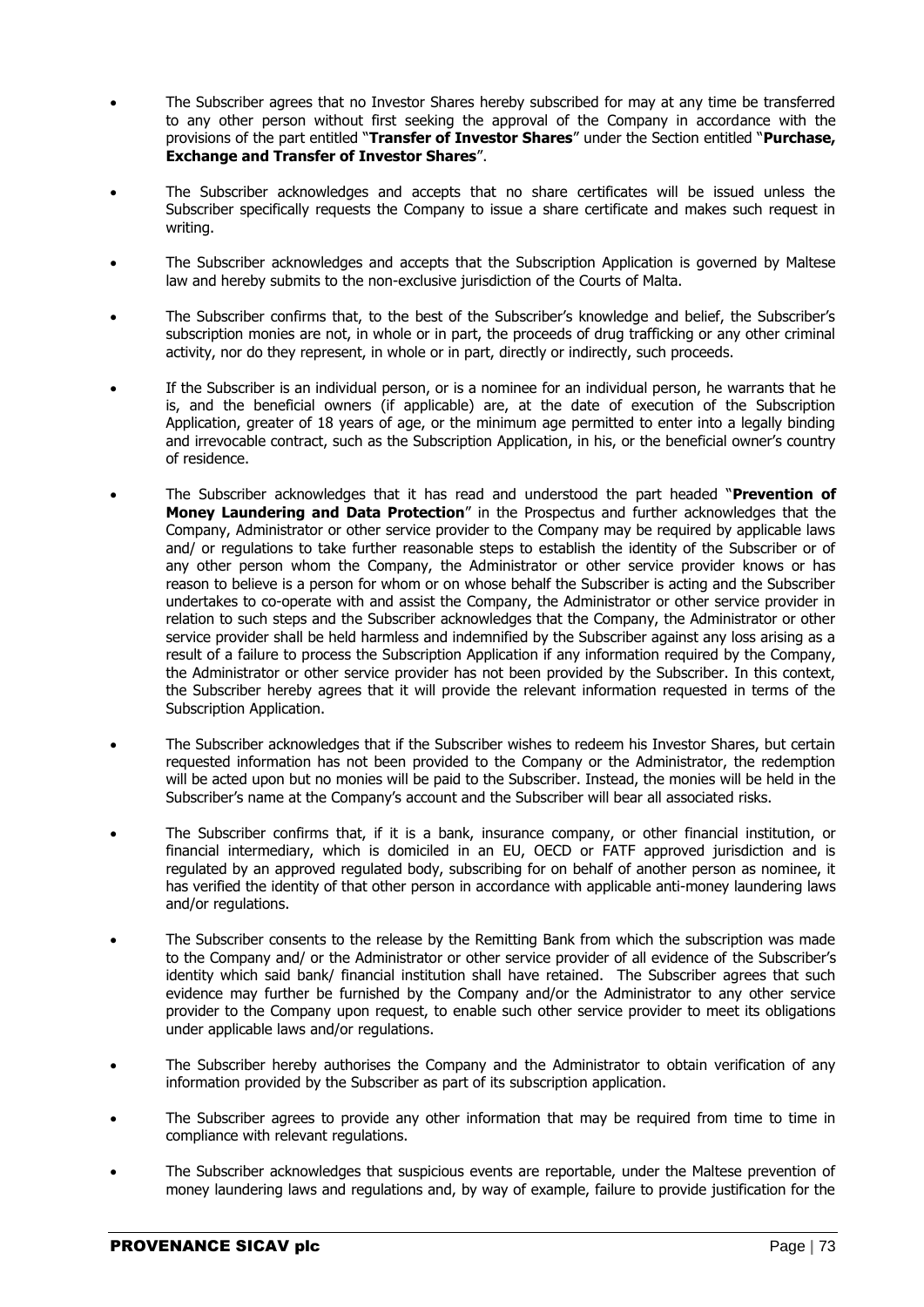change of bank account, or a request to pay the proceeds into a bank account in a jurisdiction which the Subscriber is not a resident could be deemed suspicious and therefore would be reportable under the regulations and may cause the payment to be delayed or refused.

- The Subscriber acknowledges that all information supplied to the Administrator will be subject to the protections of data protection legislation. The Subscriber further acknowledges that, should it be necessary, either to fulfil a legal requirement or to facilitate the efficient execution of the administrative functions, that data supplied may be transferred, to the extent necessary and in compliance with data protection legislation and the provisions of the Prospectus.
- The Subscriber agrees that, where redemption requests made by the Subscriber are sent to the Company at the office of the Administrator by facsimile, the Subscriber shall immediately send the original such notice to the Company at the office of the Administrator by post or by courier but that the Administrator shall, nonetheless, be entitled, but not obliged, to treat such facsimile notice at face value and to act thereon if the original has not arrived by the relevant Subscription Day.
- Exceptions are made where the delivery of the communication has been acknowledged by a signed receipt. The Subscriber further agrees to indemnify and hold harmless the Company, the Investment Manager, the Administrator, their directors and other officers, servants, employees and agents from and against any and all liabilities, obligations, losses, damages, penalties, actions, judgements, suits, costs, expenses or disbursements of any kind or nature whatsoever (other than those resulting from the gross negligence, fraud or wilful default of the Company, the Investment Manager, the Administrator, the Depositary their directors or other officers, servants, employees or agents in its treatment of such facsimile notice) which may be imposed on, incurred by or asserted against the Company, the Investment Manager, the Administrator, the Depositary their directors or other officers, servants, employees or agents in its treatment of such facsimile notice.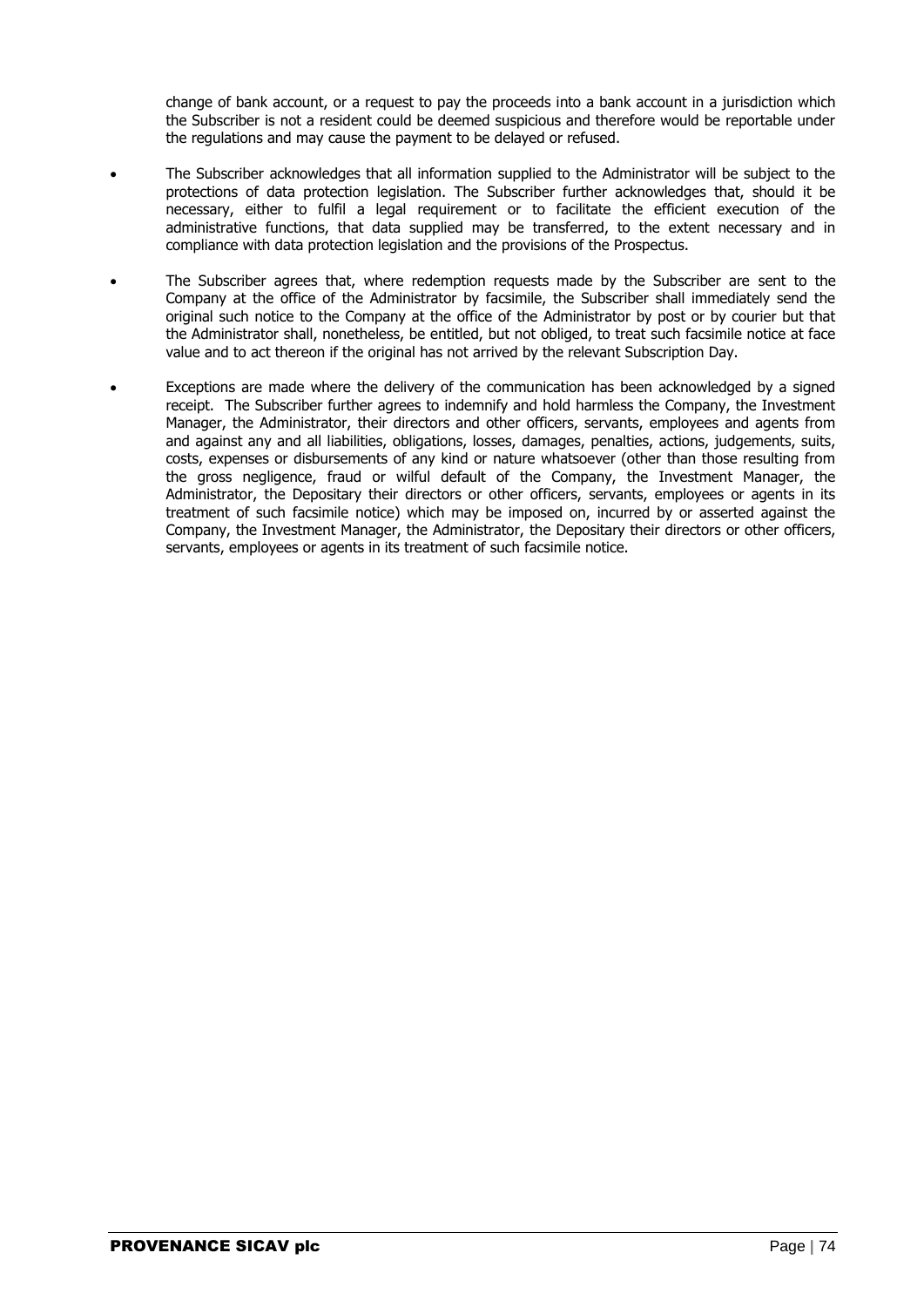## **APPENDIX 1: APPROVED REGULATED MARKETS**

Apart from other regulated markets which may have been approved by the MFSA but do not yet feature in this Appendix 1, the following is a list of Approved Regulated Markets as the term is defined and used in this Prospectus:

- 1 (a) any stock exchange which is:
	- located in an EEA Member State; or
	- located in Australia, Canada, Hong Kong, Japan, New Zealand, Switzerland, United States of America; or
	- (b) any stock exchange included in the following list:-
		- Argentina Bolsa de Comercio de Buenos Aires, Cordoba, Mendoza,
		- Bahrain Bahrain Stock Exchange;
		- Bangladesh Chittagong Stock Exchange and Dhaka Stock Exchange:
			- Bolivia  **Mercada La Paz Stock Exchange and Santa Cruz Stock**
		- Botswana Botswana Stock Exchange;
		- Brazil <sup>-</sup> Bolsa de Valores de Sao Paulo, Bolsa de Valores de Brasilia, Bolsa de Valores de Bahia-Sergipe - Alagoas, Bolsa de Valores de Extremo Sul, Bolsa de Valores de Parana, Bolsa de Valores de Regional, Bolsa de Valores de Santos, Bolsa de Valores de Pernambuco e Paraiba and Bolsa de Valores de Rio de Janeiro;
			- Channel - Channel Islands Stock Exchange;
		- Islands Chile - Santiago Stock Exchange and Valparaiso Stock Exchange;
			- China Shanghai Stock Exchange, Fujian Stock Exchange, Hainan
			- Colombia Bolsa de Bogota and Bolsa de Medellin;
			- Ecuador Quito Stock Exchange and Guayaquil Stock Exchange;
			- Egypt Cairo Stock Exchange and Alexandria Stock Exchange;
			- Ghana Ghana Stock Exchange;
			- India Mumbai Stock Exchange, Madras Stock Exchange, Delhi Stock Exchange, Ahmedabab Stock Exchange, Bangalore Stock Exchange, Cochin Stock Exchange, Guwahati Stock Exchange, Magadh Stock Exchange, Pune Stock Exchange, Hyderabad Stock Exchange, -Ludhiana Stock Exchange, Uttar Pradesh Stock Exchange, Calcutta Stock Exchange and the National Stock Exchange of India; Indonesia - Jakarta Stock Exchange and Surabaya Stock Exchange;
				- Jordan Amman Stock Exchange;
					-
				- Kazakhstan Kazakhstan Stock Exchange;
		- Kenya Nairobi Stock Exchange;
		- Korea Korean Stock Exchange;
		- Kuwait Kuwait Stock Exchange:
		- Lebanon Beirut Stock Exchange;
		- Malaysia Kuala Lumpur Stock Exchange;
		- Malta Malta Stock Exchange
		- Mauritius **-** Stock Exchange of Mauritius;
		- Mexico Bolsa Mexicana de Valores;
		- Morocco Casablanca Stock Exchange;
		- Namibia Namibian Stock Exchange;
		- Nigeria  **Lagos Stock Exchange, Kaduna Stock Exchange and Port Harcourt**
		-
		- Oman Muscat Securities Market;
		- Pakistan Lahore Stock Exchange and Karachi Stock Exchange:
		- Palestine Palestine Stock Exchange:
		- Peru Bolsa de Valores de Lima:
			- Philippines Philippines Stock Exchange:
				- Oatar Doha Stock Exchange:
			- - Romania Bucharest Stock Exchange;

Stock Exchange;

**PROVENANCE SICAV plc Page 175**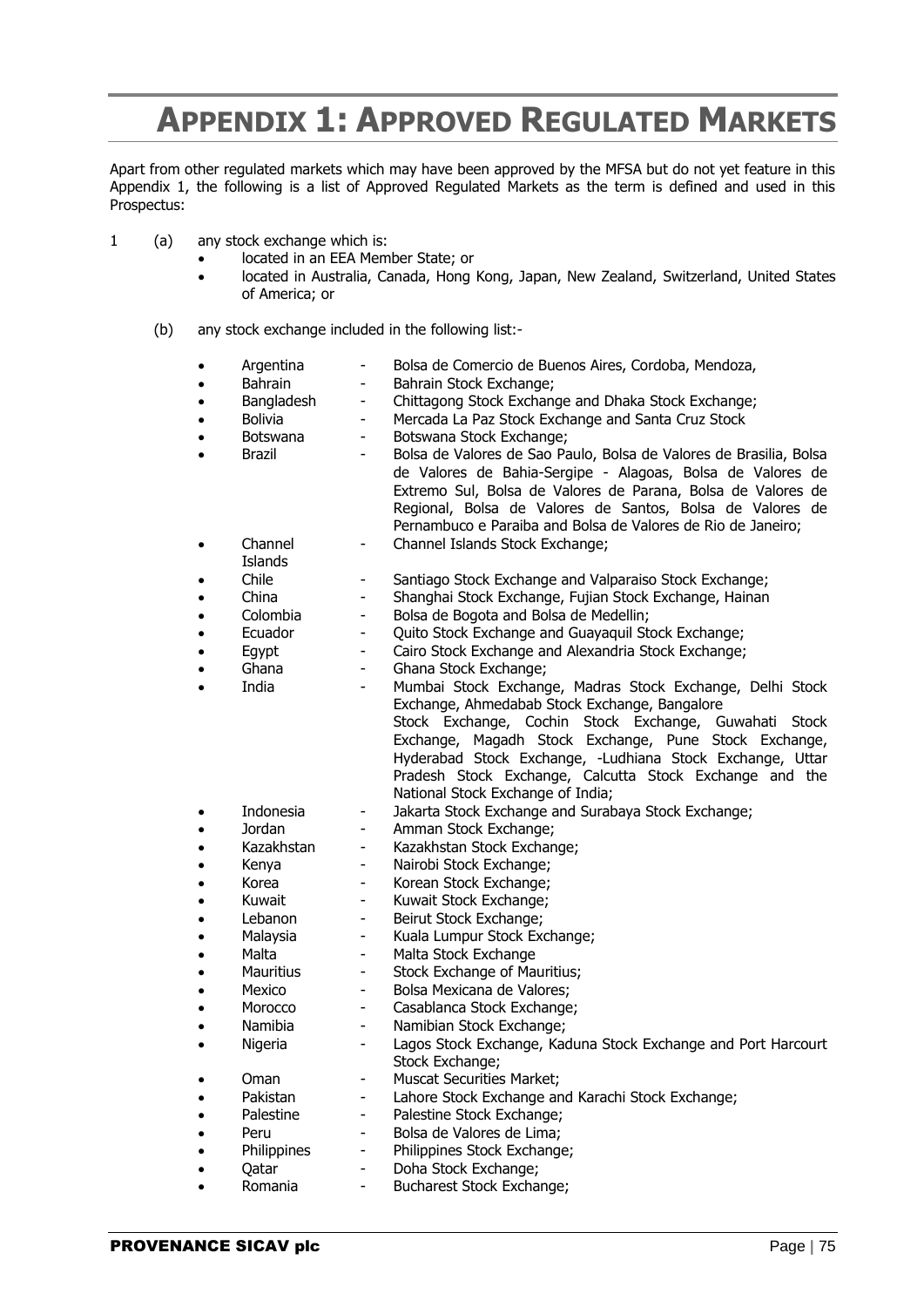- Russia  **RTS Stock Exchange, MICEX (solely in relation to equity securities** that are traded on level 1 or level 2 of the relevant exchange);
	- Saudi Arabia Riyadh Stock Exchange;
		- Singapore The Stock Exchange of Singapore;
		- South Africa Johannesburg Stock Exchange;
	- Swaziland Swaziland Stock Exchange:
- Sri Lanka Colombo Stock Exchange;
- Taiwan Taipei Stock Exchange Corporation;
- 
- 
- Thailand The Stock Exchange of Thailand;<br>
Turkev Istanbul Stock Exchange; Turkey - Istanbul Stock Exchange;<br>Ukraine - Ukrainian Stock Exchange - Ukrainian Stock Exchange;
- - Uruguay Montevideo Stock Exchange;
- Venezuela Caracas Stock Exchange and Maracaibo Stock Exchange;
	- Zambia  $-$  Lusaka Stock Exchange;
- 
- (c) any of the following:
	- The market organised by the International Capital Market Association;
	- The (i) market conducted by banks and other institutions regulated by the UK Financial Conduct Authority (the "**FCA**") and subject to the Inter-Professional Conduct provisions of the FCA's Market Conduct Sourcebook and (ii) market in non-investment products which is subject to the guidance contained in the Non Investment Products Code drawn up by the participants in the London market, including the FCA and the Bank of England;
	- The market in U.S. government securities conducted by primary dealers regulated by the Federal Reserve Bank of New York and the U.S. Securities and Exchange Commission;
	- The over-the-counter market in the United States conducted by primary and second dealers regulated by the Securities and Exchanges Commission and by the National Association of Securities Dealers (and by banking institutions regulated by the U.S. Comptroller of the Currency, the Federal Reserve System or Federal Deposit Insurance Corporation);
	- KOSDAQ;
	- NASDAQ;
	- SESDAQ;
	- TAISDAQ/Gretai Market;
	- The Chicago Board of Trade;
	- The Chicago Mercantile Exchange;
	- The over-the-counter market in Japan regulated by the Securities Dealers Association of Japan;
	- The Over-the-Counter market in Canadian Government Bonds as regulated by the Investment Dealers Association of Canada;
	- The French market for Titres de Créance Negotiable (over-the-counter market in negotiable debt instruments);
- 2. In relation to any exchange traded financial derivative contract, any stock exchange on which such contract may be acquired or sold and which is regulated, operates regularly, is recognised and open to the public and which is
	- i. located in an EEA Member State,
	- ii. located in Australia, Canada, Hong Kong, Japan, New Zealand, Switzerland or the United States,
	- iii. the Channel Islands Stock Exchange, or
	- iv. listed at 1(c) above.

The stock exchanges and regulated markets described above are set out herein in accordance with the requirements of the MFSA.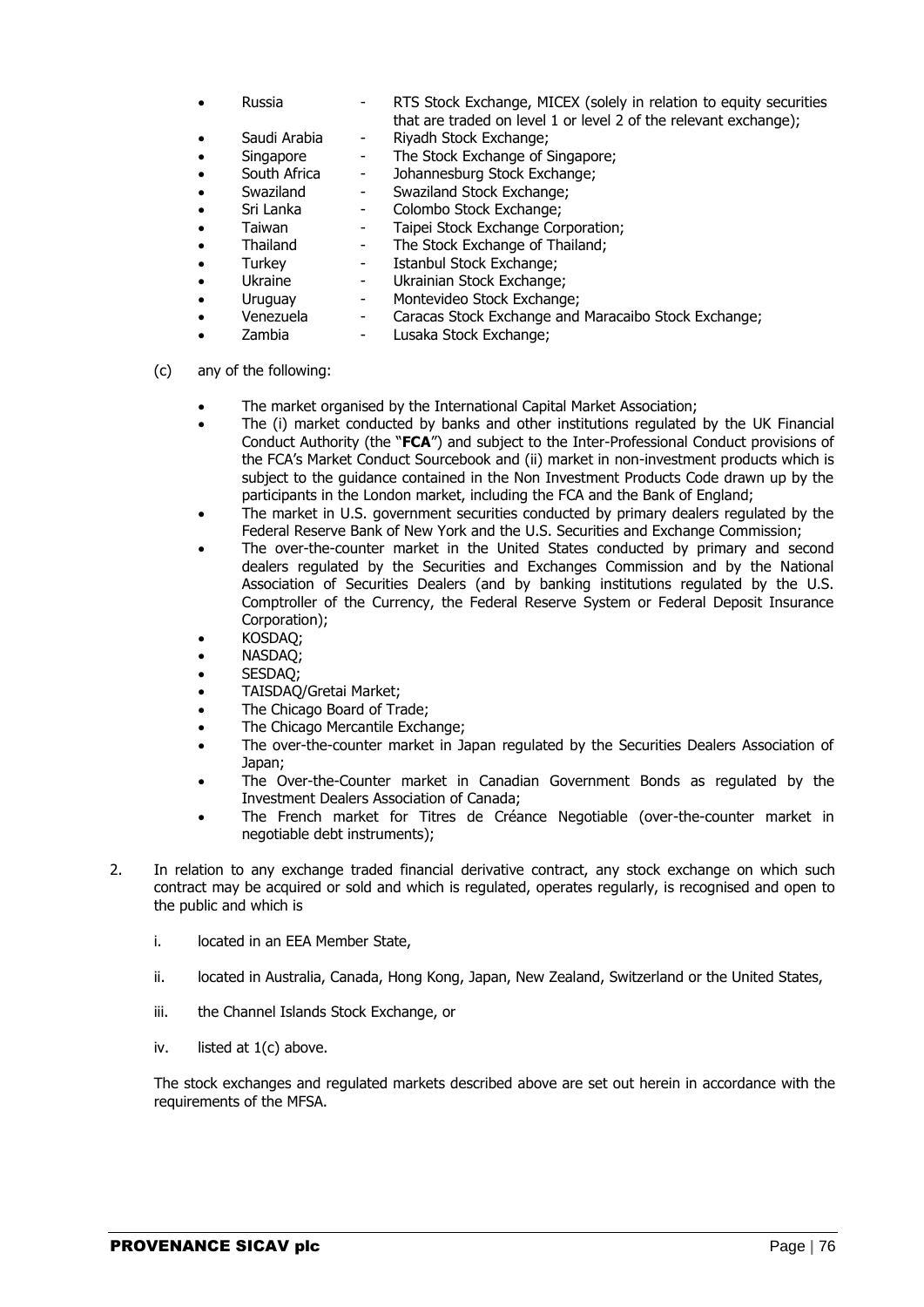# **APPENDIX 2: EXCERPT FROM THE ARTICLES OF ASSOCIATION**

### **11. Determination of Net Asset Value**

- 11.1 The Company shall, on each Valuation Day, determine the Net Asset Value and the Net Asset Value per Share of each relevant class of Investor Shares, which shall be the value of the assets less the liabilities of the Company attributable to such class divided by the number of Shares in issue in such class. The Net Asset Value and the Net Asset Value per Share shall be expressed in the Base Currency (or in such other currency as the Directors shall determine) as a per Share figure for each class of Shares in issue rounding down to such decimal figure of the relevant Base Currency as may be outlined in the Prospectus or the related Supplement. The Net Asset Value and the Net Asset Value per Share shall be determined for each Valuation Day in accordance with this Article. The frequency of Valuation Days shall be determined in accordance with the Prospectus which frequency shall, unless otherwise permitted by the Licence Conditions, not in any case be less than twice every month.
- 11.2 Subject to the provisions of Article 11.3, the value of the assets comprised in a Sub-Fund shall be ascertained on the following basis:

#### Quoted Investments

- (A) the value of any Investment quoted, listed or normally dealt in, on or under the rules of an Approved Regulated Market shall be calculated in the following manner:
	- (i) by reference to the price appearing to the Directors to be the latest available dealing price or (if bid and offered quotations are made) the latest available middle quotation on such Approved Regulated Market; and
	- (ii) if an Investment is quoted, listed or normally dealt in, on or under the rules of more than one Approved Regulated Market, the Directors may adopt the price or, as the case may be, the middle quotation on the Approved Regulated Market which, in their opinion, provides the principal market for such Investment; and
	- (iii) in the case of any Investment which is quoted, listed or normally dealt in, on or under the rules of an Approved Regulated Market but in respect of which, for any reason:
		- (a) prices on that Approved Regulated Market may not be available at any relevant time; or
		- (b) the value thereof based on the said prices or quotations as described in paragraphs (i) and (ii) above does not establish, in the opinion of the Directors, the fair value of any Investment,

then the value thereof shall be determined by such professional person as may be appointed by the Directors for such purpose or generally in relation to some or all the Investments of the Company and for such time as may be determined by the Directors. Details of any selection criteria for the appointment of a professional person as aforesaid may be set out in the Prospectus or relevant Supplement.

#### Unquoted Investments

- (b) the value of any Investment which is not quoted, listed or normally dealt in, on or under the rules of an Approved Regulated Market shall be the initial value thereof ascertained as hereinafter provided or the value thereof as assessed on the latest valuation thereof made in accordance with the provisions hereinafter contained. For this purpose:
	- (i) the initial value of such an Investment shall be the amount expended by the Sub-Fund in the acquisition thereof (including in each case the amount of the stamp duties,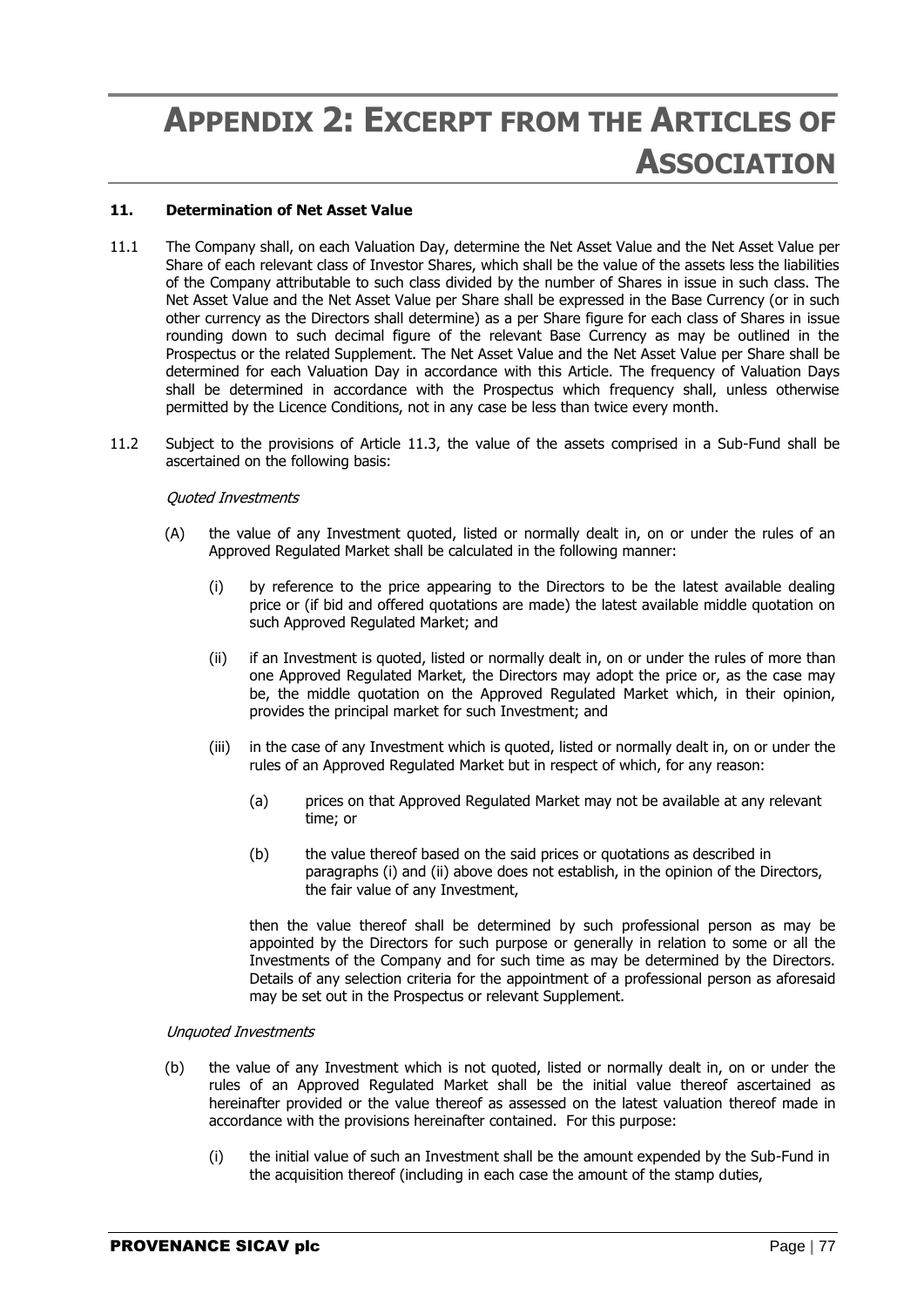commissions and other expenses incurred in the acquisition thereof and the vesting thereof in the Company); or

(ii) the Directors may at any time cause a valuation to be made of any such Investment at a fair market value by such competent person as may be appointed for such purpose by the Directors. Details of any selection criteria for the appointment of a competent person as aforesaid may be set out in the Prospectus or relevant Supplement.

#### Units in a Collective Investment Scheme

(C) the value of each unit or share in any collective investment scheme which provides for the units or shares therein to be realised at any time at net asset value shall be the last published net asset value per unit or share.

#### Cash, deposits and similar property

(D) cash, deposits and similar property shall be valued at their face value (together with accrued interest).

#### Other Investments and General

- (E) other Investments shall be valued in such manner and at such time or times as the Directors shall from time to time determine.
- (F) where any Investment has been agreed to be acquired or realised but such acquisition or disposal has not been completed, such Investment shall be included or excluded, as the case may be, and the gross acquisition or net disposal consideration included or excluded as the Directors shall from time to time determine.
- (G) there shall be included in the assets an amount equal to all such costs, charges, fees and expenses as the Directors may have determined to amortise less the amount thereof which has previously been or is then to be written off.
- (H) where an amount in one currency is required to be converted into another currency, the Directors may effect such conversion using the latest available rates of exchange as the Directors shall determine at the relevant time except where otherwise specifically provided therein.
- (I) where the current price of an Investment is quoted ex dividend or interest, there shall be added to the assets a sum representing the amount of such dividend receivable by the Sub-Fund but not yet received, and there shall be taken into account interest accrued on interest-bearing Investments up to the date at which the valuation is made unless such interest is included in the price or quotation referred to in paragraph (A) above.
- (J) there shall be added to the Investments the amount of income (if any) available for allocation in respect of the last preceding Accounting Period but in respect of which no allocation has been made.
- (K) any amount of dividend which has been declared by the Company but not paid will continue to be treated as an asset until it is actually paid.
- (L) financial derivative instruments shall be valued on the basis of the prices provided by the counterparty to the OTC financial derivative instrument.

#### **Deductions**

(M) there shall be deducted from the assets the total amount (whether actual or estimated by the Directors) of any other liabilities properly payable including tax (if any) as in the estimate of the Directors is chargeable in respect of the current or previous Accounting Period, outstanding borrowings, and accrued interest on borrowings (if any), but excluding liabilities taken into account in terms of sub-paragraph (N) below;